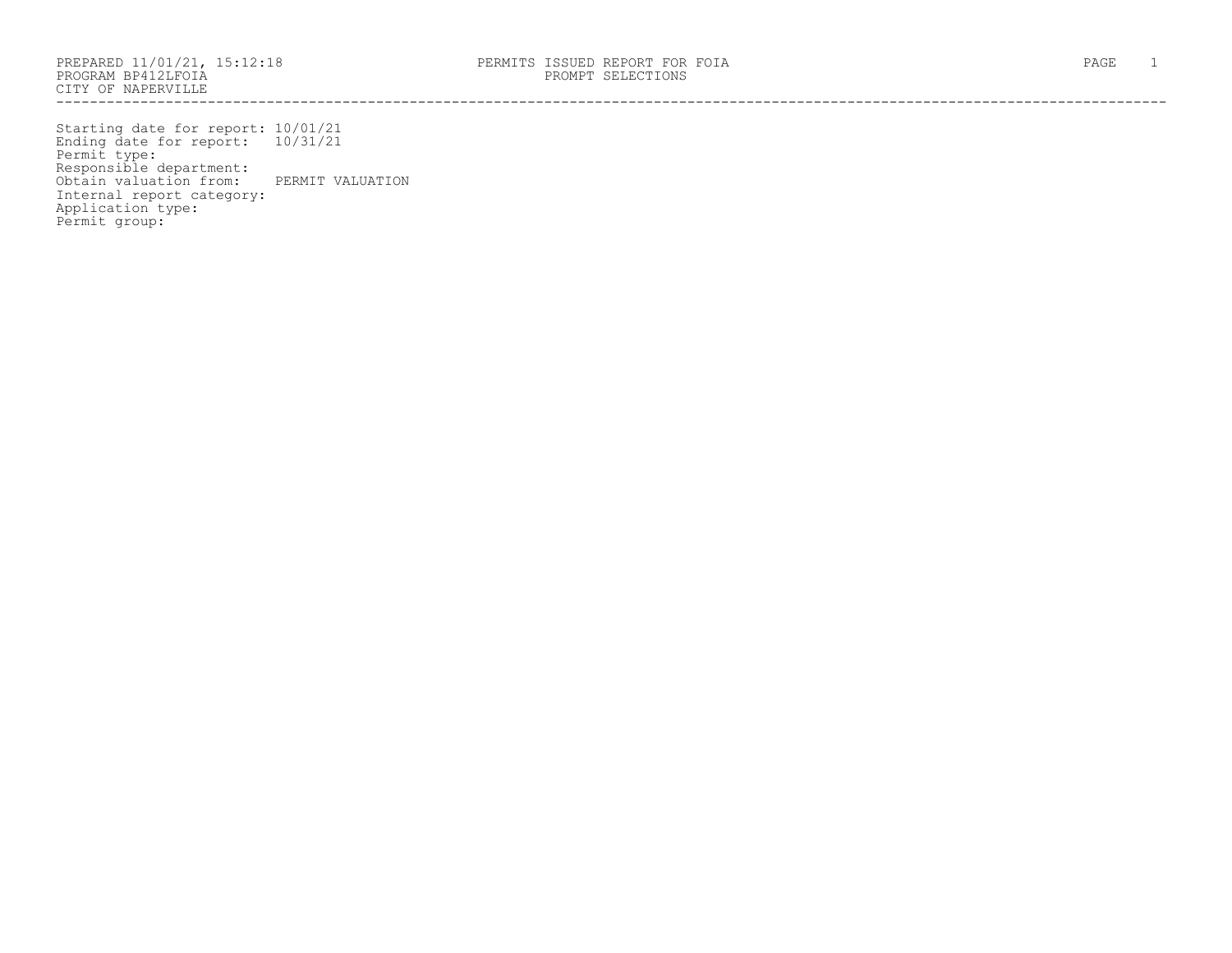### PREPARED 11/01/21, 15:12:18 PERMITS ISSUED REPORT PAGE 1 PROGRAM BP412LFOIA 10/01/21 THRU 10/31/21 CITY OF NAPERVILLE DEPARTMENT - T.E.D./BUILDING OBTAINED VALUATION FROM PERMIT VALUATION

| 99-00005135 ELEV ELEVATOR                                                                                                                                                                       | 1200 E WARRENVILLE RD                |                                                    |
|-------------------------------------------------------------------------------------------------------------------------------------------------------------------------------------------------|--------------------------------------|----------------------------------------------------|
| $--------- 12/27/07$<br>Contractor #: 312-810-3350                                                                                                                                              |                                      | D-08051030080000N476 -12 BMO HARRIS BANK (EV)      |
|                                                                                                                                                                                                 |                                      |                                                    |
| 20-00000841 RPZ REVERSE PRESSURE ZONE/BACKFLOW PREVENTER 4459 SASSAFRAS LN                                                                                                                      |                                      |                                                    |
| -----------     4/20/20<br>Contractor #: 815-784-3200                                                                                                                                           |                                      | W-01172100340000N1743-241 CLEARWATER IRRIGATION    |
| TRUCTURE – 000 000 RPZ<br>PERMIT TYPE – USP 00 LAWN SPRINKLER RESIDENTIAL 10/21/21 4200 C. SINGLETON PLUMBING<br>STRUCTURE - 000 000 RPZ<br>-----------                                         |                                      | CLEARWATER IRRIGATION                              |
| 20-00003290 RAL RES ALTERATIONS/REMODLING (NO NEW SQ FTG) 561 OLESEN DR                                                                                                                         |                                      |                                                    |
| $--------- 9/08/20$<br>Contractor #: 630-207-7359                                                                                                                                               |                                      | D-08201090360000N104 -102 PELLA WINDOWS & DOORS    |
|                                                                                                                                                                                                 |                                      |                                                    |
| 20-00003450 CMIS MISCELLANEOUS COMMERCIAL COMPONERY 605 E OGDEN AV HM                                                                                                                           |                                      |                                                    |
| $--------- 9/16/20$<br>Contractor #:                                                                                                                                                            |                                      |                                                    |
| STRUCTURE - 000 000 COUNTRY SQUARE PLAZA                         ISSUE DATE VALUATION     SUBCONTRACTOR(S)<br>PERMIT TYPE -     CMIS 00 COMMERCIAL MISC. PERMIT           10/18/21         9800 |                                      |                                                    |
| 20-00003452 RPZ REVERSE PRESSURE ZONE/BACKFLOW PREVENTER 709 MULBERRY CT                                                                                                                        |                                      |                                                    |
| $--------$ 9/16/20<br>Contractor #: 815-462-3300                                                                                                                                                |                                      | D-07234040110000N191 -112 CAREFREE LAWN SPRINKLERS |
| STRUCTURE - 000 000 RPZ WITH HEADS IN ROW<br>PERMIT TYPE - LSP 00 LAWN SPRINKLER RESIDENTIAL 10/19/21 5200 CAREFREE LAWN SPRINKLERS<br>-----------                                              |                                      | CAREFREE LANDSCAPING, INC                          |
| 20-00003967 CAL COMMERCIAL ALTERATION/REPAIR (NO NEW SO FTG) 776 S ROUTE 59 166                                                                                                                 |                                      |                                                    |
| $--------- 10/13/20$<br>Contractor #:                                                                                                                                                           | D-07223000380000N1307-109 VERNAL INC |                                                    |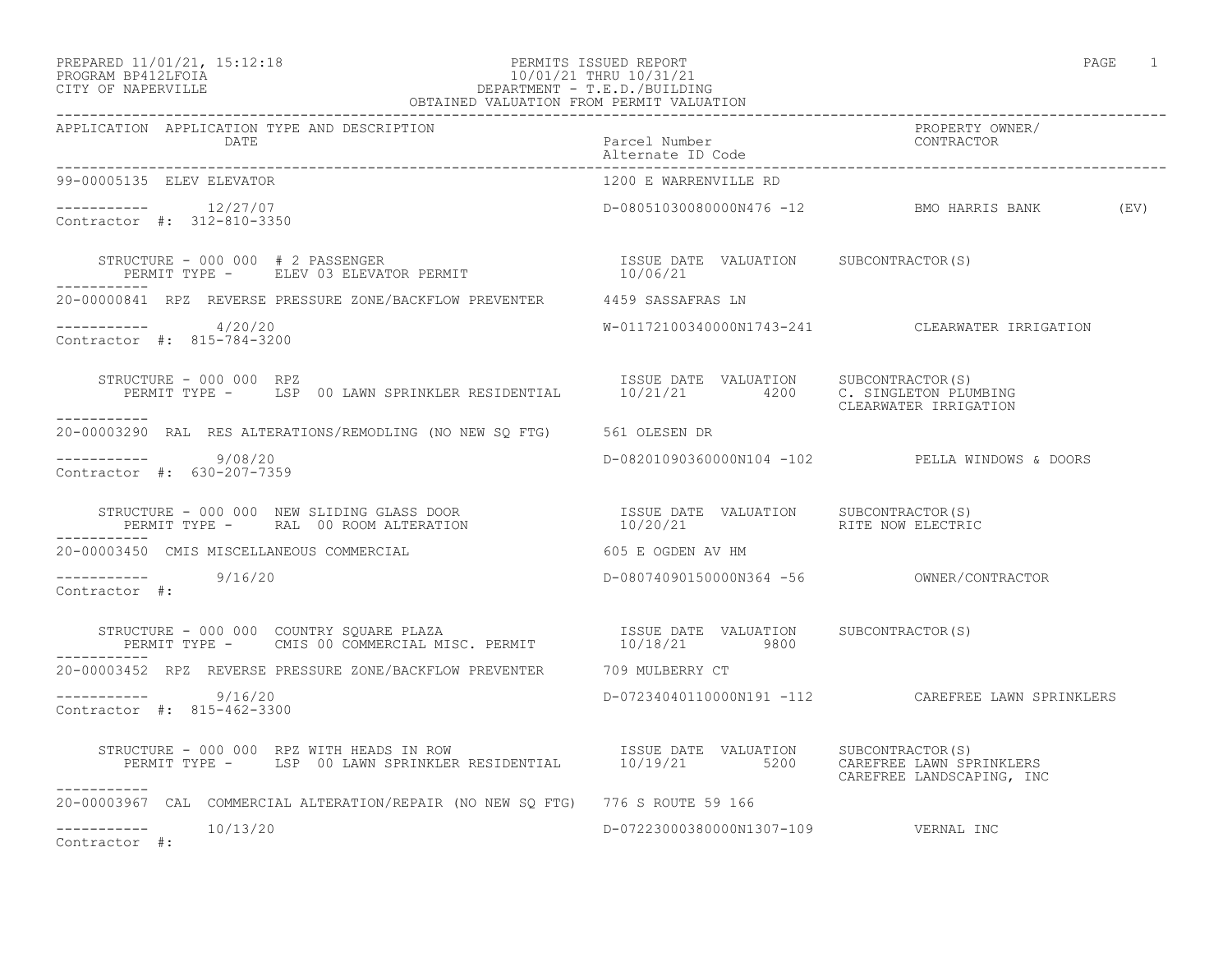### PREPARED 11/01/21, 15:12:18 PERMITS ISSUED REPORT PAGE 2 PROGRAM BP412LFOIA 10/01/21 THRU 10/31/21 CITY OF NAPERVILLE DEPARTMENT - T.E.D./BUILDING OBTAINED VALUATION FROM PERMIT VALUATION

------------------------------------------------------------------------------------------------------------------------------------ APPLICATION APPLICATION TYPE AND DESCRIPTION PROPERTY OWNER/ DATE Parcel Number CONTRACTOR Alternate ID Code ------------------------------------------------------------------------------------------------------------------------------------ 20-00003967 (CONTINUED) ----------- STRUCTURE - 000 000 HUNGRY HORSE ISSUE DATE VALUATION SUBCONTRACTOR(S) PERMIT TYPE - FSBD 00 FIRE SPRINKLER PERMIT  $10/05/21$  SYSTEMS PIPING ----------- 21-00000092 CAL COMMERCIAL ALTERATION/REPAIR (NO NEW SQ FTG) 120 W JEFFERSON AV ----------- 1/12/21 D-07134290140000N1374-84 WEEKES CONSTRUCTION INC. Contractor #: 864-233-0061 STRUCTURE - 000 000 APPLE STORE ISSUE DATE VALUATION SUBCONTRACTOR(S) PERMIT TYPE - CCAD 00 COMMERCIAL - CAD 10/21/21 300000 WOOD DALE ELECTRICAL CONST INC ADVANCE MECHANICAL SYSTEMS ----------- 21-00000264 SIGN SIGN APPLICATIONS 210 W OGDEN AV \_\_\_\_\_\_\_\_\_\_\_ ----------- 2/01/21 D-07124210100000N42 -54 AURORA SIGN COMPANY Contractor #: 630-898-5900 STRUCTURE - 000 000 ISSUE DATE VALUATION SUBCONTRACTOR(S) PERMIT TYPE - SIGN 00 SIGN ----------- 21-00000285 RAL RES ALTERATIONS/REMODLING (NO NEW SQ FTG) 224 CLAREMONT DR ----------- 2/02/21 D-07144220190000N1510-82 DICOSOLA GROUP LLC Contractor #: 630-918-8238 STRUCTURE - 000 000 KITCHEN REMODEL **ISSUE DATE** VALUATION SUBCONTRACTOR(S) PERMIT TYPE - EVCR 00 ELECTRIC VEHICLE STATION RES 10/21/21 177000 ----------- 21-00000472 COMM COMMERCIAL/INDUSTRIAL APPLICATION 1126 E OGDEN AV ----------- 2/19/21 D-08081050020000N364 -42 JG MORRIS JR, INC Contractor #: 586-224-3409 STRUCTURE – 000 000 BELLE TIRE<br>PERMIT TYPE – FABD 00 FIRE ALARM – 10/28/21 – 10/28/21 – SONITROL GREAT LAKES PERMIT TYPE - FABD 00 FIRE ALARM ----------- 21-00000804 RAD RES ADDITIONS (NEW SQ FTG) 341 S RIVER RD ----------- 3/17/21 D-07144130220000N579 -82 J.W. RENOVATIONS Contractor #: 630-917-0467 STRUCTURE - 000 000 2ND STORY ADDITION/WATER SRV UPGRADE ISSUE DATE VALUATION SUBCONTRACTOR(S) PERMIT TYPE - ELSC 00 ELECTRIC SVC CHANGE RES.  $10/06/21$  A&E ROOFING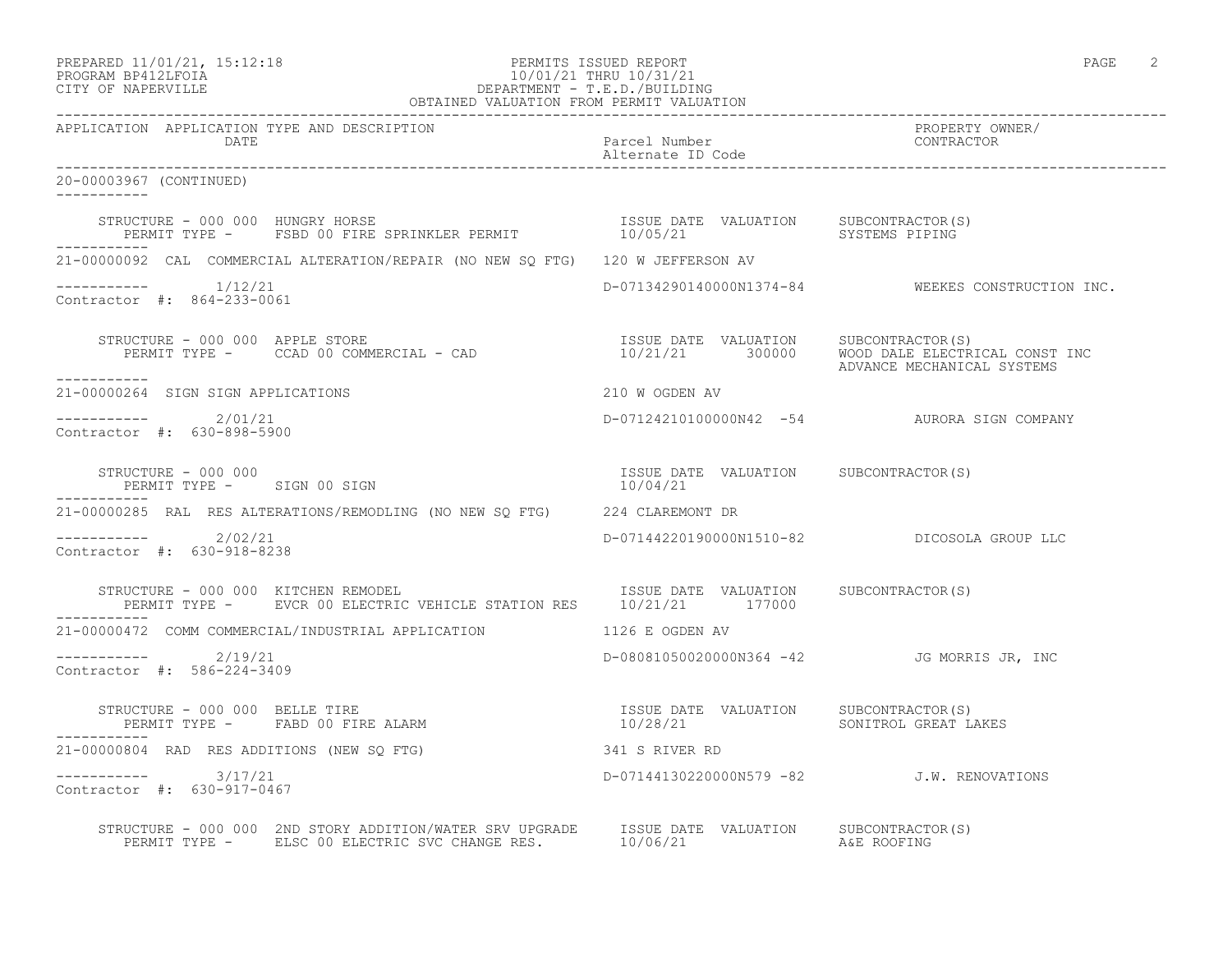| PREPARED 11/01/21, 15:12:18<br>PERMITS ISSUED REPORT<br>PROGRAM BP412LFOIA<br>CITY OF NAPERVILLE<br>CITY OF NAPERVILLE<br>CITY OF NAPERVILLE<br>CETTY OF NAPERVILLE<br>CETTY OF NAPERVILLE<br>OBTAINED VALUATION FROM PERMIT VALUATION |                                           | 3<br>PAGE                                                                                                                                        |
|----------------------------------------------------------------------------------------------------------------------------------------------------------------------------------------------------------------------------------------|-------------------------------------------|--------------------------------------------------------------------------------------------------------------------------------------------------|
| APPLICATION APPLICATION TYPE AND DESCRIPTION<br>DATE                                                                                                                                                                                   | Parcel Number<br>Alternate ID Code        | PROPERTY OWNER/<br>CONTRACTOR                                                                                                                    |
| 21-00000804 (CONTINUED)<br>-----------                                                                                                                                                                                                 |                                           |                                                                                                                                                  |
| RAD 00 ROOM ADDITION                                                                                                                                                                                                                   | 10/06/21 94000                            | B.W. EDWARDS ELECTRICAL, LLC<br>ARCO PLUMBING & HEATING<br>A&E ROOFING<br>B.W. EDWARDS ELECTRICAL, LLC<br>ARCO PLUMBING & HEATING                |
| WMU 00 WATER METER UPGRADE 10/06/21<br>------------                                                                                                                                                                                    |                                           | A&E ROOFING<br>B.W. EDWARDS ELECTRICAL, LLC<br>ARCO PLUMBING & HEATING<br>A&E ROOFING<br>B.W. EDWARDS ELECTRICAL, LLC<br>ARCO PLUMBING & HEATING |
| 21-00000846 CAD COMMERCIAL ADDITION (NEW SQ FTG)                                                                                                                                                                                       | 3400 CLUB DR                              |                                                                                                                                                  |
| $--------- 3/18/21$<br>Contractor #: 773-235-2433                                                                                                                                                                                      |                                           | W-01041000200000N725 -183 BULLEY & ANDREWS LLC                                                                                                   |
|                                                                                                                                                                                                                                        |                                           | MEADE ELECTRIC COMPANY INC<br>HILL MECHANICAL CORP.<br>JONES & CLEARY ROOFING CO INC                                                             |
| -----------<br>21-00000870 CAL COMMERCIAL ALTERATION/REPAIR (NO NEW SO FTG) 400 E DIEHL RD 330                                                                                                                                         |                                           |                                                                                                                                                  |
| $--------$ 3/19/21<br>Contractor #: 630-737-1018                                                                                                                                                                                       |                                           | D-08063010150000N357 -25 41 NORTH CONTRACTORS LLC                                                                                                |
|                                                                                                                                                                                                                                        |                                           | OMEGA PRO SYSTEMS INC<br>SHAMROCK FIRE PROTECTION<br>FS                                                                                          |
| 21-00000875 CAL COMMERCIAL ALTERATION/REPAIR (NO NEW SQ FTG) 5 JACKSON AV                                                                                                                                                              |                                           |                                                                                                                                                  |
| $--------- 3/19/21$<br>Contractor #: 847-804-8801                                                                                                                                                                                      | D-07134300270000N194 -84 DIVISION 3 CORP. |                                                                                                                                                  |
| STRUCTURE - 000 000 JOJO'S SHAKE BAR<br>PERMIT TYPE -    FSBD 00 FIRE SPRINKLER PERMIT                           10/28/21               DND FIRE PROTECT                                                                               |                                           | DND FIRE PROTECTION                                                                                                                              |
| 21-00001007 PPA PLUMBING PERMIT                                                                                                                                                                                                        | 2220 83RD ST                              |                                                                                                                                                  |
| ----------- 3/29/21<br>Contractor #:                                                                                                                                                                                                   | D-07344000020000NNA -170                  |                                                                                                                                                  |
| STRUCTURE - 000 000 WATER SERVICE CONNECTION TSSUE DATE VALUATION SUBCONTRACTOR(S)                                                                                                                                                     |                                           |                                                                                                                                                  |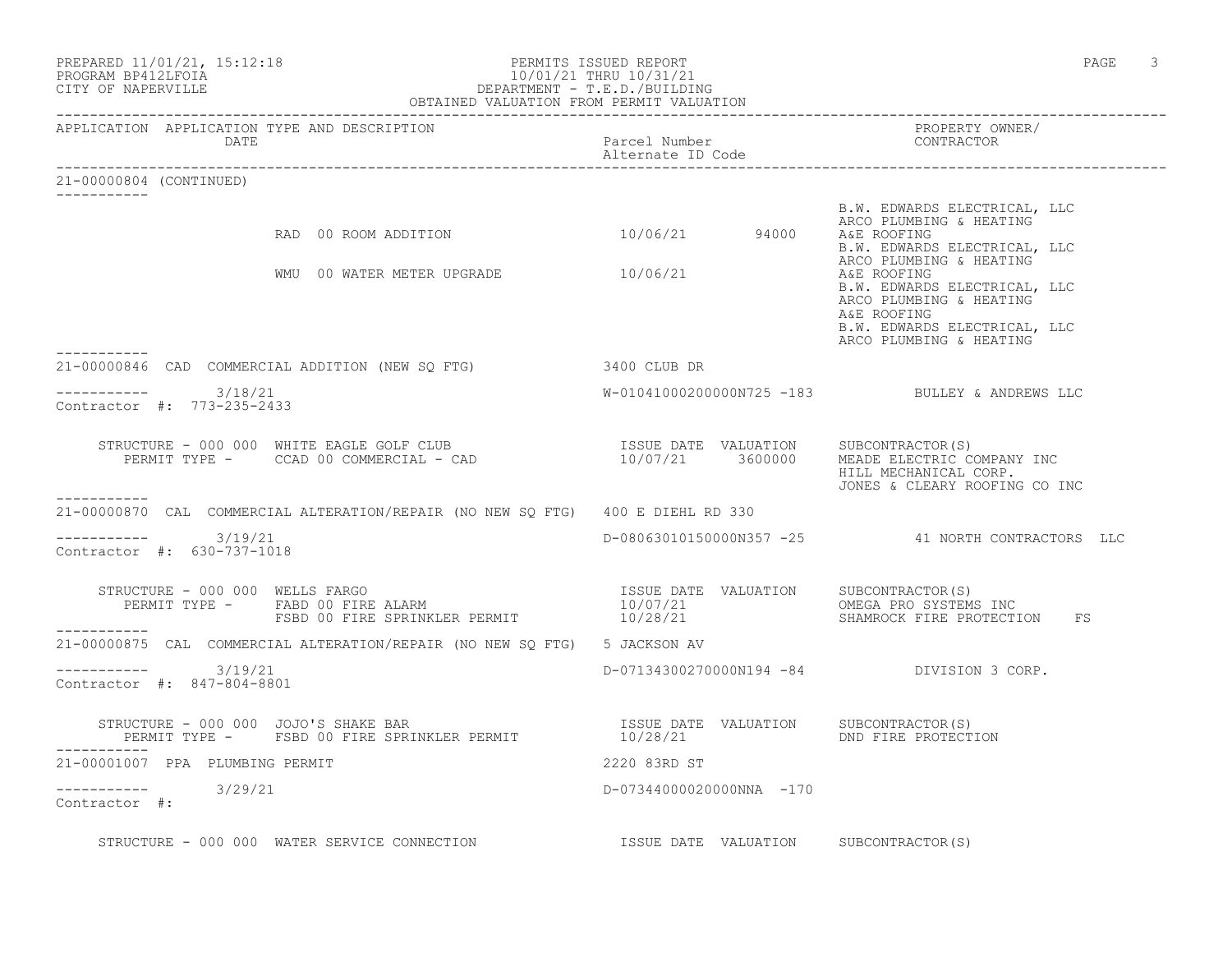### PROGRAM BP412LFOIA 10/01/21 THRU 10/31/21<br>CITY OF NAPERVILLE CITY OF NAPERVILLE DEPARTMENT - T.E.D./BUILDING OBTAINED VALUATION FROM PERMIT VALUATION

APPLICATION APPLICATION TYPE AND DESCRIPTION<br>DATE DATE DATE DATE DATE DATE

------------------------------------------------------------------------------------------------------------------------------------

Parcel Number Alternate ID Code

| 21-00001007 (CONTINUED)                                                                       |                                                                                               |                                                  |
|-----------------------------------------------------------------------------------------------|-----------------------------------------------------------------------------------------------|--------------------------------------------------|
| PERMIT TYPE - SWCP 00 SEWER AND/OR WATER CONN PERMIT 10/27/21 F.J. BERO & CO                  |                                                                                               |                                                  |
| 21-00001102 CAL COMMERCIAL ALTERATION/REPAIR (NO NEW SO FTG) 1163 E OGDEN AV 717              |                                                                                               |                                                  |
| $--------- 3/31/21$<br>Contractor #: 630-670-0525                                             |                                                                                               | D-08081020120000N210 -42 DESIGN DIGM CORPORATION |
| STRUCTURE - 000 000 PARK JUN'S BEAUTY SHOP<br>PERMIT TYPE - FABD 00 FIRE ALARM<br>----------- | ISSUE DATE VALUATION SUBCONTRACTOR(S)<br>$\frac{15552}{10/25/21}$                             | CHICAGO METROPOLITAN FIRE                        |
| 21-00001261 CMIS MISCELLANEOUS COMMERCIAL                                                     | 15 W JEFFERSON AV 101                                                                         |                                                  |
| $--------- 4/13/21$<br>Contractor #: 630-377-8800                                             | D-07134230170000N538 -84 K&M CONCRETE, INC                                                    |                                                  |
| STRUCTURE - 000 000 FRONT STREET CANTINA<br>PERMIT TYPE - PAT 00 PATIO                        | ISSUE DATE VALUATION SUBCONTRACTOR(S)<br>10/29/21 25000                                       |                                                  |
| 21-00001438 PAT PATIO APPLICATION                                                             | 1332 BAYOU PATH CT                                                                            |                                                  |
| $--------- 4/19/21$<br>Contractor #: 630-809-6911                                             | D-07093110930000N1767-047 FERNANDO CRUZ                                                       |                                                  |
| STRUCTURE - 000 000<br>PERMIT TYPE - PAT 00 PATIO                                             | ISSUE DATE VALUATION SUBCONTRACTOR(S)<br>10/29/21 18000                                       |                                                  |
| 21-00001440 SIGN SIGN APPLICATIONS                                                            | 850 E OGDEN AV                                                                                |                                                  |
| $--------- 4/20/21$<br>Contractor #: 630-898-5900                                             |                                                                                               | D-08074110190000N364 -56 AURORA SIGN COMPANY     |
| STRUCTURE - 000 000<br>PERMIT TYPE - SIGN 00 SIGN                                             | ISSUE DATE VALUATION SUBCONTRACTOR(S)<br>10/19/21                                             | AURORA SIGN COMPANY                              |
| 21-00001441 SIGN SIGN APPLICATIONS                                                            | 850 E OGDEN AV                                                                                |                                                  |
| $--------- 4/20/21$<br>Contractor #: 630-898-5900                                             |                                                                                               | D-08074110190000N364 -56 AURORA SIGN COMPANY     |
| STRUCTURE - 000 000<br>PERMIT TYPE - SIGN 00 SIGN<br>-----------                              | ISSUE DATE VALUATION SUBCONTRACTOR(S)<br>10/19/21                         AURORA SIGN COMPANY |                                                  |
| 21-00001442 SIGN SIGN APPLICATIONS                                                            | 850 E OGDEN AV                                                                                |                                                  |
| $--------- 4/20/21$<br>Contractor $\#: 630 - 898 - 5900$                                      |                                                                                               | D-08074110190000N364 -56 AURORA SIGN COMPANY     |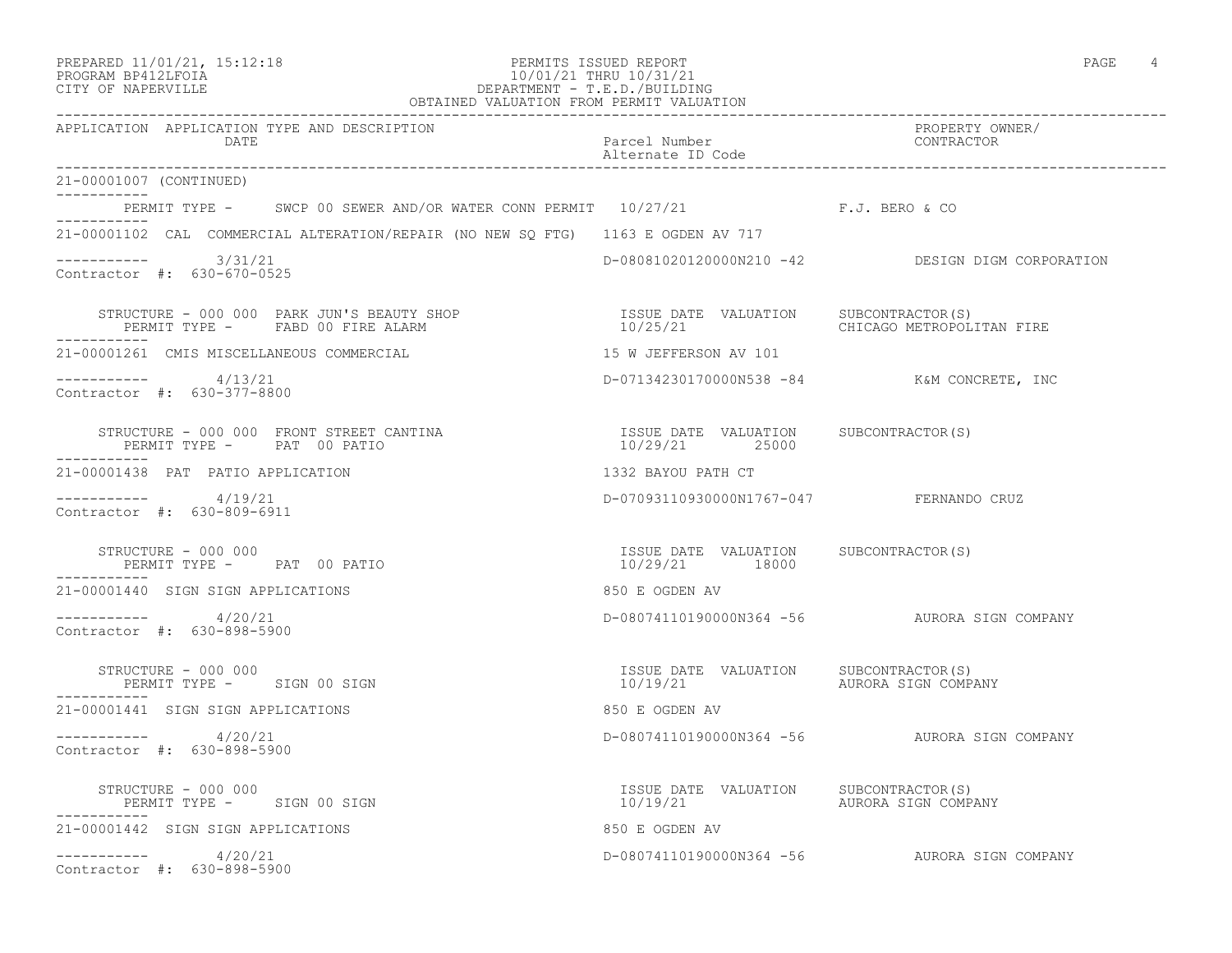| PREPARED 11/01/21, 15:12:18 |  |
|-----------------------------|--|
| PROCRAM RP412LFOIA          |  |

# PREPARED 11/01/21, 15:12:18 PERMITS ISSUED REPORT PAGE 5 PROGRAM BP412LFOIA 10/01/21 THRU 10/31/21 CITY OF NAPERVILLE DEPARTMENT - T.E.D./BUILDING

| OBTAINED VALUATION FROM PERMIT VALUATION                                               |                                                         |                                                        |
|----------------------------------------------------------------------------------------|---------------------------------------------------------|--------------------------------------------------------|
| APPLICATION APPLICATION TYPE AND DESCRIPTION<br>DATE                                   | Parcel Number<br>Alternate ID Code                      | PROPERTY OWNER/<br>CONTRACTOR                          |
| 21-00001442 (CONTINUED)                                                                |                                                         |                                                        |
| STRUCTURE – 000 000<br>PERMIT TYPE – SIGN 00 SIGN 10/19/21 UALUATION AURORA SIGN COMP. |                                                         | AURORA SIGN COMPANY                                    |
| 21-00001443 SIGN SIGN APPLICATIONS                                                     | 850 E OGDEN AV                                          |                                                        |
| $--------- 4/20/21$<br>Contractor #: 630-898-5900                                      |                                                         | D-08074110190000N364 -56 AURORA SIGN COMPANY           |
| STRUCTURE - 000 000<br>PERMIT TYPE - SIGN 00 SIGN<br>------------                      |                                                         |                                                        |
| 21-00001523 PAT PATIO APPLICATION                                                      | 408 ABRAHAMSON CT                                       |                                                        |
| $--------- 4/22/21$<br>Contractor #: 630-297-7752                                      |                                                         | D-08302010120000N485 -131 HOME COURT ADVANTAGE         |
| STRUCTURE - 000 000<br>PERMIT TYPE - PAT 00 PATIO                                      | ISSUE DATE VALUATION SUBCONTRACTOR(S)<br>10/25/21 15000 |                                                        |
| 21-00001650 TSG TEMPORARY SIGNS                                                        | 504 W 5TH AV                                            |                                                        |
| $--------- 4/27/21$<br>Contractor #: 630-357-2300                                      |                                                         | D-07132080100000N535 -69 SIGNS NOW - NAPERVILLE        |
| ___________                                                                            |                                                         |                                                        |
| 21-00002069 CAL COMMERCIAL ALTERATION/REPAIR (NO NEW SO FTG) 1215 MODAFF RD            |                                                         |                                                        |
| $--------- 5/14/21$<br>Contractor #: 630-325-1000                                      |                                                         | D-07252190130000NNA -129 KLEIN CONSTRUCTION            |
| ___________                                                                            |                                                         |                                                        |
| 21-00002193 RAD RES ADDITIONS (NEW SQ FTG)                                             | 1029 ANNE RD                                            |                                                        |
| $--------- 5/20/21$<br>Contractor #: 630-637-9492                                      |                                                         | D-08184180230000N418 -86 FISCHER BUILDING & REMODELING |
| STRUCTURE - 000 000 PORCH ADDITION                                                     |                                                         |                                                        |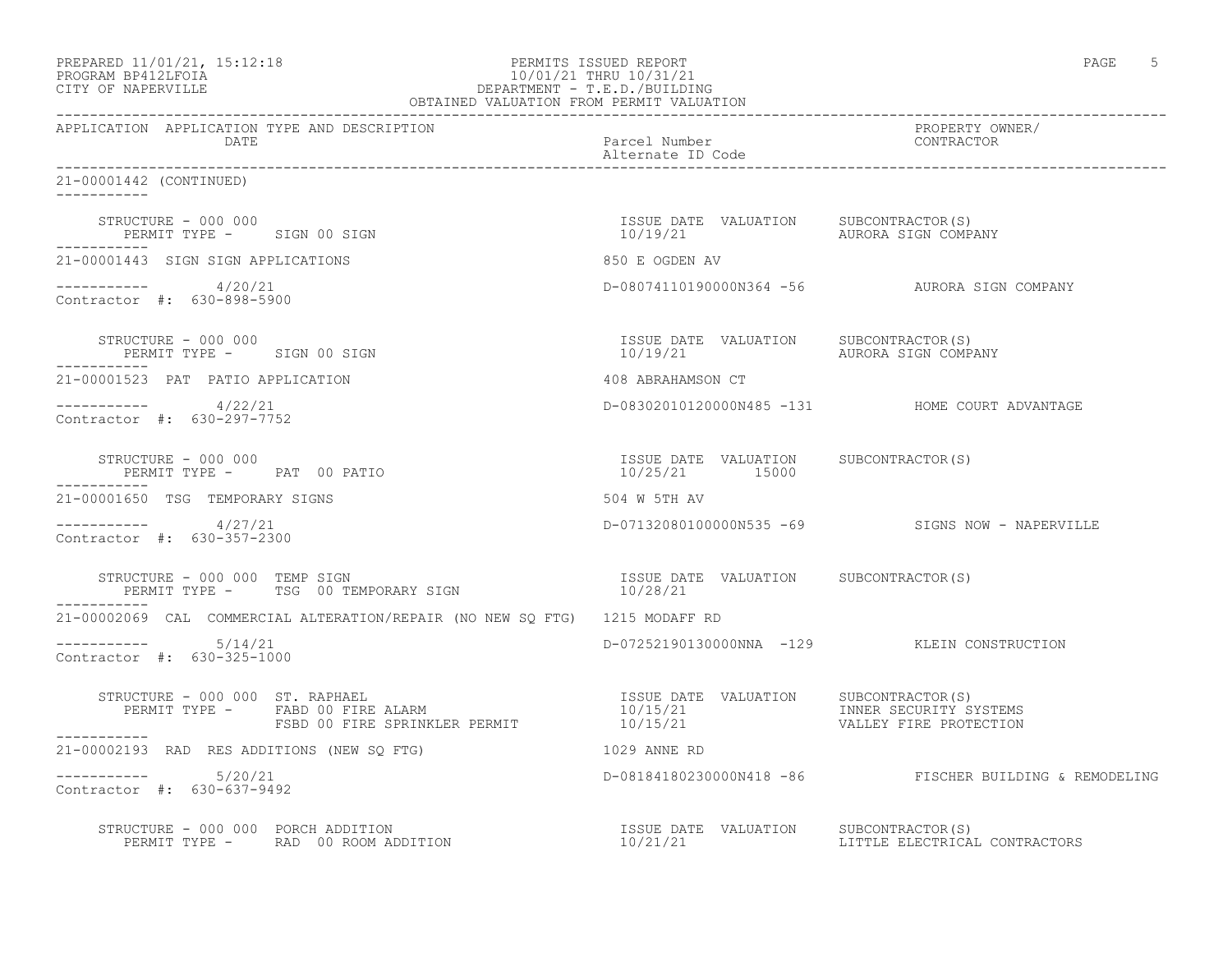| PREPARED 11/01/21, 15:12:18 |  |
|-----------------------------|--|
| PROGRAM BP412LFOIA          |  |

# PERMITS ISSUED REPORT **PAGE** 6 PROGRAM BP412LFOIA 10/01/21 THRU 10/31/21<br>CITY OF NAPERVILLE CITY OF NAPERVILLE DEPARTMENT - T.E.D./BUILDING

|                                                                 | OBTAINED VALUATION FROM PERMIT VALUATION                                                                                                                                                                                                                                                                                                                                                                                                             |                                                        |                                                     |
|-----------------------------------------------------------------|------------------------------------------------------------------------------------------------------------------------------------------------------------------------------------------------------------------------------------------------------------------------------------------------------------------------------------------------------------------------------------------------------------------------------------------------------|--------------------------------------------------------|-----------------------------------------------------|
| APPLICATION APPLICATION TYPE AND DESCRIPTION<br>DATE            |                                                                                                                                                                                                                                                                                                                                                                                                                                                      | Parcel Number<br>Alternate ID Code                     | PROPERTY OWNER/<br>CONTRACTOR                       |
| 21-00002193 (CONTINUED)                                         |                                                                                                                                                                                                                                                                                                                                                                                                                                                      |                                                        |                                                     |
| -----------                                                     |                                                                                                                                                                                                                                                                                                                                                                                                                                                      |                                                        | WATERTIGHT EXTERIORS                                |
| ----------                                                      | 21-00002208 RAL RES ALTERATIONS/REMODLING (NO NEW SQ FTG) 4244 CHAPARRAL DR                                                                                                                                                                                                                                                                                                                                                                          |                                                        |                                                     |
| $--------$ 5/21/21<br>Contractor #: 630-579-6600                |                                                                                                                                                                                                                                                                                                                                                                                                                                                      |                                                        | W-01172080110000N1523-241 RELIABLE HOME IMPROVEMENT |
| -----------                                                     | $\begin{tabular}{lcccccc} \texttt{STRUCTURE} & - & 000 & 000 & BASEMENT & REMODEL & & & & & & & & & & \\ \texttt{FEMIT TYPE} & - & & FB & 00 & FINISHED BASEMENT & & & & & & & & & & \\ \end{tabular}$                                                                                                                                                                                                                                               |                                                        | WIESNER PLUMBING, INC                               |
| 21-00002231 FN FENCE APPLICATION                                |                                                                                                                                                                                                                                                                                                                                                                                                                                                      | 3815 MAHOGANY LN                                       |                                                     |
| $--------$ 5/24/21<br>Contractor #:                             |                                                                                                                                                                                                                                                                                                                                                                                                                                                      |                                                        |                                                     |
| STRUCTURE - 000 000<br>PERMIT TYPE - FN 00 FENCE<br>----------- |                                                                                                                                                                                                                                                                                                                                                                                                                                                      | ISSUE DATE VALUATION SUBCONTRACTOR(S)<br>10/05/21 4300 |                                                     |
|                                                                 | 21-00002236 RAL RES ALTERATIONS/REMODLING (NO NEW SO FTG) 906 STOOS LN                                                                                                                                                                                                                                                                                                                                                                               |                                                        |                                                     |
| $--------- 5/24/21$<br>Contractor #: 630-470-9442               |                                                                                                                                                                                                                                                                                                                                                                                                                                                      |                                                        | D-08193120080000N450 -115 LAKEWEST CUSTOM HOMES     |
|                                                                 | $\begin{array}{cccccc} \texttt{STRUCTURE} & - & 000 & 000 & \texttt{INTERIOR} & \texttt{REMODEL/DECK} & & & & & \\ \texttt{PERMIT TYPE} & - & - & - & - & - & - & \\ \texttt{PERMIT TYPE} & - & - & - & - & - & - \\ \texttt{ELSC} & 00 & \texttt{ELECTRIC SVC} & \texttt{CHANGE RES} & & & & 10/14/21 & & 100000 \\ & & & & & & 10/14/21 & & 42450 & & \texttt{ETLING CONTRUCTION LLC} \\ \texttt{RAL} & 00 & \texttt{ROM ALTERATION} & & & & & 10$ |                                                        |                                                     |
|                                                                 |                                                                                                                                                                                                                                                                                                                                                                                                                                                      |                                                        | CLAUSEN PLUMBING                                    |
|                                                                 | WMU 00 WATER METER UPGRADE $10/14/21$                                                                                                                                                                                                                                                                                                                                                                                                                |                                                        |                                                     |
|                                                                 | 21-00002273 CAL COMMERCIAL ALTERATION/REPAIR (NO NEW SQ FTG) 263 SHUMAN BL 500                                                                                                                                                                                                                                                                                                                                                                       |                                                        |                                                     |
| $--------- 5/25/21$<br>Contractor #: 312-629-2800               |                                                                                                                                                                                                                                                                                                                                                                                                                                                      |                                                        | D-07014000340000N7 -24 DEVELOPMENT SOLUTIONS        |
|                                                                 | STRUCTURE - 000 000 KELLOGG'S                                                                                                                                                                                                                                                                                                                                                                                                                        |                                                        | FIRST SECURITY SYSTEMS FA                           |
|                                                                 | 21-00002295 CAL COMMERCIAL ALTERATION/REPAIR (NO NEW SQ FTG) 1003 S WASHINGTON ST 235                                                                                                                                                                                                                                                                                                                                                                |                                                        |                                                     |
| $--------$ 5/25/21<br>Contractor #: 630-496-2000                |                                                                                                                                                                                                                                                                                                                                                                                                                                                      |                                                        | - L.R. HEIN                                         |
|                                                                 | STRUCTURE - 000 000 SHOPPES ON WASHINGTON BLDG. C STRUCT ISSUE DATE VALUATION SUBCONTRACTOR(S)                                                                                                                                                                                                                                                                                                                                                       |                                                        |                                                     |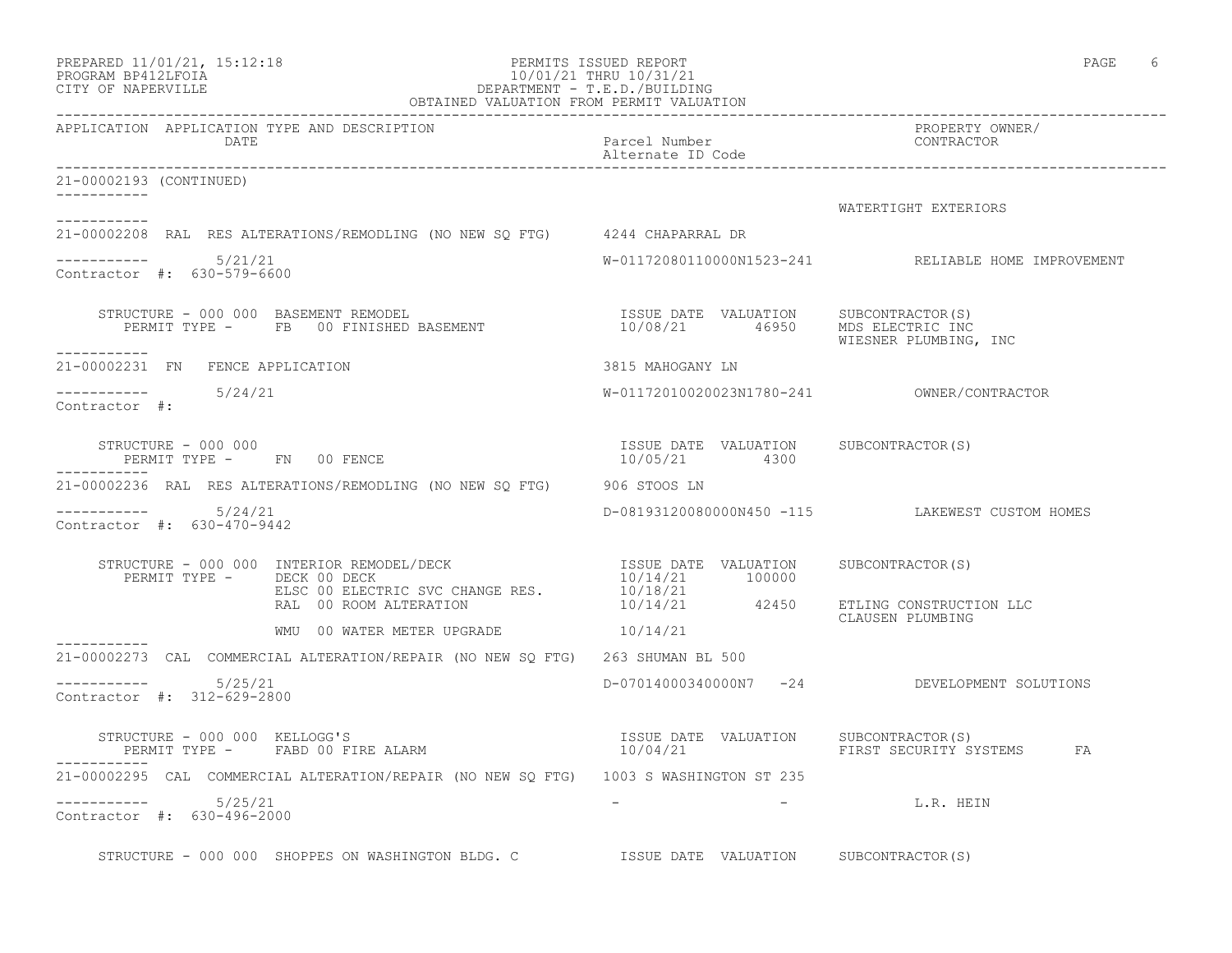### PREPARED 11/01/21, 15:12:18 PERMITS ISSUED REPORT PAGE 7 PROGRAM BP412LFOIA 10/01/21 THRU 10/31/21 CITY OF NAPERVILLE DEPARTMENT - T.E.D./BUILDING OBTAINED VALUATION FROM PERMIT VALUATION

|                                                           | APPLICATION APPLICATION TYPE AND DESCRIPTION PACKER PACKER PACK PACK PACKER PROPERTY OWNER (DATE<br>DATE Parcel Number Packer D Code Palternate ID Code Palternate ID Code Palternate ID Code Palternate ID Code Palternate ID Co                                                                                                                                                                                   |                                 |                                                                    |
|-----------------------------------------------------------|---------------------------------------------------------------------------------------------------------------------------------------------------------------------------------------------------------------------------------------------------------------------------------------------------------------------------------------------------------------------------------------------------------------------|---------------------------------|--------------------------------------------------------------------|
| 21-00002295 (CONTINUED)                                   |                                                                                                                                                                                                                                                                                                                                                                                                                     |                                 |                                                                    |
|                                                           | PERMIT TYPE - FABD 00 FIRE ALARM                                                                                                                                                                                                                                                                                                                                                                                    | 10/28/21 SANTORO COMMUNICATIONS |                                                                    |
| ___________<br>21-00002354 RAD RES ADDITIONS (NEW SO FTG) |                                                                                                                                                                                                                                                                                                                                                                                                                     | 1016 ELIZABETH AV               |                                                                    |
| $--------- 5/27/21$<br>Contractor #: 773-677-1771         |                                                                                                                                                                                                                                                                                                                                                                                                                     |                                 | D-08184200070000N418 -86 BEST QUALITY BUILDER                      |
| STRUCTURE - 000 000 ROOM ADDITION                         | $\begin{array}{cccc} \texttt{RUCTURE} & - & 000 & 000 & \texttt{ROM ADDITION} \\ \texttt{PERMIT TYPE} & - & \texttt{DRWY 00 DRIVEWAY ADDITION/ALTERATION} & 10/27/21 & 375000 \\ \texttt{ELSC 00 ELECTRIC SVC CHANGE RES.} & 10/27/21 & 375000 \\ \texttt{GENR 00 GENERATOR PERMIT} & 10/27/21 & 375000 \\ \texttt{RAD 00 ROM ADDITION} & 10/27/21 & 375000 & \texttt{WAL-MOR GENERAL & MECHANICAL} \\ \end{array}$ |                                 | ANROM INC                                                          |
|                                                           | SWCP 00 SEWER AND/OR WATER CONN PERMIT $10/27/21$<br>WMU 00 WATER METER UPGRADE $10/27/21$                                                                                                                                                                                                                                                                                                                          |                                 | GLOWA, STEFAN                                                      |
|                                                           | 21-00002379 CAL COMMERCIAL ALTERATION/REPAIR (NO NEW SQ FTG) 1003 S WASHINGTON ST 201                                                                                                                                                                                                                                                                                                                               |                                 |                                                                    |
| $--------- 5/28/21$<br>Contractor #: 888-666-0757         |                                                                                                                                                                                                                                                                                                                                                                                                                     |                                 | -                                   PYRA-MED DESIGN & CONSTRUCTION |
|                                                           |                                                                                                                                                                                                                                                                                                                                                                                                                     |                                 |                                                                    |
|                                                           | 21-00002414 CAL COMMERCIAL ALTERATION/REPAIR (NO NEW SQ FTG) 55 SHUMAN BL 800                                                                                                                                                                                                                                                                                                                                       |                                 |                                                                    |
| $--------- 6/01/21$<br>Contractor #: 847-534-2511         |                                                                                                                                                                                                                                                                                                                                                                                                                     |                                 | D-08063000140000N7 -25 ALLEGIANCE CONSTRUCTION GROUP               |
| STRUCTURE - 000 000 LAMB WESTON<br>-----------            |                                                                                                                                                                                                                                                                                                                                                                                                                     |                                 | WARREN F THOMAS PLUMBING CO.                                       |
| 21-00002679 ESC ELECTRIC SERVICE CHANGE                   | 908 GATESHEAD DR                                                                                                                                                                                                                                                                                                                                                                                                    |                                 |                                                                    |
| $--------- 6/14/21$<br>Contractor #: 864-250-0026         |                                                                                                                                                                                                                                                                                                                                                                                                                     |                                 | W-01013050190000N716 -203 SUMMIT SOLAR SOLUTIONS LLC               |
|                                                           | STRUCTURE - 000 000 PHOTOVOLTAIC SYSTEM                            ISSUE DATE VALUATION    SUBCONTRACTOR(S)<br>PERMIT TYPE -     PV  00 SOLAR PHOTOVOLTAIC                    10/04/21       31008    SUMMIT SOLAR SOLUTIONS LLC                                                                                                                                                                                    |                                 |                                                                    |
|                                                           | 21-00002691 CMIS MISCELLANEOUS COMMERCIAL                                                                                                                                                                                                                                                                                                                                                                           | 776 S ROUTE 59                  |                                                                    |
| $--------- 6/14/21$<br>Contractor #: 630-443-4541         |                                                                                                                                                                                                                                                                                                                                                                                                                     |                                 | D-07223000380000N1307-109 WINDY CITY AMUSEMENTS                    |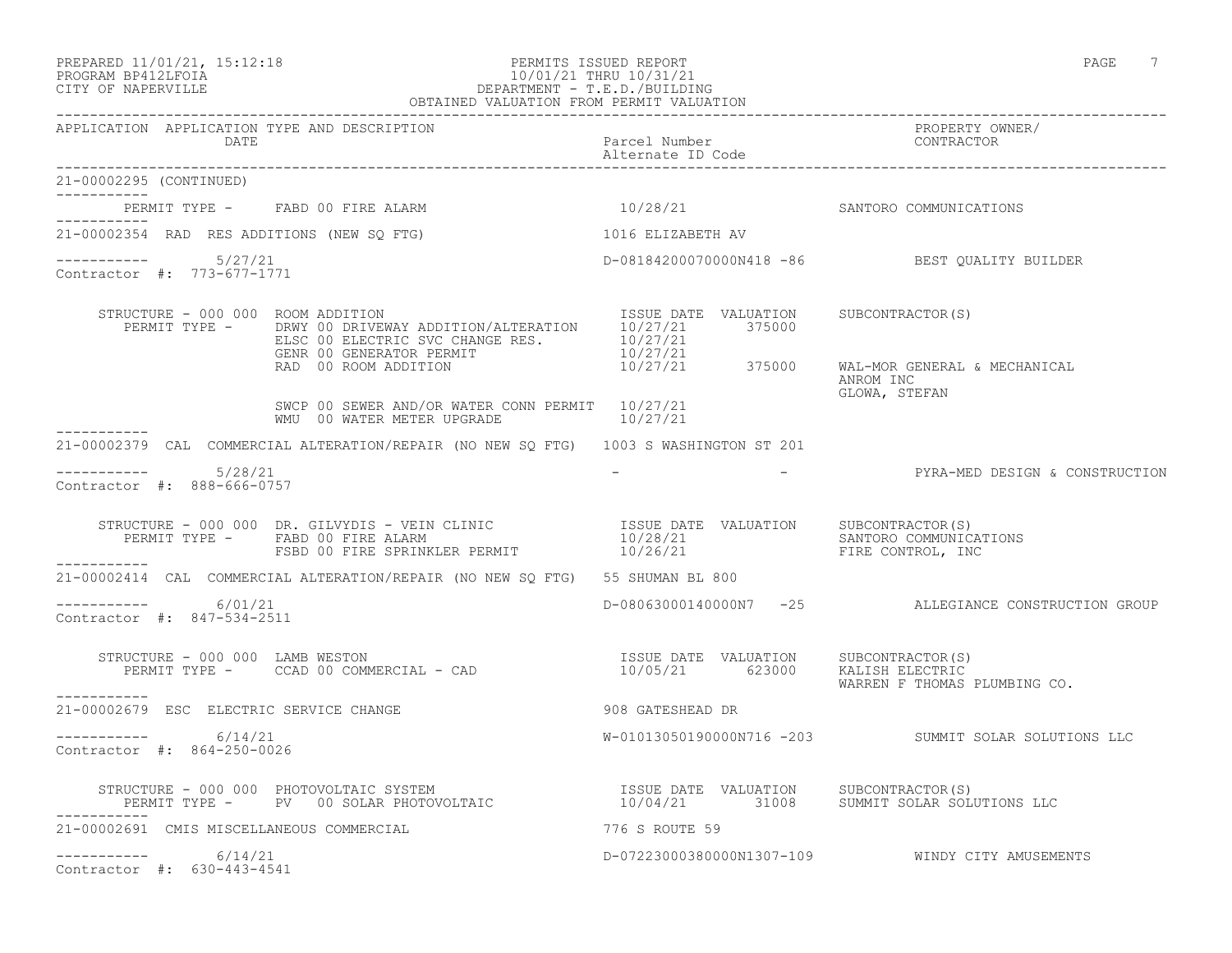| PREPARED 11/01/21, 15:12:18 |  |
|-----------------------------|--|
| PROGRAM BP412LFOIA          |  |

# PERMITS ISSUED REPORT **PAGE** 8 PROGRAM BP412LFOIA 10/01/21 THRU 10/31/21<br>CITY OF NAPERVILLE DEPARTMENT - T.E.D./BUILDIN CITY OF NAPERVILLE DEPARTMENT - T.E.D./BUILDING

| OBTAINED VALUATION FROM PERMIT VALUATION                                                                                                                                            |                                           |                                                     |
|-------------------------------------------------------------------------------------------------------------------------------------------------------------------------------------|-------------------------------------------|-----------------------------------------------------|
| APPLICATION APPLICATION TYPE AND DESCRIPTION<br>DATE                                                                                                                                | Parcel Number<br>Alternate ID Code        | PROPERTY OWNER/<br>CONTRACTOR                       |
| 21-00002691 (CONTINUED)                                                                                                                                                             |                                           |                                                     |
| STRUCTURE - 000 000 MALL OF INDIA CARNIVAL 10/14/21-10/24/21 ISSUE DATE VALUATION SUBCONTRACTOR(S)<br>PERMIT TYPE - CRVL 00 CARNIVAL PERMIT 10/06/21 10/06/21 WINDY CITY AMUSEMENTS |                                           |                                                     |
| 21-00002749 HME HOUSE METER-ELECTRIC CONTROL CONTROL 2912 REFLECTION DR HM                                                                                                          |                                           |                                                     |
| ----------- 6/17/21<br>Contractor #: 224-293-3129                                                                                                                                   | W-01044100660105N1845-198 LENNAR HOMES    |                                                     |
| STRUCTURE - 000 000<br>PERMIT TYPE - FSBD 00 FIRE SPRINKLER PERMIT                  10/26/21                NOVA FIRE PROTECTION INC<br>------------                                |                                           |                                                     |
| 21-00002754 RAL RES ALTERATIONS/REMODLING (NO NEW SQ FTG) 608 S CHARLES AV                                                                                                          |                                           |                                                     |
| $--------- 6/17/21$<br>Contractor #:                                                                                                                                                |                                           |                                                     |
| STRUCTURE - 000 000 KITCHEN REMODEL (S)<br>PERMIT TYPE - RAL 00 ROOM ALTERATION (S) THE SUBSON TO THE VALUATION (S) OHANA ELECTRIC<br>PIERCE PLUMBING, LLC<br>___________           |                                           |                                                     |
| 21-00002757 RAL RES ALTERATIONS/REMODLING (NO NEW SQ FTG) 1232 FIELD CT                                                                                                             |                                           |                                                     |
| Contractor #:                                                                                                                                                                       | D-07232020090000N579 -97 OWNER/CONTRACTOR |                                                     |
| STRUCTURE - 000 000 DUCTLESS AC/HEAT PUMP WINDOW UNIT TSSUE DATE VALUATION SUBCONTRACTOR(S)<br>PERMIT TYPE - MISC 00 MISCELLANEOUS PERMIT 10/19/21 3000 DELTA ELECTRICAL INDUSTRIES |                                           |                                                     |
| 21-00002826 CAL COMMERCIAL ALTERATION/REPAIR (NO NEW SQ FTG) 1263 RICKERT DR                                                                                                        |                                           |                                                     |
| $--------- 6/22/21$<br>Contractor #: 847-214-6350                                                                                                                                   |                                           | D-07262010120000N947 -127 POWER CONSTRUCTION - CHGO |
| STRUCTURE - 000 000 NAPERVILLE SURGICAL CENTER<br>PERMIT TYPE - CCAD 00 COMMERCIAL - CAD - 20 10/01/21 150000 SUPER ELECTRIC CONSTRUCTION CO                                        |                                           | DW MECHANICAL GROUP, INC                            |
| 21-00002829 CAL COMMERCIAL ALTERATION/REPAIR (NO NEW SO FTG) 1315 S NAPER BL 109                                                                                                    |                                           |                                                     |
| ----------- 6/22/21<br>Contractor #: 312-451-7161                                                                                                                                   |                                           | D-08292030070000N143 -133 BUSHMAN CONSTRUCTION      |
| STRUCTURE - 000 000 BMO HARRIS BANK                                                                                                                                                 | ISSUE DATE VALUATION SUBCONTRACTOR(S)     |                                                     |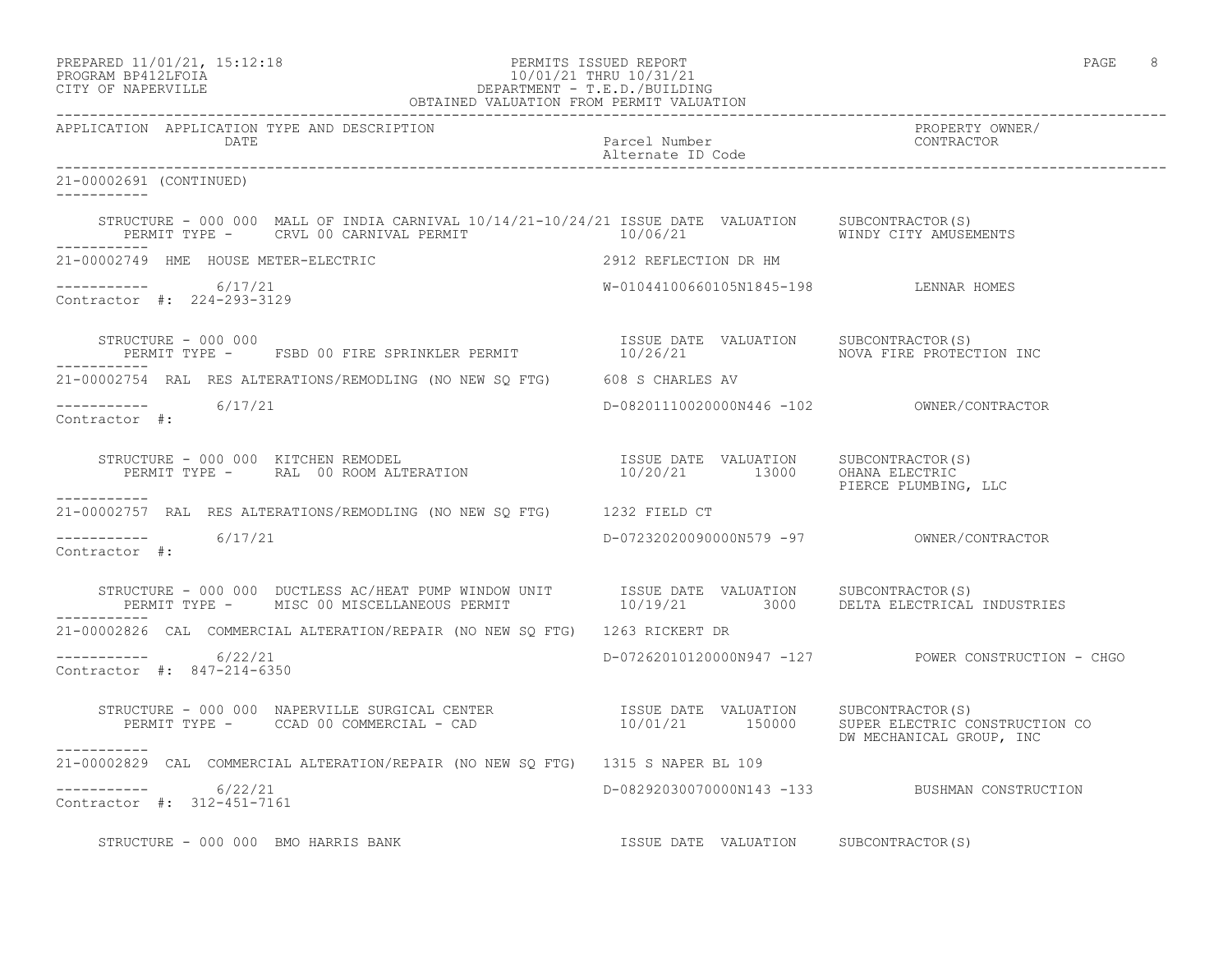### PREPARED 11/01/21, 15:12:18 PERMITS ISSUED REPORT PAGE 9 PROGRAM BP412LFOIA 10/01/21 THRU 10/31/21 CITY OF NAPERVILLE DEPARTMENT - T.E.D./BUILDING OBTAINED VALUATION FROM PERMIT VALUATION

| APPLICATION APPLICATION TYPE AND DESCRIPTION<br>DATE                                                                                                                                         | Parcel Number<br>Alternate ID Code                                                      | PROPERTY OWNER/<br>CONTRACTOR                     |
|----------------------------------------------------------------------------------------------------------------------------------------------------------------------------------------------|-----------------------------------------------------------------------------------------|---------------------------------------------------|
| 21-00002829 (CONTINUED)                                                                                                                                                                      |                                                                                         |                                                   |
| PERMIT TYPE - FABD 00 FIRE ALARM<br>----------                                                                                                                                               | $10/26/21$ CONNOR ELECTRIC                                                              |                                                   |
| 21-00002849 CAL COMMERCIAL ALTERATION/REPAIR (NO NEW SO FTG) 1037 W OGDEN AV                                                                                                                 |                                                                                         |                                                   |
| $--------$ 6/22/21<br>Contractor #:                                                                                                                                                          |                                                                                         | D-07114040380000N95 -52 SR HOME IMPROVEMENT       |
|                                                                                                                                                                                              |                                                                                         | GLP ELECTRIC INC                                  |
| -----------<br>21-00002890 DECK DECK                                                                                                                                                         | 629 BUTTONWOOD CR                                                                       |                                                   |
| $-$ ---------- 6/24/21<br>Contractor #: 630-963-0234                                                                                                                                         |                                                                                         | D-07232160240000N191 -97 BRASSIL CONSTRUCTION     |
| STRUCTURE - 000 000 DECK<br>PERMIT TYPE - DECK 00 DECK<br>___________                                                                                                                        | ISSUE DATE VALUATION SUBCONTRACTOR(S)<br>$\frac{1550E}{10/12/21}$ $\frac{11000}{11000}$ |                                                   |
| 21-00003058 OCCI OCCUPANCY INSPECTION                                                                                                                                                        | 1811 HIGH GROVE LN 139                                                                  |                                                   |
| -----------    7/06/21<br>Contractor #:                                                                                                                                                      |                                                                                         |                                                   |
| STRUCTURE - 000 000 ASSURED PARTNERS OF ILLINOIS, LLC       ISSUE DATE VALUATION     SUBCONTRACTOR(S)     PERMIT TYPE -     OCC 00 OCC INSPECT. PERMIT COM/RST     10/04/21                  |                                                                                         |                                                   |
| 21-00003076 CAL COMMERCIAL ALTERATION/REPAIR (NO NEW SO FTG) 110 S WASHINGTON ST 104                                                                                                         |                                                                                         |                                                   |
| $--------- 7/07/21$<br>Contractor #: 815-919-7100                                                                                                                                            |                                                                                         | D-07134240010000N594 -84 SMITH GROUP CONSTRUCTION |
| STRUCTURE - 000 000 JAMES & SONS FINE JEWELERS THE STRUE DATE VALUATION SUBCONTRACTOR(S)<br>PERMIT TYPE - FABD 00 FIRE ALARM 10/13/21 10/13/21 1NTEGRATED CUSTOM ELECTRONICS,<br>___________ |                                                                                         |                                                   |
| 21-00003113 HME HOUSE METER-ELECTRIC                                                                                                                                                         | 3109 ANNA MARIE LN HM                                                                   |                                                   |
| $--------- 7/07/21$<br>Contractor #: 224-293-3129                                                                                                                                            | W-01044100661104N1845-198 LENNAR HOMES                                                  |                                                   |
| STRUCTURE - 000 000                                                                                                                                                                          |                                                                                         |                                                   |
| 21-00003148 OCCI OCCUPANCY INSPECTION                                                                                                                                                        | 1811 HIGH GROVE LN 239                                                                  |                                                   |
| $--------- 7/09/21$<br>Contractor #:                                                                                                                                                         |                                                                                         | D-0715102012000 N1157-64 0WNER/CONTRACTOR         |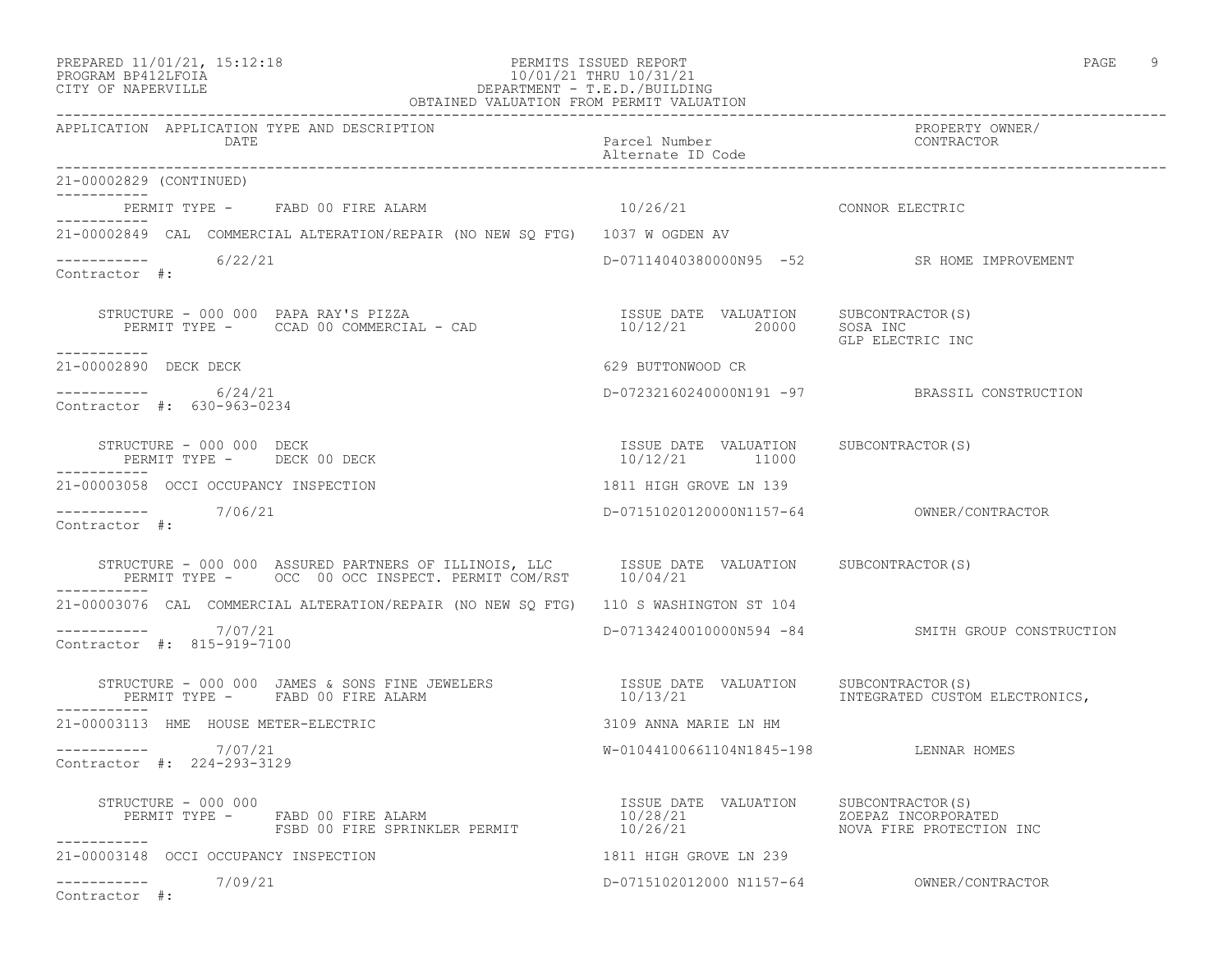# PROGRAM BP412LFOIA 10/01/21 THRU 10/31/21 CITY OF NAPERVILLE DEPARTMENT - T.E.D./BUILDING

|                                                      | OBTAINED VALUATION FROM PERMIT VALUATION                                                                                                                                                                                                 |                                            |                                                    |
|------------------------------------------------------|------------------------------------------------------------------------------------------------------------------------------------------------------------------------------------------------------------------------------------------|--------------------------------------------|----------------------------------------------------|
| APPLICATION APPLICATION TYPE AND DESCRIPTION<br>DATE |                                                                                                                                                                                                                                          | Parcel Number<br>Alternate ID Code         | PROPERTY OWNER/<br>CONTRACTOR                      |
| 21-00003148 (CONTINUED)<br>___________               |                                                                                                                                                                                                                                          |                                            |                                                    |
|                                                      |                                                                                                                                                                                                                                          |                                            |                                                    |
|                                                      | 21-00003241 RPZ REVERSE PRESSURE ZONE/BACKFLOW PREVENTER 4103 CHINABERRY LN                                                                                                                                                              |                                            |                                                    |
| $--------- 7/13/21$<br>Contractor #: 630-876-9685    |                                                                                                                                                                                                                                          |                                            | W-01172010060000N1575-241 SALINAS IRRIGATION       |
| STRUCTURE - 000 000 RPZ HEADS IN ROW<br>-----------  | EXAMPLE - 000 000 RPZ HEADS IN ROW TRIENTIAL TRIE DATE VALUATION SUBCONTRACTOR(S)<br>PERMIT TYPE - LSP 00 LAWN SPRINKLER RESIDENTIAL 10/26/21 SALUATION SALINAS IRRIGATION                                                               |                                            | KEEFE MECHANICAL                                   |
|                                                      | 21-00003252 RPZ REVERSE PRESSURE ZONE/BACKFLOW PREVENTER 2501 NEWPORT DR                                                                                                                                                                 |                                            |                                                    |
| -----------    7/13/21<br>Contractor #: 815-462-3300 |                                                                                                                                                                                                                                          | W-01012100400000N367 -189 CAREFREE SYSTEMS |                                                    |
| ___________                                          | STRUCTURE - 000 000 RPZ WITH HEADS IN ROW                          ISSUE DATE VALUATION     SUBCONTRACTOR(S)<br>PERMIT TYPE -      LSP 00 LAWN SPRINKLER RESIDENTIAL        10/20/21        5300    CAREFREE LAWN SPRINKLERS             |                                            | CAREFREE LAWN SPRINKLERS                           |
|                                                      | 21-00003281 CAL COMMERCIAL ALTERATION/REPAIR (NO NEW SO FTG) 2216 FERRY RD 107                                                                                                                                                           |                                            |                                                    |
| $--------- 7/14/21$<br>Contractor #: 630-585-0021    |                                                                                                                                                                                                                                          |                                            | D-07042030110000N1705-3 IRON GATE MOTOR CONDOS     |
|                                                      |                                                                                                                                                                                                                                          |                                            | ZOEPAZ INCORPORATED                                |
| 21-00003284 SFR SINGLE FAMILY RESIDENCE              | 1423 ELIJAH DR                                                                                                                                                                                                                           |                                            |                                                    |
| ----------- 7/14/21<br>Contractor #: 630-984-4666    |                                                                                                                                                                                                                                          |                                            | D-08283180060000N1856-149   INSPIRED BY DESIGN LLC |
| STRUCTURE - 000 000 SFR                              | RUCTURE - 000 000 SFR<br>PERMIT TYPE - ELEC 00 ELECTRIC FOR SINGLE FAMILY/DPX 10/08/21<br>MECH 00 MECHANICAL FOR SFR/DPX 10/08/21<br>PLRM 00 PLUMBING BASEMENT ROUGH 10/08/21<br>PLUM 00 PLUMBING FOR SINGLE FAMILY/DPX 10/08/21<br>SFRP | ISSUE DATE VALUATION SUBCONTRACTOR(S)      | DAC ELECTRIC INC                                   |
|                                                      |                                                                                                                                                                                                                                          |                                            | ALL AFFORDABLE PLUMBING                            |
|                                                      | TREE 00 PARKWAY TREE PLANTING PERMIT 10/08/21                                                                                                                                                                                            |                                            | A & E ROOFING AND SIDING INC                       |
| -----------                                          | 21-00003289 POOL POOL ABOVE/INGROUND RESIDENTIAL 713 JACKSON AV                                                                                                                                                                          |                                            |                                                    |
| 7/15/21<br>-----------                               |                                                                                                                                                                                                                                          |                                            | D-07133150260000N539 -83 JG SWIMMING POOLS, INC    |

Contractor #: 630-615-0845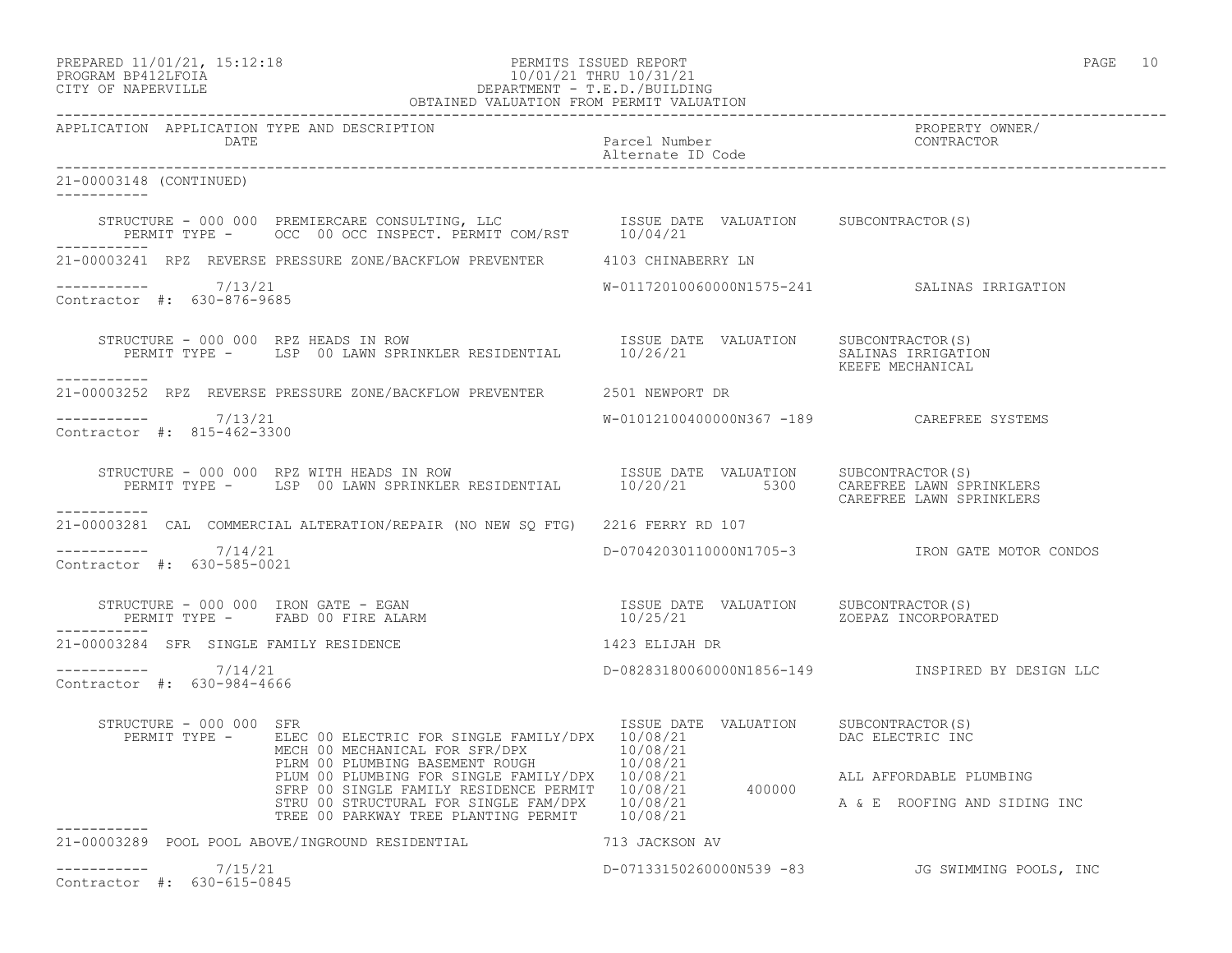# PROGRAM BP412LFOIA 10/01/21 THRU 10/31/21 CITY OF NAPERVILLE DEPARTMENT - T.E.D./BUILDING

| OBTAINED VALUATION FROM PERMIT VALUATION                                                                                                                                                                                                                                                                                                                                                                                                                      |                                        |                                                     |
|---------------------------------------------------------------------------------------------------------------------------------------------------------------------------------------------------------------------------------------------------------------------------------------------------------------------------------------------------------------------------------------------------------------------------------------------------------------|----------------------------------------|-----------------------------------------------------|
| APPLICATION APPLICATION TYPE AND DESCRIPTION<br><b>DATE</b>                                                                                                                                                                                                                                                                                                                                                                                                   | Parcel Number<br>Alternate ID Code     | PROPERTY OWNER/<br>CONTRACTOR                       |
| 21-00003289 (CONTINUED)<br>___________                                                                                                                                                                                                                                                                                                                                                                                                                        |                                        |                                                     |
| $\begin{array}{cccccccc} \texttt{STRUCTURE} & - & 000 & 000 & \texttt{CONCRETE} & \texttt{IN-GROUND POOL} & & & & & & & & & \texttt{ISSUE} & \texttt{DATE} & \texttt{VALUATION} & & & & & & \texttt{SUBCONTRACTOR(S)} \\ & & & & & & & & & & & & & \texttt{ID} & 0000 & & & & \texttt{NV} & \texttt{ELECTRIC} \\ & & & & & & & & & & & & \texttt{ID} & 0000 & & & \texttt{NV} & \texttt{ELECTRIC} \\ & & & & & & & & & & & & \texttt{ID} & 00000 & & & \text$ |                                        |                                                     |
| 21-00003373 RPZ REVERSE PRESSURE ZONE/BACKFLOW PREVENTER 2668 CRANBROOK ST                                                                                                                                                                                                                                                                                                                                                                                    |                                        |                                                     |
| $--------- 7/20/21$<br>Contractor #: 815-462-3300                                                                                                                                                                                                                                                                                                                                                                                                             |                                        |                                                     |
| STRUCTURE - 000 000 RPZ HEADS IN ROW<br>PERMIT TYPE - LSP 00 LAWN SPRINKLER RESIDENTIAL 10/01/21 4825 CAREFREE LAWN SPRINKLERS                                                                                                                                                                                                                                                                                                                                |                                        | CAREFREE LAWN SPRINKLERS                            |
| 21-00003378 CAL COMMERCIAL ALTERATION/REPAIR (NO NEW SO FTG) 1224 W OGDEN AV E                                                                                                                                                                                                                                                                                                                                                                                |                                        |                                                     |
| -----------     7/21/21<br>Contractor #: 630-800-9040                                                                                                                                                                                                                                                                                                                                                                                                         | D-07142120300000N92 -67 GADHIYA, JATIN |                                                     |
|                                                                                                                                                                                                                                                                                                                                                                                                                                                               |                                        |                                                     |
| 21-00003382 RAD RES ADDITIONS (NEW SQ FTG) 880 APPOMATTOX CR                                                                                                                                                                                                                                                                                                                                                                                                  |                                        |                                                     |
| ----------- 7/21/21<br>Contractor $\#: 630 - 640 - 8503$                                                                                                                                                                                                                                                                                                                                                                                                      |                                        | D-07251050190000N75 -128 S. DIRILTEN BUILDERS       |
|                                                                                                                                                                                                                                                                                                                                                                                                                                                               |                                        | ACOSTA EXTERIORS                                    |
| -----------<br>21-00003390 RPZ REVERSE PRESSURE ZONE/BACKFLOW PREVENTER 3007 ASHBURY DR                                                                                                                                                                                                                                                                                                                                                                       |                                        |                                                     |
| $--------- 7/21/21$<br>Contractor #: 815-462-3300                                                                                                                                                                                                                                                                                                                                                                                                             |                                        | W-01111080190000N533 -216  CAREFREE LAWN SPRINKLERS |
| STRUCTURE - 000 000 RPZ HEADS IN ROW<br>PERMIT TYPE - LSP 00 LAWN SPRINKLER RESIDENTIAL 10/01/21 4825 CAREFREE LAWN SPRINKLERS<br>----------                                                                                                                                                                                                                                                                                                                  |                                        | CAREFREE LAWN SPRINKLERS                            |
| 21-00003393 SFR SINGLE FAMILY RESIDENCE                                                                                                                                                                                                                                                                                                                                                                                                                       | 2308 WEATHERBEE LN                     |                                                     |
| $--------- 7/21/21$<br>Contractor #: 817-875-7057                                                                                                                                                                                                                                                                                                                                                                                                             | D-05323000140001N1859-13N PULTE GROUP  |                                                     |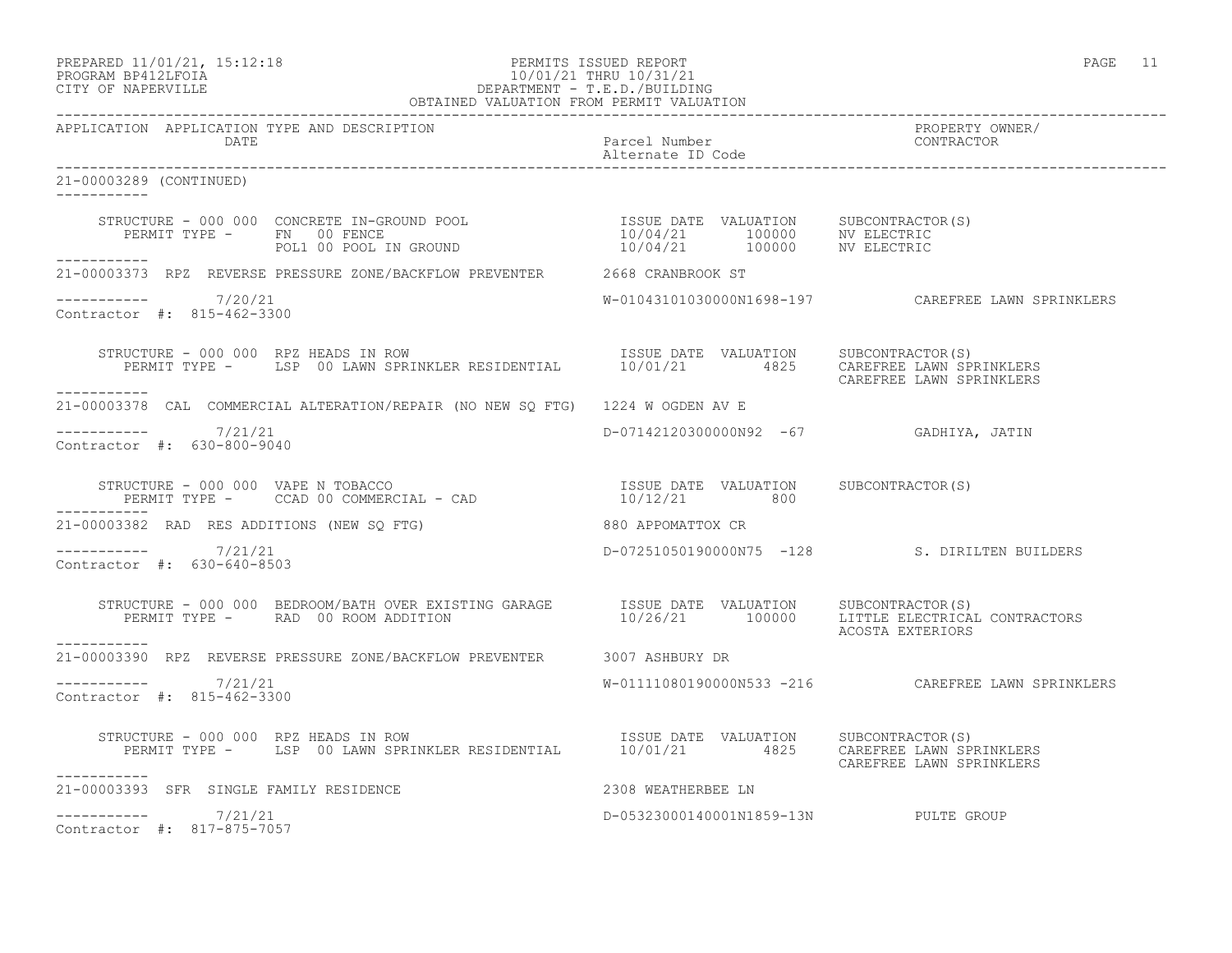|                      | PREPARED 11/01/21, 15:12:18 |
|----------------------|-----------------------------|
| גדמת זרונתם וגנסמספם |                             |

# PREPARED 11/01/21, 15:12:18 PERMITS ISSUED REPORT PROGRAM BP412LFOIA PAGE 12<br>PROGRAM BP412LFOIA PROGRAM PROGRAM PAGE 12 PROGRAM BP412LFOIA 10/01/21 THRU 10/31/21 CITY OF NAPERVILLE CITY OF NAPERVILLE DEPARTMENT - T.E.D./BUILDING

|                         |                                                       | OBTAINED VALUATION FROM PERMIT VALUATION                                                                                                                                                                                                                                                                                                     |                                       |                                                                                 |
|-------------------------|-------------------------------------------------------|----------------------------------------------------------------------------------------------------------------------------------------------------------------------------------------------------------------------------------------------------------------------------------------------------------------------------------------------|---------------------------------------|---------------------------------------------------------------------------------|
|                         | DATE                                                  | APPLICATION APPLICATION TYPE AND DESCRIPTION                                                                                                                                                                                                                                                                                                 | Parcel Number<br>Alternate ID Code    | PROPERTY OWNER/<br>CONTRACTOR                                                   |
| 21-00003393 (CONTINUED) |                                                       |                                                                                                                                                                                                                                                                                                                                              |                                       |                                                                                 |
|                         |                                                       | STRUCTURE - 000 000 SFR MODEL CONTRACTOR (S)<br>PERMIT TYPE - ELEC 00 ELECTRIC FOR SINGLE FAMILY/DPX 10/19/21<br>MECH 00 MECHANICAL FOR SFR/DPX 10/19/21<br>PLRM 00 PLUMBING BASEMENT ROUGH 10/19/21                                                                                                                                         |                                       | SUPERIOR ELECTRICAL TECHNOLOGI<br>S3 PLUMBING<br>HOLIDAY SEWER & WATER/WAUCONDA |
|                         |                                                       | PLUM 00 PLUMBING FOR SINGLE FAMILY/DPX 10/19/21 FOR SINGLE FAMILY AND THOLD AT SEWER<br>STRP 00 SINGLE FAMILY RESIDENCE PERMIT 10/19/21 FOR HOLIDAY SEWER<br>STRP 00 SINGLE FAMILY RESIDENCE PERMIT 10/19/21 195000 RABY ROOFING<br>STRU 00 STRUCTURAL FOR SINGLE FAM/DPX 10/19/21                                                           |                                       | HOLIDAY SEWER & WATER/WAUCONDA                                                  |
|                         |                                                       | 21-00003394 SFR SINGLE FAMILY RESIDENCE                                                                                                                                                                                                                                                                                                      | 2312 WEATHERBEE LN                    |                                                                                 |
|                         | -----------     7/21/21<br>Contractor #: 817-875-7057 |                                                                                                                                                                                                                                                                                                                                              | D-05323000140002N1859-13N PULTE GROUP |                                                                                 |
|                         | STRUCTURE - 000 000 SFR MODEL                         | PERMIT TYPE - ELEC 00 ELECTRIC FOR SINGLE FAMILY/DPX 10/19/21<br>MECH 00 MECHANICAL FOR SFR/DPX 10/19/21<br>MECH 00 MECHANICAL FOR SFR/DPX 10/19/21<br>PLRM 00 PLUMBING BASEMENT ROUGH 10/19/21                                                                                                                                              | ISSUE DATE VALUATION SUBCONTRACTOR(S) | SUPERIOR ELECTRICAL TECHNOLOGI<br>S3 PLUMBING<br>HOLIDAY SEWER & WATER/WAUCONDA |
|                         |                                                       | PLKM OO PLUMBING FOR SINGLE FAMILY/DPX 10/19/21<br>SFRP 00 SINGLE FAMILY RESIDENCE PERMIT 10/19/21 195000 RABY ROOFING<br>STRU 00 STRUCTURAL FOR SINGLE FAM/DPX 10/19/21                                                                                                                                                                     |                                       | S3 PLUMBING<br>HOLIDAY SEWER & WATER/WAUCONDA                                   |
|                         | 21-00003437 PPA PLUMBING PERMIT                       |                                                                                                                                                                                                                                                                                                                                              | 1105 EDGEWATER DR                     |                                                                                 |
|                         | $--------- 7/26/21$<br>Contractor #: 773-533-4800     |                                                                                                                                                                                                                                                                                                                                              |                                       | D-08193190010000N57 -115 EVEREADY FLOOD CONTROL                                 |
|                         |                                                       | STRUCTURE - 000 000 INSTALL FLOOD CONTROL SYSTEM ISSUE DATE VALUATION SUBCONTRACTOR(S)<br>PERMIT TYPE - SEW 00 SEWER/WATER REPAIR OR REPLACE 10/19/21 LEONARD'S PLMG &                                                                                                                                                                       |                                       | LEONARD'S PLMG & ELECTRICAL                                                     |
|                         | 21-00003477 FN FENCE APPLICATION                      |                                                                                                                                                                                                                                                                                                                                              | 340 ROBIN HILL DR                     |                                                                                 |
|                         | $--------- 7/27/21$<br>Contractor #: 630-551-3400     |                                                                                                                                                                                                                                                                                                                                              |                                       | D-07244110100000N56 -114 CLASSIC FENCE/OSWEGO                                   |
| ------------            |                                                       | $\begin{array}{cccc} \texttt{STRUCTURE} & - & 000 & 000 \\ \texttt{PERMIT} & \texttt{TPE} & - & \texttt{FN} & 00 \\ \texttt{FENCE} & \texttt{SUTE} & \texttt{SUTE} & 00 \\ \end{array} \qquad \begin{array}{cccc} \texttt{TSUE} & \texttt{DATE} & \texttt{VALUATION} & \texttt{SUBCONTRACTOR(S)} \\ \texttt{10/06/21} & 2150 \\ \end{array}$ |                                       |                                                                                 |
|                         |                                                       | 21-00003479 CAL COMMERCIAL ALTERATION/REPAIR (NO NEW SQ FTG) 1552 NORTH AURORA RD 102                                                                                                                                                                                                                                                        |                                       |                                                                                 |
|                         | $--------- 7/28/21$<br>Contractor #: 847-807-8190     |                                                                                                                                                                                                                                                                                                                                              |                                       | D-07141020080000N1492-66 TOWER COMMERCIAL CONSTRUCTION                          |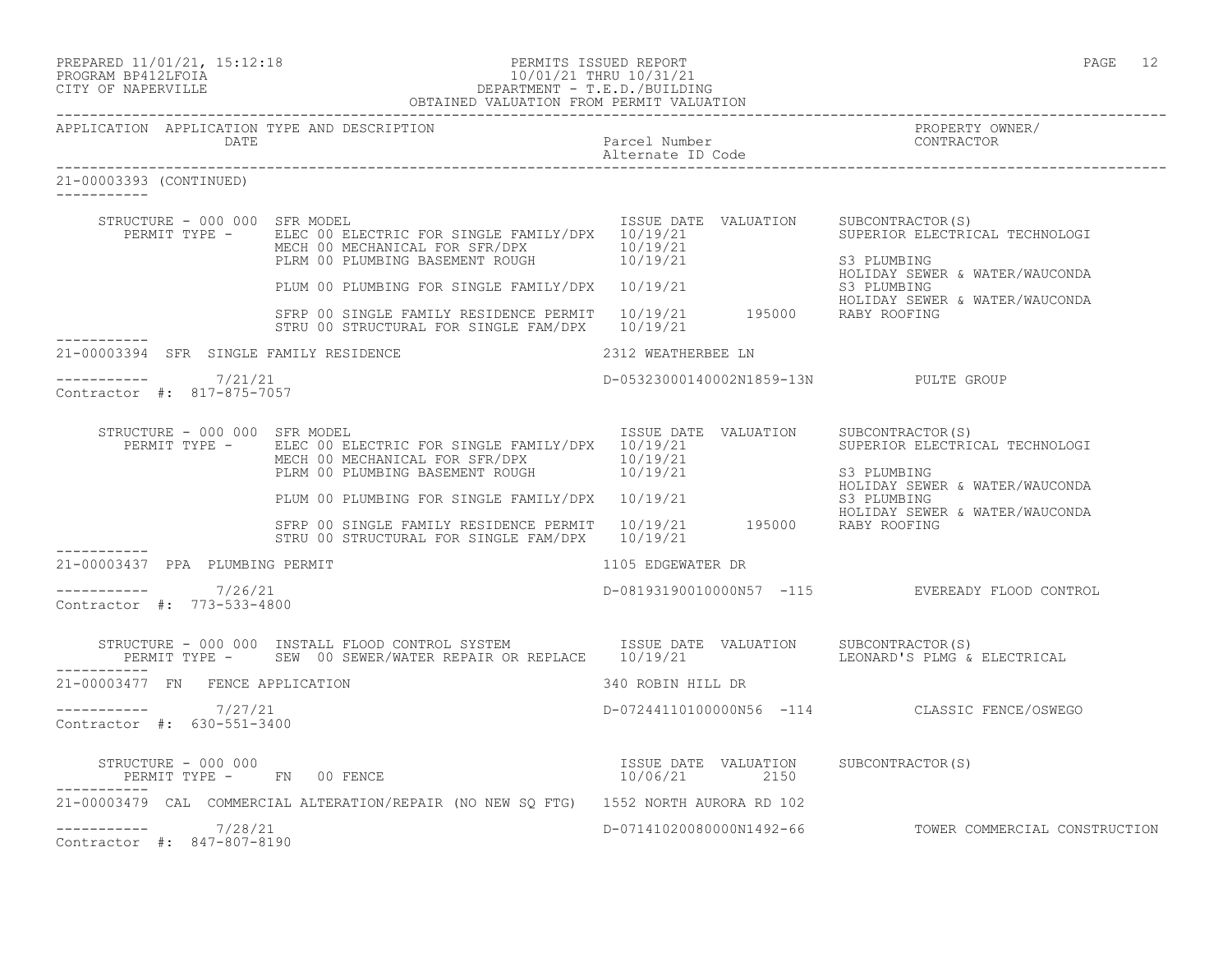# PREPARED 11/01/21, 15:12:18 PERMITS ISSUED REPORT PAGE 13 PROGRAM BP412LFOIA 10/01/21 THRU 10/31/21 CITY OF NAPERVILLE DEPARTMENT - T.E.D./BUILDING

| OBTAINED VALUATION FROM PERMIT VALUATION             |                                                                                                                                                                                                                                                                                                                                                                                                                                                                 |                                          |                                                              |
|------------------------------------------------------|-----------------------------------------------------------------------------------------------------------------------------------------------------------------------------------------------------------------------------------------------------------------------------------------------------------------------------------------------------------------------------------------------------------------------------------------------------------------|------------------------------------------|--------------------------------------------------------------|
| APPLICATION APPLICATION TYPE AND DESCRIPTION<br>DATE |                                                                                                                                                                                                                                                                                                                                                                                                                                                                 | Parcel Number<br>Alternate ID Code       | PROPERTY OWNER/<br>CONTRACTOR                                |
| 21-00003479 (CONTINUED)                              |                                                                                                                                                                                                                                                                                                                                                                                                                                                                 |                                          |                                                              |
| ___________                                          |                                                                                                                                                                                                                                                                                                                                                                                                                                                                 |                                          |                                                              |
|                                                      | 21-00003518 RAL RES ALTERATIONS/REMODLING (NO NEW SQ FTG) 4308 CLEARWATER LN                                                                                                                                                                                                                                                                                                                                                                                    |                                          |                                                              |
| $--------- 7/28/21$<br>Contractor #: 630-579-6600    |                                                                                                                                                                                                                                                                                                                                                                                                                                                                 |                                          | W-01141140110000N922 -246 RELIABLE HOME IMPROVEMENT          |
|                                                      | ${\small\texttt{STRUCTURE} \texttt{ - 000 000}} \begin{minipage}{0.03\textwidth} \begin{tabular}{l} \bf STRUCP & \tt MASTER BATHROOM & \tt INTERIOR & \tt REMODELING & \tt ISSUE & \tt DATE & \tt VALUATION & \tt SUBCONTRACTOR(S) \\ \bf PERMIT \texttt{TYPE \texttt{-} \texttt{ -} \texttt{RAL 00 ROM ALTERATION} & \tt ALTERATION & \tt 10/06/21 & \tt 29580 & \tt RELIANCE ELECTRIC \\ \end{tabular} \end{minipage}$<br>WMU 00 WATER METER UPGRADE 10/06/21 |                                          | WIESNER PLUMBING<br>RELIABLE ARCHITECTS                      |
|                                                      |                                                                                                                                                                                                                                                                                                                                                                                                                                                                 |                                          | RELIANCE ELECTRIC<br>WIESNER PLUMBING<br>RELIABLE ARCHITECTS |
|                                                      | 21-00003520 CAL COMMERCIAL ALTERATION/REPAIR (NO NEW SQ FTG) 22 E CHICAGO AV 115                                                                                                                                                                                                                                                                                                                                                                                |                                          |                                                              |
| -----------    7/29/21<br>Contractor #: 312-374-3385 |                                                                                                                                                                                                                                                                                                                                                                                                                                                                 | D-08183270170000N596 -85 CHAS BENDER CO. |                                                              |
|                                                      | STRUCTURE - 000 000 ZADE'S LOUNGE<br>PERMIT TYPE - CCS 00 COMMERCIAL COOKING SYSTEM 10/28/21 DALMATION DALMATION FIRE EQUIPMENT<br>FABD 00 FIRE ALARM 10/05/21 BDGE ELECTRICAL SYSTEMS LLC<br>FABD 00 FIRE ALARM                                                                                                                                                                                                                                                |                                          |                                                              |
| -----------                                          | 21-00003531 COMM COMMERCIAL/INDUSTRIAL APPLICATION 3056 ANNA MARIE LN                                                                                                                                                                                                                                                                                                                                                                                           |                                          |                                                              |
| $--------- 7/29/21$<br>Contractor #: 331-251-2726    |                                                                                                                                                                                                                                                                                                                                                                                                                                                                 |                                          | – The Company ARCO MURRAY                                    |
| STRUCTURE - 000 000 SCHLOTZKY'S<br>-----------       | TRUCTURE - 000 000 SCHLOTZKY'S<br>PERMIT TYPE - COMM 00 COMMERCIAL FULL PERMIT 10/06/21 900000 NDP ELECTRIC, INC                                                                                                                                                                                                                                                                                                                                                |                                          | TECTA AMERIC ILLINOIS ROOFING<br>SCHWERMAN PLUMBING          |
|                                                      | 21-00003553 RAD RES ADDITIONS (NEW SQ FTG) 50 256 MILLCREEK LN                                                                                                                                                                                                                                                                                                                                                                                                  |                                          |                                                              |
| $--------- 7/30/21$<br>Contractor #: 630-364-3669    |                                                                                                                                                                                                                                                                                                                                                                                                                                                                 |                                          | D-08202170090000N1265-103 REDSTART CONSTRUCTION              |
| STRUCTURE - 000 000                                  | RUCTURE – 000 000<br>PERMIT TYPE –     RAD 00 ROOM ADDITION                               10/13/21      175000    A&E ROOFING                                                                                                                                                                                                                                                                                                                                   |                                          | A B S ELECTRIC<br>KPS PLUMBING                               |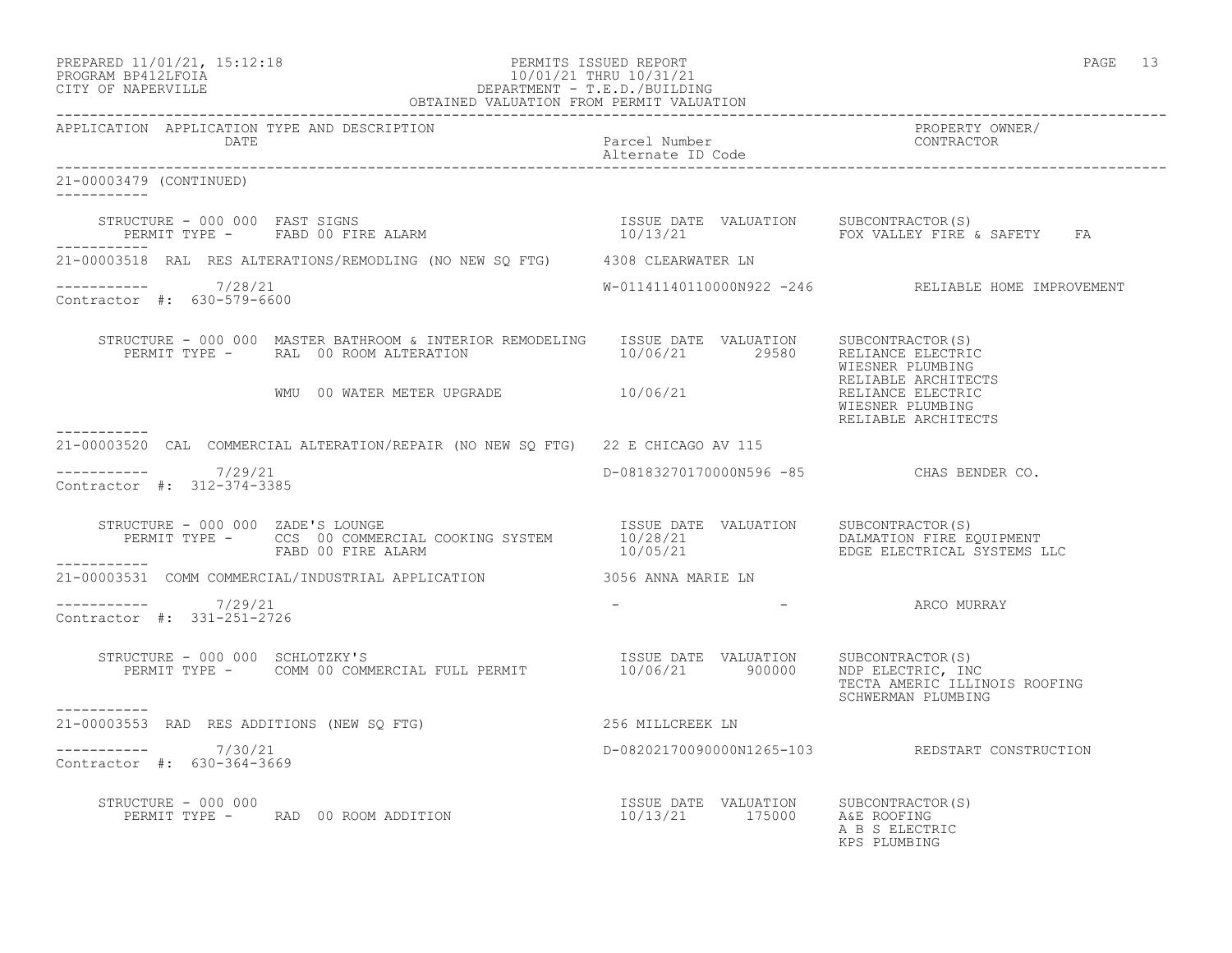### PREPARED 11/01/21, 15:12:18 PERMITS ISSUED REPORT<br>PROGRAM BP412LFOIA PAGE 14 10/01/21 THRU 10/31/21 PROGRAM BP412LFOIA 10/01/21 THRU 10/31/21<br>CITY OF NAPERVILLE CITY OF NAPERVILLE DEPARTMENT - T.E.D./BUILDING OBTAINED VALUATION FROM PERMIT VALUATION

| 21-00003561 CAL COMMERCIAL ALTERATION/REPAIR (NO NEW SQ FTG) 127 E OGDEN AV                                                                                                                                                       |                                            |                                                        |
|-----------------------------------------------------------------------------------------------------------------------------------------------------------------------------------------------------------------------------------|--------------------------------------------|--------------------------------------------------------|
| $--------- 7/30/21$<br>Contractor #: 847-652-5879                                                                                                                                                                                 | D-08073080220000N426 -55 OPTIVIA SOLUTIONS |                                                        |
| STRUCTURE - 000 000 HUNTINGTON NATIONAL BANK ATM               ISSUE DATE VALUATION    SUBCONTRACTOR(S)<br>PERMIT TYPE -     CCAD 00 COMMERCIAL - CAD                    10/05/21      40000    JOHN JR INSTALLATIONS INC         |                                            |                                                        |
| 21-00003562 CAL COMMERCIAL ALTERATION/REPAIR (NO NEW SQ FTG) 1759 W OGDEN AV                                                                                                                                                      |                                            |                                                        |
| $--------- 7/30/21$<br>Contractor #: 847-652-5879                                                                                                                                                                                 |                                            |                                                        |
| STRUCTURE – 000 000 HUNTINGTON NATIONAL BANK ATM                ISSUE DATE VALUATION     SUBCONTRACTOR(S)<br>PERMIT TYPE –     CCAD 00 COMMERCIAL – CAD                            10/05/21        40000     JOHN JR INSTALLATION |                                            |                                                        |
| 21-00003571 CAL COMMERCIAL ALTERATION/REPAIR (NO NEW SO FTG) 860 W 75TH ST 124                                                                                                                                                    |                                            |                                                        |
| $--------- 7/30/21$<br>Contractor #: 815-679-6589                                                                                                                                                                                 |                                            | D-07253110060000N1273-143 L & S CONTRACTORS CORP.      |
| ------------                                                                                                                                                                                                                      |                                            |                                                        |
| 21-00003573 CAL COMMERCIAL ALTERATION/REPAIR (NO NEW SQ FTG) 2433 S WASHINGTON ST                                                                                                                                                 |                                            |                                                        |
| $--------- 7/30/21$<br>Contractor #: 859-568-8803                                                                                                                                                                                 |                                            | W-02062000210000N484 -191 SPIFF CONTRACTING LLC        |
|                                                                                                                                                                                                                                   |                                            |                                                        |
| 21-00003575 CAL COMMERCIAL ALTERATION/REPAIR (NO NEW SQ FTG) 5108 CLARENCE DR                                                                                                                                                     |                                            |                                                        |
| $--------- 8/02/21$<br>Contractor #: 630-854-3810                                                                                                                                                                                 |                                            | W-01212090100000N1422-273 CONSIGLIO TECHNOLOGIES       |
| STRUCTURE - 000 000 POPEYE'S LOUISIANA KITCHEN                ISSUE DATE VALUATION     SUBCONTRACTOR(S)<br>PERMIT TYPE -     CMIS 00 COMMERCIAL MISC. PERMIT            10/04/21       12000    SOUTHWEST ELECTRIC LLC            |                                            |                                                        |
| 21-00003587 CAL COMMERCIAL ALTERATION/REPAIR (NO NEW SQ FTG) 256 S ROUTE 59 108                                                                                                                                                   |                                            |                                                        |
| $--------- 8/02/21$<br>Contractor #: 847-598-8660                                                                                                                                                                                 |                                            | D-07221020240000N1153-94 MIDWEST CONSTRUCTION PARTNERS |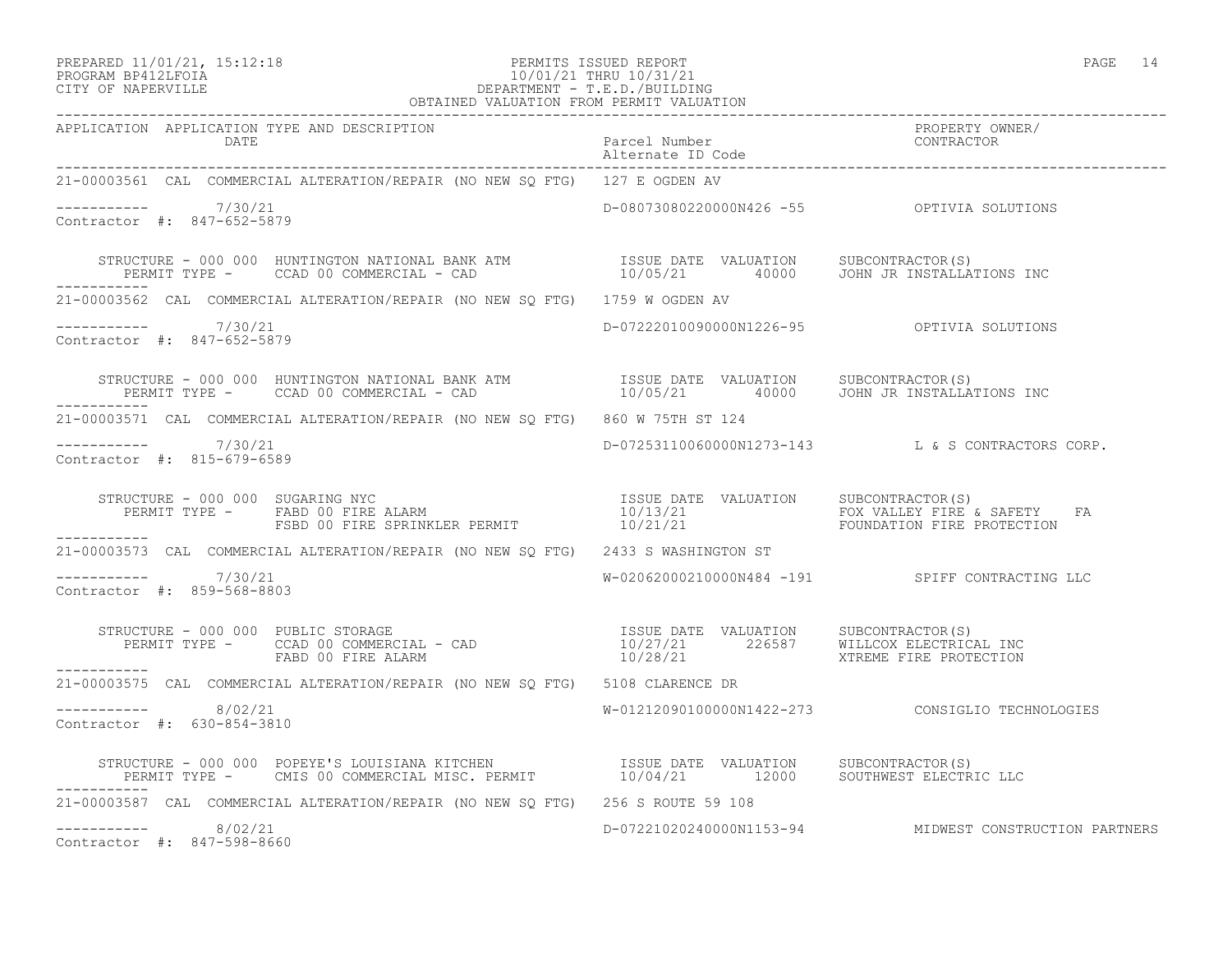## PROGRAM BP412LFOIA 10/01/21 THRU 10/31/21 CITY OF NAPERVILLE DEPARTMENT - T.E.D./BUILDING OBTAINED VALUATION FROM PERMIT VALUATION

------------------------------------------------------------------------------------------------------------------------------------ APPLICATION APPLICATION TYPE AND DESCRIPTION<br>DATE Parcel Number<br>Alternate ID Code Alternate ID Code ------------------------------------------------------------------------------------------------------------------------------------ 21-00003587 (CONTINUED) ----------- STRUCTURE - 000 000 LA-Z-BOY ISSUE DATE VALUATION SUBCONTRACTOR(S) PERMIT TYPE - FABD 00 FIRE ALARM 10/25/21 100 100 100 INTELLIGENT SYSTEMS SERVICES I FSBD 00 FIRE SPRINKLER PERMIT  $10/28/21$  FOX VALLEY FIRE & SAFETY CO ----------- 21-00003590 CAL COMMERCIAL ALTERATION/REPAIR (NO NEW SQ FTG) 2216 FERRY RD 109  $--------- 8/02/21$ ----------- 8/02/21 D-07042030110000N1705-3 IRON GATE MOTOR CONDOS Contractor #: 630-585-0021 STRUCTURE - 000 000 IRON GATE - DANNER ISSUE DATE VALUATION SUBCONTRACTOR(S) PERMIT TYPE - CCAD 00 COMMERCIAL - CAD 10/04/21 ON ELECTRIC INC R J KIELION PLUMING & HEATING ----------- 21-00003591 RADL ROOM ADDITION LARGE 24 S COLUMBIA ST \_\_\_\_\_\_\_\_\_\_\_ ----------- 8/02/21 D-08184080040000N442 -86 REDSTART CONSTRUCTION Contractor #: 630-364-3669 STRUCTURE - 000 000 LARGE RM ADDIT/FRON PORCH/GARAGE DEMO RE ISSUE DATE VALUATION SUBCONTRACTOR(S) PERMIT TYPE - DRWY 00 DRIVEWAY ADDITION/ALTERATION 10/29/21 850000 ELSC 00 ELECTRIC SVC CHANGE RES. 10/29/21 GAR 00 GARAGE PERMIT SFR 10/29/21 850000 RADL 00 ROOM ADDITION LARGE 10/29/21 850000 KPS PLUMBING A B S ELECTRIC A&E ROOFING SWCP 00 SEWER AND/OR WATER CONN PERMIT 10/29/21 WMU 00 WATER METER UPGRADE  $10/29/21$ ----------- 21-00003610 DRWY DRIVEWAY NEW AND ALTERATIONS 625 ALEXANDRIA DR  $--------- 8/03/21$ W-02051140010000N763 -192 DRESSLER BLOCK CONCRETE Contractor #: 630-878-3162 STRUCTURE - 000 000 R/R ASP TO CON DRWY/AP/CC ISSUE DATE VALUATION SUBCONTRACTOR(S) PERMIT TYPE - DRWY 00 DRIVEWAY ADDITION/ALTERATION 10/05/21 DRESSLER BLOCK CONCRETE ROW 00 RIGHT OF WAY PERMIT  $10/05/21$  DRESSLER BLOCK CONCRETE 21-00003653 DECK DECK 604 DILORENZO DR ----------- 8/04/21 W-02051110150000N763 -192 D & M OUTDOOR LIVING SPACES Contractor #: STRUCTURE - 000 000 DECK ISSUE DATE VALUATION SUBCONTRACTOR(S) PERMIT TYPE - DECK 00 DECK 10/06/21 47000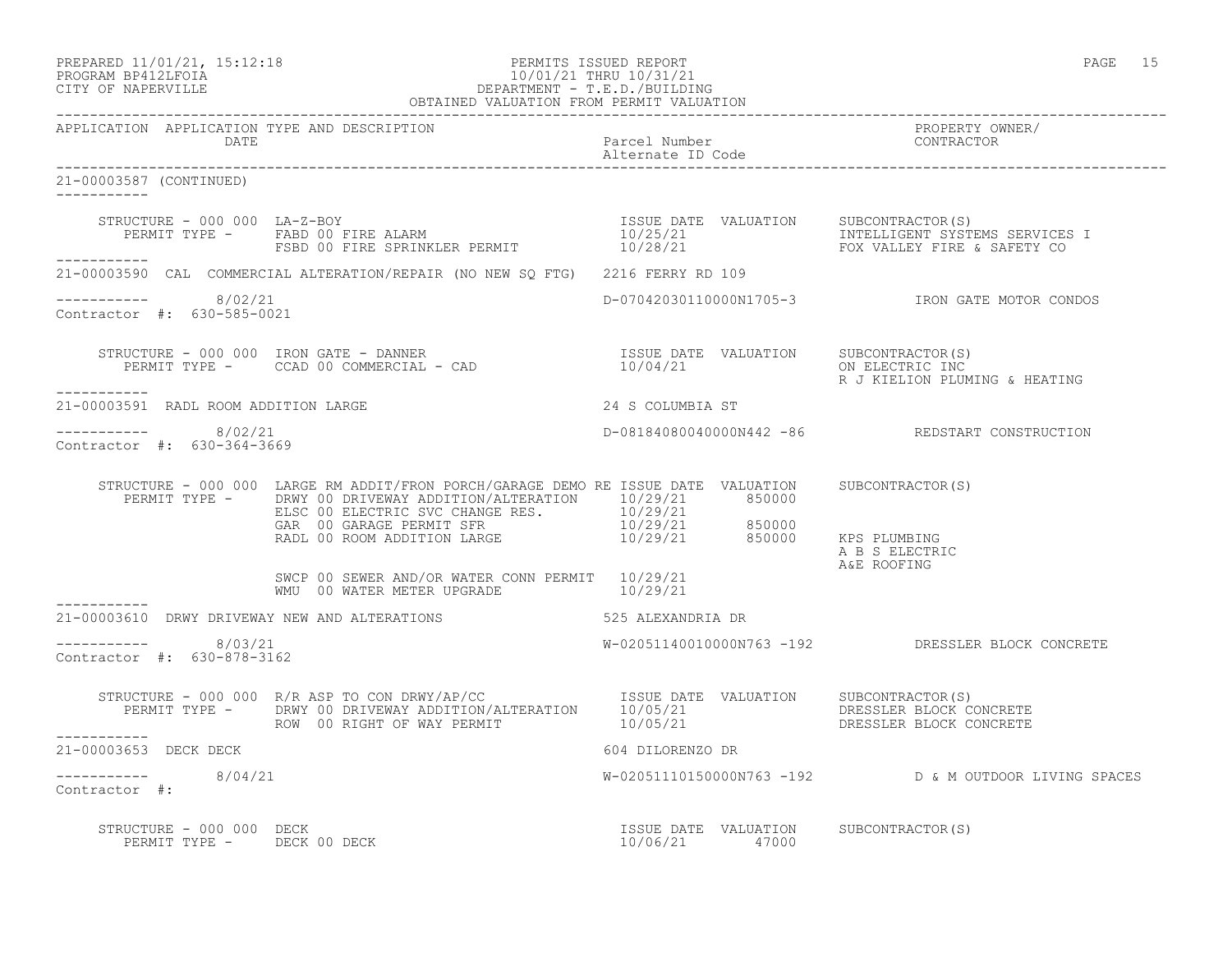## PREPARED 11/01/21, 15:12:18 PERMITS ISSUED REPORT PAGE 16 PROGRAM BP412LFOIA 10/01/21 THRU 10/31/21<br>CITY OF NAPERVILLE DEPARTMENT - T.E.D./BUILDI CITY OF NAPERVILLE DEPARTMENT - T.E.D./BUILDING

| OBTAINED VALUATION FROM PERMIT VALUATION                                                                                                                                                                                                         |                                                   |                                                         |
|--------------------------------------------------------------------------------------------------------------------------------------------------------------------------------------------------------------------------------------------------|---------------------------------------------------|---------------------------------------------------------|
| APPLICATION APPLICATION TYPE AND DESCRIPTION                                                                                                                                                                                                     |                                                   | PROPERTY OWNER/                                         |
| 21-00003681 CAL COMMERCIAL ALTERATION/REPAIR (NO NEW SQ FTG) 1230 E DIEHL RD 106                                                                                                                                                                 |                                                   |                                                         |
| ----------- 8/05/21<br>Contractor #: 847-534-2511                                                                                                                                                                                                |                                                   | D-08053020160000N125 -27 ALLEGIANCE CONSTRUCTION GROUP  |
| STRUCTURE – 000 000 MARKET READY – SPEC SUITE                    ISSUE DATE VALUATION     SUBCONTRACTOR(S)<br>PERMIT TYPE –     FABD 00 FIRE ALARM                                  10/25/21                        FIRST SECURIT<br>----------- |                                                   |                                                         |
| 21-00003697 PAT PATIO APPLICATION                                                                                                                                                                                                                | 1352 E GARTNER RD                                 |                                                         |
| $--------- 8/06/21$<br>Contractor #: 630-346-1434                                                                                                                                                                                                |                                                   | D-08204070300000N90 -118 BRICK MAGIC PAVING INC         |
| STRUCTURE - 000 000 BRICK PATIO/FENCE/STEPS/GRILL SISSUE DATE VALUATION SUBCONTRACTOR(S)<br>PERMIT TYPE - PAT 00 PATIO<br>___________                                                                                                            |                                                   | 10/22/21 27000 LEO'S ELECTRICAL SERVICES                |
| 21-00003721 TENT TENTS                                                                                                                                                                                                                           | NAPERVILLE MARATHON                               |                                                         |
| $--------- 8/09/21$<br>Contractor #: 708-485-8010                                                                                                                                                                                                |                                                   | - MAROUEE EVENTS                                        |
| STRUCTURE - 000 000 NAPERVILLE MARATHON-3 TENTS 10/16-10/17 ISSUE DATE VALUATION SUBCONTRACTOR(S)<br>PERMIT TYPE - TENT 00 TENT PERMIT                                                                                                           | 10/16/21                                          |                                                         |
| 21-00003745 SIGN SIGN APPLICATIONS                                                                                                                                                                                                               | 2736 SHOWPLACE DR 100                             |                                                         |
| -----------    8/10/21<br>Contractor #: 847-891-3155                                                                                                                                                                                             |                                                   | W-01044100710000N1572-198  VOLKAN SIGNS & LIGHTING, INC |
| STRUCTURE - 000 000<br>PERMIT TYPE - SIGN 00 SIGN                                                                                                                                                                                                | ISSUE DATE VALUATION SUBCONTRACTOR(S)             | 10/18/21 VOLKAN SIGNS & LIGHTING, INC                   |
| 21-00003763 SIGN SIGN APPLICATIONS                                                                                                                                                                                                               | 5 JACKSON AV                                      |                                                         |
| $--------$ 8/10/21<br>Contractor #: 847-262-5926                                                                                                                                                                                                 |                                                   | D-07134300270000N194 -84 CENTRAL STATE SIGNS/ELK GROVE  |
| STRUCTURE - 000 000<br>PERMIT TYPE - SIGN 00 SIGN                                                                                                                                                                                                | ISSUE DATE VALUATION SUBCONTRACTOR(S)<br>10/21/21 |                                                         |
| 21-00003764 CAL COMMERCIAL ALTERATION/REPAIR (NO NEW SQ FTG) 1277 S NAPER BL                                                                                                                                                                     |                                                   |                                                         |
| $--------- 8/10/21$<br>Contractor #: 630-740-6563                                                                                                                                                                                                |                                                   | D-08292030070000N143 -133 SEQUOIA GENERAL CONSTRUCTION  |
| STRUCTURE - 000 000 DELTA LIFE FITNESS AND SUSSUE DATE VALUATION SUBCONTRACTOR(S)                                                                                                                                                                |                                                   |                                                         |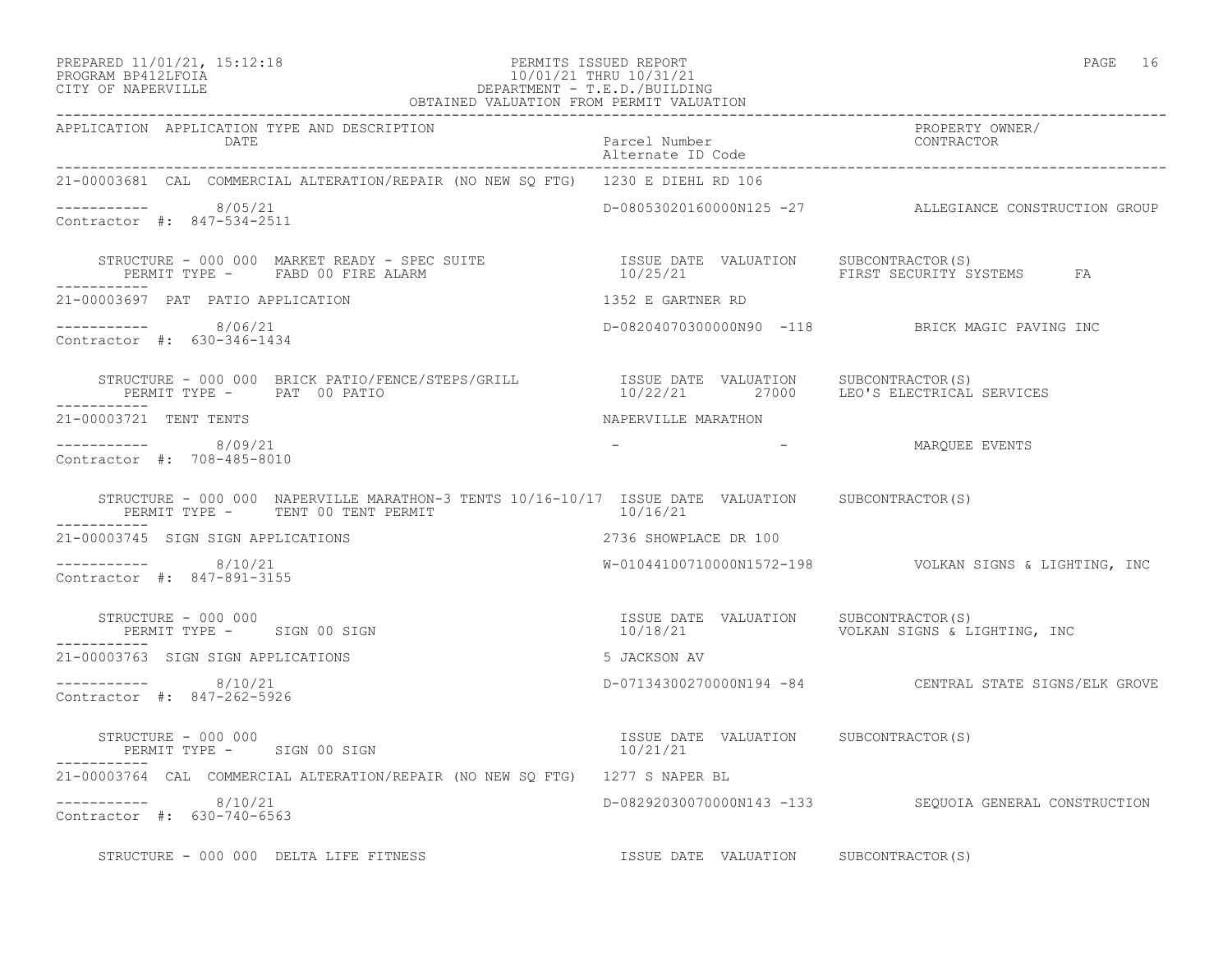## PREPARED 11/01/21, 15:12:18 PERMITS ISSUED REPORT PAGE 17 PROGRAM BP412LFOIA 10/01/21 THRU 10/31/21 CITY OF NAPERVILLE DEPARTMENT - T.E.D./BUILDING

| OBTAINED VALUATION FROM PERMIT VALUATION                                                                                                                                                                                                                                                                                                                                                                                        |                                       |                                                        |
|---------------------------------------------------------------------------------------------------------------------------------------------------------------------------------------------------------------------------------------------------------------------------------------------------------------------------------------------------------------------------------------------------------------------------------|---------------------------------------|--------------------------------------------------------|
| APPLICATION APPLICATION TYPE AND DESCRIPTION<br>DATE                                                                                                                                                                                                                                                                                                                                                                            | Parcel Number<br>Alternate ID Code    | PROPERTY OWNER/<br>CONTRACTOR                          |
| 21-00003764 (CONTINUED)                                                                                                                                                                                                                                                                                                                                                                                                         |                                       |                                                        |
| PERMIT TYPE - CCAD 00 COMMERCIAL - CAD 10/11/21 225000 PRAIRIE PLUMBING CONTRACTING<br>___________                                                                                                                                                                                                                                                                                                                              |                                       | PHOENIX CONSTRUCTION SERVICES                          |
| 21-00003765 SIGN SIGN APPLICATIONS                                                                                                                                                                                                                                                                                                                                                                                              | 5 JACKSON AV                          |                                                        |
| $--------- 8/10/21$<br>Contractor #: 847-262-5926                                                                                                                                                                                                                                                                                                                                                                               |                                       | D-07134300270000N194 -84 CENTRAL STATE SIGNS/ELK GROVE |
| STRUCTURE - 000 000<br>PERMIT TYPE - SIGN 00 SIGN                                                                                                                                                                                                                                                                                                                                                                               |                                       |                                                        |
| 21-00003791 RAL RES ALTERATIONS/REMODLING (NO NEW SQ FTG) 803 W JEFFERSON AV                                                                                                                                                                                                                                                                                                                                                    |                                       |                                                        |
| $--------- 8/12/21$<br>Contractor #: 630-922-9298                                                                                                                                                                                                                                                                                                                                                                               | D-07133130230000N1484-83 KRAMER HOMES |                                                        |
|                                                                                                                                                                                                                                                                                                                                                                                                                                 |                                       | FLAT TOP PLUMBING                                      |
| -----------<br>21-00003800 CAL COMMERCIAL ALTERATION/REPAIR (NO NEW SO FTG) 420 INDUSTRIAL DR                                                                                                                                                                                                                                                                                                                                   |                                       |                                                        |
| $-$ ---------- 8/13/21<br>Contractor #: 630-538-5108                                                                                                                                                                                                                                                                                                                                                                            |                                       | D-07162030130000N -62 ALPINE RIDGE BUILDERS LLC        |
| $\begin{tabular}{llllll} \texttt{STRUCTURE} & 000 000 & \texttt{ADOPT PET SHELTE} & \texttt{MISC. PERMIT} & \texttt{ISSUE DATE} & \texttt{VALUATION} & \texttt{SUBCONTRACTOR(S)} \\ \texttt{PERMIT TYPE} & - & \texttt{CMS 00 COMMERCIAL MIS} & \texttt{MISC. PERMIT} & 10/11/21 & 150000 & \texttt{SUBCONTRACTOR(S)} \\ \end{tabular}$<br>------------                                                                         |                                       |                                                        |
| 21-00003802 CAL COMMERCIAL ALTERATION/REPAIR (NO NEW SQ FTG) 1112 S WASHINGTON ST 100                                                                                                                                                                                                                                                                                                                                           |                                       |                                                        |
| $--------- 8/13/21$<br>Contractor #: 312-506-3200                                                                                                                                                                                                                                                                                                                                                                               |                                       | D-08302000110000N1149-130 METHOD CONSTRUCTION SERVICES |
| $\begin{array}{cccccc} \texttt{STRUCTURE} & - & 000 & 000 & \texttt{CENTER AUTISM} & - & C.A.R.D. & & & & & & & \\ \texttt{PERMIT TYPE} & - & & \texttt{CCAD} & 00 & \texttt{COMMERCIAL} & - & \texttt{CAD} & & & & & & \\ \end{array} \hspace{-.2cm} \begin{array}{cccccc} \texttt{TSSUE} & \texttt{DATE} & \texttt{VALUATION} & & \texttt{SUBCONTRACTOR(S)}\\ & 10/07/21 & & 258000 & & G & F & ELECTRICAL INC\\ \end{array}$ |                                       |                                                        |
| JS HOME SERVICES,<br>FSBD 00 FIRE SPRINKLER PERMIT 10/28/21 TIRE CONTROL, INC                                                                                                                                                                                                                                                                                                                                                   |                                       | JS HOME SERVICES, INC                                  |
| ------------<br>21-00003806 SIGN SIGN APPLICATIONS                                                                                                                                                                                                                                                                                                                                                                              | 1160 E OGDEN AV 106                   |                                                        |
| $--------- 8/16/21$<br>Contractor #: 630-670-8369                                                                                                                                                                                                                                                                                                                                                                               | D-08081050180000N364 -42 ONLY SIGNS   |                                                        |
| STRUCTURE - 000 000                                                                                                                                                                                                                                                                                                                                                                                                             | ISSUE DATE VALUATION SUBCONTRACTOR(S) |                                                        |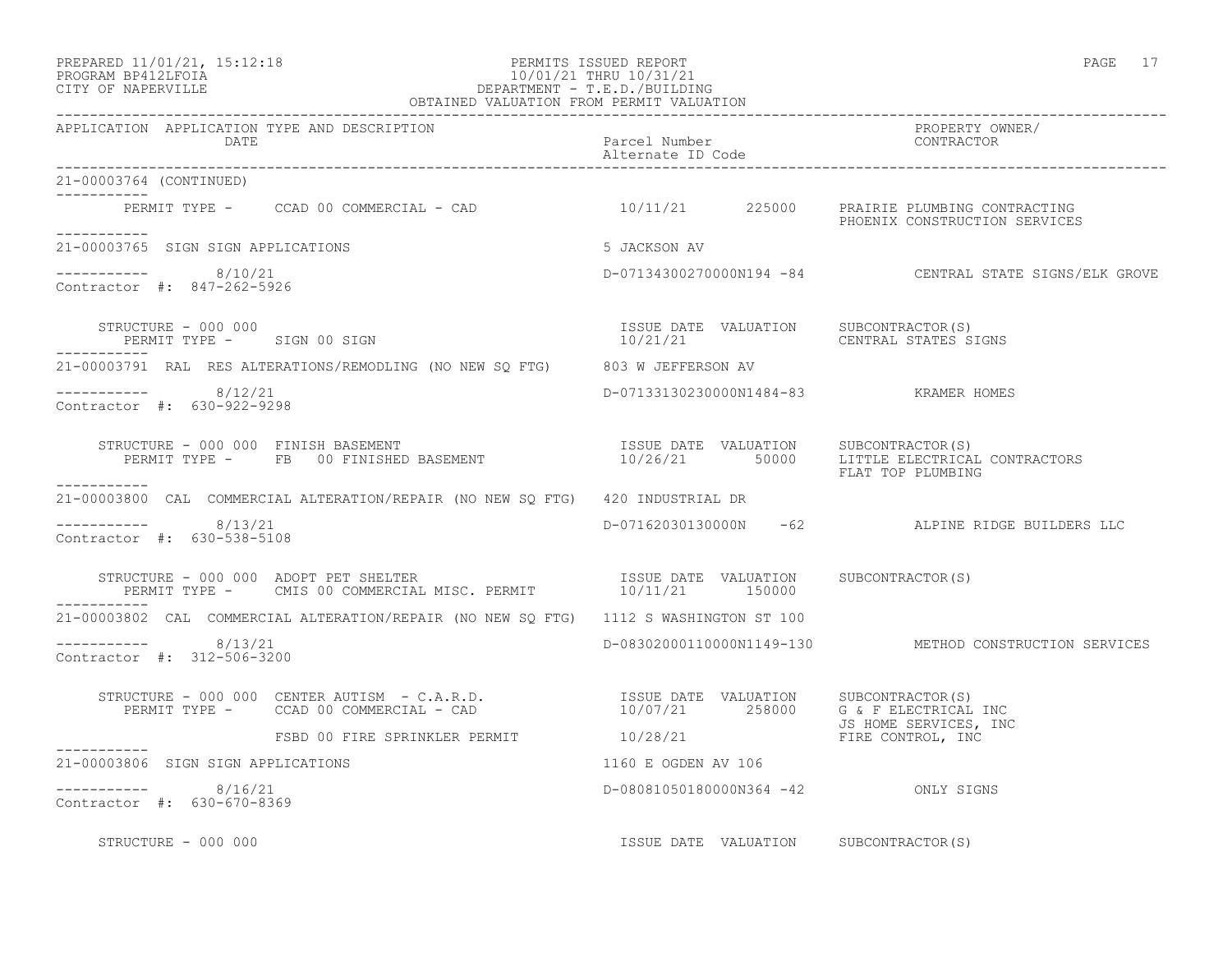21-00003806 (CONTINUED)

 $--------- 8/16/21$ 

Contractor #: 630-200-2332

Contractor #: 630-400-7212

 $--------- 8/18/21$ 

Contractor #: 630-969-7000

-----------

-----------

-----------

<u> Liste Liste Lis</u>ter

-----------

### PREPARED 11/01/21, 15:12:18 PERMITS ISSUED REPORT PAGE 18 PROGRAM BP412LFOIA 10/01/21 THRU 10/31/21 CITY OF NAPERVILLE DEPARTMENT - T.E.D./BUILDING OBTAINED VALUATION FROM PERMIT VALUATION

------------------------------------------------------------------------------------------------------------------------------------ APPLICATION APPLICATION TYPE AND DESCRIPTION PROPERTY OWNER/ DATE PARTICLE IN THE PARTICLE OF THE PARTICLE NUMber CONTRACTOR OF THE PARTICLE IN THE PARTICLE OF THE PARTICLE Alternate ID Code ------------------------------------------------------------------------------------------------------------------------------------ PERMIT TYPE - SIGN 00 SIGN 10/11/21 ALLSTATE ELECTRIC L.L.C 21-00003810 RAL RES ALTERATIONS/REMODLING (NO NEW SQ FTG) 924 STONEHENGE CT D-07104040040000N149 -50 EICHELE & VALENE REMODELING STRUCTURE - 000 000 KITCHEN AND BATHROOM REMODEL ISSUE DATE VALUATION SUBCONTRACTOR(S) PERMIT TYPE - RAL 00 ROOM ALTERATION 10/04/21 48000 G2 CONSTRUCTION GROUP HONEK COMPANY 21-00003813 CAL COMMERCIAL ALTERATION/REPAIR (NO NEW SQ FTG) 1568 W OGDEN AV 108 ----------- 8/16/21 D-07231000140000N531 -96 EHI PRO CONSTRUCTION STRUCTURE - 000 000 ARCHER DENTISTRY ISSUE DATE VALUATION SUBCONTRACTOR(S) PERMIT TYPE - CCAD 00 COMMERCIAL - CAD 10/07/21 124000 E.J. PLUMBING JIRI SPARKY ELECTRIC INC FABD 00 FIRE ALARM  $10/28/21$  SANTORO COMMUNICATIONS FSBD 00 FIRE SPRINKLER PERMIT 10/12/21 TORBES FIRE PROTECTION CO 21-00003842 COMM COMMERCIAL/INDUSTRIAL APPLICATION 523 S WEBSTER ST D-07242010090000N169 -99 WIGHT CONSTRUCTION INC/DARIEN

STRUCTURE - 000 000 THRESHER BUILDING **ISSUE DATE VALUATION** SUBCONTRACTOR(S) PERMIT TYPE - 7B 00 FOUNDATION ONLY COMM NEW/NU 10/11/21 267045 ----------- 21-00003846 CAL COMMERCIAL ALTERATION/REPAIR (NO NEW SQ FTG) 790 ROYAL ST GEORGE DR 139C ----------- 8/18/21 D-07131090020000N857 -68 ONE7 CONSTRUCTION Contractor #: 248-533-4644

 STRUCTURE - 000 000 X GOLF ISSUE DATE VALUATION SUBCONTRACTOR(S) PERMIT TYPE - CCAD 00 COMMERCIAL - CAD 10/11/21 250000 PROSPECTIVE PLUMBING DOWNING ELECTRIC ----------- 21-00003853 RAL RES ALTERATIONS/REMODLING (NO NEW SQ FTG) 2432 BARKDOLL RD ----------- 8/18/21 W-02052070010000N148 -193 BRADFORD AND KENT Contractor #: 630-969-8585

STRUCTURE - 000 000 BASEMENT REMODEL **ISSUE DATE VALUATION** SUBCONTRACTOR(S)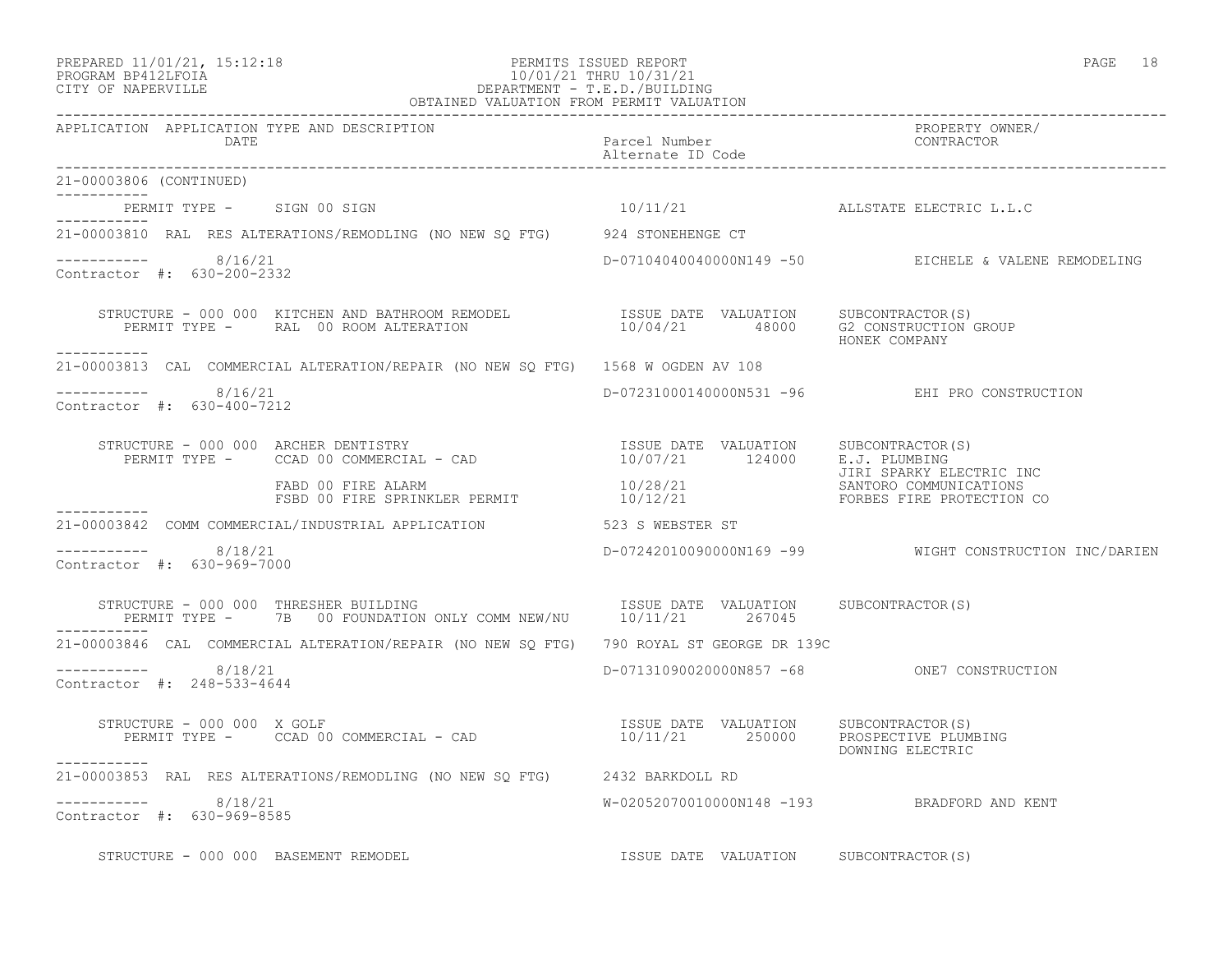### PREPARED 11/01/21, 15:12:18 PERMITS ISSUED REPORT PAGE 19 PROGRAM BP412LFOIA 10/01/21 THRU 10/31/21 CITY OF NAPERVILLE DEPARTMENT - T.E.D./BUILDING OBTAINED VALUATION FROM PERMIT VALUATION

------------------------------------------------------------------------------------------------------------------------------------

| APPLICATION APPLICATION TYPE AND DESCRIPTION<br>DATE |                                                                                                                                                                                                                                                                                           | Parcel Number<br>Alternations<br>Alternate ID Code | PROPERTY OWNER/<br>CONTRACTOR                                                            |
|------------------------------------------------------|-------------------------------------------------------------------------------------------------------------------------------------------------------------------------------------------------------------------------------------------------------------------------------------------|----------------------------------------------------|------------------------------------------------------------------------------------------|
| 21-00003853 (CONTINUED)<br>-----------               |                                                                                                                                                                                                                                                                                           |                                                    |                                                                                          |
|                                                      | PERMIT TYPE - FB 00 FINISHED BASEMENT 10/26/21 27000 UPGRADE ELECTRIC INC                                                                                                                                                                                                                 |                                                    |                                                                                          |
| -----------                                          | WMU 00 WATER METER UPGRADE 10/26/21                                                                                                                                                                                                                                                       |                                                    | HEAD ABOVE WATER PLUMBING, INC<br>UPGRADE ELECTRIC INC<br>HEAD ABOVE WATER PLUMBING, INC |
| 21-00003856 SFR SINGLE FAMILY RESIDENCE              | 1903 ENCLAVE CT                                                                                                                                                                                                                                                                           |                                                    |                                                                                          |
| -----------    8/18/21<br>Contractor #: 630-325-3400 |                                                                                                                                                                                                                                                                                           |                                                    | W-01143000055 N1840-261 MCNAUGHTON DEVELOPMENT                                           |
| STRUCTURE - 000 000 SFR<br>PERMIT TYPE -             | ELEC 00 ELECTRIC FOR SINGLE FAMILY/DPX 10/26/21<br>ELEC 00 ELECTRIC FOR SINGLE FAMILIZINE AND 10/26/21<br>MECH 00 MECHANICAL FOR SFR/DPX 10/26/21<br>PATO 00 PATIO WITH STRUCTURE 10/26/21<br>PLEM 00 PLUMBING BASEMENT ROUGH 10/26/21<br>PLUM 00 PLUMBING FOR SINGLE FAMILY/DPX 10/26/21 | ISSUE DATE VALUATION                               | SUBCONTRACTOR(S)<br>SUPERIOR ELECTRICAL TECHNOLOGI                                       |
|                                                      |                                                                                                                                                                                                                                                                                           |                                                    | M & M AFFORDABLE PLUMBING INC                                                            |
|                                                      | TREE 00 PARKWAY TREE PLANTING PERMIT 10/26/21                                                                                                                                                                                                                                             |                                                    | KEITH TILDEN ROOFING CO                                                                  |
| 21-00003865 ESC ELECTRIC SERVICE CHANGE              | 4711 SHUMARD LN                                                                                                                                                                                                                                                                           |                                                    |                                                                                          |
| $--------$ 8/19/21<br>Contractor #:                  |                                                                                                                                                                                                                                                                                           | W-01174130010000N1709-256 CERTASUN, LLC            |                                                                                          |
|                                                      |                                                                                                                                                                                                                                                                                           |                                                    |                                                                                          |
|                                                      | 21-00003885 DRWY DRIVEWAY NEW AND ALTERATIONS 1548 SWALLOW ST                                                                                                                                                                                                                             |                                                    |                                                                                          |
| $--------- 8/19/21$<br>Contractor #: 630-956-0512    |                                                                                                                                                                                                                                                                                           | D-08304150120000N62 -146 AV CONCRETE               |                                                                                          |
| -----------                                          |                                                                                                                                                                                                                                                                                           |                                                    |                                                                                          |
| 21-00003896 SFR SINGLE FAMILY RESIDENCE              | 346 S COLUMBIA ST                                                                                                                                                                                                                                                                         |                                                    |                                                                                          |
| -----------    8/20/21<br>Contractor #: 630-748-9242 |                                                                                                                                                                                                                                                                                           | D-08184160120000N345 -86 M HOUSE                   |                                                                                          |
| STRUCTURE - 000 000 SFR                              | PERMIT TYPE - ELEC 00 ELECTRIC FOR SINGLE FAMILY/DPX 10/05/21<br>MECH 00 MECHANICAL FOR SFR/DPX 10/05/21                                                                                                                                                                                  | ISSUE DATE VALUATION                               | SUBCONTRACTOR(S)<br>LITTLE ELECTRICAL CONTRACTORS                                        |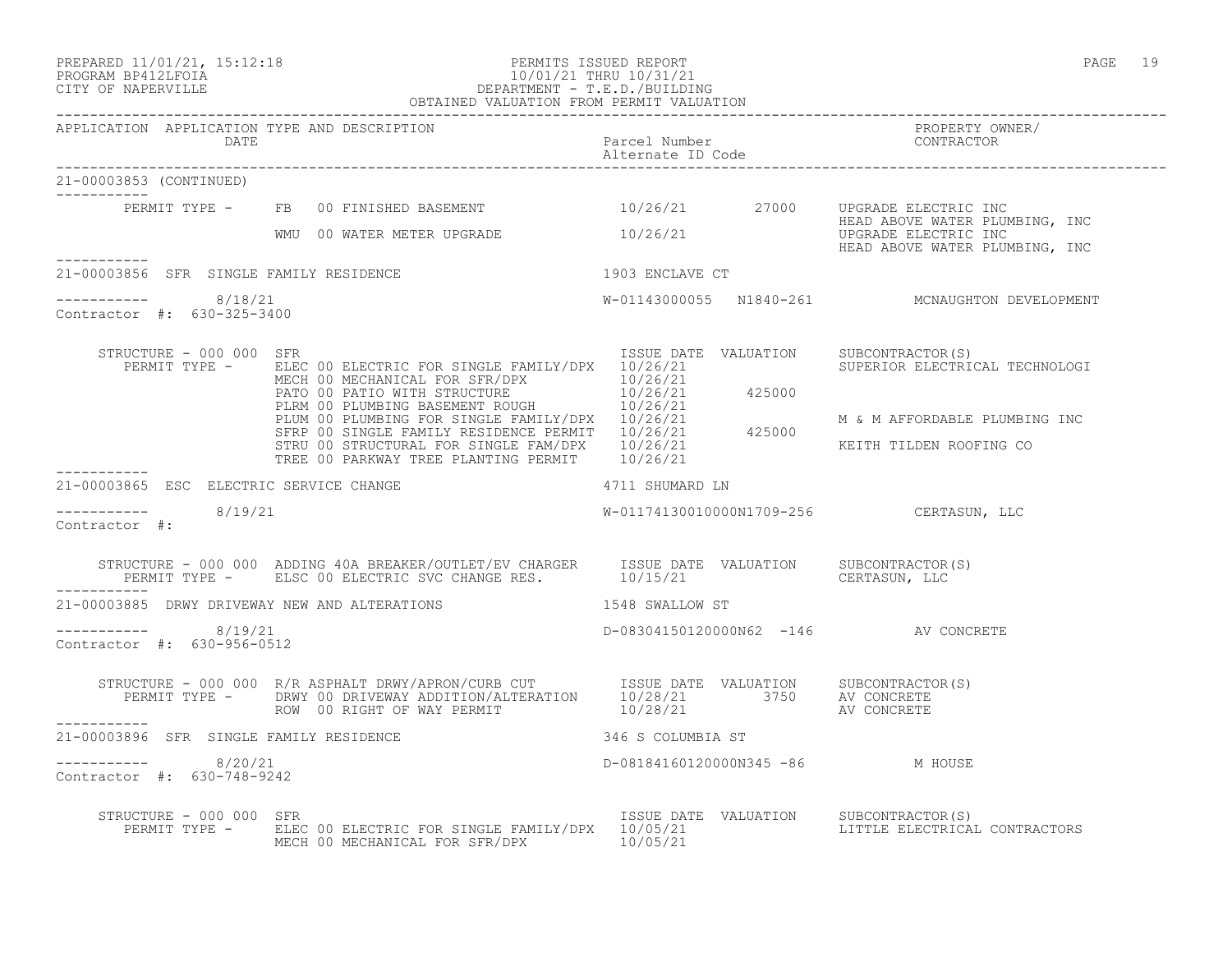# PROGRAM BP412LFOIA 10/01/21 THRU 10/31/21 CITY OF NAPERVILLE DEPARTMENT - T.E.D./BUILDING

|                                                      | OBTAINED VALUATION FROM PERMIT VALUATION                                                                                                                                                                                          |                                                                          |                                                        |
|------------------------------------------------------|-----------------------------------------------------------------------------------------------------------------------------------------------------------------------------------------------------------------------------------|--------------------------------------------------------------------------|--------------------------------------------------------|
|                                                      | APPLICATION APPLICATION TYPE AND DESCRIPTION<br>DATE<br>Parcel Number<br>Riternate ID Code<br>2906 (CONTINUED)                                                                                                                    |                                                                          | PROPERTY OWNER/<br>CONTRACTOR                          |
| 21-00003896 (CONTINUED)                              |                                                                                                                                                                                                                                   |                                                                          |                                                        |
|                                                      | PLRM 00 PLUMBING BASEMENT ROUGH 10/05/21<br>PLUM 00 PLUMBING FOR SINGLE FAMILY/DPX 10/05/21<br>SFRP 00 SINGLE FAMILY RESIDENCE PERMIT 10/05/21 775000<br>STRU 00 STRUCTURAL FOR SINGLE FAM/DPX 10/05/21 775000                    |                                                                          | ANOTHER PLUMBING COMPANY<br>I & A EXCAVATING INC       |
|                                                      |                                                                                                                                                                                                                                   |                                                                          | BRYJA ROOFING AND REMODELING                           |
|                                                      | 21-00003897 ESC ELECTRIC SERVICE CHANGE<br>1617 HEDG CT                                                                                                                                                                           |                                                                          |                                                        |
| Contractor #: 630-608-9308                           | 8/20/21                                                                                                                                                                                                                           | D-08322050210000N201 -163 PENNA ELECTRIC                                 |                                                        |
|                                                      | RUCTURE – 000 000 PANEL UPGRADE<br>PERMIT TYPE – ELSC 00 ELECTRIC SVC CHANGE RES.            10/05/21                       PENNA ELECTRIC<br>STRUCTURE - 000 000 PANEL UPGRADE                                                   |                                                                          |                                                        |
|                                                      | 21-00003906 PAT PATIO APPLICATION                                                                                                                                                                                                 | 856 WOODEWIND DR                                                         |                                                        |
| $--------- 8/20/21$<br>Contractor $\#$ :             |                                                                                                                                                                                                                                   |                                                                          |                                                        |
|                                                      | STRUCTURE - 000 000 GRILL STATION/PIZZA OVEN<br>PERMIT TYPE - PAT 00 PATIO                                                                                                                                                        | ISSUE DATE VALUATION SUBCONTRACTOR(S)<br>10/18/21 1500 RAMA ELECTRIC INC |                                                        |
|                                                      | 21-00003909 RAL RES ALTERATIONS/REMODLING (NO NEW SQ FTG) 1070 WHIRLAWAY AV                                                                                                                                                       |                                                                          |                                                        |
| -----------    8/21/21<br>Contractor #: 630-340-1092 |                                                                                                                                                                                                                                   |                                                                          | D-08194020070000N163 -116 TAKE 2 CUSTOM REMODELING     |
|                                                      | STRUCTURE - 000 000 BATH REMODEL/WATER DAMAGE                    ISSUE DATE VALUATION    SUBCONTRACTOR(S)<br>PERMIT TYPE -     RAL 00 ROOM ALTERATION                       10/04/21                         ILLINOIS PLUMBING WO |                                                                          | ENCORE ELECTRIC, INC                                   |
| -----------<br>21-00003910 DECK DECK                 |                                                                                                                                                                                                                                   | 3328 EMPRESS DR                                                          |                                                        |
| $--------$ 8/23/21<br>Contractor #: 800-750-3453     |                                                                                                                                                                                                                                   | W-01082000000055N1808-211 DECKS UNLIMITED                                |                                                        |
| STRUCTURE - 000 000 DECK<br>-----------              | STRUCTURE - 000 000 DECK<br>PERMIT TYPE - DECK 00 DECK<br>PERG 00 PERGOLA / ARBOR 10/01/21 23500<br>PERG 00 PERGOLA / ARBOR 10/01/21 23500                                                                                        |                                                                          |                                                        |
|                                                      | 21-00003930 RAD RES ADDITIONS (NEW SQ FTG) 555 STANHOPE CT                                                                                                                                                                        |                                                                          |                                                        |
| $--------- 8/24/21$<br>Contractor #: 847-436-4825    |                                                                                                                                                                                                                                   |                                                                          | D-08323030130000N111 -177 ENVY HOME SERVICES-ARLINGTON |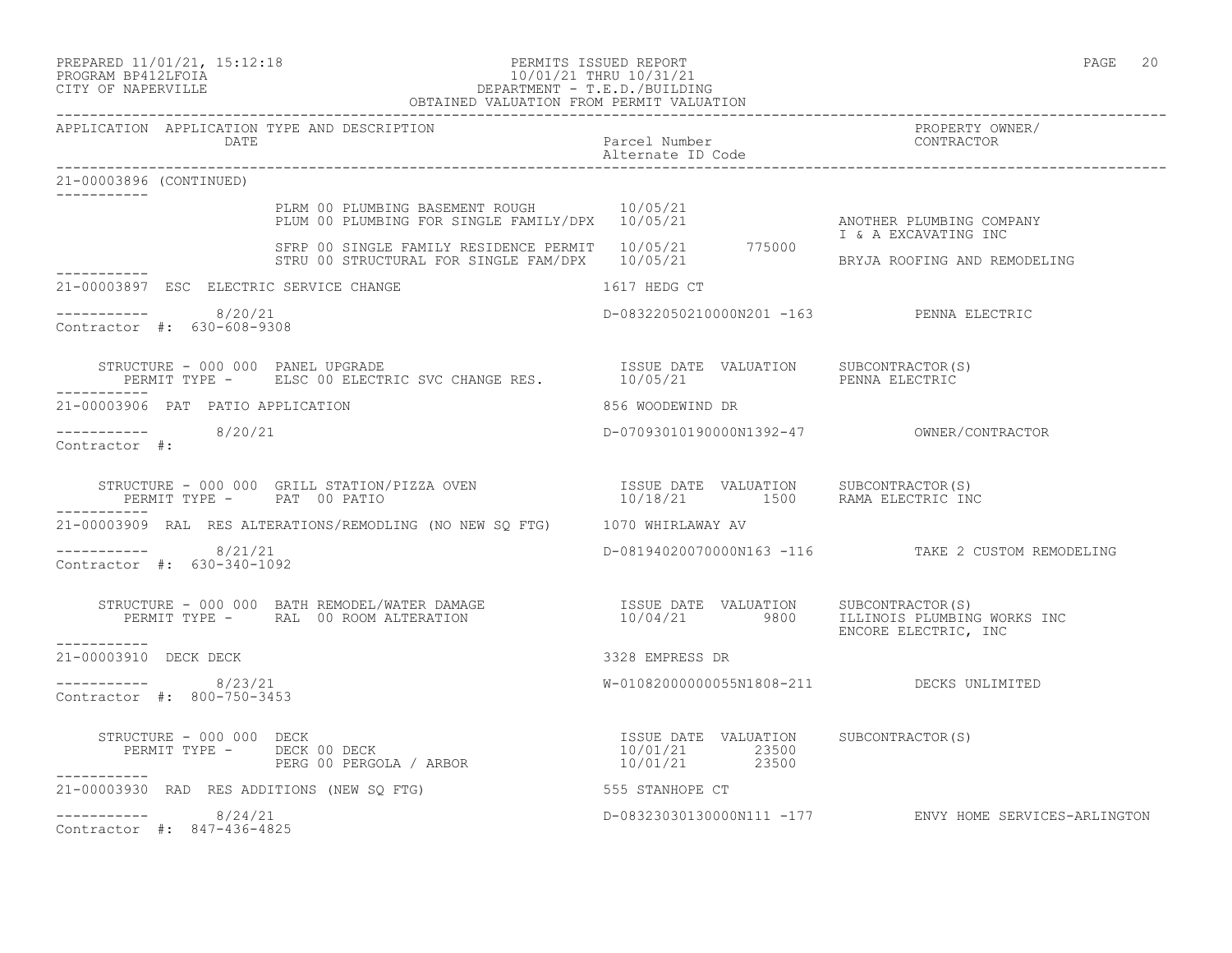# PREPARED 11/01/21, 15:12:18 PERMITS ISSUED REPORT PAGE 21 PROGRAM BP412LFOIA 10/01/21 THRU 10/31/21 CITY OF NAPERVILLE **DEPARTMENT - T.E.D./BUILDING**

| OBTAINED VALUATION FROM PERMIT VALUATION                                                                                                                                        |                                    |                                                                                                 |  |
|---------------------------------------------------------------------------------------------------------------------------------------------------------------------------------|------------------------------------|-------------------------------------------------------------------------------------------------|--|
| APPLICATION APPLICATION TYPE AND DESCRIPTION<br>DATE                                                                                                                            | Parcel Number<br>Alternate ID Code | PROPERTY OWNER/<br>CONTRACTOR                                                                   |  |
| 21-00003930 (CONTINUED)<br>___________                                                                                                                                          |                                    |                                                                                                 |  |
| STRUCTURE - 000 000<br>PERMIT TYPE -     RAD 00 ROOM ADDITION                                  10/15/21       73394     R L WEST ELECTRIC INC                                   |                                    |                                                                                                 |  |
| 21-00003933 RAL RES ALTERATIONS/REMODLING (NO NEW SQ FTG) 1201 CHATEAUGAY AV                                                                                                    |                                    |                                                                                                 |  |
| ----------- 8/24/21<br>Contractor #:                                                                                                                                            |                                    |                                                                                                 |  |
| -----------                                                                                                                                                                     |                                    | ACCOMPLISHED J PLUMBING                                                                         |  |
| 21-00003982 THA TOWNHOUSE APPLICATION                                                                                                                                           | 1267 JOSIAH RD                     |                                                                                                 |  |
| $--------- 8/26/21$<br>Contractor #: 847-230-5400                                                                                                                               |                                    | D-05325000141671N1859-13N PULTE GROUP-SCHAUMBURG                                                |  |
| STRUCTURE - 000 000 1 BLDG 5 UNITS                                                                                                                                              |                                    | SUPERIOR ELECTRICAL TECHNOLOGI<br>S3 PLUMBING<br>HOLIDAY SEWER & WATER/WAUCONDA<br>RABY ROOFING |  |
| -----------<br>21-00003983 THA TOWNHOUSE APPLICATION                                                                                                                            | 1269 JOSIAH RD                     |                                                                                                 |  |
| $--------- 8/26/21$<br>Contractor #: 847-230-5400                                                                                                                               |                                    | D-05325000141672N1859-13N PULTE GROUP-SCHAUMBURG                                                |  |
| TRUCTURE - 000 000 1 BLDG 5 UNITS<br>PERMIT TYPE - 3B 00 FOUND, ONLY THA/APT/CONDO/U 10/28/21 SUBLOATION SUBCONTRACTOR(S)<br>STRUCTURE - 000 000 1 BLDG 5 UNITS<br>------------ |                                    | SUPERIOR ELECTRICAL TECHNOLOGI<br>S3 PLUMBING<br>HOLIDAY SEWER & WATER/WAUCONDA                 |  |
| 21-00003984 THA TOWNHOUSE APPLICATION                                                                                                                                           | 1271 JOSIAH RD                     |                                                                                                 |  |
| $--------- 8/26/21$<br>Contractor #: 847-230-5400                                                                                                                               |                                    | D-05325000141673N1859-13N PULTE GROUP-SCHAUMBURG                                                |  |
| STRUCTURE - 000 000 1 BLDG 5 UNITS<br>PERMIT TYPE - 3B 00 FOUND. ONLY THA/APT/CONDO/U 10/28/21 10/28/21 SUPERIOR ELECTRIC<br>STRUCTURE - 000 000 1 BLDG 5 UNITS<br>-----------  |                                    | SUPERIOR ELECTRICAL TECHNOLOGI<br>S3 PLUMBING<br>HOLIDAY SEWER & WATER/WAUCONDA                 |  |
| 21-00003985 THA TOWNHOUSE APPLICATION                                                                                                                                           | 1273 JOSIAH RD                     |                                                                                                 |  |
| 8/26/21<br>Contractor #: 847-230-5400                                                                                                                                           |                                    | D-05325000141674N1859-13N PULTE GROUP-SCHAUMBURG                                                |  |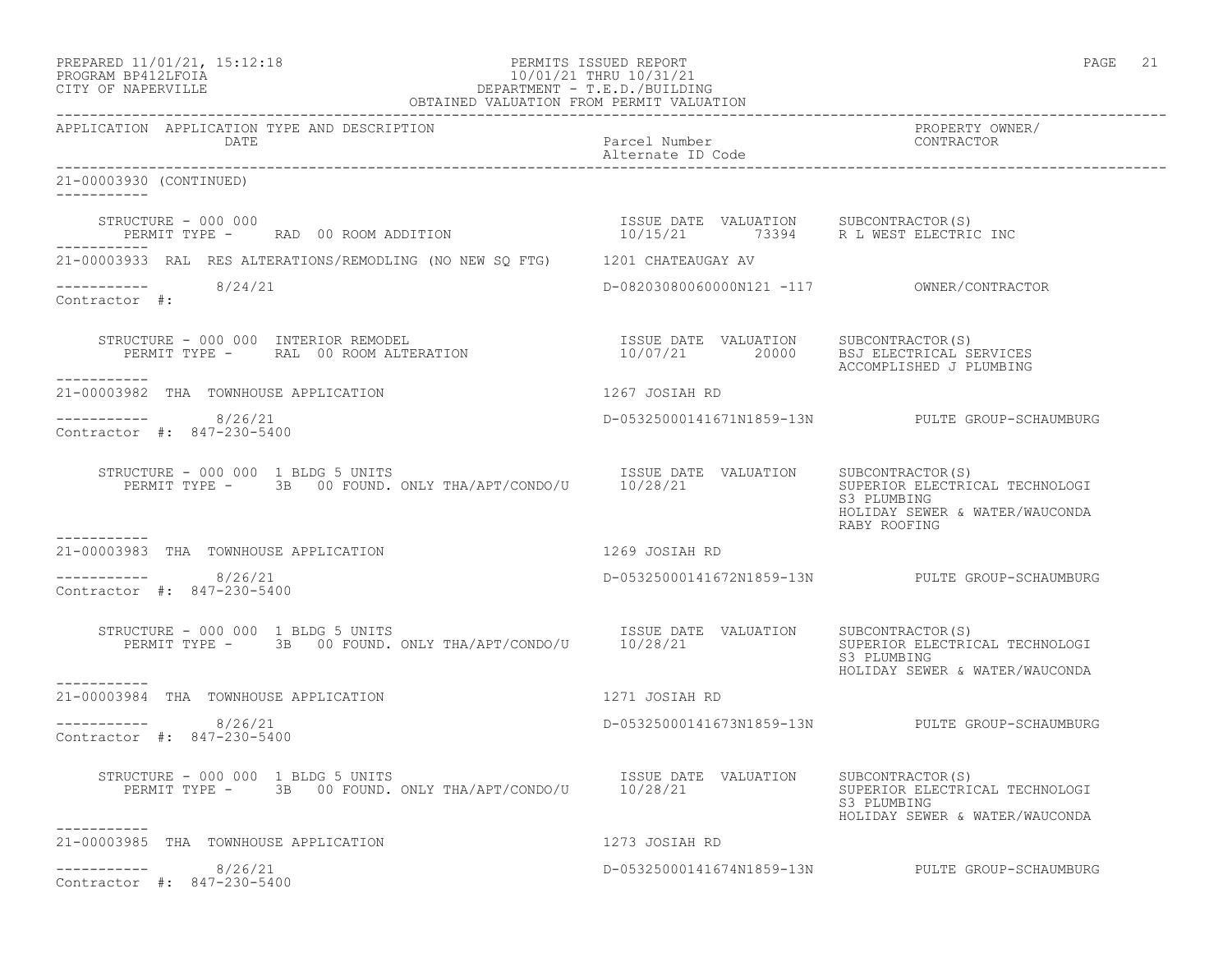| PREPARED 11/01/21, 15:12:18 | PERMITS ISSUED REPORT  | PAGE | ے ت |
|-----------------------------|------------------------|------|-----|
| PROGRAM BP412LFOIA          | 10/01/21 THRU 10/31/21 |      |     |

# PROGRAM BP412LFOIA 10/01/21 THRU 10/31/21 CITY OF NAPERVILLE DEPARTMENT - T.E.D./BUILDING

|                                                                                                                                            | OBTAINED VALUATION FROM PERMIT VALUATION                 |                                                                                                     |  |  |
|--------------------------------------------------------------------------------------------------------------------------------------------|----------------------------------------------------------|-----------------------------------------------------------------------------------------------------|--|--|
| APPLICATION APPLICATION TYPE AND DESCRIPTION<br>DATE                                                                                       | Parcel Number<br>Alternate ID Code                       | PROPERTY OWNER/<br>CONTRACTOR                                                                       |  |  |
| 21-00003985 (CONTINUED)<br>------------                                                                                                    |                                                          |                                                                                                     |  |  |
| STRUCTURE - 000 000 1 BLDG 5 UNITS<br>PERMIT TYPE - 3B 00 FOUND. ONLY THA/APT/CONDO/U 10/28/21                                             | ISSUE DATE VALUATION SUBCONTRACTOR(S)                    | SUPERIOR ELECTRICAL TECHNOLOGI<br>HOLIDAY SEWER & WATER/WAUCONDA<br>S3 PLUMBING                     |  |  |
| -----------<br>21-00003986 THA TOWNHOUSE APPLICATION                                                                                       | 1275 JOSIAH RD                                           |                                                                                                     |  |  |
|                                                                                                                                            |                                                          |                                                                                                     |  |  |
| 8/26/21<br>Contractor #: 847-230-5400                                                                                                      |                                                          | D-05325000141675N1859-13N PULTE GROUP-SCHAUMBURG                                                    |  |  |
| STRUCTURE - 000 000 1 BLDG 5 UNITS<br>PERMIT TYPE - 3B 00 FOUND. ONLY THA/APT/CONDO/U 10/28/21<br>-----------                              | ISSUE DATE VALUATION                                     | SUBCONTRACTOR(S)<br>SUPERIOR ELECTRICAL TECHNOLOGI<br>S3 PLUMBING<br>HOLIDAY SEWER & WATER/WAUCONDA |  |  |
| 21-00003987 HME HOUSE METER-ELECTRIC                                                                                                       | 1267 JOSIAH RD HM                                        |                                                                                                     |  |  |
| -----------    8/26/21<br>Contractor #: 847-230-5400                                                                                       |                                                          | D-05325000141671N1859-13N PULTE GROUP-SCHAUMBURG                                                    |  |  |
| STRUCTURE - 000 000<br>PERMIT TYPE - HME 00 HOUSE METER-ELECTRIC 10/28/21                                                                  | ISSUE DATE VALUATION                                     | SUBCONTRACTOR(S)<br>S3 PLUMBING<br>HOLIDAY SEWER & WATER/WAUCONDA<br>SUPERIOR ELECTRICAL TECHNOLOGI |  |  |
| -----------<br>21-00003997 CAL COMMERCIAL ALTERATION/REPAIR (NO NEW SQ FTG) 2216 FERRY RD 112                                              |                                                          |                                                                                                     |  |  |
| 8/26/21<br>Contractor #: 630-585-0021                                                                                                      |                                                          | D-07042030110000N1705-3 IRON GATE MOTOR CONDOS                                                      |  |  |
| RUCTURE - 000 000 IRON GATE - ERNST<br>PERMIT TYPE -      CCAD 00 COMMERCIAL - CAD<br>STRUCTURE - 000 000 IRON GATE - ERNST<br>----------- | ISSUE DATE VALUATION SUBCONTRACTOR(S)<br>10/06/21 65000  | ON ELECTRIC INC<br>R J KIELION PLUMING & HEATING                                                    |  |  |
| 21-00004001 RAD RES ADDITIONS (NEW SQ FTG)                                                                                                 | 1911 NUTMEG LN                                           |                                                                                                     |  |  |
| 8/26/21<br>Contractor #: 630-966-8545                                                                                                      |                                                          | D-08284180090000N693 -150 UNLIMITED FIRE RESTORATION INC                                            |  |  |
| STRUCTURE - 000 000 2021 TORNADO DAMAGE<br>PERMIT TYPE - RAD 00 ROOM ADDITION<br>-----------                                               | ISSUE DATE VALUATION SUBCONTRACTOR(S)<br>10/06/21 111171 | MDS ELECTRIC INC<br>UNLIMITED FIRE RESTORATION INC                                                  |  |  |
| 21-00004004 FN FENCE APPLICATION                                                                                                           | 2011 SPICE CR                                            |                                                                                                     |  |  |
| 8/26/21<br>Contractor #: 815-836-8731                                                                                                      |                                                          | D-08284200140000N693 -150 NORTHWEST CEDAR/ROMEOVILLE                                                |  |  |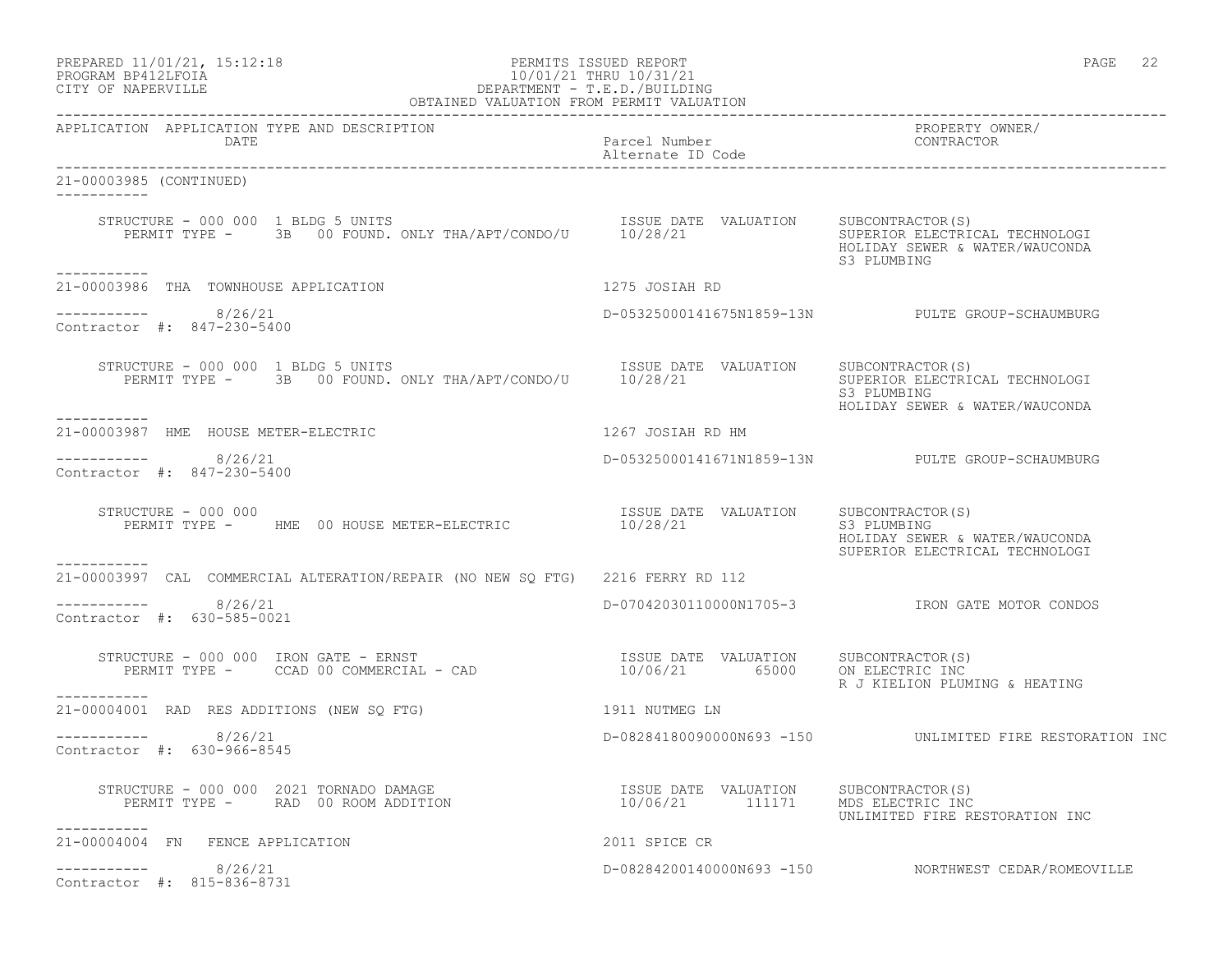| PREPARED 11/01/21, 15:12:18 |  |
|-----------------------------|--|
| DDACDAM BDA12T FATA         |  |

# ed a control of the PERMITS ISSUED REPORT the control of the control of the control of the page 23 of the control of the control of the control of the control of the control of the control of the control of the control of PROGRAM BP412LFOIA 10/01/21 THRU 10/31/21 CITY OF NAPERVILLE (1999) 2008 2012 2013 CITY OF NAPERVILLE DEPARTMENT - T.E.D./BUILDING

| OBTAINED VALUATION FROM PERMIT VALUATION                                                                                                                                                                                                                                                                                                           |                                            |                                                     |
|----------------------------------------------------------------------------------------------------------------------------------------------------------------------------------------------------------------------------------------------------------------------------------------------------------------------------------------------------|--------------------------------------------|-----------------------------------------------------|
| APPLICATION APPLICATION TYPE AND DESCRIPTION<br>DATE                                                                                                                                                                                                                                                                                               | Parcel Number<br>Alternate ID Code         | PROPERTY OWNER/<br>CONTRACTOR                       |
| 21-00004004 (CONTINUED)                                                                                                                                                                                                                                                                                                                            |                                            |                                                     |
| $\begin{array}{cccccccccc} \texttt{STRUCTURE} & - & 000 & 000 & & & & & & & \\ \texttt{PERMIT TYPE} & - & & \texttt{FN} & 00 & \texttt{FENCE} & & & & & & \\ \end{array} \hspace{2.5cm} \begin{array}{cccccccccc} \texttt{TSSUE} & \texttt{DATE} & \texttt{VALUATION} & & \texttt{SUBCONTRACTOR(S)} \\ & & 10/01/21 & & 8000 & & & \\ \end{array}$ |                                            |                                                     |
| 21-00004014 CAL COMMERCIAL ALTERATION/REPAIR (NO NEW SQ FTG) 1504 N NAPER BL 132                                                                                                                                                                                                                                                                   |                                            |                                                     |
| $--------- 8/26/21$<br>Contractor #: 630-341-2045                                                                                                                                                                                                                                                                                                  |                                            | D-08082000510000N1003-43 MIDWEST HERITAGE HOMES INC |
| STRUCTURE - 000 000 GOLFTEC COMMERCIAL - CAD 10/27/21 USSUE DATE VALUATION SUBCONTRACTOR(S)<br>STRUCTURE - 000 000 GOLFTEC<br>------------                                                                                                                                                                                                         |                                            | TOOMEY PLUMBING                                     |
| 21-00004039 RAL RES ALTERATIONS/REMODLING (NO NEW SQ FTG) 2604 PARTLOW DR                                                                                                                                                                                                                                                                          |                                            |                                                     |
| $--------$ 8/30/21<br>Contractor #: 630-698-8354                                                                                                                                                                                                                                                                                                   | W-01103020150000N1058-229 M.T. MCCAW       |                                                     |
| STRUCTURE - 000 000 BASEMENT REMODEL                                    ISSUE DATE VALUATION     SUBCONTRACTOR(S)<br>PERMIT TYPE -      FB   00 FINISHED BASEMENT                        10/06/21          39000        BRISKO EL<br>-----------                                                                                                   |                                            | BAKO PLUMBING INC                                   |
| 21-00004044 DRWY DRIVEWAY NEW AND ALTERATIONS 2447 CORN LILY RD                                                                                                                                                                                                                                                                                    |                                            |                                                     |
| -----------    8/30/21<br>Contractor #: 630-897-3333                                                                                                                                                                                                                                                                                               |                                            | W-0110300028123 N1841-229 NATURE GREEN SCAPE, INC.  |
| STRUCTURE – 000 000 BRICK PAVER SIDE YARD WALK                   ISSUE DATE VALUATION     SUBCONTRACTOR(S)<br>PERMIT TYPE –     MISC 00 MISCELLANEOUS PERMIT                  10/26/21       7560                                                                                                                                                  |                                            |                                                     |
| 21-00004052 SIGN SIGN APPLICATIONS                                                                                                                                                                                                                                                                                                                 | 790 ROYAL ST GEORGE DR 117                 |                                                     |
| ----------- 8/30/21<br>Contractor #: 630-575-2808                                                                                                                                                                                                                                                                                                  | D-07131090020000N857 -68 SIGNS RESCUE INC  |                                                     |
|                                                                                                                                                                                                                                                                                                                                                    |                                            |                                                     |
| 21-00004058 RAD RES ADDITIONS (NEW SQ FTG)                                                                                                                                                                                                                                                                                                         | 724 THORNAPPLE DR                          |                                                     |
| $--------- 8/30/21$<br>Contractor #: 224-283-0841                                                                                                                                                                                                                                                                                                  | D-07234010100000N191 -112 BELFOR USA GROUP |                                                     |
| STRUCTURE - 000 000                                                                                                                                                                                                                                                                                                                                | ISSUE DATE VALUATION SUBCONTRACTOR(S)      |                                                     |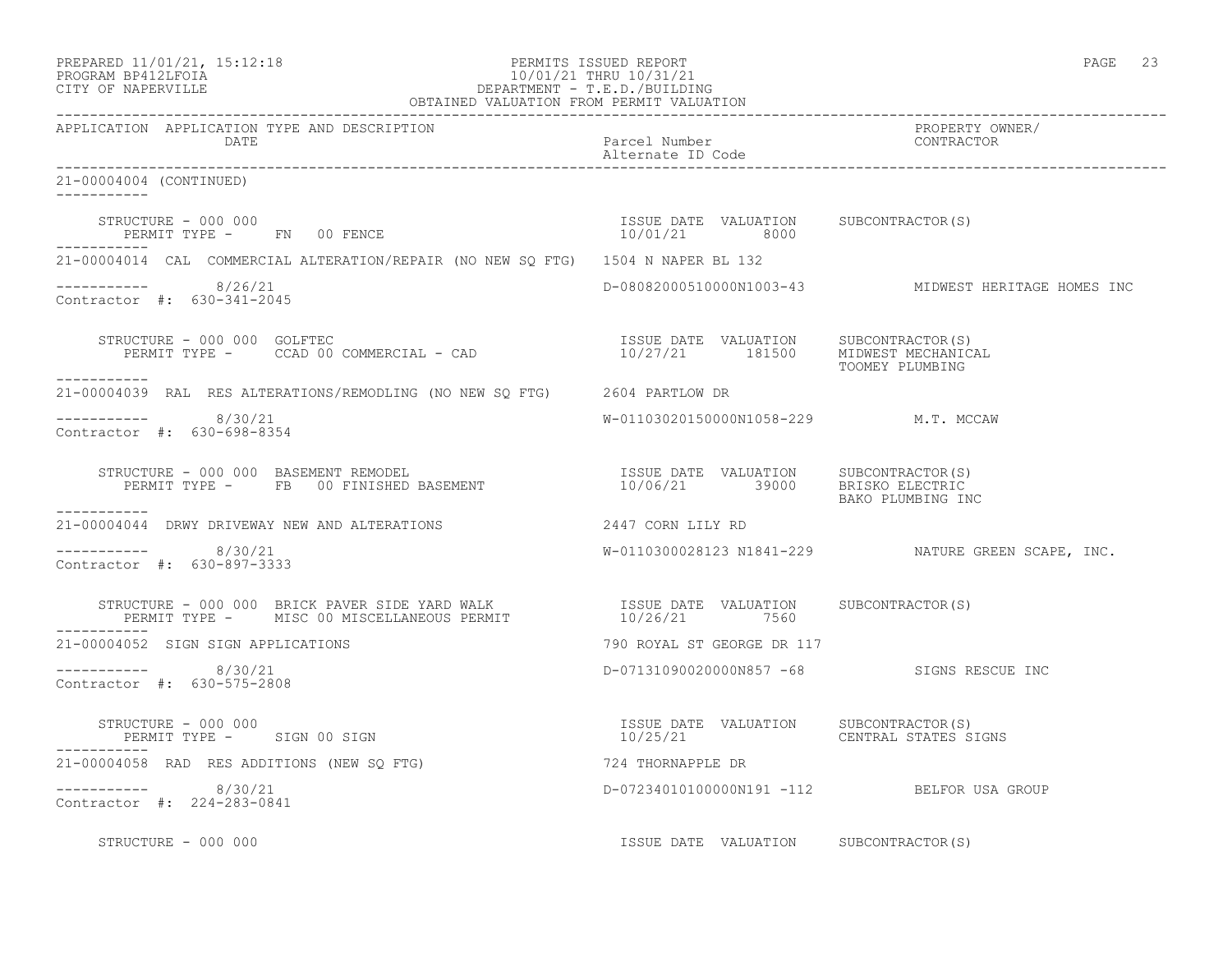## PROGRAM BP412LFOIA 10/01/21 THRU 10/31/21 CITY OF NAPERVILLE DEPARTMENT - T.E.D./BUILDING OBTAINED VALUATION FROM PERMIT VALUATION

| APPLICATION APPLICATION TYPE AND DESCRIPTION<br>DATE                                                                                                                                                                                                               | Parcel Number<br>Alternate ID Code | PROPERTY OWNER/<br>CONTRACTOR                            |
|--------------------------------------------------------------------------------------------------------------------------------------------------------------------------------------------------------------------------------------------------------------------|------------------------------------|----------------------------------------------------------|
| 21-00004058 (CONTINUED)<br>___________                                                                                                                                                                                                                             |                                    |                                                          |
| PERMIT TYPE - RAD 00 ROOM ADDITION 10/13/21 550000 MDS ELECTRIC INC                                                                                                                                                                                                |                                    | JC & SONS PLUMBING AND DRAIN<br>R CELESTE CONSTRUCTION   |
| 1117 E OGDEN AV<br>21-00004067 CMIS MISCELLANEOUS COMMERCIAL                                                                                                                                                                                                       |                                    |                                                          |
| $--------- 8/31/21$<br>Contractor #: 630-844-3274                                                                                                                                                                                                                  |                                    | D-08081030110000N364 -42 TCL ELECTRICAL & LIGHTING       |
|                                                                                                                                                                                                                                                                    |                                    |                                                          |
| 21-00004073 DECK DECK                                                                                                                                                                                                                                              | 837 CARDIFF RD                     |                                                          |
| $--------- 8/31/21$<br>Contractor #: 630-922-9121                                                                                                                                                                                                                  |                                    | D-07253010110000N565 -143 JR'S CREATIVE LANDSCAPING      |
| STRUCTURE - 000 000 R/R DECK/PATIO/STEPS/GRILL/FIREPIT/PAV ISSUE DATE VALUATION SUBCONTRACTOR(S)<br>PERMIT TYPE - GAZO 00 GAZEBO / PAVILION PERMIT 10/08/21 25000<br>PERMIT TYPE - GAZO 00 GAZEBO / PAVILION PERMIT 10/08/21 25000<br>PAT 00 PATIO<br>------------ |                                    |                                                          |
| 4916 CLEARWATER LN<br>21-00004076 ESC ELECTRIC SERVICE CHANGE                                                                                                                                                                                                      |                                    |                                                          |
| $--------- 8/31/21$<br>Contractor #: 630-915-8068                                                                                                                                                                                                                  |                                    | W-01153070160000N1291-259 R J ELECTRIC SERVICE           |
| STRUCTURE - 000 000 INSTALL EV CHARGER<br>PERMIT TYPE -     EVCR 00 ELECTRIC VEHICLE STATION RES     10/07/21        1010     R J ELECTRIC SERVICE<br>STRUCTURE - 000 000 INSTALL EV CHARGER                                                                       |                                    |                                                          |
| 21-00004077 ESC ELECTRIC SERVICE CHANGE                                                                                                                                                                                                                            | 436 E HILLSIDE RD                  |                                                          |
| $--------- 8/31/21$<br>Contractor #: 815-254-0300                                                                                                                                                                                                                  |                                    | D-08191150180000N133 -100 LITTLE ELECTRICAL CONTRACTORS  |
| STRUCTURE - 000 000 PHOTOVOLTAIC SYSTEM & EV CHARGER ISSUE DATE VALUATION SUBCONTRACTOR(S)<br>PERMIT TYPE - EVCR 00 ELECTRIC VEHICLE STATION RES 10/12/21 350 LITTLE ELECTRICAL CONTRACTORS<br>PV 00 SOLAR PHOTOVOLTAIC 10/12/21 350<br>------------               |                                    |                                                          |
| 21-00004080 PAT PATIO APPLICATION                                                                                                                                                                                                                                  | 706 PRAIRIE AV                     |                                                          |
| $--------- 8/31/21$<br>Contractor #: 630-231-0069                                                                                                                                                                                                                  |                                    | D-08192110150000N1469-101 GRANT & POWER LANDSCAPING/WCHG |

STRUCTURE - 000 000 PAT/WALK/SEATWALL/STEPS/COLUMNS/GRILL/OU ISSUE DATE VALUATION SUBCONTRACTOR(S)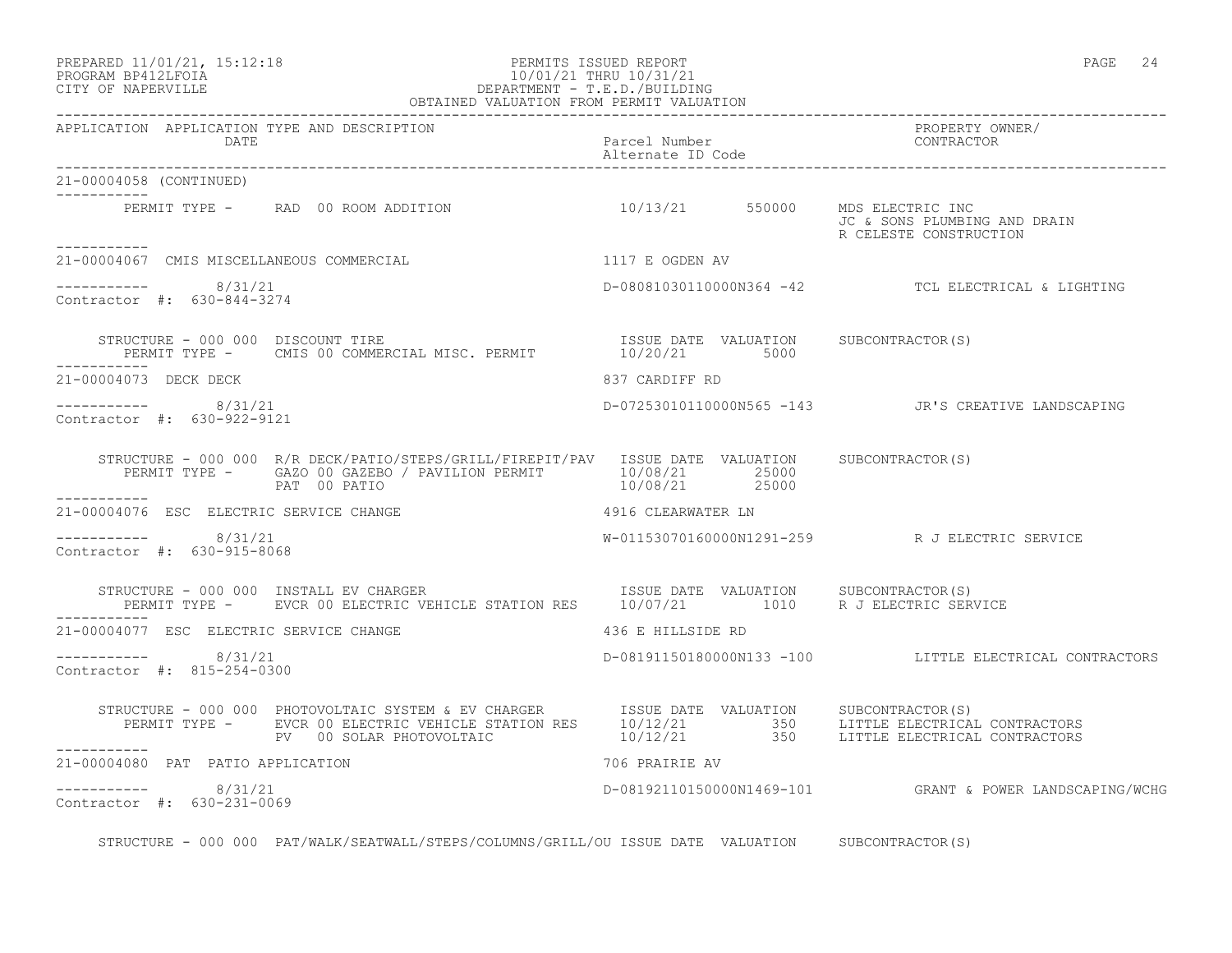# PREPARED 11/01/21, 15:12:18 PERMITS ISSUED REPORT PAGE 25 PROGRAM BP412LFOIA 10/01/21 THRU 10/31/21 CITY OF NAPERVILLE DEPARTMENT - T.E.D./BUILDING

| OBTAINED VALUATION FROM PERMIT VALUATION                                                                                                                                                                                                                                                                                                                                                                                                          |                                                        |                                                                                 |
|---------------------------------------------------------------------------------------------------------------------------------------------------------------------------------------------------------------------------------------------------------------------------------------------------------------------------------------------------------------------------------------------------------------------------------------------------|--------------------------------------------------------|---------------------------------------------------------------------------------|
| APPLICATION APPLICATION TYPE AND DESCRIPTION<br>DATE                                                                                                                                                                                                                                                                                                                                                                                              | Parcel Number<br>Alternate ID Code                     | PROPERTY OWNER/<br>CONTRACTOR                                                   |
| 21-00004080 (CONTINUED)                                                                                                                                                                                                                                                                                                                                                                                                                           |                                                        |                                                                                 |
| PERMIT TYPE - PAT 00 PATIO 10/22/21 82306 CHICAGO LIGHTING & ELECTRIC                                                                                                                                                                                                                                                                                                                                                                             |                                                        |                                                                                 |
| 21-00004088 DRWY DRIVEWAY NEW AND ALTERATIONS                                                                                                                                                                                                                                                                                                                                                                                                     | 116 TRAPPERS CT                                        |                                                                                 |
| $--------- 8/31/21$<br>Contractor #: 630-983-0926                                                                                                                                                                                                                                                                                                                                                                                                 | W-02063090070000N718 -205 JGM CONCRETE                 |                                                                                 |
|                                                                                                                                                                                                                                                                                                                                                                                                                                                   |                                                        |                                                                                 |
| 21-00004098 SIGN SIGN APPLICATIONS                                                                                                                                                                                                                                                                                                                                                                                                                | 1201 S NAPER BL                                        |                                                                                 |
| -----------     9/01/21<br>Contractor #: 630-237-4397                                                                                                                                                                                                                                                                                                                                                                                             |                                                        | D-08292050020000N143 -133 OMEGA SIGN & LIGHTING INC                             |
| STRUCTURE - 000 000<br>PERMIT TYPE - SIGN 00 SIGN                                                                                                                                                                                                                                                                                                                                                                                                 | ISSUE DATE VALUATION SUBCONTRACTOR(S)                  |                                                                                 |
| 21-00004099 SIGN SIGN APPLICATIONS                                                                                                                                                                                                                                                                                                                                                                                                                | 1201 S NAPER BL                                        |                                                                                 |
| -----------    9/01/21<br>Contractor #: 630-237-4397                                                                                                                                                                                                                                                                                                                                                                                              |                                                        | D-08292050020000N143 -133 OMEGA SIGN & LIGHTING INC                             |
| $\begin{tabular}{lllllll} \multicolumn{2}{c}{\textbf{STRUCTURE}}&-&000&000\\ \multicolumn{2}{c}{\textbf{PERMIT TYPE}}&-&\textbf{SIGN}&00&\textbf{SIGN} & &\\ & & & & & \\ \multicolumn{2}{c}{\textbf{PERMIT TYPE}}&-&\textbf{SIGN}&00&\textbf{SIGN} & &\\ \multicolumn{2}{c}{\textbf{SIGN}}&\textbf{SIGN}&\textbf{SIGN}&\textbf{SIGN}&\textbf{SIGN}&\textbf{SIGN}&\textbf{SIGN}&\textbf{SIGN}&\textbf{SIGN}&\textbf{SIGN}&\textbf{SIGN}&\textbf{$ |                                                        | ISSUE DATE VALUATION SUBCONTRACTOR(S)<br>10/01/21     OMEGA SIGN & LIGHTING INC |
| 21-00004110 FN FENCE APPLICATION                                                                                                                                                                                                                                                                                                                                                                                                                  | 21 E FRANKLIN AV                                       |                                                                                 |
| $--------- 9/01/21$<br>Contractor #: 630-933-9881                                                                                                                                                                                                                                                                                                                                                                                                 |                                                        | D-08183000070000N538 -85 SP FENCE-WARRENVILLE                                   |
| STRUCTURE - 000 000<br>PERMIT TYPE - FN 00 FENCE                                                                                                                                                                                                                                                                                                                                                                                                  | ISSUE DATE VALUATION SUBCONTRACTOR(S)<br>10/20/21 5208 |                                                                                 |
| 21-00004114 RAL RES ALTERATIONS/REMODLING (NO NEW SQ FTG) 719 CELTIC ASH CT                                                                                                                                                                                                                                                                                                                                                                       |                                                        |                                                                                 |
| $--------- 9/01/21$<br>Contractor #: 847-415-9636                                                                                                                                                                                                                                                                                                                                                                                                 |                                                        | D-08203070090000N121 -117 ATLAS RESTORATION, LLC                                |
| STRUCTURE - 000 000 STRUCTURAL REPAIRS<br>PERMIT TYPE -       RAL   00 ROOM ALTERATION                               10/04/21           36118                                                                                                                                                                                                                                                                                                     |                                                        |                                                                                 |
| 21-00004122 FDR FIRE DAMAGE REPAIR RESIDENTIAL 511 W JEFFERSON AV                                                                                                                                                                                                                                                                                                                                                                                 |                                                        |                                                                                 |
| ----------- 9/01/21<br>Contractor #: 847-931-1600                                                                                                                                                                                                                                                                                                                                                                                                 |                                                        | D-07134140060000N539 -84 FIRST PRIORITY DKI                                     |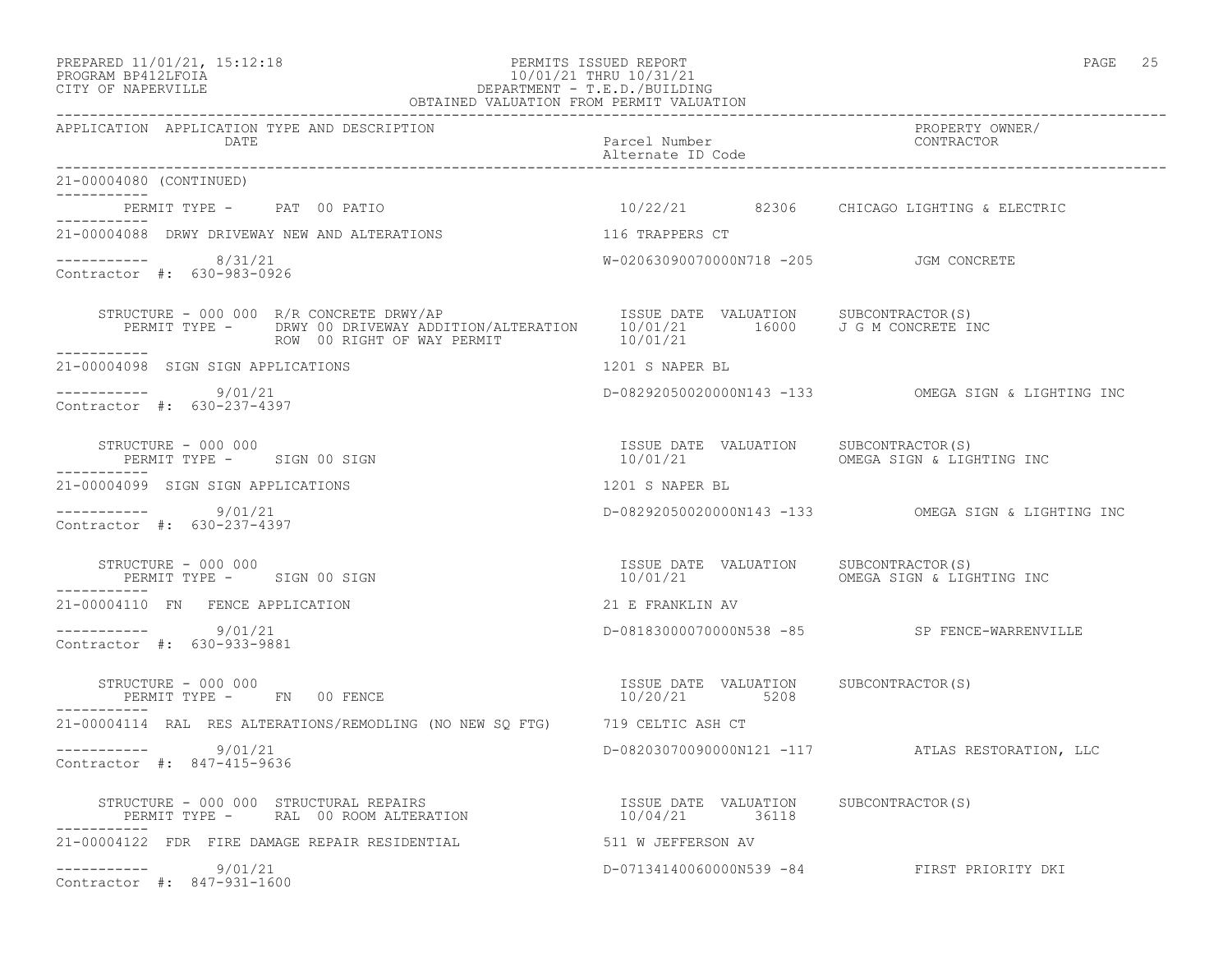| PREPARED 11/01/21, 15:12:18<br>10/01/21 THRU 10/31/21<br>DEPARTMENT - T.E.D./BUILDING<br>OBTAINED VALUATION FROM PERMIT VALUATION<br>PROGRAM BP412LFOIA<br>CITY OF NAPERVILLE                      | PERMITS ISSUED REPORT                                   | PAGE 26                                                  |
|----------------------------------------------------------------------------------------------------------------------------------------------------------------------------------------------------|---------------------------------------------------------|----------------------------------------------------------|
| APPLICATION APPLICATION TYPE AND DESCRIPTION<br>DATE                                                                                                                                               | Parcel Number<br>Alternate ID Code                      | PROPERTY OWNER/<br>CONTRACTOR                            |
| 21-00004122 (CONTINUED)                                                                                                                                                                            |                                                         |                                                          |
| STRUCTURE - 000 000 NEW DRYWALL/PAINT/GUTTER/LIGHT FIXTURES ISSUE DATE VALUATION SUBCONTRACTOR(S)<br>PERMIT TYPE - FDR 00 FIRE DAMAGE REPAIR $10/12/21$ 52250 HIGH STANDARD ROOFING<br>----------- |                                                         | LIFELINE PLUMBING<br>AGT ELECTRIC                        |
| 21-00004123 RAL RES ALTERATIONS/REMODLING (NO NEW SQ FTG) 1524 KILLDEER DR                                                                                                                         |                                                         |                                                          |
| -----------     9/01/21<br>Contractor #: 630-529-7445                                                                                                                                              |                                                         |                                                          |
| STRUCTURE - 000 000 MAKE ONE SINGLE PANE DOOR/WINDOW TO NEW ISSUE DATE VALUATION SUBCONTRACTOR(S)<br>PERMIT TYPE - RAL 00 ROOM ALTERATION                                                          | 10/01/21 8000                                           |                                                          |
| 21-00004129 PAT PATIO APPLICATION                                                                                                                                                                  | 28 SWIFT LN                                             |                                                          |
| -----------     9/02/21<br>Contractor #:                                                                                                                                                           |                                                         | D-08304060160000N62 -146 BLUE CONSTRUCTION CORP          |
| STRUCTURE - 000 000 CONCRETE PATIO<br>PERMIT TYPE - PAT 00 PATIO                                                                                                                                   | ISSUE DATE VALUATION SUBCONTRACTOR(S)<br>10/06/21 10020 |                                                          |
| 21-00004134 ESC ELECTRIC SERVICE CHANGE                                                                                                                                                            | 2303 CORN LILY RD                                       |                                                          |
| $--------$ 9/02/21<br>Contractor #: 708-722-1388                                                                                                                                                   |                                                         | W-01103070020000N1839-229 RED STAR ELECTRIC              |
| STRUCTURE - 000 000 INSTALL EV CHARGER<br>RUCTURE – 000 000 INSTALL EV CHARGER<br>PERMIT TYPE – EVCR 00 ELECTRIC VEHICLE STATION RES 10/18/21 1300 RED STAR ELECTRIC                               |                                                         |                                                          |
| 21-00004135 ESC ELECTRIC SERVICE CHANGE                                                                                                                                                            | 4816 CLEARWATER LN                                      |                                                          |
| $--------$ 9/02/21<br>Contractor #: 630-964-0541                                                                                                                                                   |                                                         | $W-01154060020000N979 -260$ OAKWOOD ELECTRIC - GENERATOR |
| STRUCTURE – 000 000 GENERATOR (S)<br>PERMIT TYPE – GENR 00 GENERATOR PERMIT (10/05/21 CAKWOOD ELECTRIC – GENERATOR<br>-----------                                                                  |                                                         |                                                          |
| 21-00004136 RAD RES ADDITIONS (NEW SQ FTG)                                                                                                                                                         | 1608 ESTATE CR                                          |                                                          |
| $--------- 9/02/21$<br>Contractor #: 312-957-7445                                                                                                                                                  |                                                         | D-08284120570000N464 -150 1ST CHOICE SOLUTIONS           |
| STRUCTURE - 000 000                                                                                                                                                                                | ISSUE DATE VALUATION SUBCONTRACTOR(S)                   |                                                          |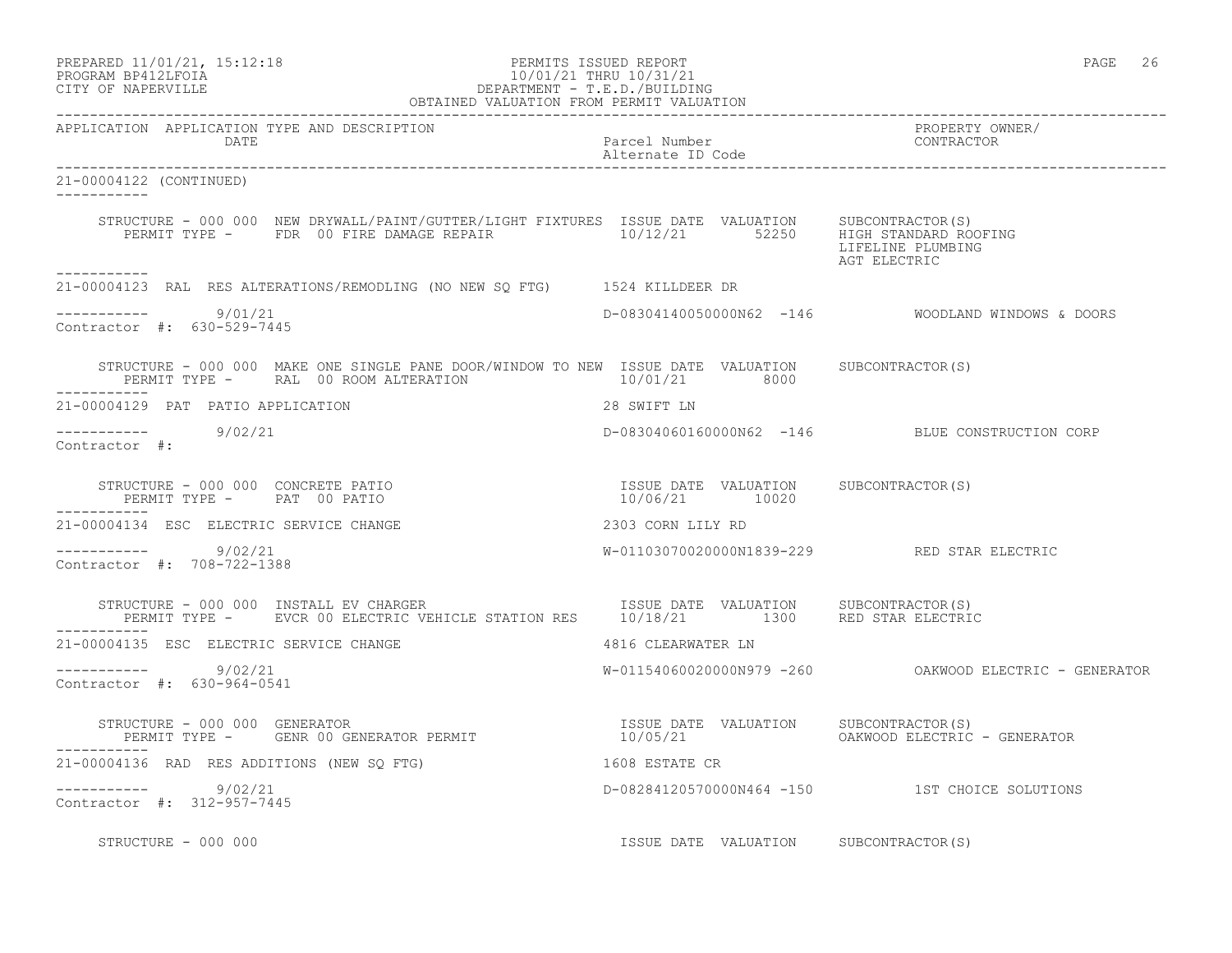### PREPARED 11/01/21, 15:12:18 PERMITS ISSUED REPORT PAGE 27 PROGRAM BP412LFOIA 10/01/21 THRU 10/31/21 CITY OF NAPERVILLE DEPARTMENT - T.E.D./BUILDING OBTAINED VALUATION FROM PERMIT VALUATION

| APPLICATION APPLICATION TYPE AND DESCRIPTION<br>DATE                                                                                                                                                                                                                                                                                                                                       | Parcel Number<br>Alternate ID Code                      | PROPERTY OWNER/<br>CONTRACTOR                                     |
|--------------------------------------------------------------------------------------------------------------------------------------------------------------------------------------------------------------------------------------------------------------------------------------------------------------------------------------------------------------------------------------------|---------------------------------------------------------|-------------------------------------------------------------------|
| 21-00004136 (CONTINUED)                                                                                                                                                                                                                                                                                                                                                                    |                                                         |                                                                   |
| PERMIT TYPE - RAD 00 ROOM ADDITION                                                                                                                                                                                                                                                                                                                                                         | 10/14/21                                                | HOME EXTERIOR DECORATING INC<br>JB ELECTRIC<br>SSE MECHANICAL INC |
| -----------<br>21-00004137 POOL POOL ABOVE/INGROUND RESIDENTIAL                                                                                                                                                                                                                                                                                                                            | 2218 PLUMTREE DR                                        |                                                                   |
| ---------- 9/02/21<br>Contractor #: 630-649-2715                                                                                                                                                                                                                                                                                                                                           | W-02051030060000N405 -192 EPIC ESCAPES                  |                                                                   |
| $\begin{array}{cccccccccc} \texttt{STRUCTURE} & - & 000 & 000 & \texttt{INGROUND} & \texttt{POOL} & & & & & & \\ \texttt{PERMIT TYPE} & - & \texttt{POLI} & 00 & \texttt{POOL} & \texttt{IN GROUND} & & & & & & 10/08/21 & & & 132014 & & & & \texttt{EPIC ESCAPES} \end{array}$                                                                                                           |                                                         |                                                                   |
| 21-00004166 RAL RES ALTERATIONS/REMODLING (NO NEW SO FTG) 2311 FESCUE RD                                                                                                                                                                                                                                                                                                                   |                                                         |                                                                   |
| ---------- 9/07/21<br>Contractor #:                                                                                                                                                                                                                                                                                                                                                        | W-01224040120000N1448-290                               |                                                                   |
| $\begin{tabular}{llllll} \texttt{STRUCTURE} & - & 000 & 000 & VEREER & \texttt{STONE} \\ \texttt{PERMIT} & TYPE & - & \texttt{MISC} & 00 & MISCELLANEOUS & PERMIT \\ \end{tabular} \begin{tabular}{llll} \texttt{PERMIT} & & & \texttt{SUBCONTRACTOR(S)} \\ \texttt{PERMIT} & TYPE & - & \texttt{MISC} & 00 & MISCELLANEOUS & PERMIT \\ \end{tabular}$<br>STRUCTURE - 000 000 VENEER STONE |                                                         |                                                                   |
| 21-00004168 DECK DECK                                                                                                                                                                                                                                                                                                                                                                      | 805 CUMBERLAND CT                                       |                                                                   |
| $--------- 9/07/21$<br>Contractor #: 630-420-1940                                                                                                                                                                                                                                                                                                                                          | W-02052030180000N406 -193 WARNERS DECKING               |                                                                   |
| STRUCTURE - 000 000 DECK<br>PERMIT TYPE - DECK 00 DECK<br>------------                                                                                                                                                                                                                                                                                                                     | ISSUE DATE VALUATION SUBCONTRACTOR(S)<br>10/11/21 62000 |                                                                   |
| 21-00004170 BDD DEMOLITION SINGLE FAMILY                                                                                                                                                                                                                                                                                                                                                   | 424 HIGHLAND AV                                         |                                                                   |
| $--------- 9/07/21$<br>Contractor #: 630-538-5651                                                                                                                                                                                                                                                                                                                                          |                                                         | D-08183310030000N429 -85 ALPINE RIDGE BUILDERS                    |
| STRUCTURE - 000 000 BDD<br>PERMIT TYPE - BDD 00 DEMOLITION PERMIT                                                                                                                                                                                                                                                                                                                          |                                                         | BLUE EARTH DECONSTRUCTION                                         |
| 21-00004174 ESC ELECTRIC SERVICE CHANGE                                                                                                                                                                                                                                                                                                                                                    | 808 MAGNOLIA LN                                         |                                                                   |
| $--------- 9/07/21$<br>Contractor #: 630-742-4709                                                                                                                                                                                                                                                                                                                                          |                                                         | D-07244080010000N679 -114 RELIANT ELECTRICAL                      |
| STRUCTURE - 000 000 UPGRADING 100AMP SERVICE TO 200AMP ISSUE DATE VALUATION SUBCONTRACTOR(S)<br>PERMIT TYPE - ELSC 00 ELECTRIC SVC CHANGE RES. 10/07/21 RELIANT ELECTRICAL                                                                                                                                                                                                                 |                                                         |                                                                   |
| 21-00004178 SIGN SIGN APPLICATIONS                                                                                                                                                                                                                                                                                                                                                         | 1504 N NAPER BL 132                                     |                                                                   |
| $--------- 9/07/21$<br>Contractor #: 847-550-8902                                                                                                                                                                                                                                                                                                                                          |                                                         | D-08082000510000N1003-43 BRIGHT LIGHT SIGN CO.                    |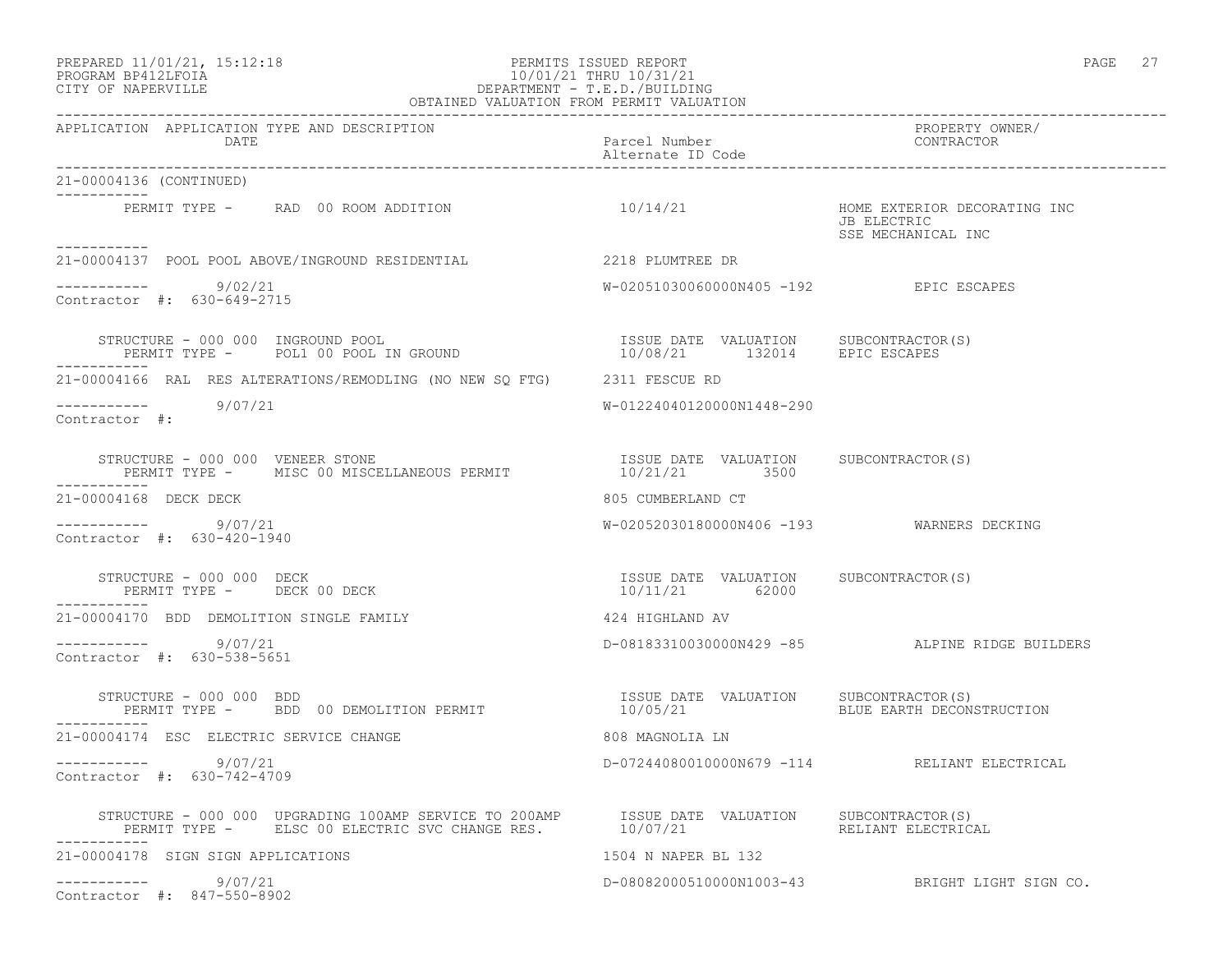| PREPARED 11/01/21, 15:12:18 |  |
|-----------------------------|--|
| PROGRAM RP412LFOIA          |  |

### er and the PERMITS ISSUED REPORT And the end of the page of the page of the page of the page of the page of the page of the page of the page of the page of the page of the page of the page of the page of the page of the pa PROGRAM BP412LFOIA 10/01/21 THRU 10/31/21 CITY OF NAPERVILLE CITY OF NAPERVILLE DEPARTMENT - T.E.D./BUILDING OBTAINED VALUATION FROM PERMIT VALUATION

| APPLICATION APPLICATION TYPE AND DESCRIPTION<br>DATE             | Parcel Number<br>Alternate ID Code                                   | PROPERTY OWNER/<br>CONTRACTOR                  |
|------------------------------------------------------------------|----------------------------------------------------------------------|------------------------------------------------|
| 21-00004178 (CONTINUED)                                          |                                                                      |                                                |
| STRUCTURE - 000 000<br>PERMIT TYPE - SIGN 00 SIGN                | ISSUE DATE VALUATION SUBCONTRACTOR(S)<br>10/26/21 MIDWEST MECHANICAL |                                                |
| 21-00004179 SIGN SIGN APPLICATIONS                               | 1504 N NAPER BL 132                                                  |                                                |
| ----------     9/07/21<br>Contractor #: 847-550-8902             |                                                                      | D-08082000510000N1003-43 BRIGHT LIGHT SIGN CO. |
| STRUCTURE - 000 000<br>PERMIT TYPE - SIGN 00 SIGN<br>----------- | 10/26/21                                                             |                                                |
| 21-00004184 SIGN SIGN APPLICATIONS                               | 160 E CHICAGO AV                                                     |                                                |
| $--------- 9/08/21$<br>Contractor #: 847-630-9910                | D-08183240210000N431 -85 MY SIGN GUY                                 |                                                |
| STRUCTURE - 000 000<br>PERMIT TYPE - SIGN 00 SIGN<br>----------- | ISSUE DATE VALUATION SUBCONTRACTOR(S)<br>10/15/21                    |                                                |
| 21-00004185 SIGN SIGN APPLICATIONS                               | 160 E CHICAGO AV                                                     |                                                |
| $--------- 9/08/21$<br>Contractor #: 847-630-9910                | D-08183240210000N431 -85 MY SIGN GUY                                 |                                                |
| STRUCTURE - 000 000<br>PERMIT TYPE - SIGN 00 SIGN                | ISSUE DATE VALUATION SUBCONTRACTOR(S)<br>10/15/21                    |                                                |
| 21-00004186 SIGN SIGN APPLICATIONS                               | 160 E CHICAGO AV                                                     |                                                |
| $--------- 9/08/21$<br>Contractor #: 847-630-9910                | D-08183240210000N431 -85 MY SIGN GUY                                 |                                                |
| STRUCTURE - 000 000<br>PERMIT TYPE - SIGN 00 SIGN                | ISSUE DATE VALUATION SUBCONTRACTOR(S)<br>10/15/21                    |                                                |
| 21-00004187 SIGN SIGN APPLICATIONS                               | 160 E CHICAGO AV                                                     |                                                |
| $--------- 9/08/21$<br>Contractor #: 847-630-9910                | D-08183240210000N431 -85 MY SIGN GUY                                 |                                                |
| STRUCTURE - 000 000<br>PERMIT TYPE - SIGN 00 SIGN                | ISSUE DATE VALUATION SUBCONTRACTOR(S)<br>10/15/21                    |                                                |
| 21-00004194 FN FENCE APPLICATION                                 | 1012 SHEPPEY CT                                                      |                                                |
| ----------- 9/08/21<br>Contractor #: 630-584-7710                | D-07253080210000N569 -143 PEERLESS FENCE                             |                                                |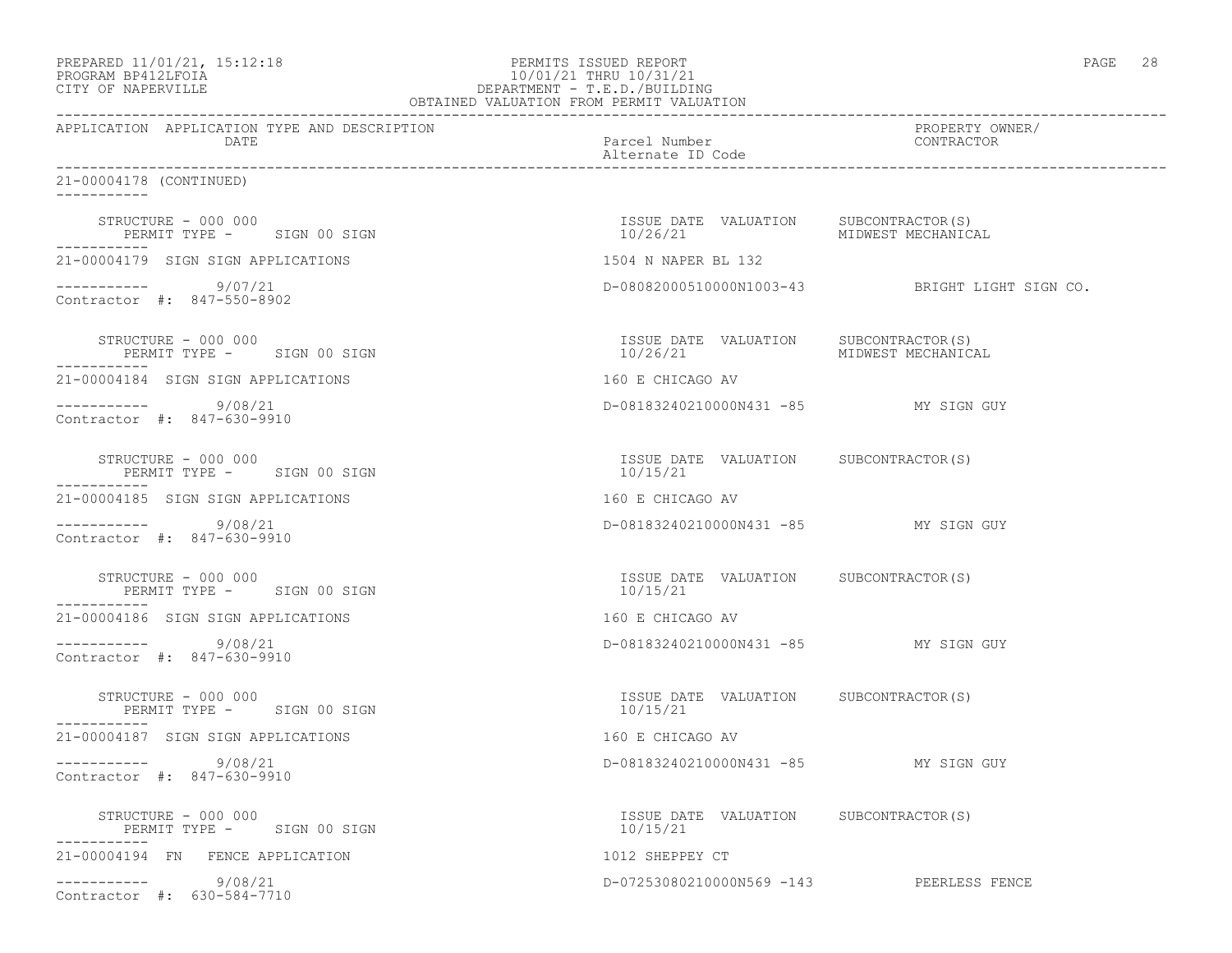| PREPARED 11/01/21, 15:12:18 |  |
|-----------------------------|--|
| PROGRAM RP412LFOIA          |  |

# PREPARED 11/01/21, 15:12:18 PERMITS ISSUED REPORT<br>PROGRAM BP412LFOIA PAGE 29 10/01/21 THRU 10/31/21 PROGRAM BP412LFOIA 10/01/21 THRU 10/31/21<br>CITY OF NAPERVILLE DEPARTMENT - T.E.D./BUILDI DEPARTMENT - T.E.D./BUILDING

| OBTAINED VALUATION FROM PERMIT VALUATION                                                                                                                                                                                                                                                                                                                                                           |                                            |                                                            |
|----------------------------------------------------------------------------------------------------------------------------------------------------------------------------------------------------------------------------------------------------------------------------------------------------------------------------------------------------------------------------------------------------|--------------------------------------------|------------------------------------------------------------|
| APPLICATION APPLICATION TYPE AND DESCRIPTION<br>DATE                                                                                                                                                                                                                                                                                                                                               | Parcel Number<br>Alternate ID Code         | PROPERTY OWNER/<br>CONTRACTOR                              |
| 21-00004194 (CONTINUED)<br>___________                                                                                                                                                                                                                                                                                                                                                             |                                            |                                                            |
| $\begin{array}{cccc} \texttt{STRUCTURE} & - & 000 & 000 \\ \texttt{PERMIT TYPE} & - & - & \texttt{FN} & 00 \\ \texttt{FENCE} & - & \texttt{ENCE} & - & - \\ \end{array} \qquad \begin{array}{cccc} \texttt{TSUE} & \texttt{DATE} & \texttt{VALUATION} & \texttt{SUBCONTRACTOR(S)} \\ \texttt{10/04/21} & \texttt{5250} & \end{array}$                                                              |                                            |                                                            |
| 21-00004203 ESC ELECTRIC SERVICE CHANGE                                                                                                                                                                                                                                                                                                                                                            | 3527 TIMBER CREEK LN                       |                                                            |
| $--------- 9/08/21$<br>Contractor #: 630-546-8476                                                                                                                                                                                                                                                                                                                                                  |                                            | $W-01121020290000N1479-218$ LEE LEGLER CONSTRUCTION & ELEC |
| -----------                                                                                                                                                                                                                                                                                                                                                                                        |                                            |                                                            |
| 21-00004221 RAD RES ADDITIONS (NEW SQ FTG) 1412 PINE TREE DR                                                                                                                                                                                                                                                                                                                                       |                                            |                                                            |
| $--------- 9/09/21$<br>Contractor #:                                                                                                                                                                                                                                                                                                                                                               | D-07254020230000N175 -144 OWNER/CONTRACTOR |                                                            |
| $\begin{array}{cccccc} \texttt{STRUCTURE} & - & 000 & 000 & \texttt{GARAGE} & \texttt{ADDITION} & \texttt{ISUE} & \texttt{DATE} & \texttt{VALUATION} & \texttt{SUBCONTRACTOR(S)} \\ \texttt{PERMIT TYPE} & - & \texttt{GAR} & 00 & \texttt{GARAGE} & \texttt{PERMIT} & \texttt{SFR} & & & & 10/21/21 & & 13000 & & \texttt{OWNER} \end{array}$                                                     |                                            | RITZMAN ELECTRIC INC.                                      |
| 21-00004222 MISC MISCELLANEOUS APPLICATION                                                                                                                                                                                                                                                                                                                                                         | 134 S WHISPERING HILLS DR                  |                                                            |
| -----------     9/09/21<br>Contractor #:                                                                                                                                                                                                                                                                                                                                                           |                                            |                                                            |
| STRUCTURE - 000 000 STONE FIRE PIT<br>PERMIT TYPE - MISC 00 MISCELLANEOUS PERMIT 10/08/21 10/08/21                                                                                                                                                                                                                                                                                                 |                                            |                                                            |
| 21-00004236 RAL RES ALTERATIONS/REMODLING (NO NEW SQ FTG) 2371 OVERLOOK CT                                                                                                                                                                                                                                                                                                                         |                                            |                                                            |
| ----------- 9/09/21<br>Contractor #: 630-685-5300                                                                                                                                                                                                                                                                                                                                                  |                                            | D-07093102870000N1392-47 LEADS CONSTRUCTION CO             |
| $\begin{tabular}{lllllllll} \multicolumn{2}{c}{STRUCTURE} & - & 000 & 000 & \texttt{WATER} \texttt{ DAMAGE} & \texttt{TO} \texttt{MASTE} \texttt{BATH} & \texttt{BEDROM} & & SUE \texttt{DATE} & \texttt{VALUATION} & & SUBCONTRACTOR(S) \\ & PERMIT \texttt{TYPE} & - & \texttt{RAL} & 00 \texttt{ Room} \texttt{ALTERATION} & & 10/01/21 & & 11353 & \texttt{DNA ELECTRIC INC} \\ \end{tabular}$ |                                            | A.W. OPEL PLUMBING COMPANY                                 |
| -----------<br>21-00004238 FN FENCE APPLICATION                                                                                                                                                                                                                                                                                                                                                    | 625 ZAININGER AV                           |                                                            |
| $--------- 9/09/21$<br>Contractor #: 815-744-9390                                                                                                                                                                                                                                                                                                                                                  |                                            | D-07123040290000N590 -53 THE CEDAR MILL-MORRIS             |
| STRUCTURE - 000 000                                                                                                                                                                                                                                                                                                                                                                                | ISSUE DATE VALUATION SUBCONTRACTOR(S)      |                                                            |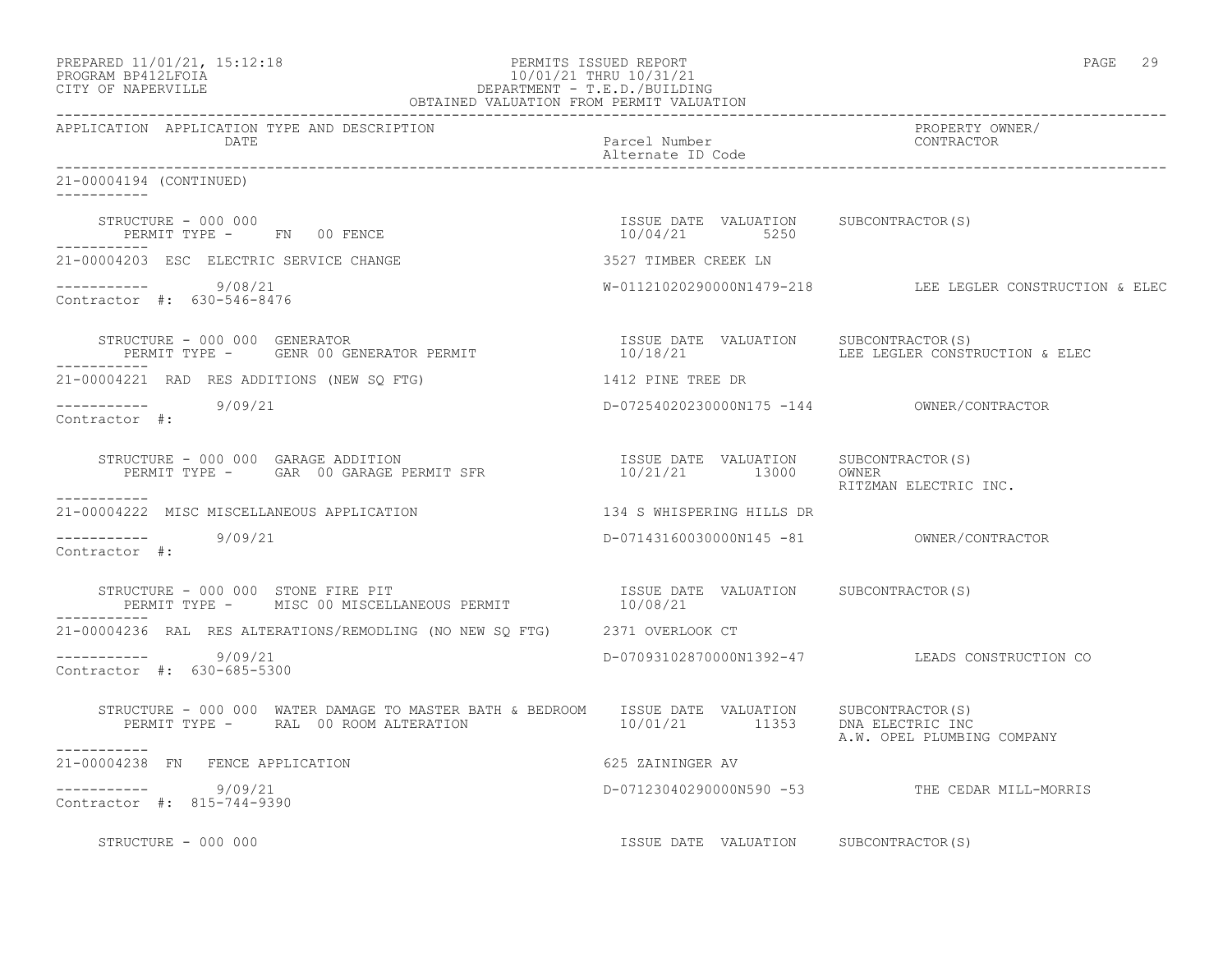Contractor #: 630-903-9661

# PROGRAM BP412LFOIA 10/01/21 THRU 10/31/21 CITY OF NAPERVILLE DEPARTMENT - T.E.D./BUILDING OBTAINED VALUATION FROM PERMIT VALUATION

APPLICATION APPLICATION TYPE AND DESCRIPTION<br>DATE bated parcel Number property contractor DATE Parcel Number CONTRACTOR

Alternate ID Code

------------------------------------------------------------------------------------------------------------------------------------

------------------------------------------------------------------------------------------------------------------------------------ 21-00004238 (CONTINUED) ----------- PERMIT TYPE - FN 00 FENCE 10/01/21 4600 ----------- 21-00004249 DECK DECK 2223 OBERLIN CT  $--------- 9/10/21$ W-02052110320000N400 -193 DDT HOME TRANSFORMATIONS LLC Contractor #: 630-200-3945 STRUCTURE - 000 000 NEW PAVILION/NEW DECK BOARDS & RAILS ONL ISSUE DATE VALUATION SUBCONTRACTOR(S)<br>PERMIT TYPE - DECK 00 DECK PERMIT TYPE - DECK 00 DECK (2008) PERMIT 10/08/21 42367<br>GAZO 00 GAZEBO / PAVILION PERMIT 10/18/21 42367 GAZO 00 GAZEBO / PAVILION PERMIT 10/18/21 42367 ----------- 21-00004254 ESC ELECTRIC SERVICE CHANGE 808 S ROUTE 59 \_\_\_\_\_\_\_\_\_\_\_ ----------- 9/10/21 D-07223000390000N1307-109 HELLAS ELECTRIC Contractor #: 773-610-4400 STRUCTURE - 000 000 NEW TRANSFORMER, METERS AND SWITCH BOARD ISSUE DATE VALUATION SUBCONTRACTOR(S) PERMIT TYPE - ESCC 00 ELECTRIC SERVICE CHANGE COMM 10/27/21 HELLAS ELECTRIC ----------- 21-00004255 ESC ELECTRIC SERVICE CHANGE 2000 LUCENT LN ----------- 9/10/21 D-08052000060000N1620-12 MCWILLIAMS ELECTRIC CO, INC Contractor #: 847-301-2600 STRUCTURE - 000 000 NEW TRANSFORMER, METERS AND SWITCH BOARD ISSUE DATE VALUATION SUBCONTRACTOR(S) PERMIT TYPE - ESCC 00 ELECTRIC SERVICE CHANGE COMM 10/01/21 MOWILLIAMS ELECTRIC CO, INC ----------- 21-00004256 ESC ELECTRIC SERVICE CHANGE 1616 MIRROR LAKE DR ----------- 9/10/21 D-07112140220000N580 -37 GRNE SOLAR Contractor #: 312-859-3016 STRUCTURE - 000 000 NEW TRANSFORMER, METERS AND SWITCH BOARD ISSUE DATE VALUATION SUBCONTRACTOR(S) PERMIT TYPE - PV 00 SOLAR PHOTOVOLTAIC 10/01/21 17300 GRNE SOLAR ----------- 21-00004267 ESC ELECTRIC SERVICE CHANGE 2000 LUCENT LN ----------- 9/13/21 D-08052000060000N1620-12 CITY SERVICE ELECTRIC, INC Contractor #: 773-282-7186 STRUCTURE - 000 000 INSTALL 2 NEW 120 CIRCUITS/16 208 CIRCUI ISSUE DATE VALUATION SUBCONTRACTOR(S) PERMIT TYPE - ESCC 00 ELECTRIC SERVICE CHANGE COMM  $10/28/21$  CITY SERVICE ELECTRIC, INC -----------<br>21-00004268 DECK DECK 820 SANTA MARIA DR

----------- 9/13/21 D-08193030040000N54 -115 ROCA CONSTRUCTION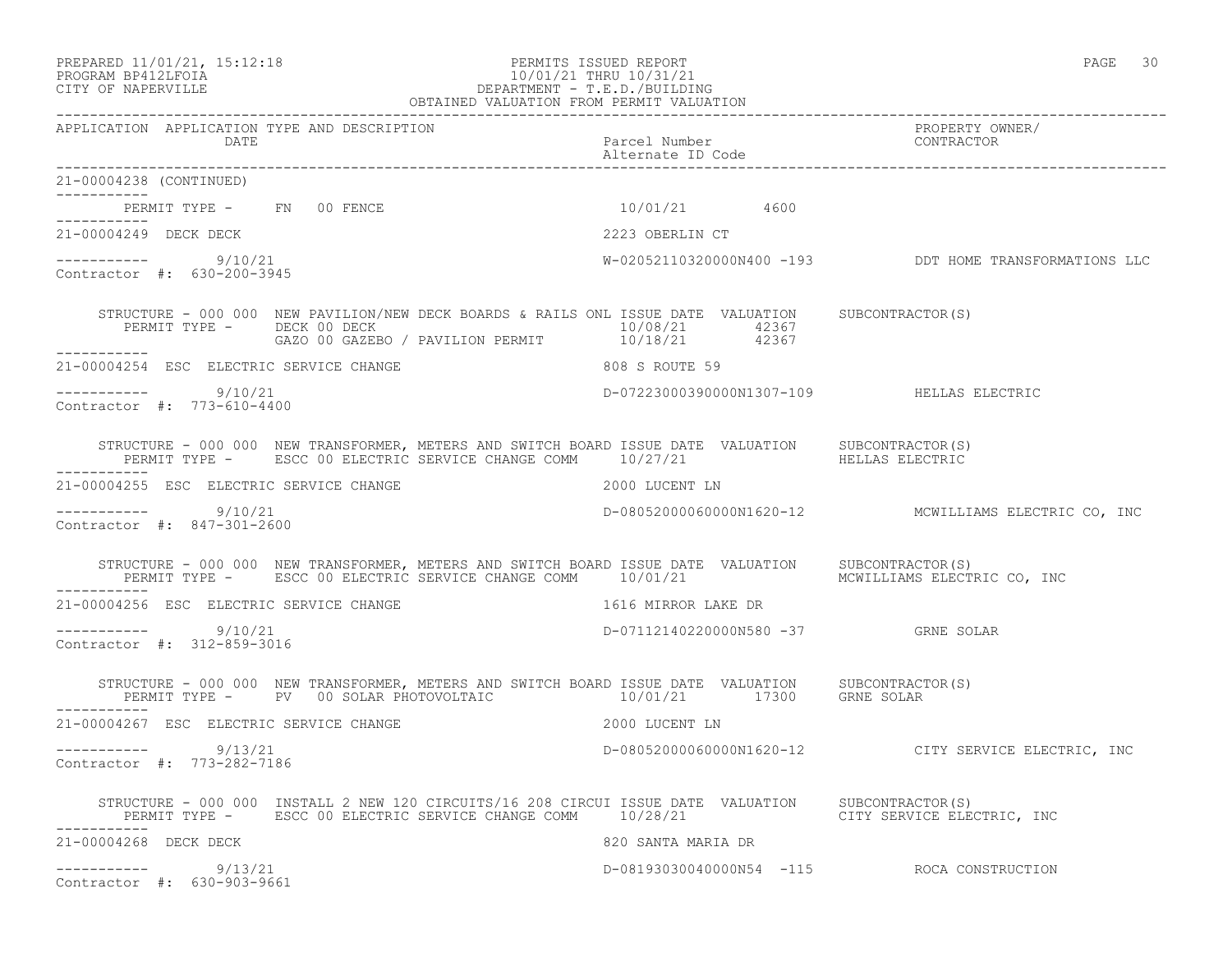| PREPARED 11/01/21, 15:12:18 |  |
|-----------------------------|--|
| DDACDAM BDA12T FATA         |  |

# PERMITS ISSUED REPORT **PAGE 31** PROGRAM BP412LFOIA 10/01/21 THRU 10/31/21 CITY OF NAPERVILLE (1999) 2008 2012 2013 CITY OF NAPERVILLE DEPARTMENT - T.E.D./BUILDING

| OBTAINED VALUATION FROM PERMIT VALUATION                                                                                                                                                                                                                                                                                                                                                                                                                                                                           |                                                        |                                                         |
|--------------------------------------------------------------------------------------------------------------------------------------------------------------------------------------------------------------------------------------------------------------------------------------------------------------------------------------------------------------------------------------------------------------------------------------------------------------------------------------------------------------------|--------------------------------------------------------|---------------------------------------------------------|
| APPLICATION APPLICATION TYPE AND DESCRIPTION<br>DATE                                                                                                                                                                                                                                                                                                                                                                                                                                                               | Parcel Number<br>Alternate ID Code                     | PROPERTY OWNER/<br>CONTRACTOR                           |
| 21-00004268 (CONTINUED)<br>------------                                                                                                                                                                                                                                                                                                                                                                                                                                                                            |                                                        |                                                         |
| STRUCTURE - 000 000 REPLACING BALCONY RAILINGS AND FLOOR ISSUE DATE VALUATION SUBCONTRACTOR(S)<br>PERMIT TYPE - DECK 00 DECK                                                                                                                                                                                                                                                                                                                                                                                       | 10/08/21 7500                                          |                                                         |
| ___________<br>21-00004276 DECK DECK                                                                                                                                                                                                                                                                                                                                                                                                                                                                               | 2409 CENTENARY CT                                      |                                                         |
| $--------- 9/13/21$<br>Contractor #: 847-344-6664                                                                                                                                                                                                                                                                                                                                                                                                                                                                  |                                                        | W-02051130120000N763 -192 PLATINUM DECKING              |
| $\begin{array}{cccccccccc} \texttt{STRUCTURE} & - & 000 & 000 & \texttt{DECK} & & & & & & & & & \\ \texttt{PERMIT TYPE} & - & & & & & & & & & & & \\ \texttt{PERMIT TYPE} & - & & & & & & & & & & \\ \end{array}$<br>------------                                                                                                                                                                                                                                                                                  |                                                        |                                                         |
| 21-00004294 PAT PATIO APPLICATION                                                                                                                                                                                                                                                                                                                                                                                                                                                                                  | 2515 WINTER PARK CT                                    |                                                         |
| $--------- 9/13/21$<br>Contractor #: 630-416-8998                                                                                                                                                                                                                                                                                                                                                                                                                                                                  |                                                        | W-01013160020000N715 -203 C.B. CONLIN LANDSCAPE         |
| -----------                                                                                                                                                                                                                                                                                                                                                                                                                                                                                                        |                                                        |                                                         |
| 21-00004295 RAL RES ALTERATIONS/REMODLING (NO NEW SO FTG) 3512 SWEET MAGGIE LN                                                                                                                                                                                                                                                                                                                                                                                                                                     |                                                        |                                                         |
| $--------- 9/13/21$<br>Contractor #: 630-364-0224                                                                                                                                                                                                                                                                                                                                                                                                                                                                  |                                                        | W-01093120030000N1386-227 CLEAN EDGE CONSTRUCTION       |
| $\begin{array}{cccc} \texttt{STRUCTURE} & - & 000 & 000 & \texttt{MASTER BATH REMODEL} \end{array} \hspace{25pt} \begin{array}{cccc} \texttt{ISSUE} & \texttt{DATE} & \texttt{VALUATION} & \texttt{SUBCONTRACTOR(S)} \end{array} \hspace{25pt} \begin{array}{cccc} \texttt{ISSUE} & \texttt{DATE} & \texttt{VALUATION} & \texttt{SUBCONTRACTOR(S)} \end{array} \hspace{25pt} \begin{array}{cccc} \texttt{NECFRICAL} & \texttt{ONCEPTS} & \texttt{INC} \end{array} \hspace{20pt} \begin{array}{cccc$<br>___________ |                                                        | PURE PLUMBING                                           |
| 21-00004305 FN FENCE APPLICATION                                                                                                                                                                                                                                                                                                                                                                                                                                                                                   | 1643 PATHWAY DR                                        |                                                         |
| $--------- 9/14/21$<br>Contractor #: 815-436-7440                                                                                                                                                                                                                                                                                                                                                                                                                                                                  |                                                        | D-08333010240000N495 -179 CEDAR RUSTIC/JOLIET           |
| STRUCTURE - 000 000<br>PERMIT TYPE - FN 00 FENCE                                                                                                                                                                                                                                                                                                                                                                                                                                                                   | ISSUE DATE VALUATION SUBCONTRACTOR(S)<br>10/01/21 4482 |                                                         |
| 21-00004311 SIGN SIGN APPLICATIONS                                                                                                                                                                                                                                                                                                                                                                                                                                                                                 | 2736 SHOWPLACE DR 100                                  |                                                         |
| $--------- 9/14/21$<br>Contractor #: 847-891-3155                                                                                                                                                                                                                                                                                                                                                                                                                                                                  |                                                        | W-01044100710000N1572-198  VOLKAN SIGNS & LIGHTING, INC |
| STRUCTURE - 000 000<br>RUCTURE - 000 000<br>PERMIT TYPE -     SIGN 00 SIGN                                                                                                                                                                                                                                                                                                                                                                                                                                         | ISSUE DATE VALUATION SUBCONTRACTOR(S)                  |                                                         |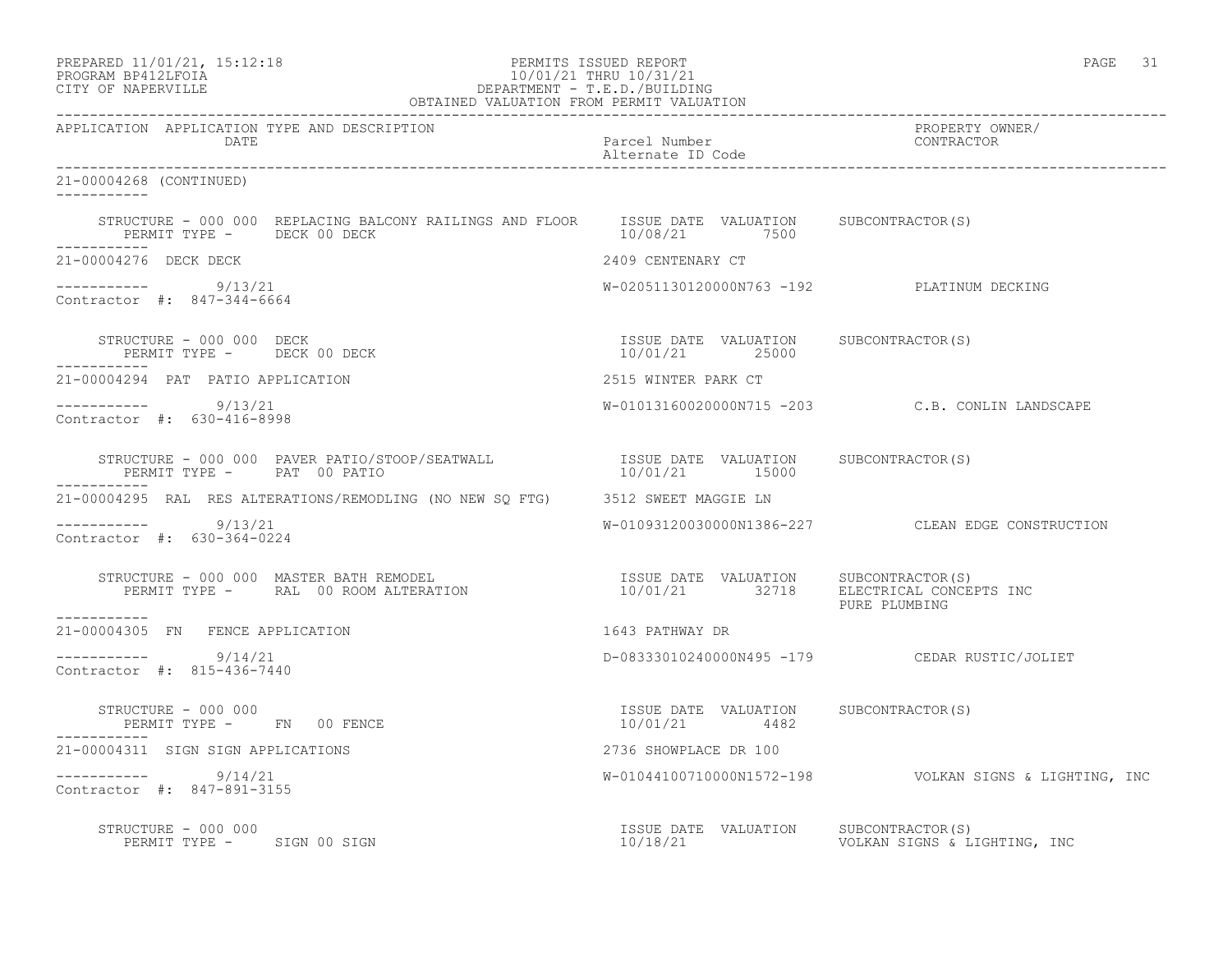# PREPARED 11/01/21, 15:12:18 PERMITS ISSUED REPORT PAGE 32 PROGRAM BP412LFOIA 10/01/21 THRU 10/31/21 PREPARED 11/01/21, 15:12:18<br>
PERMITS ISSUED REPORT<br>
CITY OF NAPERVILLE<br>
CITY OF NAPERVILLE

| OBTAINED VALUATION FROM PERMIT VALUATION                                                                                                                                                                                                                                                                              |                                          |                                                          |
|-----------------------------------------------------------------------------------------------------------------------------------------------------------------------------------------------------------------------------------------------------------------------------------------------------------------------|------------------------------------------|----------------------------------------------------------|
| APPLICATION APPLICATION TYPE AND DESCRIPTION<br>DATE                                                                                                                                                                                                                                                                  | Parcel Number<br>Alternate ID Code       | PROPERTY OWNER/<br>CONTRACTOR                            |
| 21-00004312 SIGN SIGN APPLICATIONS                                                                                                                                                                                                                                                                                    | 2736 SHOWPLACE DR 100                    |                                                          |
| ----------- 9/14/21<br>Contractor #: 847-891-3155                                                                                                                                                                                                                                                                     |                                          | $W-01044100710000N1572-198$ VOLKAN SIGNS & LIGHTING, INC |
| STRUCTURE - 000 000<br>PERMIT TYPE - SIGN 00 SIGN                                                                                                                                                                                                                                                                     |                                          |                                                          |
| 21-00004317 RAL RES ALTERATIONS/REMODLING (NO NEW SQ FTG) 1641 LOIS ANN LN                                                                                                                                                                                                                                            |                                          |                                                          |
| $--------- 9/15/21$<br>Contractor #: 630-420-2554                                                                                                                                                                                                                                                                     |                                          | D-07152030090000N689 -65 HYMERS CONSTRUCTION CO          |
| $\begin{array}{cccc} \texttt{STRUCTURE} - 000 000 & \texttt{BATHROOM REMOPEL} & \texttt{ISSUE} \texttt{DATE} & \texttt{VALUATION} & \texttt{SUBCONTRACTOR(S)} \\ \texttt{PERMIT TYPE} - \texttt{RAL} & 00 \texttt{ROM ALTERATION} & \texttt{10/12/21} & 36000 & \texttt{HI-LITE ELECTRIC} \end{array}$<br>----------- |                                          | JL PLUMBING                                              |
| 21-00004318 RAL RES ALTERATIONS/REMODLING (NO NEW SQ FTG) 3552 STACKINGHAY DR                                                                                                                                                                                                                                         |                                          |                                                          |
| $--------- 9/15/21$<br>Contractor #: 847-763-1100                                                                                                                                                                                                                                                                     | W-01093110130000N1386-227 AIROOM INC     |                                                          |
| STRUCTURE - 000 000 KITCHEN & FIRST FLOOR REMODEL                ISSUE DATE VALUATION     SUBCONTRACTOR(S)<br>PERMIT TYPE -      RAL  00 ROOM ALTERATION                          10/01/21         36000       BRANDYS ELECTRIC                                                                                       |                                          | EXPRESS PLUMBING, INC.                                   |
| 21-00004324 DECK DECK                                                                                                                                                                                                                                                                                                 | 3343 WHITE EAGLE DR                      |                                                          |
| $--------- 9/15/21$<br>Contractor #: 630-878-8244                                                                                                                                                                                                                                                                     | W-01042510100000N1135-183 FREER BUILDERS |                                                          |
| STRUCTURE – 000 000 DECK<br>PERMIT TYPE – DECK 00 DECK – 10/06/21 – 10/06/21 – 25000 SUBCONTRACTOR(S)                                                                                                                                                                                                                 |                                          |                                                          |
| 21-00004325 FN FENCE APPLICATION                                                                                                                                                                                                                                                                                      | 2759 FORGUE DR                           |                                                          |
| $--------- 9/15/21$<br>Contractor #: 815-726-1127                                                                                                                                                                                                                                                                     |                                          | W-01033071280000N1528-199 AMERI DREAM FENCE AND DECK     |
| -----------                                                                                                                                                                                                                                                                                                           |                                          |                                                          |
| 21-00004326 PAT PATIO APPLICATION                                                                                                                                                                                                                                                                                     | 3636 HECTOR LN                           |                                                          |
| $--------- 9/15/21$<br>Contractor #: 630-966-8745                                                                                                                                                                                                                                                                     |                                          | W-01094040190000N1456-228 CLY IRRIGATION & LANDSCAPING   |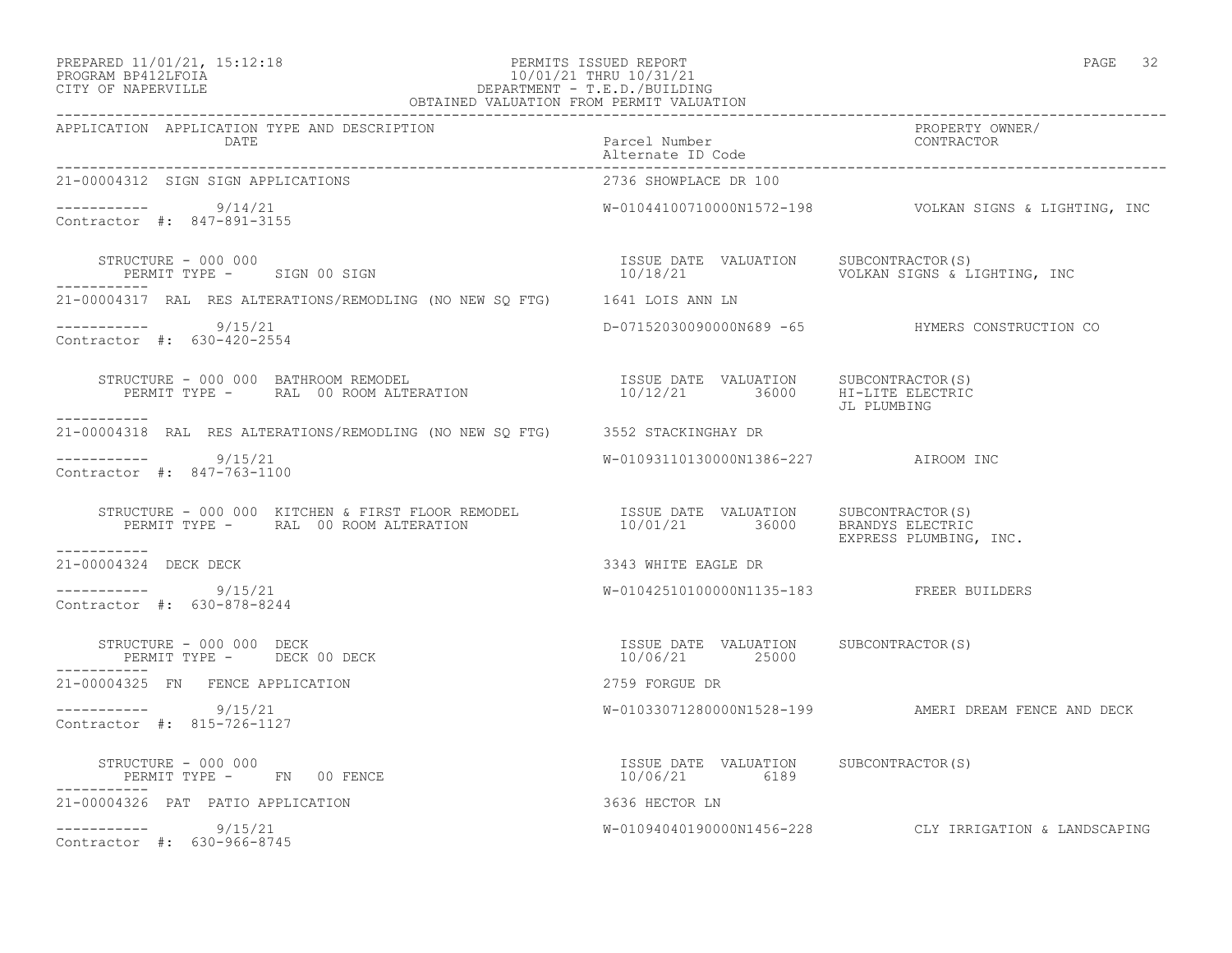### PREPARED 11/01/21, 15:12:18 PERMITS ISSUED REPORT PAGE 33 PROGRAM BP412LFOIA 10/01/21 THRU 10/31/21 CITY OF NAPERVILLE DEPARTMENT - T.E.D./BUILDING OBTAINED VALUATION FROM PERMIT VALUATION

------------------------------------------------------------------------------------------------------------------------------------ APPLICATION APPLICATION TYPE AND DESCRIPTION PROPERTY OWNER/ DATE PARTICLE IN PARTICLE IN THE PARTICLE IN THE PARTICLE IN THE PARTICLE IN THE PARTICLE IN THE PARTICLE IN THE PARTICLE IN THE PARTICLE IN THE PARTICLE IN THE PARTICLE IN THE PARTICLE IN THE PARTICLE IN THE PARTICLE IN T Alternate ID Code ------------------------------------------------------------------------------------------------------------------------------------ 21-00004326 (CONTINUED) ----------- STRUCTURE - 000 000 PATIO WITH FIREPIT **ISSUE DATE VALUATION SUBCONTRACTOR**(S) PERMIT TYPE - PAT 00 PATIO 10/08/21 18000 ----------- 21-00004328 RAD RES ADDITIONS (NEW SQ FTG) 908 W JEFFERSON AV ----------- 9/15/21 D-07133150450000N539 -83 SHIFFLER BUILDERS INC Contractor #: 630-355-2118 STRUCTURE - 000 000 FRONT PORCH ADDITION ISSUE DATE VALUATION SUBCONTRACTOR(S) PERMIT TYPE - RAD 00 ROOM ADDITION 10/06/21 50400 PENNA ELECTRIC A R BOHR ROOFING LLC ----------- 21-00004329 SFR SINGLE FAMILY RESIDENCE 4219 CARPENTER RD ----------- 9/15/21 W-01174090210000N1711-256 KINGS COURT BUILDERS, INC Contractor #: 630-369-4150 STRUCTURE - 000 000 SFR<br>PERMIT TYPE - ELEC 00 ELECTRIC FOR SINGLE FAMILY/DPX 10/08/21 21 AVINO ELECTRIC, INC PERMIT TYPE - ELEC 00 ELECTRIC FOR SINGLE FAMILY/DPX 10/08/21 MECH 00 MECHANICAL FOR SFR/DPX  $10/08/21$ <br>PLRM 00 PLUMBING BASEMENT ROUGH  $10/08/21$ PLRM 00 PLUMBING BASEMENT ROUGH  $10/08/21$ PLUM 00 PLUMBING FOR SINGLE FAMILY/DPX 10/08/21 HOGAN PLUMBING DRY COUNTY ENTERPRISES SFRP 00 SINGLE FAMILY RESIDENCE PERMIT 10/08/21 716000 STRU 00 STRUCTURAL FOR SINGLE FAM/DPX  $10/08/21$  APEX EXTERIORS INC - SO ELGIN TREE 00 PARKWAY TREE PLANTING PERMIT 10/08/21 ----------- 21-00004330 SFR SINGLE FAMILY RESIDENCE 2432 CORN LILY RD  $--------- 9/15/21$ W-0110300028109 N1841-229 PULTE GROUP Contractor #: 817-875-7057 STRUCTURE - 000 000 SFR<br>PERMIT TYPE - ELEC 00 ELECTRIC FOR SINGLE FAMILY/DPX 10/08/21 RALUATION RABY ROOFING PERMIT TYPE - BLEC 00 ELECTRIC FOR SINGLE FAMILY/DPX 10/08/21 SUPERIOR ELECTRICAL TECHNOLOGI<br>S3 PLUMBING S3 PLUMBING HOLIDAY SEWER & WATER/WAUCONDA<br>RABY ROOFING MECH 00 MECHANICAL FOR SFR/DPX 10/08/21 SUPERIOR ELECTRICAL TECHNOLOGI<br>S3 PLUMBING S3 PLUMBING HOLIDAY SEWER & WATER/WAUCONDA RABY ROOFING SUPERIOR ELECTRICAL TECHNOLOGI<br>S3 PLUMBING S3 PLUMBING HOLIDAY SEWER & WATER/WAUCONDA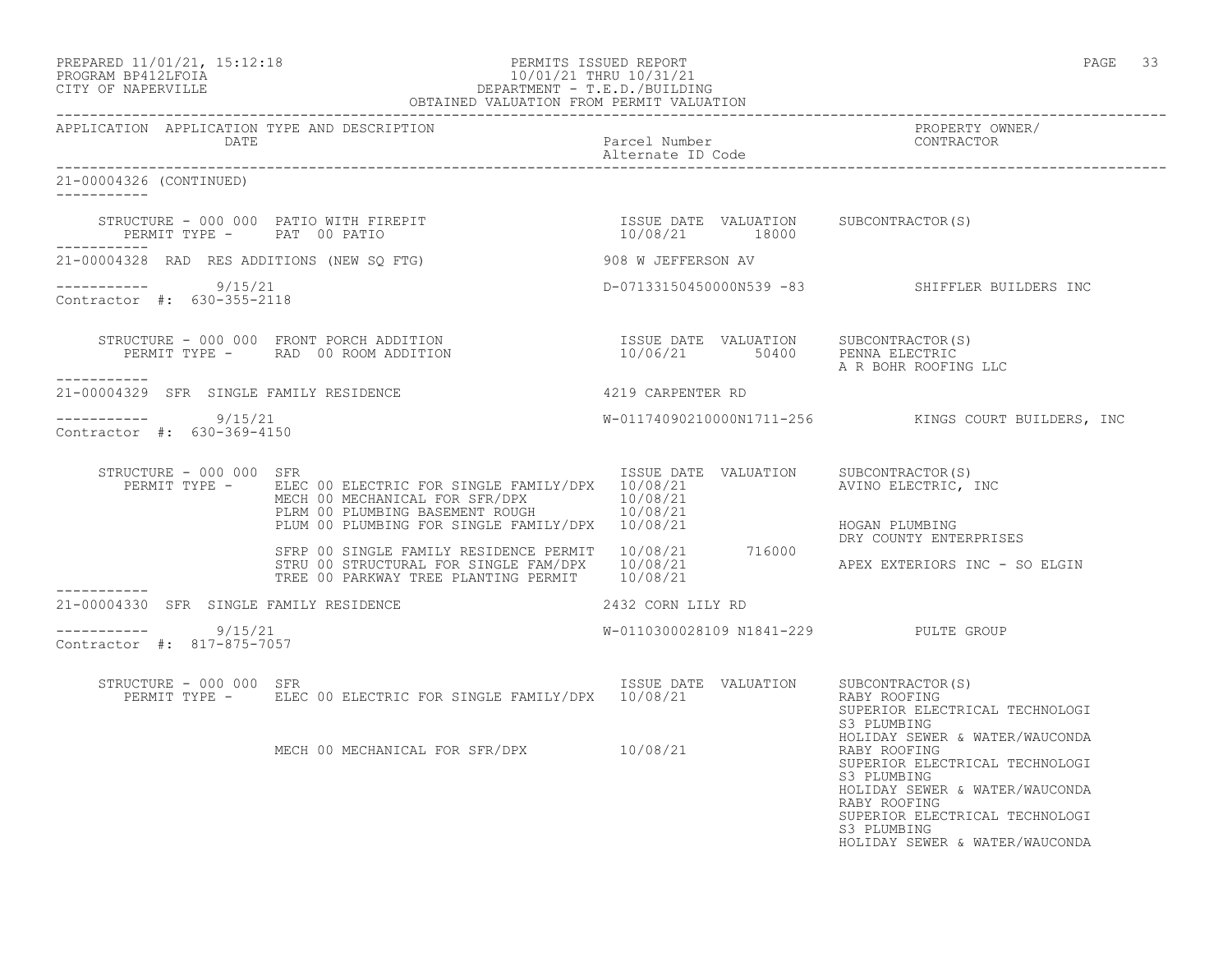| CITY OF NAPERVILLE      | PREPARED 11/01/21, 15:12:18<br>PROGRAM BP412LFOIA    | PERMITS ISSUED REPORT<br>10/01/21 THRU 10/31/21<br>DEPARTMENT - T.E.D./BUILDING<br>OBTAINED VALUATION FROM PERMIT VALUATION                                                                                                        |                                    |        | PAGE 34                                                                                                                                                                                                                                                                                |  |
|-------------------------|------------------------------------------------------|------------------------------------------------------------------------------------------------------------------------------------------------------------------------------------------------------------------------------------|------------------------------------|--------|----------------------------------------------------------------------------------------------------------------------------------------------------------------------------------------------------------------------------------------------------------------------------------------|--|
|                         | APPLICATION APPLICATION TYPE AND DESCRIPTION<br>DATE |                                                                                                                                                                                                                                    | Parcel Number<br>Alternate ID Code |        | PROPERTY OWNER/<br>CONTRACTOR                                                                                                                                                                                                                                                          |  |
| 21-00004330 (CONTINUED) |                                                      |                                                                                                                                                                                                                                    |                                    |        |                                                                                                                                                                                                                                                                                        |  |
|                         |                                                      | PLRM 00 PLUMBING BASEMENT ROUGH 10/08/21                                                                                                                                                                                           |                                    |        | RABY ROOFING<br>SUPERIOR ELECTRICAL TECHNOLOGI<br>RABY ROOFING<br>SUPERIOR ELECTRICAL TECHNOLOGI<br>S3 PLUMBING<br>HOLIDAY SEWER & WATER/WAUCONDA<br>RABY ROOFING                                                                                                                      |  |
|                         |                                                      | PLUM 00 PLUMBING FOR SINGLE FAMILY/DPX 10/08/21                                                                                                                                                                                    |                                    |        | SUPERIOR ELECTRICAL TECHNOLOGI<br>S3 PLUMBING<br>HOLIDAY SEWER & WATER/WAUCONDA<br>RABY ROOFING<br>SUPERIOR ELECTRICAL TECHNOLOGI<br>RABY ROOFING<br>SUPERIOR ELECTRICAL TECHNOLOGI<br>S3 PLUMBING<br>HOLIDAY SEWER & WATER/WAUCONDA<br>RABY ROOFING                                   |  |
|                         |                                                      | SFRP 00 SINGLE FAMILY RESIDENCE PERMIT 10/08/21 195000                                                                                                                                                                             |                                    |        | SUPERIOR ELECTRICAL TECHNOLOGI<br>S3 PLUMBING<br>HOLIDAY SEWER & WATER/WAUCONDA<br>RABY ROOFING<br>SUPERIOR ELECTRICAL TECHNOLOGI<br>S3 PLUMBING                                                                                                                                       |  |
|                         |                                                      | STRU 00 STRUCTURAL FOR SINGLE FAM/DPX 10/08/21                                                                                                                                                                                     |                                    |        | HOLIDAY SEWER & WATER/WAUCONDA<br>RABY ROOFING<br>SUPERIOR ELECTRICAL TECHNOLOGI<br>S3 PLUMBING<br>HOLIDAY SEWER & WATER/WAUCONDA<br>RABY ROOFING<br>SUPERIOR ELECTRICAL TECHNOLOGI<br>S3 PLUMBING<br>HOLIDAY SEWER & WATER/WAUCONDA<br>RABY ROOFING<br>SUPERIOR ELECTRICAL TECHNOLOGI |  |
| -----------             | 21-00004331 SFR SINGLE FAMILY RESIDENCE              |                                                                                                                                                                                                                                    | 3920 GOLD CUP LN                   |        |                                                                                                                                                                                                                                                                                        |  |
|                         | $--------- 9/15/21$<br>Contractor #: 817-875-7057    |                                                                                                                                                                                                                                    |                                    |        | W-01103110140000N1839-229 PULTE GROUP                                                                                                                                                                                                                                                  |  |
|                         | STRUCTURE - 000 000 SFR<br>PERMIT TYPE -             | ELEC 00 ELECTRIC FOR SINGLE FAMILY/DPX 10/08/21<br>MECH 00 MECHANICAL FOR SFR/DPX 10/08/21<br>PATO 00 PATIO WITH STRUCTURE 10/08/21<br>PLRM 00 PLUMBING BASEMENT ROUGH 10/08/21<br>PLUM 00 PLUMBING FOR SINGLE FAMILY/DPX 10/08/21 |                                    | 195000 | ISSUE DATE VALUATION SUBCONTRACTOR(S)                                                                                                                                                                                                                                                  |  |
|                         |                                                      | SFRP 00 SINGLE FAMILY RESIDENCE PERMIT 10/08/21                                                                                                                                                                                    |                                    | 195000 | RABY ROOFING<br>SUPERIOR ELECTRICAL TECHNOLOGI                                                                                                                                                                                                                                         |  |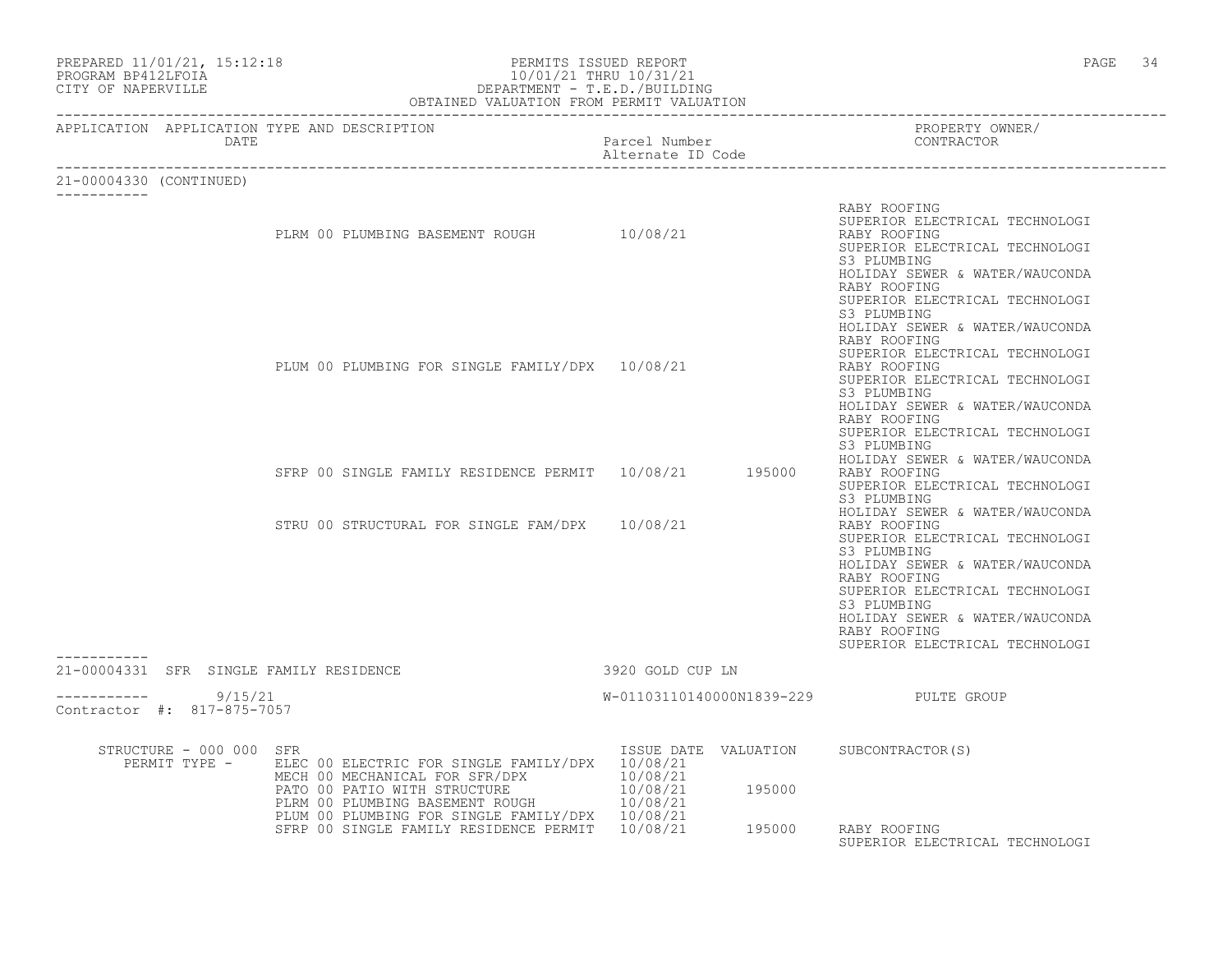| PREPARED 11/01/21, 15:12:18 | PERMITS ISSUED REPORT   | PAGE |  |
|-----------------------------|-------------------------|------|--|
| PROGRAM RP412LFOTA          | 10/01/21 THRII 10/31/21 |      |  |

# PROGRAM BP412LFOIA 10/01/21 THRU 10/31/21 CITY OF NAPERVILLE CONTROLLER CITY OF NAPERVILLE

|                                                                                                  | OBTAINED VALUATION FROM PERMIT VALUATION                                                                                                                                   |                                                        |
|--------------------------------------------------------------------------------------------------|----------------------------------------------------------------------------------------------------------------------------------------------------------------------------|--------------------------------------------------------|
| APPLICATION APPLICATION TYPE AND DESCRIPTION<br><b>DATE</b>                                      | Parcel Number<br>Alternate ID Code                                                                                                                                         | PROPERTY OWNER/<br>CONTRACTOR                          |
| 21-00004331 (CONTINUED)                                                                          |                                                                                                                                                                            |                                                        |
|                                                                                                  | STRU 00 STRUCTURAL FOR SINGLE FAM/DPX 10/08/21                                                                                                                             | S3 PLUMBING<br>HOLIDAY SEWER & WATER/WAUCONDA          |
| ------------<br>21-00004332 CAL COMMERCIAL ALTERATION/REPAIR (NO NEW SO FTG) 1240 E DIEHL RD 250 |                                                                                                                                                                            |                                                        |
| $--------$ 9/16/21<br>Contractor #: 847-534-2511                                                 |                                                                                                                                                                            | D-08053020170000N125 -27 ALLEGIANCE CONSTRUCTION GROUP |
|                                                                                                  |                                                                                                                                                                            |                                                        |
| 21-00004336 RAL RES ALTERATIONS/REMODLING (NO NEW SQ FTG) 1220 CATALPA LN                        |                                                                                                                                                                            |                                                        |
| 9/16/21<br>Contractor #: 630-320-9941                                                            |                                                                                                                                                                            | D-08301200070000N481 -130 BASEMENT WATERSTOPPERS       |
| STRUCTURE - 000 000 DRAIN TILE                                                                   | ISSUE DATE VALUATION SUBCONTRACTOR(S)<br>TRUCTURE - 000 000 DRAIN TILE<br>PERMIT TYPE - MISC 00 MISCELLANEOUS PERMIT                               10/11/21           4195 |                                                        |
| 21-00004341 FN FENCE APPLICATION                                                                 | 2509 LISSON RD                                                                                                                                                             |                                                        |
| 9/16/21<br>Contractor #: 815-744-9390                                                            |                                                                                                                                                                            | $W-02043010040000N402 -209$ THE CEDAR MILL-MORRIS      |
| STRUCTURE - 000 000<br>PERMIT TYPE - FN 00 FENCE                                                 | ISSUE DATE VALUATION SUBCONTRACTOR(S)<br>10/05/21 8000                                                                                                                     |                                                        |
| 21-00004342 SIGN SIGN APPLICATIONS                                                               | 1995 SPRINGBROOK SOUARE DR 115                                                                                                                                             |                                                        |
| $--------- 9/16/21$<br>Contractor #: 773-847-2828                                                | D-07343000430000N1564-169 MONSIBIC INC                                                                                                                                     |                                                        |
| STRUCTURE - 000 000<br>PERMIT TYPE - SIGN 00 SIGN                                                | ISSUE DATE VALUATION SUBCONTRACTOR(S)<br>10/14/21 SAAYU ELECTRIC                                                                                                           |                                                        |
| 21-00004355 FN FENCE APPLICATION                                                                 | 2084 SPRINGSIDE DR                                                                                                                                                         |                                                        |
| $--------- 9/16/21$<br>Contractor #: 815-836-8731                                                |                                                                                                                                                                            | D-08313110010000N159 -175 NORTHWEST CEDAR/ROMEOVILLE   |
| STRUCTURE - 000 000<br>PERMIT TYPE - FN 00 FENCE                                                 | ISSUE DATE VALUATION SUBCONTRACTOR(S)<br>10/04/21                                                                                                                          |                                                        |
| 21-00004356 RAD RES ADDITIONS (NEW SO FTG)                                                       | 2056 COBBLEBROOK LN                                                                                                                                                        |                                                        |
| 9/17/21<br>Contractor #: 312-957-7445                                                            |                                                                                                                                                                            | D-08284190370000N693 -150 1ST CHOICE SOLUTIONS         |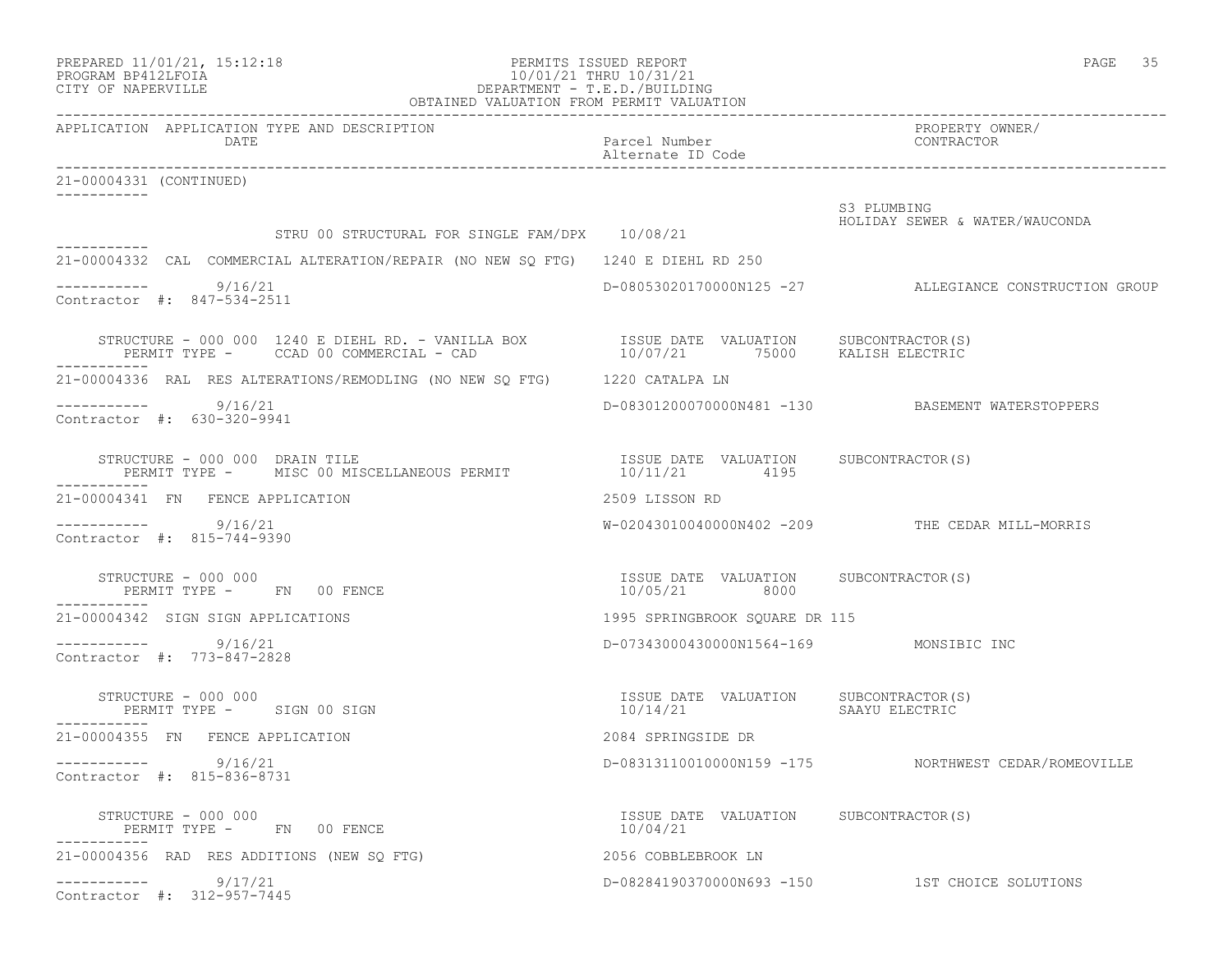| PREPARED 11/01/21, 15:12:18 |  |
|-----------------------------|--|
| PROGRAM BP412LFOIA          |  |

CITY OF NAPERVILLE

# PERMITS ISSUED REPORT AND REPORT THE REPORT OF PAGE 36 10/01/21 THRU 10/31/21<br>DEPARTMENT - T.E.D./BUILDING OBTAINED VALUATION FROM PERMIT VALUATION

------------------------------------------------------------------------------------------------------------------------------------ APPLICATION APPLICATION TYPE AND DESCRIPTION PROPERTY OWNER/ DATE Parcel Number Contractor of the Parcel Number Contractor of the Parcel Number Contractor of the Contractor of the Contractor of the Contractor of the Contractor of the Contractor of the Contractor of the Contractor of Alternate ID Code ------------------------------------------------------------------------------------------------------------------------------------ 21-00004356 (CONTINUED) ----------- STRUCTURE - 000 000 TORNADO RELATED REPAIRS ISSUE DATE VALUATION SUBCONTRACTOR(S) PERMIT TYPE - RAD 00 ROOM ADDITION 10/22/21 141662 HOME EXTERIOR DECORATING INC JB ELECTRIC SSE MECHANICAL INC ----------- 21-00004358 FABD FIRE ALARM 1831 W DIEHL RD  $--------- 9/17/21$ D-07044010360000N1166-18 ALARM DETECTION SYSTEMS FA Contractor #: 630-844-6305 STRUCTURE – 000 000<br>PERMIT TYPE – FABD 00 FIRE ALARM 10/11/21 ALARM DETECTION SYSTEMS FA PERMIT TYPE - FABD 00 FIRE ALARM ----------- 21-00004361 SFR SINGLE FAMILY RESIDENCE 4276 LACEBARK LN ----------- 9/17/21 W-01174150050000N1711-256 KINGS COURT BUILDERS, INC Contractor #: 630-369-4150 STRUCTURE - 000 000 SFR<br>PERMIT TYPE - ELEC 00 ELECTRIC FOR SINGLE FAMILY/DPX 10/13/21 21 AVINO ELECTRIC, INC PERMIT TYPE - ELEC 00 ELECTRIC FOR SINGLE FAMILY/DPX 10/13/21 MECH 00 MECHANICAL FOR SFR/DPX 10/13/21 PLRM 00 PLUMBING BASEMENT ROUGH 10/13/21 PLUM 00 PLUMBING FOR SINGLE FAMILY/DPX 10/13/21 HOGAN PLUMBING DRY COUNTY ENTERPRISES SFRP 00 SINGLE FAMILY RESIDENCE PERMIT 10/13/21 980000 STRU 00 STRUCTURAL FOR SINGLE FAM/DPX  $10/13/21$  APEX EXTERIORS INC - SO ELGIN TREE 00 PARKWAY TREE PLANTING PERMIT 10/13/21 ----------- 21-00004368 RAL RES ALTERATIONS/REMODLING (NO NEW SQ FTG) 1535 ALDERLEAF CT \_\_\_\_\_\_\_\_\_\_\_ ----------- 9/20/21 D-07091050160000N1762-032 FN CONSTRUCTION Contractor #: 708-473-7430 STRUCTURE - 000 000 BASEMENT FINISH ISSUE DATE VALUATION SUBCONTRACTOR(S) PERMIT TYPE - FB 00 FINISHED BASEMENT  $10/07/21$  55000 NEW WAY ELECTRIC SELECT PLUMBING CORP ----------- 21-00004371 RAL RES ALTERATIONS/REMODLING (NO NEW SQ FTG) 615 N LOOMIS ST \_\_\_\_\_\_\_\_\_\_\_ ----------- 9/20/21 D-08181150270000N44 -70 TUFF SHED Contractor #: 866-485-8833 STRUCTURE - 000 000 12X16 STORAGE SHED ISSUE DATE VALUATION SUBCONTRACTOR(S) PERMIT TYPE - MISC 00 MISCELLANEOUS PERMIT  $10/08/21$  8308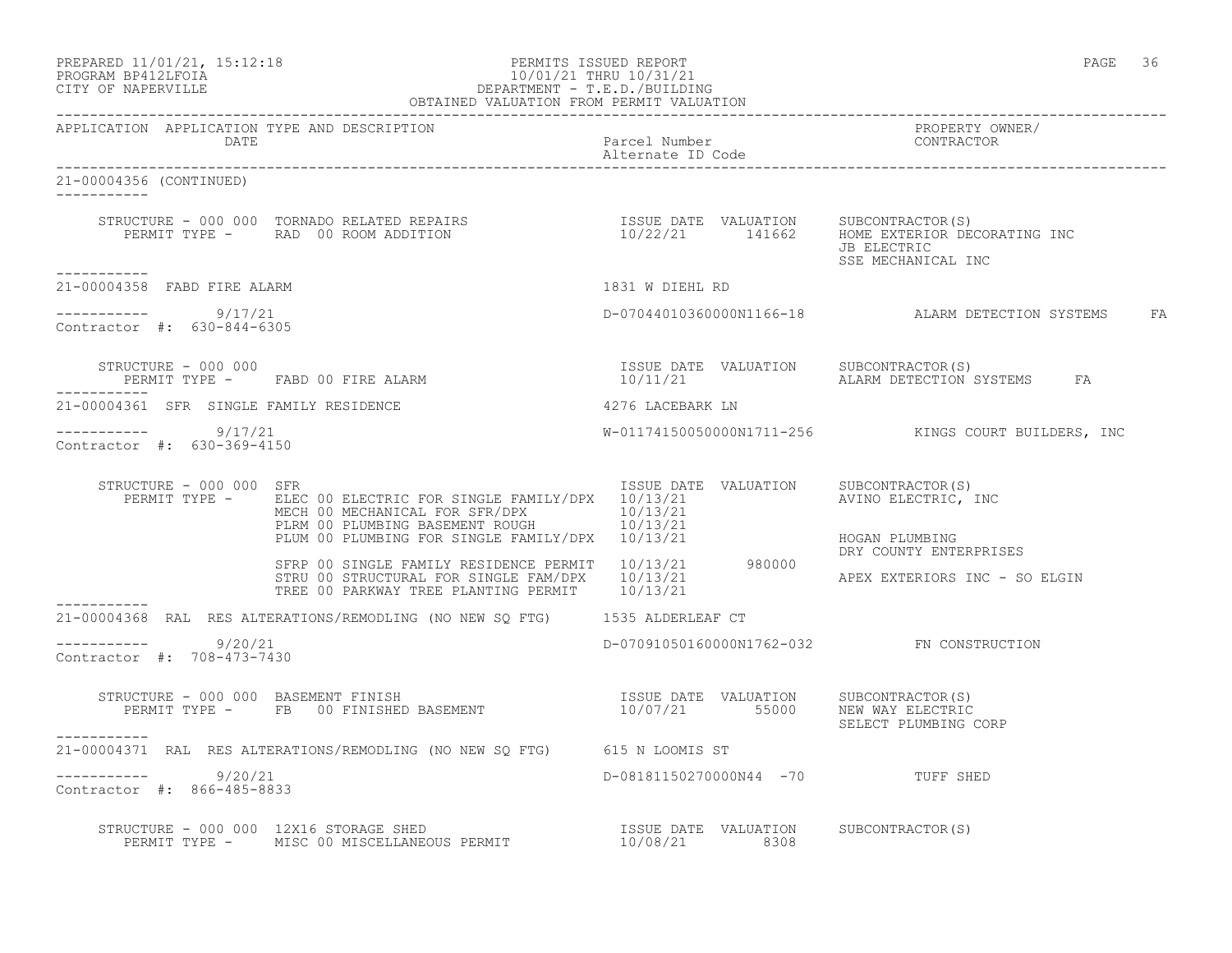## PREPARED 11/01/21, 15:12:18 PERMITS ISSUED REPORT PAGE 37 PROGRAM BP412LFOIA 10/01/21 THRU 10/31/21 CITY OF NAPERVILLE DEPARTMENT - T.E.D./BUILDING

| OBTAINED VALUATION FROM PERMIT VALUATION                                                                                                                                                                                                                                                             |                                                        |                                                |  |  |
|------------------------------------------------------------------------------------------------------------------------------------------------------------------------------------------------------------------------------------------------------------------------------------------------------|--------------------------------------------------------|------------------------------------------------|--|--|
| APPLICATION APPLICATION TYPE AND DESCRIPTION                                                                                                                                                                                                                                                         |                                                        | PROPERTY OWNER/<br>CONTRACTOR                  |  |  |
| 21-00004373 RAL RES ALTERATIONS/REMODLING (NO NEW SO FTG) 2609 MIDLAND DR                                                                                                                                                                                                                            |                                                        |                                                |  |  |
| $--------- 9/20/21$<br>Contractor #: 630-969-8585                                                                                                                                                                                                                                                    | W-01024050180000N386 -202 BRADFORD AND KENT            |                                                |  |  |
| $\begin{array}{cccc} \texttt{STRUCTURE} - 000 000 & \texttt{KITCHEN/MASTER BATH REMODEL} & \texttt{ISUE DATE} & \texttt{VALUATION} & \texttt{SUBCONTRACTOR(S)} \\ \texttt{PERMIT TYPE -} & \texttt{RAL} & 00 R OOM ALTERATION & 10/08/21 & 38000 & \texttt{LIG ELECTRIC} \end{array}$<br>___________ |                                                        | HEAD ABOVE WATER PLUMBING, INC                 |  |  |
| 21-00004374 FN FENCE APPLICATION                                                                                                                                                                                                                                                                     | 1409 N LOOMIS ST                                       |                                                |  |  |
| ----------- 9/20/21<br>Contractor #: 630-551-3400                                                                                                                                                                                                                                                    |                                                        | D-08071040070000N363 -40 CLASSIC FENCE/OSWEGO  |  |  |
| STRUCTURE - 000 000<br>PERMIT TYPE - FN 00 FENCE                                                                                                                                                                                                                                                     | ISSUE DATE VALUATION SUBCONTRACTOR(S)<br>10/04/21 7000 |                                                |  |  |
| 21-00004375 RAL RES ALTERATIONS/REMODLING (NO NEW SQ FTG) 1833 PRINCETON CR                                                                                                                                                                                                                          |                                                        |                                                |  |  |
| $--------- 9/20/21$<br>Contractor #: 815-690-3341                                                                                                                                                                                                                                                    |                                                        | D-08284020090000N160 -150 FIVE STAR PAINTING   |  |  |
| STRUCTURE - 000 000 INTERIOR REMODEL                                ISSUE DATE VALUATION     SUBCONTRACTOR(S)<br>PERMIT TYPE -      RAL 00 ROOM ALTERATION                        10/08/21       45000     AFFORDABLE PLUMBING IN<br>STRUCTURE - 000 000 INTERIOR REMODEL<br>-----------             |                                                        | BLUE LINE ELECTRICAL CONTRACTO                 |  |  |
| 21-00004376 FN FENCE APPLICATION                                                                                                                                                                                                                                                                     | 1961 MONTCLAIR DR                                      |                                                |  |  |
| $--------- 9/20/21$<br>Contractor #: 630-933-9881                                                                                                                                                                                                                                                    |                                                        | D-08333220140000N769 -179 SP FENCE-WARRENVILLE |  |  |
| STRUCTURE - 000 000<br>PERMIT TYPE - FN 00 FENCE                                                                                                                                                                                                                                                     | ISSUE DATE VALUATION SUBCONTRACTOR(S)<br>10/06/21 5300 |                                                |  |  |
| 21-00004378 FN FENCE APPLICATION                                                                                                                                                                                                                                                                     | 823 PUEBLO CT                                          |                                                |  |  |
| ----------- 9/20/21<br>Contractor #: 630-551-3400                                                                                                                                                                                                                                                    |                                                        | W-01013130120000N713 -203 CLASSIC FENCE/OSWEGO |  |  |
| N 00 FENCE<br>STRUCTURE - 000 000<br>PERMIT TYPE - FN 00 FENCE                                                                                                                                                                                                                                       | ISSUE DATE VALUATION SUBCONTRACTOR(S)<br>10/06/21 4000 |                                                |  |  |
| 21-00004382 SIGN SIGN APPLICATIONS                                                                                                                                                                                                                                                                   | 400 E DIEHL RD HM                                      |                                                |  |  |
| $--------- 9/20/21$<br>Contractor #: 630-428-4433                                                                                                                                                                                                                                                    | D-08063010150000N357 -25 ACCURATE REPRO                |                                                |  |  |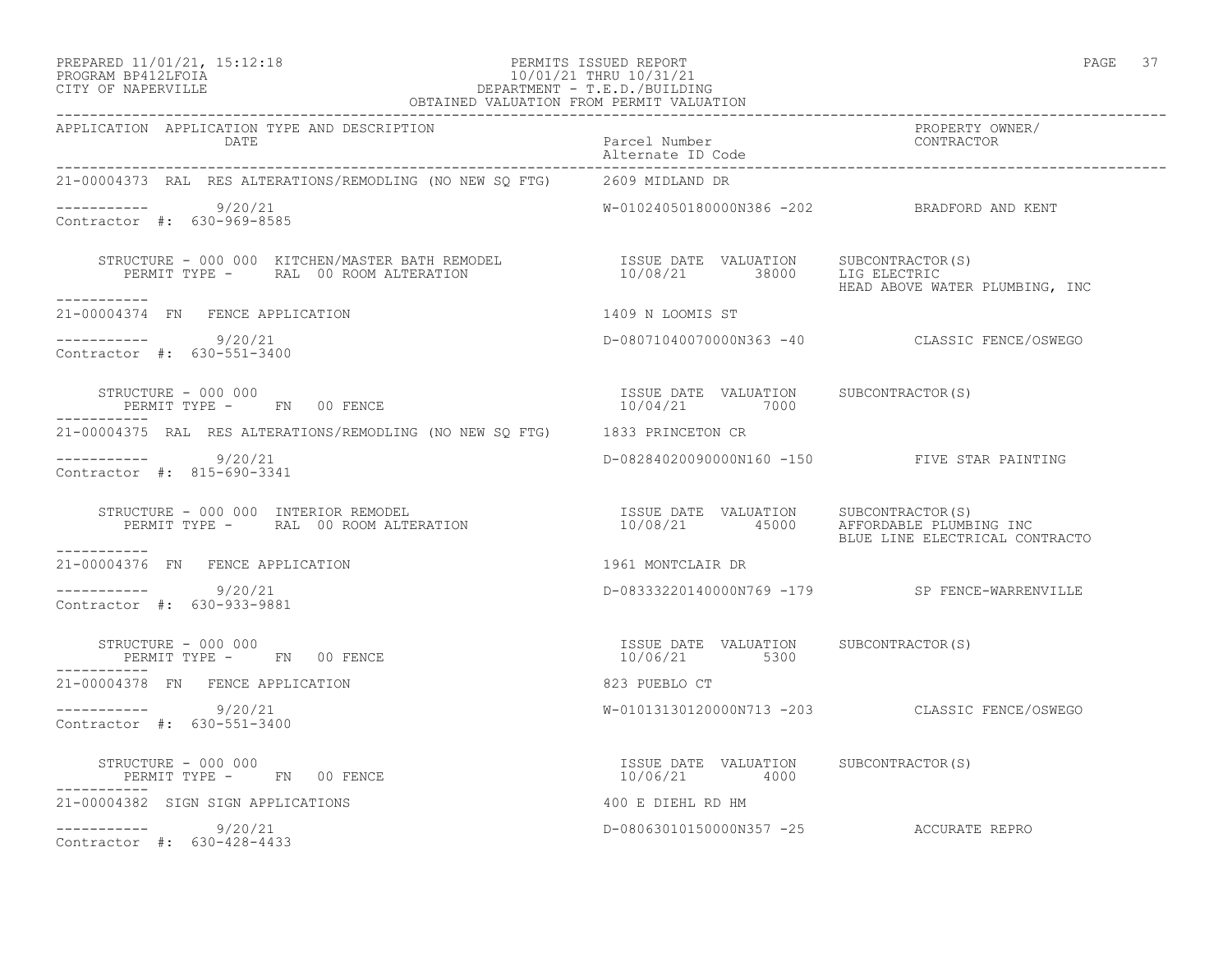| PREPARED 11/01/21, 15:12:18 |  |
|-----------------------------|--|
| DDACDAM BDA12T FATA         |  |

# PREPARED 11/01/21, 15:12:18 PERMITS ISSUED REPORT<br>PROGRAM BP412LFOIA PAGE 38 PERMITS ISSUED REPORT PAGE 38 PROGRAM BP412LFOIA 10/01/21 THRU 10/31/21 CITY OF NAPERVILLE (1999) 2012 10:00 DEPARTMENT - T.E.D./BUILDIN CITY OF NAPERVILLE DEPARTMENT - T.E.D./BUILDING

| OBTAINED VALUATION FROM PERMIT VALUATION                                  |                                                        |                                                    |  |  |
|---------------------------------------------------------------------------|--------------------------------------------------------|----------------------------------------------------|--|--|
| APPLICATION APPLICATION TYPE AND DESCRIPTION<br>DATE                      | Parcel Number<br>Alternate ID Code                     | PROPERTY OWNER/<br>CONTRACTOR                      |  |  |
| 21-00004382 (CONTINUED)<br>___________                                    |                                                        |                                                    |  |  |
| STRUCTURE - 000 000<br>PERMIT TYPE - SIGN 00 SIGN                         | ISSUE DATE VALUATION SUBCONTRACTOR(S)<br>10/14/21      |                                                    |  |  |
| 21-00004383 SIGN SIGN APPLICATIONS                                        | 400 E DIEHL RD HM                                      |                                                    |  |  |
| $--------- 9/20/21$<br>Contractor #: 630-428-4433                         | D-08063010150000N357 -25 ACCURATE REPRO                |                                                    |  |  |
| STRUCTURE – 000 000<br>PERMIT TYPE - SIGN 00 SIGN                         | ISSUE DATE VALUATION SUBCONTRACTOR(S)<br>10/14/21      |                                                    |  |  |
| 21-00004385 FN FENCE APPLICATION                                          | 1612 ESTATE CR                                         |                                                    |  |  |
| ___________<br>9/20/21<br>Contractor #: 630-406-8410                      |                                                        | D-08284120350000N464 -150 PARAMOUNT FENCE-BATAVIA  |  |  |
| STRUCTURE - 000 000<br>PERMIT TYPE - FN 00 FENCE                          | ISSUE DATE VALUATION SUBCONTRACTOR(S)<br>10/04/21 4244 |                                                    |  |  |
| 21-00004386 FABD FIRE ALARM                                               | 1811 CENTRE POINT CR HM                                |                                                    |  |  |
| 9/20/21<br>Contractor #: 630-823-8230                                     | D-08064080120000N1236-26 CONNOR ELECTRIC               |                                                    |  |  |
| STRUCTURE - 000 000<br>PERMIT TYPE - FABD 00 FIRE ALARM                   | ISSUE DATE VALUATION SUBCONTRACTOR(S)                  |                                                    |  |  |
| 21-00004387 FN FENCE APPLICATION                                          | 3419 FALKNER DR                                        |                                                    |  |  |
| ___________<br>9/20/21<br>Contractor #: 630-933-9881                      |                                                        | W-01112040070000N533 -217 SP FENCE-WARRENVILLE     |  |  |
| STRUCTURE - 000 000<br>PERMIT TYPE - FN 00 FENCE<br>-----------           | ISSUE DATE VALUATION SUBCONTRACTOR(S)<br>10/14/21 5000 |                                                    |  |  |
| 21-00004388 FN FENCE APPLICATION                                          | 2768 FLAGSTONE CR                                      |                                                    |  |  |
| $--------- 9/20/21$<br>Contractor #: 708-774-4015                         |                                                        | D-07343060050000N1252-169 ANAYA AND SONS FENCE CO  |  |  |
| STRUCTURE - 000 000<br>PERMIT TYPE - FN 00 FENCE                          | ISSUE DATE VALUATION SUBCONTRACTOR(S)<br>10/05/21 4900 |                                                    |  |  |
| 21-00004392 RPZ REVERSE PRESSURE ZONE/BACKFLOW PREVENTER 1345 E BAILEY RD |                                                        |                                                    |  |  |
| 9/20/21<br>Contractor #: 815-462-3300                                     |                                                        | D-08283020270000N160 -149 CAREFREE LAWN SPRINKLERS |  |  |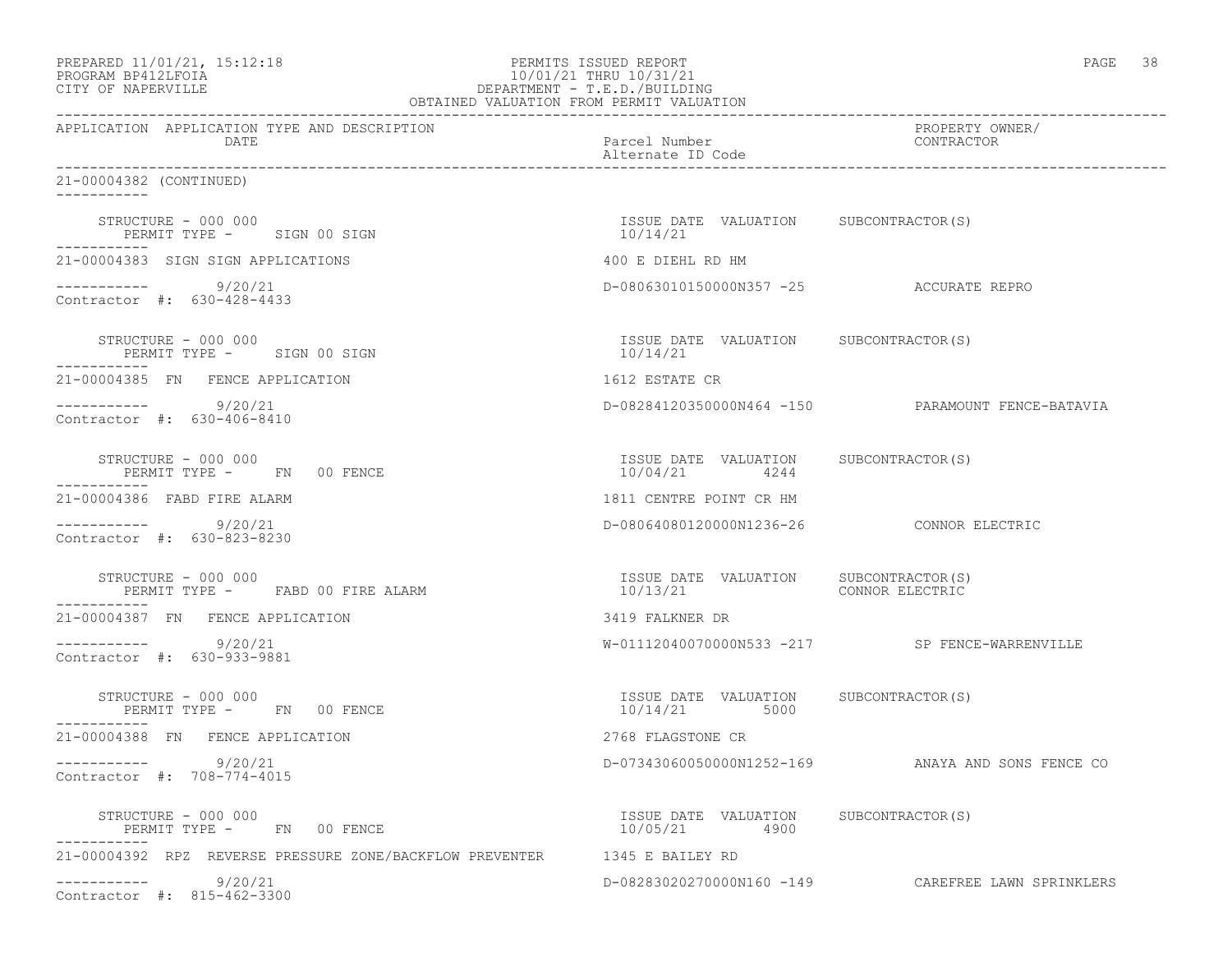## PREPARED 11/01/21, 15:12:18 PERMITS ISSUED REPORT PAGE 39 PROGRAM BP412LFOIA 10/01/21 THRU 10/31/21 CITY OF NAPERVILLE DEPARTMENT - T.E.D./BUILDING OBTAINED VALUATION FROM PERMIT VALUATION

------------------------------------------------------------------------------------------------------------------------------------

APPLICATION APPLICATION TYPE AND DESCRIPTION<br>DATE barel Number Parcel Number Parcel Solution CONTRACTOR DATE Parcel Number CONTRACTOR Alternate ID Code ------------------------------------------------------------------------------------------------------------------------------------ 21-00004392 (CONTINUED) ----------- STRUCTURE - 000 000 RPZ WITH HEADS IN ROW ISSUE DATE VALUATION SUBCONTRACTOR(S) PERMIT TYPE - LSP 00 LAWN SPRINKLER RESIDENTIAL 10/22/21 5750 CAREFREE LANDSCAPING, INC ----------- 21-00004395 DRWY DRIVEWAY NEW AND ALTERATIONS 2027 THREE FARMS AV ----------- 9/20/21 D-07272040250000N69 -125 NAPERVILLE PAVING CONTRACTORS Contractor #: 630-296-4175 STRUCTURE - 000 000 R/R ASP DRWY/AP **ISSUE DATE VALUATION** SUBCONTRACTOR(S) PERMIT TYPE - DRWY 00 DRIVEWAY ADDITION/ALTERATION 10/12/21 3140<br>ROW 00 RIGHT OF WAY PERMIT 10/12/21 ROW 00 RIGHT OF WAY PERMIT ----------- 21-00004396 DRWY DRIVEWAY NEW AND ALTERATIONS 215 SANDALWOOD DR ---------------------- 9/20/21 D-07244120220000N679 -114 JAW LANDSCAPING Contractor #: 630-801-1010 STRUCTURE - 000 000 R/R CON TO BP DRWY/AP/PUBW ISSUE DATE VALUATION SUBCONTRACTOR(S) PERMIT TYPE - DRWY 00 DRIVEWAY ADDITION/ALTERATION 10/01/21 10000<br>ROW 00 RIGHT OF WAY PERMIT 10/01/21 ROW 00 RIGHT OF WAY PERMIT ----------- 21-00004399 ESC ELECTRIC SERVICE CHANGE 436 BERRY DR  $--------- 9/20/21$ D-07232070010000N579 -97 YOUR NAPERVILLE ELECTRICAN INC Contractor #: 708-296-2720 STRUCTURE - 000 000 SERVICE UPGRADE FROM 100A TO 200A ISSUE DATE VALUATION SUBCONTRACTOR(S) PERMIT TYPE - ELSC 00 ELECTRIC SVC CHANGE RES.  $10/06/21$  YOUR NAPERVILLE ELECTRICAN INC ----------- 21-00004400 ESC ELECTRIC SERVICE CHANGE 337 MEADOW GREEN DR ----------- 9/20/21 W-02061020180000N83 -190 YOUR NAPERVILLE ELECTRICAN INC Contractor #: 708-296-2720 STRUCTURE - 000 000 SERVICE UPGRADE FROM 100A TO 200A ISSUE DATE VALUATION SUBCONTRACTOR(S) PERMIT TYPE - ELSC 00 ELECTRIC SVC CHANGE RES.  $10/06/21$  YOUR NAPERVILLE ELECTRICAN INC ----------- 21-00004402 SFR SINGLE FAMILY RESIDENCE 3623 AMBROSIA DR ----------- 9/20/21 W-0110300028226 N1842-229 PULTE GROUP Contractor #: 817-875-7057 STRUCTURE - 000 000 SFR ISSUE DATE VALUATION SUBCONTRACTOR(S)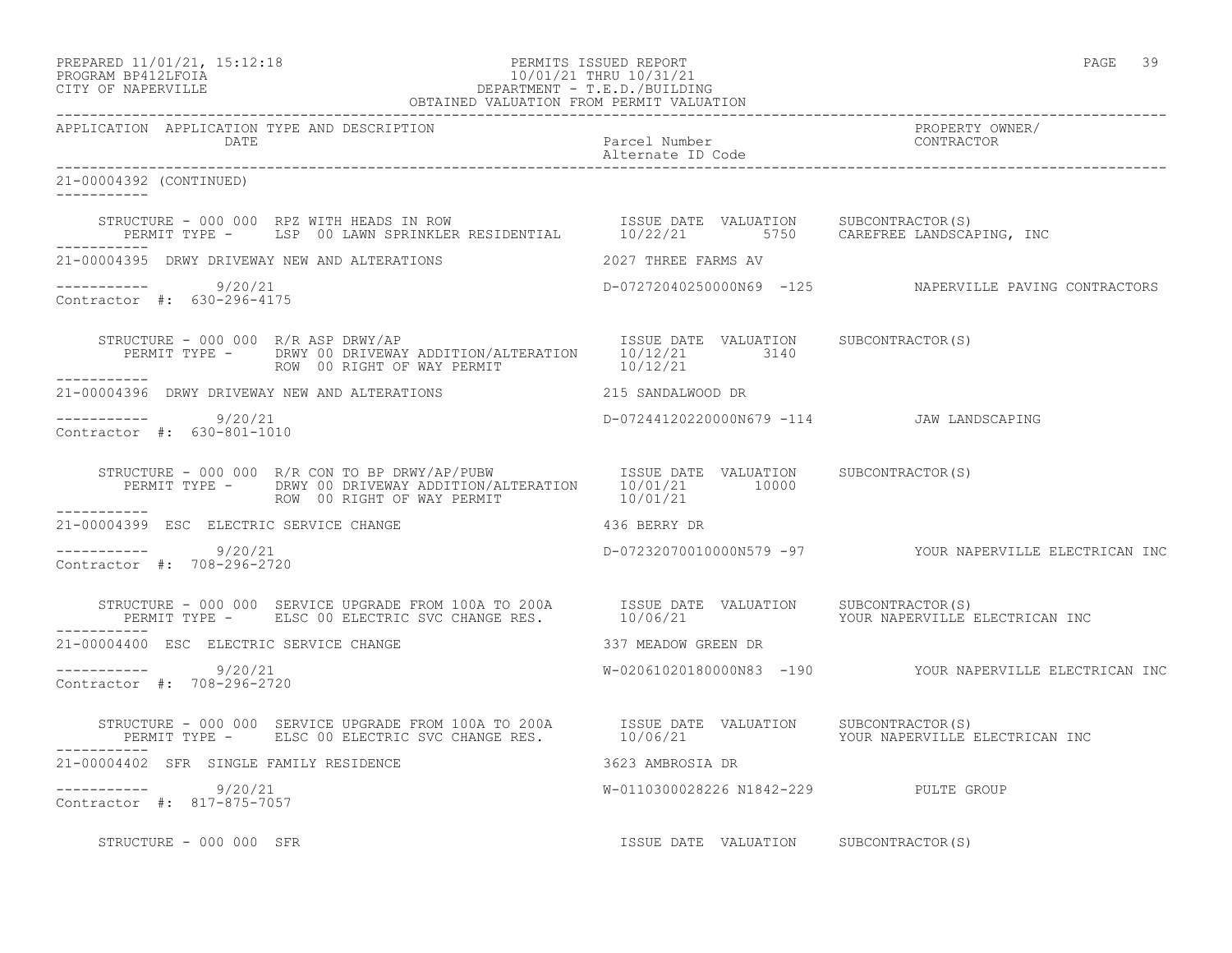PREPARED 11/01/21, 15:12:18 PERMITS ISSUED REPORT PAGE 40

## PROGRAM BP412LFOIA 10/01/21 THRU 10/31/21 CITY OF NAPERVILLE DEPARTMENT - T.E.D./BUILDING OBTAINED VALUATION FROM PERMIT VALUATION

| APPLICATION APPLICATION TYPE AND DESCRIPTION<br>DATE |                                                                                                                                                                                                                                                                                   |                                           |                                                   |
|------------------------------------------------------|-----------------------------------------------------------------------------------------------------------------------------------------------------------------------------------------------------------------------------------------------------------------------------------|-------------------------------------------|---------------------------------------------------|
| 21-00004402 (CONTINUED)                              |                                                                                                                                                                                                                                                                                   |                                           |                                                   |
|                                                      | PERMIT TYPE - ELEC 00 ELECTRIC FOR SINGLE FAMILY/DPX 10/21/21<br>MECH 00 MECHANICAL FOR SFR/DPX 10/21/21<br>PLRM 00 PLUMBING BASEMENT ROUGH 10/21/21                                                                                                                              |                                           | SUPERIOR ELECTRICAL TECHNOLOGI<br>S3 PLUMBING     |
|                                                      |                                                                                                                                                                                                                                                                                   |                                           | HOLIDAY SEWER & WATER/WAUCONDA                    |
|                                                      | PLUM 00 PLUMBING FOR SINGLE FAMILY/DPX 10/21/21 BLOW BOLIDAY SEWER & WATER/WAUCONDA<br>S3 PLUMBING BOLIDAY SEWER & WATER/WAUCONDA<br>SERP 00 SINGLE FAMILY RESIDENCE PERMIT 10/21/21 195000 RABY ROOFING<br>STRU 00 STRUCTURAL FOR SINGLE FAM/DPX 10/21/21                        |                                           |                                                   |
| 21-00004405 DRWY DRIVEWAY NEW AND ALTERATIONS        | 901 LEHIGH CR                                                                                                                                                                                                                                                                     |                                           |                                                   |
| $--------- 9/20/21$<br>Contractor #: 630-469-6898    |                                                                                                                                                                                                                                                                                   | W-02054050080000N400 -208 CUSTOM CONCRETE |                                                   |
|                                                      |                                                                                                                                                                                                                                                                                   |                                           |                                                   |
| ------------<br>21-00004408 DECK DECK                |                                                                                                                                                                                                                                                                                   | 905 ELM ST                                |                                                   |
| $--------$ 9/21/21<br>Contractor #:                  |                                                                                                                                                                                                                                                                                   |                                           |                                                   |
|                                                      | $\begin{array}{cccccccc} \texttt{STRUCTURE} & - & 000 & 000 & \texttt{DECK} & & & & & \\ \texttt{PERMIT TYPE} & - & & \texttt{DECK} & 00 & \texttt{DECK} & & & & \\ \texttt{PERMIT TYPE} & - & & \texttt{DECK} & 00 & \texttt{DERGOLA} & / \texttt{ARBOR} & & & & \\ \end{array}$ |                                           |                                                   |
|                                                      | 21-00004414 CAL COMMERCIAL ALTERATION/REPAIR (NO NEW SQ FTG) 2119 FISHER DR                                                                                                                                                                                                       |                                           |                                                   |
| $--------- 9/21/21$<br>Contractor #: 847-726-9400    |                                                                                                                                                                                                                                                                                   |                                           | D-07044010560000N1773-18 MCNELLY SERVICES INC     |
|                                                      | STRUCTURE - 000 000 FLUID AIR<br>PERMIT TYPE -    CCAD 00 COMMERCIAL - CAD                             10/15/21         34982    KAS ELECTRIC CORP                                                                                                                                |                                           |                                                   |
| 21-00004418 FN FENCE APPLICATION                     |                                                                                                                                                                                                                                                                                   | 2312 WILD TIMOTHY RD                      |                                                   |
| $--------$ 9/21/21<br>Contractor #: 630-551-3400     |                                                                                                                                                                                                                                                                                   |                                           | W-01222100040000N1114-275 CLASSIC FENCE/OSWEGO    |
| STRUCTURE - 000 000<br>PERMIT TYPE - FN 00 FENCE     |                                                                                                                                                                                                                                                                                   | ISSUE DATE VALUATION SUBCONTRACTOR(S)     |                                                   |
|                                                      | 21-00004419 RAL RES ALTERATIONS/REMODLING (NO NEW SQ FTG) 2619 NOTTINGHAM CT                                                                                                                                                                                                      |                                           |                                                   |
| $--------- 9/21/21$<br>Contractor #: 630-364-0224    |                                                                                                                                                                                                                                                                                   |                                           | W-01012180210000N736 -189 CLEAN EDGE CONSTRUCTION |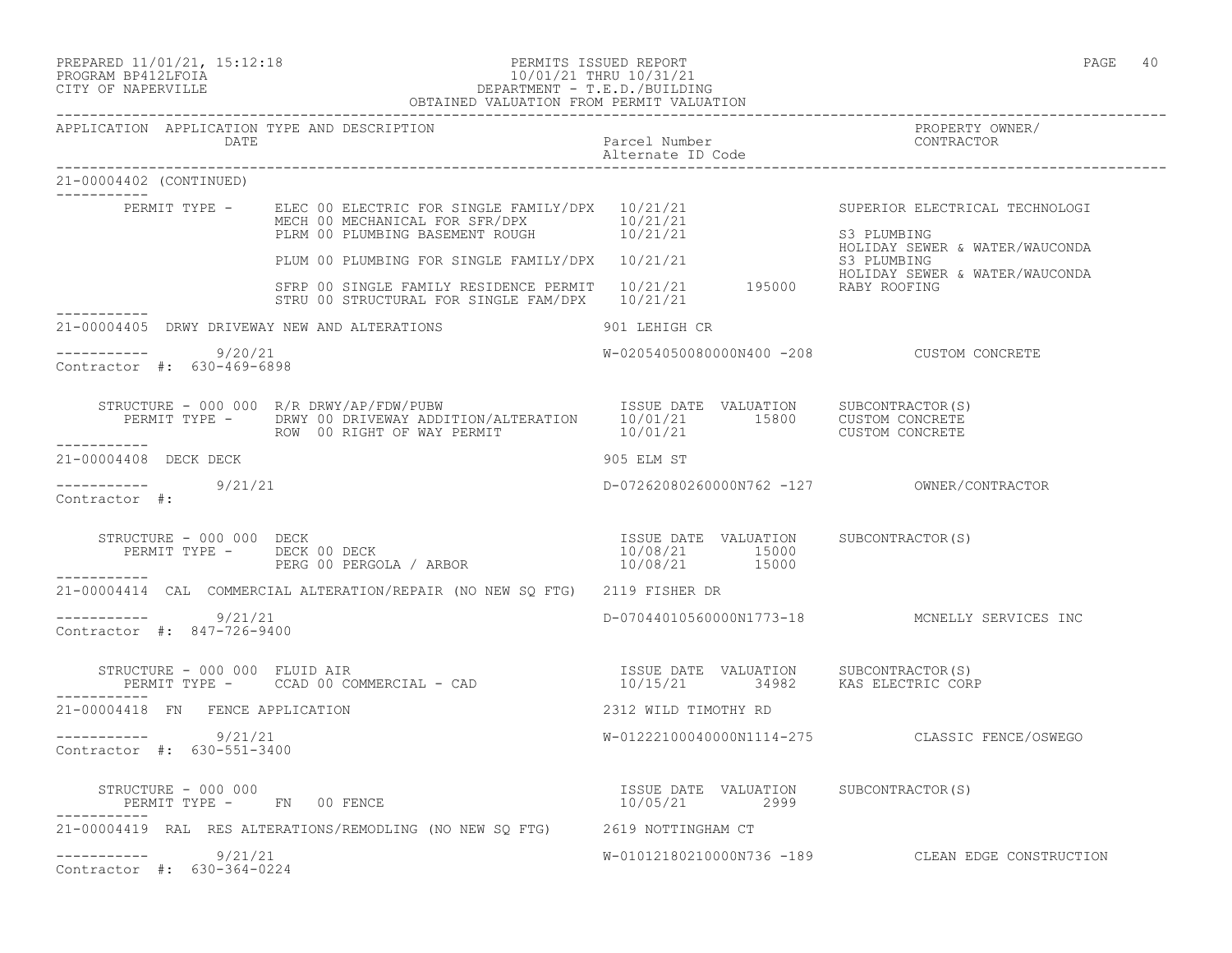PREPARED 11/01/21, 15:12:18 PERMITS ISSUED REPORT PAGE 41

# PROGRAM BP412LFOIA 10/01/21 THRU 10/31/21 CITY OF NAPERVILLE DEPARTMENT - T.E.D./BUILDING OBTAINED VALUATION FROM PERMIT VALUATION

------------------------------------------------------------------------------------------------------------------------------------ APPLICATION APPLICATION TYPE AND DESCRIPTION PROPERTY OWNER/ Parcel Number Alternate ID Code ------------------------------------------------------------------------------------------------------------------------------------ 21-00004419 (CONTINUED) ----------- STRUCTURE - 000 000 MASTER BATH REMODEL ISSUE DATE VALUATION SUBCONTRACTOR(S) PERMIT TYPE - RAL 00 ROOM ALTERATION 10/01/21 22879 ELECTRICAL CONCEPTS INC KEN'S PURE PLUMBING ----------- 21-00004420 FN FENCE APPLICATION 2441 NEWPORT DR  $--------- 9/21/21$ W-01012100330000N367 -189 AMERIDREAM FENCE & DECK Contractor #: 708-699-8202 STRUCTURE - 000 000 ISSUE DATE VALUATION SUBCONTRACTOR(S) PERMIT TYPE - FN 00 FENCE ----------- 21-00004423 TMST TEMPORARY STRUCTURE 2855 95TH ST SNSL ----------- 9/22/21 - - OWNER/CONTRACTOR Contractor #: STRUCTURE - 000 000 CHRISTMAS TREE SALES LOT 11/17-12/23 ISSUE DATE VALUATION SUBCONTRACTOR(S)<br>PERMIT TYPE - XMAS 00 HOLIDAY TREE LOT 10/04/21 PERMIT TYPE - XMAS 00 HOLIDAY TREE LOT ----------- 21-00004424 TMST TEMPORARY STRUCTURE 963 W 75TH ST SNSL ------------ 9/22/21 922/21 - - - - TEBO, WILLIAM/SALLY Contractor #: 906-639-2755 STRUCTURE - 000 000 CHRISTMAS TREE SALES LOT 11/17-12/23 ISSUE DATE VALUATION SUBCONTRACTOR(S)<br>PERMIT TYPE - XMAS 00 HOLIDAY TREE LOT 10/04/21 PERMIT TYPE - XMAS 00 HOLIDAY TREE LOT ----------- 21-00004425 BDD DEMOLITION SINGLE FAMILY 24 N FREMONT ST FR ----------- 9/22/21 D-07133040030000N602 -83 LAKEWEST CUSTOM HOMES Contractor #: 630-470-9442 STRUCTURE - 000 000 BDD<br>PERMIT TYPE - BDD 00 DEMOLITION PERMIT 10/20/21 JGM EXCAVATING PERMIT TYPE - BDD 00 DEMOLITION PERMIT 21-00004426 OCCI OCCUPANCY INSPECTION 1100 E WARRENVILLE RD 400 ----------- 9/22/21 D-08051030040000N1835-12 OWNER/CONTRACTOR Contractor #: STRUCTURE - 000 000 ALDI INC ISSUE DATE VALUATION SUBCONTRACTOR(S) PERMIT TYPE - OCC 00 OCC INSPECT. PERMIT COM/RST 10/15/21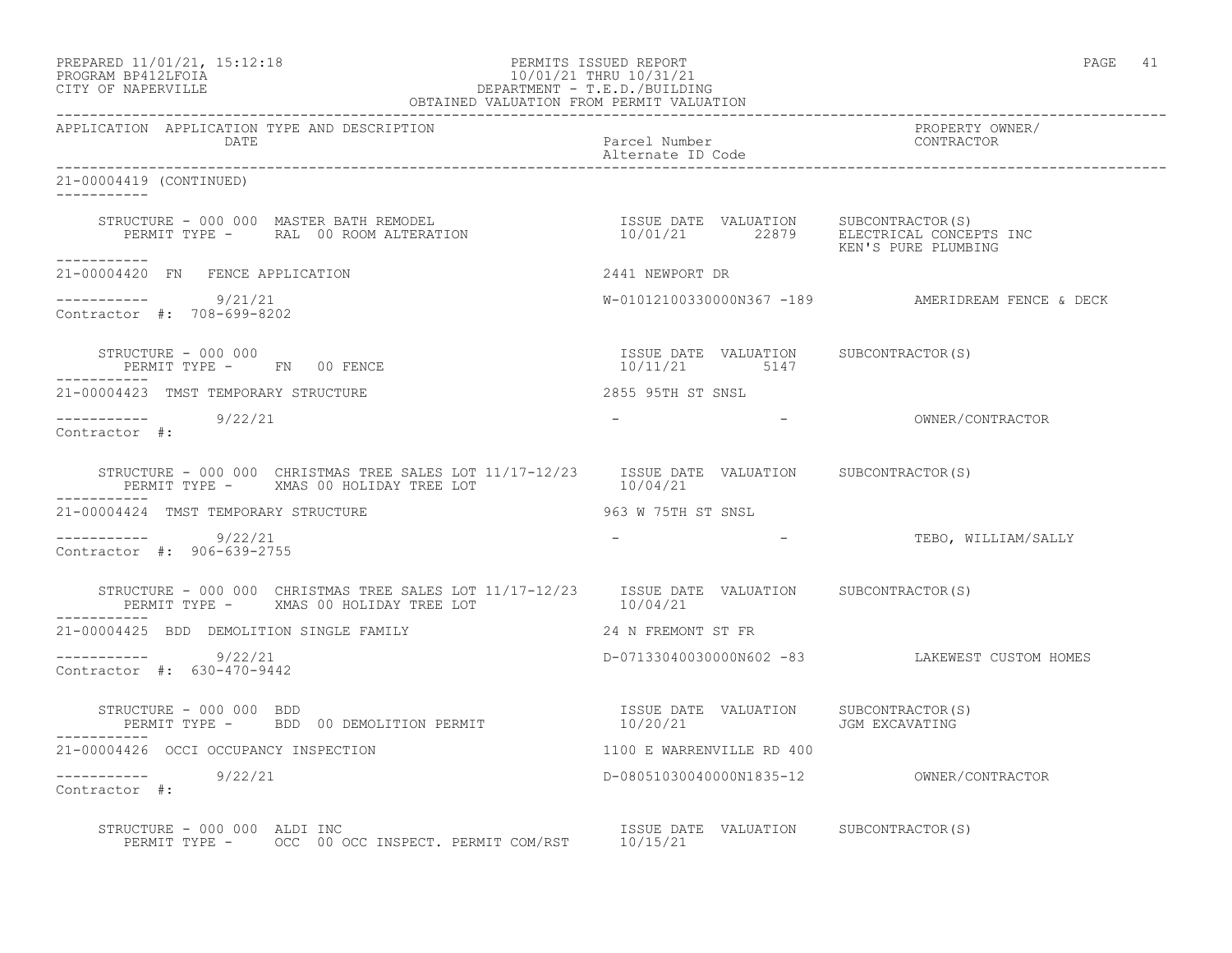## PREPARED 11/01/21, 15:12:18 PERMITS ISSUED REPORT PAGE 42 PROGRAM BP412LFOIA 10/01/21 THRU 10/31/21 CITY OF NAPERVILLE DEPARTMENT - T.E.D./BUILDING OBTAINED VALUATION FROM PERMIT VALUATION

| 21-00004428 ESC ELECTRIC SERVICE CHANGE                                                                                                                                                                                | 413 TUPELO AV                                           |                                                    |
|------------------------------------------------------------------------------------------------------------------------------------------------------------------------------------------------------------------------|---------------------------------------------------------|----------------------------------------------------|
| $\frac{1}{2}$ -----------<br>Contractor #: 9/22/21                                                                                                                                                                     | D-07252210230000N59 -129 TEXA GROUP, INC                |                                                    |
| STRUCTURE - 000 000 100AMP PANEL REPLACEMENT                   ISSUE DATE VALUATION   SUBCONTRACTOR(S)<br>PERMIT TYPE -   ELSC 00 ELECTRIC SVC CHANGE RES.         10/26/21             TEXA GROUP, INC<br>----------- |                                                         |                                                    |
| 21-00004430 FN FENCE APPLICATION                                                                                                                                                                                       | 3704 LOOKING POST AV                                    |                                                    |
| $--------- 9/22/21$<br>Contractor #: 815-836-8731                                                                                                                                                                      |                                                         | W-01091060010000N1365-212 NORTHWEST CEDAR PRODUCTS |
| STRUCTURE - 000 000<br>PERMIT TYPE - FN 00 FENCE                                                                                                                                                                       | ISSUE DATE VALUATION SUBCONTRACTOR(S)<br>10/04/21 2650  |                                                    |
| 21-00004431 CAL COMMERCIAL ALTERATION/REPAIR (NO NEW SQ FTG) 1224 W OGDEN AV D                                                                                                                                         |                                                         |                                                    |
| $--------- 9/22/21$<br>Contractor #:                                                                                                                                                                                   | D-07142120300000N92 -67 OWNER/CONTRACTOR                |                                                    |
| STRUCTURE - 000 000 SPICY INDIAN FOOD<br>PERMIT TYPE -    CCAD 00 COMMERCIAL - CAD                        10/29/21       2500     A & P PLUMBING & SEWER                                                               |                                                         |                                                    |
| 21-00004432 RAL RES ALTERATIONS/REMODLING (NO NEW SQ FTG) 3636 WHITE EAGLE DR                                                                                                                                          |                                                         |                                                    |
| $--------- 9/22/21$<br>Contractor #: 630-406-0001                                                                                                                                                                      |                                                         | W-01041030110000N219 -182 ROYAL FALCON ENT. INC.   |
| STRUCTURE - 000 000 REMOVE EIFS/APPLY THIN STONE & SIDING ISSUE DATE VALUATION SUBCONTRACTOR(S)<br>PERMIT TYPE - MISC 00 MISCELLANEOUS PERMIT 10/11/21 69000                                                           |                                                         |                                                    |
| 21-00004434 FN FENCE APPLICATION                                                                                                                                                                                       | 936 PIEDMONT CR                                         |                                                    |
| $--------- 9/22/21$<br>Contractor #: 630-971-1034                                                                                                                                                                      | W-02052020160000N148 -193 NORTHWEST FENCE               |                                                    |
| STRUCTURE - 000 000<br>PERMIT TYPE - FN 00 FENCE                                                                                                                                                                       | ISSUE DATE VALUATION SUBCONTRACTOR(S)<br>10/27/21 10500 |                                                    |
| 21-00004436 RAL RES ALTERATIONS/REMODLING (NO NEW SO FTG) 630 S LOOMIS ST                                                                                                                                              |                                                         |                                                    |
| $--------- 9/22/21$<br>Contractor #: 630-470-9442                                                                                                                                                                      |                                                         | D-08191150040000N50 -100 LAKEWEST CUSTOM HOMES     |
| STRUCTURE - 000 000 BASEMENT FINISH                                                                                                                                                                                    | ISSUE DATE VALUATION SUBCONTRACTOR(S)                   |                                                    |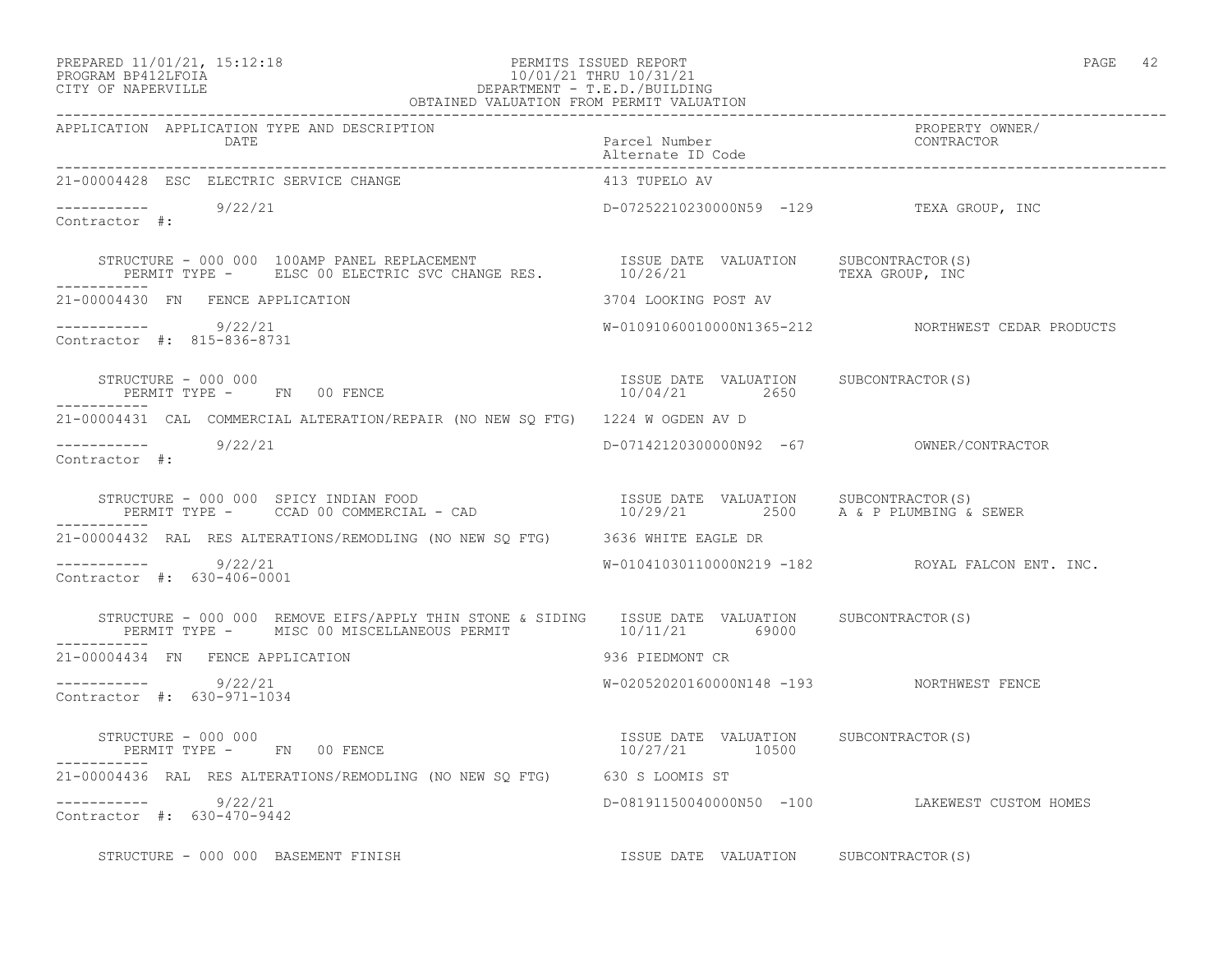## PREPARED 11/01/21, 15:12:18 PERMITS ISSUED REPORT PAGE 43 PROGRAM BP412LFOIA 10/01/21 THRU 10/31/21 CITY OF NAPERVILLE DEPARTMENT - T.E.D./BUILDING OBTAINED VALUATION FROM PERMIT VALUATION

------------------------------------------------------------------------------------------------------------------------------------ APPLICATION APPLICATION TYPE AND DESCRIPTION PROPERTY OWNER/ DATE Parcel Number CONTRACTOR Alternate ID Code ------------------------------------------------------------------------------------------------------------------------------------ 21-00004436 (CONTINUED) ----------- PERMIT TYPE - FB 00 FINISHED BASEMENT 10/08/21 90000 LITTLE ELECTRICAL CONTRACTORS DEPENDABLE PLUMBING INC ----------- 21-00004437 CAL COMMERCIAL ALTERATION/REPAIR (NO NEW SQ FTG) 1250 E DIEHL RD 110  $--------- 9/22/21$ D-08053020150000N962 -27 ALLEGIANCE CONSTRUCTION GROUP Contractor #: 847-534-2511 STRUCTURE - 000 000 IMAGES<br>PERMIT TYPE - CCAD 00 COMMERCIAL - CAD - 10/22/21 80000 KALISH ELECTRIC PERMIT TYPE - CCAD 00 COMMERCIAL - CAD JOHN'S PLUMBING FSBD 00 FIRE SPRINKLER PERMIT  $10/26/21$  AMS MECHANICAL SYSTEMS ----------- 21-00004448 FN FENCE APPLICATION 1805 MORGAN CR ----------- 9/22/21 D-08284130020000N634 -150 CEDAR MILL FENCE/MORRIS Contractor #: 312-933-9441 STRUCTURE - 000 000 ISSUE DATE VALUATION SUBCONTRACTOR(S) PERMIT TYPE - FN 00 FENCE ----------- 21-00004450 ESC ELECTRIC SERVICE CHANGE 1032 ROYAL BOMBAY CT ----------- 9/23/21 D-07114030890000N588 -52 KAPITAL ELECTRIC INC Contractor #: 630-833-2389 STRUCTURE - 000 000 INSTALL EV CHARGER **ISSUE DATE VALUATION** SUBCONTRACTOR(S) PERMIT TYPE - EVCR 00 ELECTRIC VEHICLE STATION RES 10/01/21 2100 KAPITAL ELECTRIC INC ----------- 21-00004451 ESC ELECTRIC SERVICE CHANGE 1517 LARK LN ----------- 9/23/21 D-08304010140000N62 -146 HERTZ ELECTRIC, INC Contractor #: 630-393-0392 STRUCTURE - 000 000 REPAIR METER BOX ISSUE DATE VALUATION SUBCONTRACTOR(S) PERMIT TYPE - ELSC 00 ELECTRIC SVC CHANGE RES. 10/08/21 HERTZ ELECTRIC, INC 21-00004455 CMIS MISCELLANEOUS COMMERCIAL 1674 FRONTENAC RD ----------- 9/23/21 D-07054050130000N547 -16 OWNER/CONTRACTOR Contractor #: STRUCTURE - 000 000 ASK PRODUCTS ISSUE DATE VALUATION SUBCONTRACTOR(S) PERMIT TYPE - CMIS 00 COMMERCIAL MISC. PERMIT  $10/11/21$  10000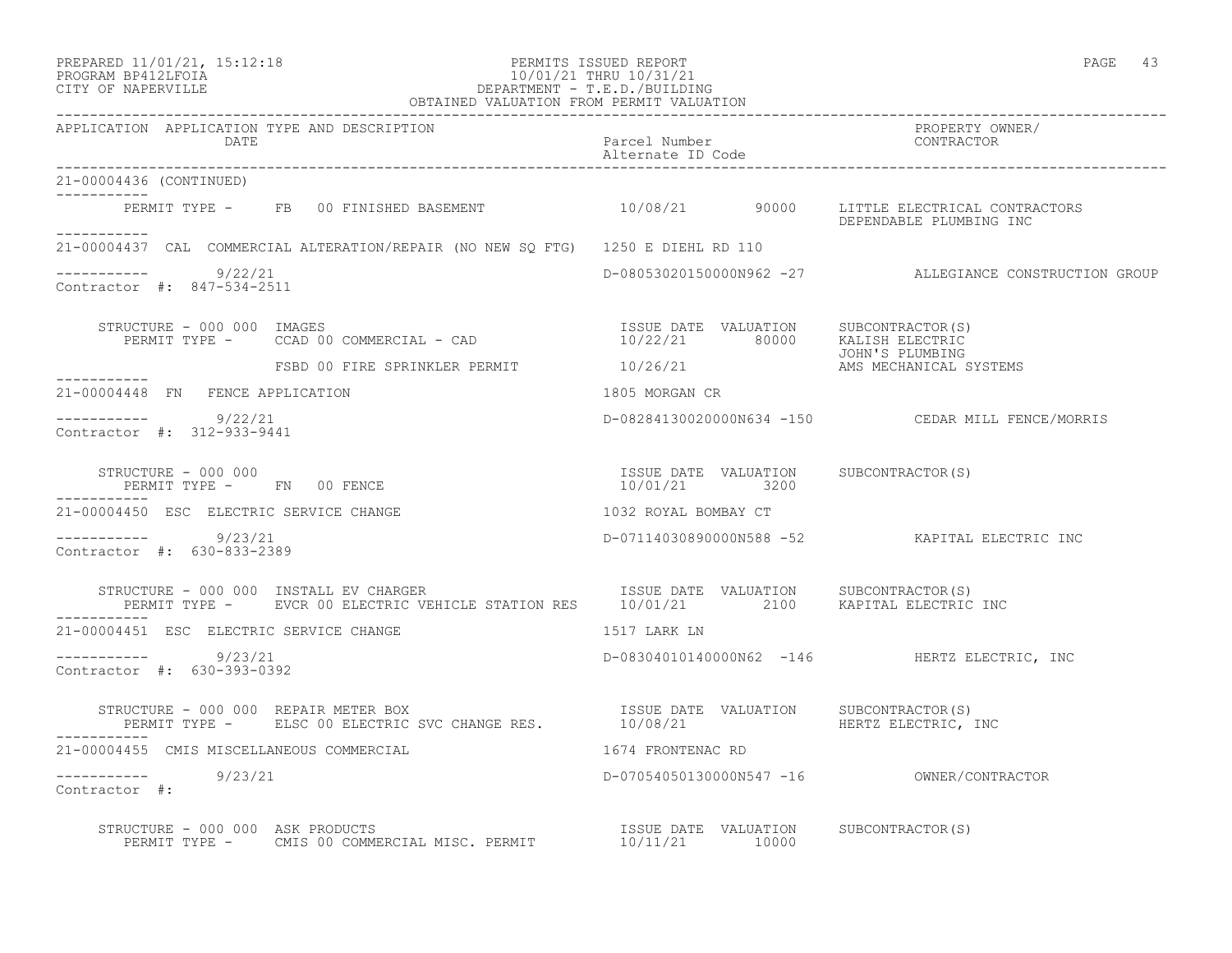## PREPARED 11/01/21, 15:12:18 PERMITS ISSUED REPORT PAGE 44 PROGRAM BP412LFOIA 10/01/21 THRU 10/31/21 CITY OF NAPERVILLE DEPARTMENT - T.E.D./BUILDING OBTAINED VALUATION FROM PERMIT VALUATION

| APPLICATION APPLICATION TYPE AND DESCRIPTION PATCH PATCH PATCH PATCH PATCH PATCH PATCH PATCH PATCH PATCH PATCH<br>Parcel Number Patch Patch Patch Patch Patch Patch Patch Patch Patch Patch Patch Patch Patch Patch Patch Patch                                                                                                                                 |                                                   |                                                                                                |
|-----------------------------------------------------------------------------------------------------------------------------------------------------------------------------------------------------------------------------------------------------------------------------------------------------------------------------------------------------------------|---------------------------------------------------|------------------------------------------------------------------------------------------------|
| 21-00004456 RAD RES ADDITIONS (NEW SO FTG)                                                                                                                                                                                                                                                                                                                      | 1436 CHELSEA LN                                   |                                                                                                |
| $--------- 9/23/21$<br>Contractor #: 630-966-8545                                                                                                                                                                                                                                                                                                               |                                                   | D-08283160050000N1336-149 UNLIMITED FIRE RESTORATION INC                                       |
| -----------                                                                                                                                                                                                                                                                                                                                                     |                                                   | WKU PLUMBING SERVICE                                                                           |
| 21-00004457 RAL RES ALTERATIONS/REMODLING (NO NEW SQ FTG) 1551 CULPEPPER DR                                                                                                                                                                                                                                                                                     |                                                   |                                                                                                |
| $--------- 9/23/21$<br>Contractor #: 630-455-5600                                                                                                                                                                                                                                                                                                               |                                                   | D-08213090390000N212 -119 NORMANDY CONSTRUCTION CO.                                            |
| STRUCTURE - 000 000 HALL AND PRIMARY BATH REMODEL              ISSUE DATE VALUATION    SUBCONTRACTOR(S)<br>PERMIT TYPE -      RAL  00 ROOM ALTERATION                         10/18/21        34000     JAM PLUMBING<br>-----------                                                                                                                             |                                                   | AJ ELECTRICAL SERVICES INC                                                                     |
| 21-00004458 RAL RES ALTERATIONS/REMODLING (NO NEW SQ FTG) 1177 HYDE PARK LN                                                                                                                                                                                                                                                                                     |                                                   |                                                                                                |
| $--------- 9/23/21$<br>Contractor #: 630-455-5600                                                                                                                                                                                                                                                                                                               |                                                   | D-08294010370000N465 -148 NORMANDY CONSTRUCTION CO.                                            |
| $\begin{array}{cccc} \texttt{STRUCTURE} & - & 000 & 000 & \texttt{KKTCHEN} \texttt{AND} \texttt{LAUNDRY} \texttt{ROM} \texttt{REMODEL} & \texttt{ISSUE} \texttt{DATE} & \texttt{VALUATION} & \texttt{SUBCONTRACTOR}(S) \\ \texttt{PERMIT TYPE} & - & \texttt{RAL} & 00 \texttt{ROM} \texttt{ALTERATION} & 10/08/21 & 34000 & \texttt{JAM PLUMBING} \end{array}$ |                                                   | AJ ELECTRICAL SERVICES INC                                                                     |
| 21-00004459 SIGN SIGN APPLICATIONS                                                                                                                                                                                                                                                                                                                              | 256 S ROUTE 59 108                                |                                                                                                |
| $--------- 9/23/21$<br>Contractor #: 630-422-1708                                                                                                                                                                                                                                                                                                               | D-07221020240000N1153-94 KDN SIGNS                |                                                                                                |
| STRUCTURE - 000 000<br>PERMIT TYPE - SIGN 00 SIGN                                                                                                                                                                                                                                                                                                               | ISSUE DATE VALUATION SUBCONTRACTOR(S)<br>10/06/21 | KDN SIGNS                                                                                      |
| ------------<br>21-00004460 SFR SINGLE FAMILY RESIDENCE                                                                                                                                                                                                                                                                                                         | 3643 AMBROSIA DR                                  |                                                                                                |
| $--------- 9/23/21$<br>Contractor #: 817-875-7057                                                                                                                                                                                                                                                                                                               | W-0110300028231 N1842-229 PULTE GROUP             |                                                                                                |
| STRUCTURE - 000 000 SFR<br>PERMIT TYPE - ELEC 00 ELECTRIC FOR SINGLE FAMILY/DPX 10/21/21<br>MECH 00 MECHANICAL FOR SFR/DPX<br>PLRM 00 PLUMBING BASEMENT ROUGH 10/21/21<br>PLUM 00 PLUMBING FOR SINGLE FAMILY/DPX 10/21/21                                                                                                                                       | ISSUE DATE VALUATION SUBCONTRACTOR(S)             | SUPERIOR ELECTRICAL TECHNOLOGI<br>S3 PLUMBING<br>HOLIDAY SEWER & WATER/WAUCONDA<br>S3 PLUMBING |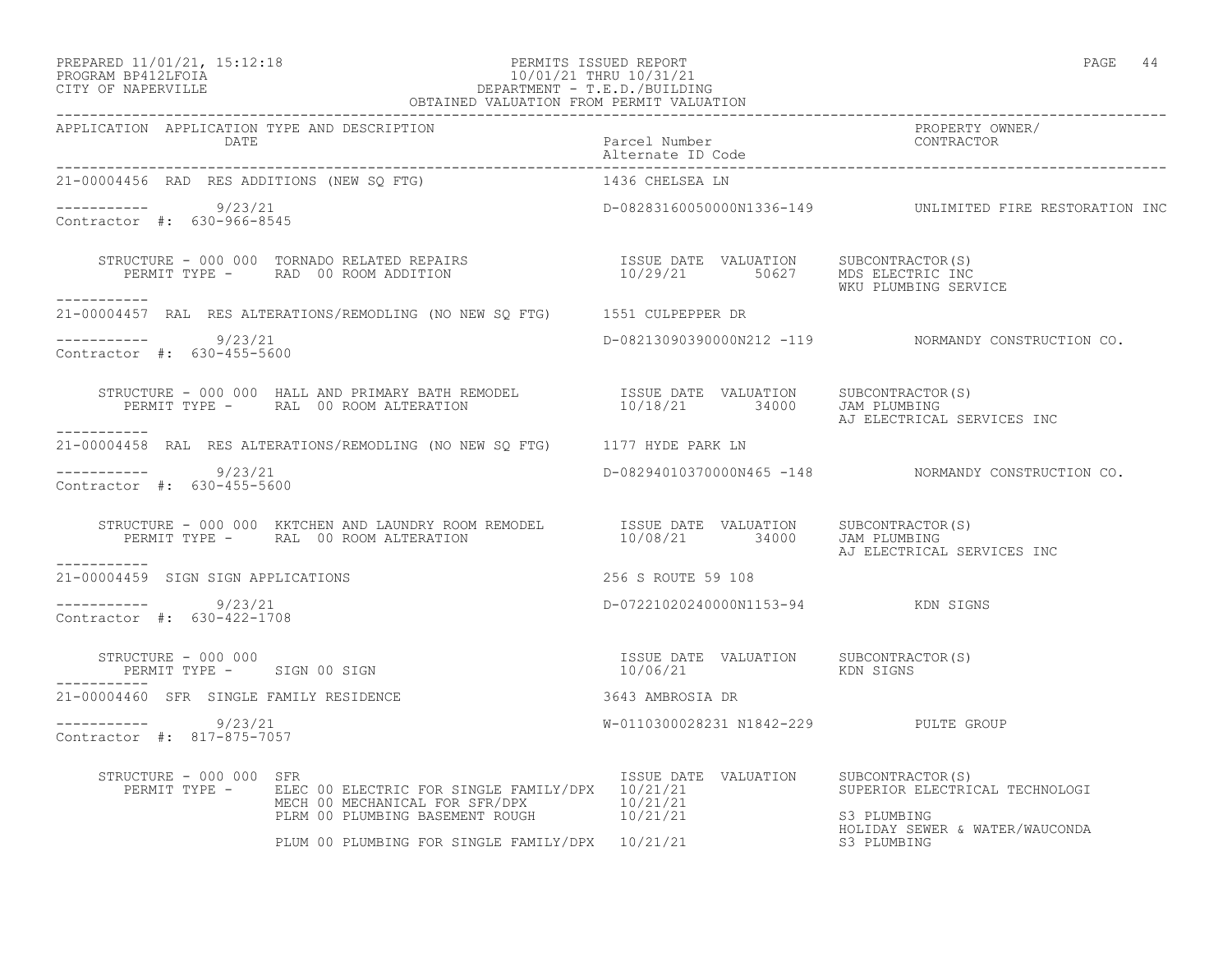| PREPARED 11/01/21, 15:12:18                               |  |  |
|-----------------------------------------------------------|--|--|
| $\bigcap \bigcap \bigcap \bigcap M$ מד $\bigcap$ ת היה מד |  |  |

## PREPARED 11/01/21, 15:12:18 PERMITS ISSUED REPORT<br>PROGRAM BP412LFOIA PAGE 45 PROGRAM BP412LFOIA 10/01/21 THRU 10/31/21<br>CITY OF NAPERVILLE DEPARTMENT - T.E.D./BUILDIN CITY OF NAPERVILLE DEPARTMENT - T.E.D./BUILDING

|                         |                                                     | OBTAINED VALUATION FROM PERMIT VALUATION                                                                                                                                                     |                                    |                                                                   |
|-------------------------|-----------------------------------------------------|----------------------------------------------------------------------------------------------------------------------------------------------------------------------------------------------|------------------------------------|-------------------------------------------------------------------|
|                         | DATE                                                | APPLICATION APPLICATION TYPE AND DESCRIPTION                                                                                                                                                 | Parcel Number<br>Alternate ID Code | PROPERTY OWNER/<br>CONTRACTOR                                     |
| 21-00004460 (CONTINUED) |                                                     |                                                                                                                                                                                              |                                    |                                                                   |
| -----------             |                                                     | SFRP 00 SINGLE FAMILY RESIDENCE PERMIT 10/21/21 195000 RABY ROOFING<br>STRU 00 STRUCTURAL FOR SINGLE FAM/DPX 10/21/21                                                                        |                                    | HOLIDAY SEWER & WATER/WAUCONDA                                    |
|                         |                                                     | 21-00004461 SFR SINGLE FAMILY RESIDENCE                                                                                                                                                      | 3607 AMBROSIA DR                   |                                                                   |
|                         | 9/23/21<br>Contractor #: 817-875-7057               |                                                                                                                                                                                              |                                    | W-0110300028222 N1842-229 PULTE GROUP                             |
|                         | STRUCTURE - 000 000 SFR<br>PERMIT TYPE -            | ELEC 00 ELECTRIC FOR SINGLE FAMILY/DPX 10/21/21<br>MECH 00 MECHANICAL FOR SFR/DPX 10/21/21<br>PLRM 00 PLUMBING BASEMENT ROUGH<br>PLRM 00 PLUMBING BASEMENT ROUGH<br>$10/21/21$<br>$10/21/21$ | ISSUE DATE VALUATION               | SUBCONTRACTOR(S)<br>SUPERIOR ELECTRICAL TECHNOLOGI<br>S3 PLUMBING |
|                         |                                                     | PLUM 00 PLUMBING FOR SINGLE FAMILY/DPX 10/21/21                                                                                                                                              |                                    | HOLIDAY SEWER & WATER/WAUCONDA<br>S3 PLUMBING                     |
|                         |                                                     | SFRP 00 SINGLE FAMILY RESIDENCE PERMIT 10/21/21 195000 RABY ROOFING<br>STRU 00 STRUCTURAL FOR SINGLE FAM/DPX 10/21/21                                                                        |                                    | HOLIDAY SEWER & WATER/WAUCONDA                                    |
|                         | 21-00004463 FN FENCE APPLICATION                    |                                                                                                                                                                                              | 1961 STANFORD DR                   |                                                                   |
|                         | ----------    9/23/21<br>Contractor #: 630-292-4649 |                                                                                                                                                                                              |                                    |                                                                   |
|                         | STRUCTURE - 000 000                                 | PERMIT TYPE - FN 00 FENCE                                                                                                                                                                    | 10/11/21 7900                      | ISSUE DATE VALUATION SUBCONTRACTOR(S)                             |
|                         |                                                     | 21-00004464 CAL COMMERCIAL ALTERATION/REPAIR (NO NEW SO FTG) 5 OLYMPUS DR HM                                                                                                                 |                                    |                                                                   |
|                         | 9/23/21<br>Contractor #: 630-517-5797               |                                                                                                                                                                                              |                                    | D-08301050020000N1107-130 PRO HOME 1 INC                          |
|                         |                                                     | STRUCTURE - 000 000 DUPAGE HOUSING SOLUTIONS<br>PERMIT TYPE - CMIS 00 COMMERCIAL MISC. PERMIT 10/25/21 58800 50800                                                                           |                                    |                                                                   |
|                         |                                                     | 21-00004467 ESC ELECTRIC SERVICE CHANGE                                                                                                                                                      | 464 PRAIRIE KNOLL DR               |                                                                   |
| -----------             | 9/23/21<br>Contractor #: 630-833-2389               |                                                                                                                                                                                              |                                    | D-08311130200000N488 -160 KAPITAL ELECTRIC INC                    |
|                         |                                                     | STRUCTURE - 000 000 INSTALL EV CHARGER<br>PERMIT TYPE -    EVCR 00 ELECTRIC VEHICLE STATION RES     10/05/21        2100    KAPITAL ELECTRIC INC<br>STRUCTURE - 000 000 INSTALL EV CHARGER   |                                    |                                                                   |
|                         |                                                     | 21-00004468 CMIS MISCELLANEOUS COMMERCIAL                                                                                                                                                    | 1730 PARK ST                       |                                                                   |
| -----------             | 9/23/21<br>Contractor #: 630-850-8633               |                                                                                                                                                                                              |                                    | D-070141500000000N1416-24 MIDWEST MECHANICAL                      |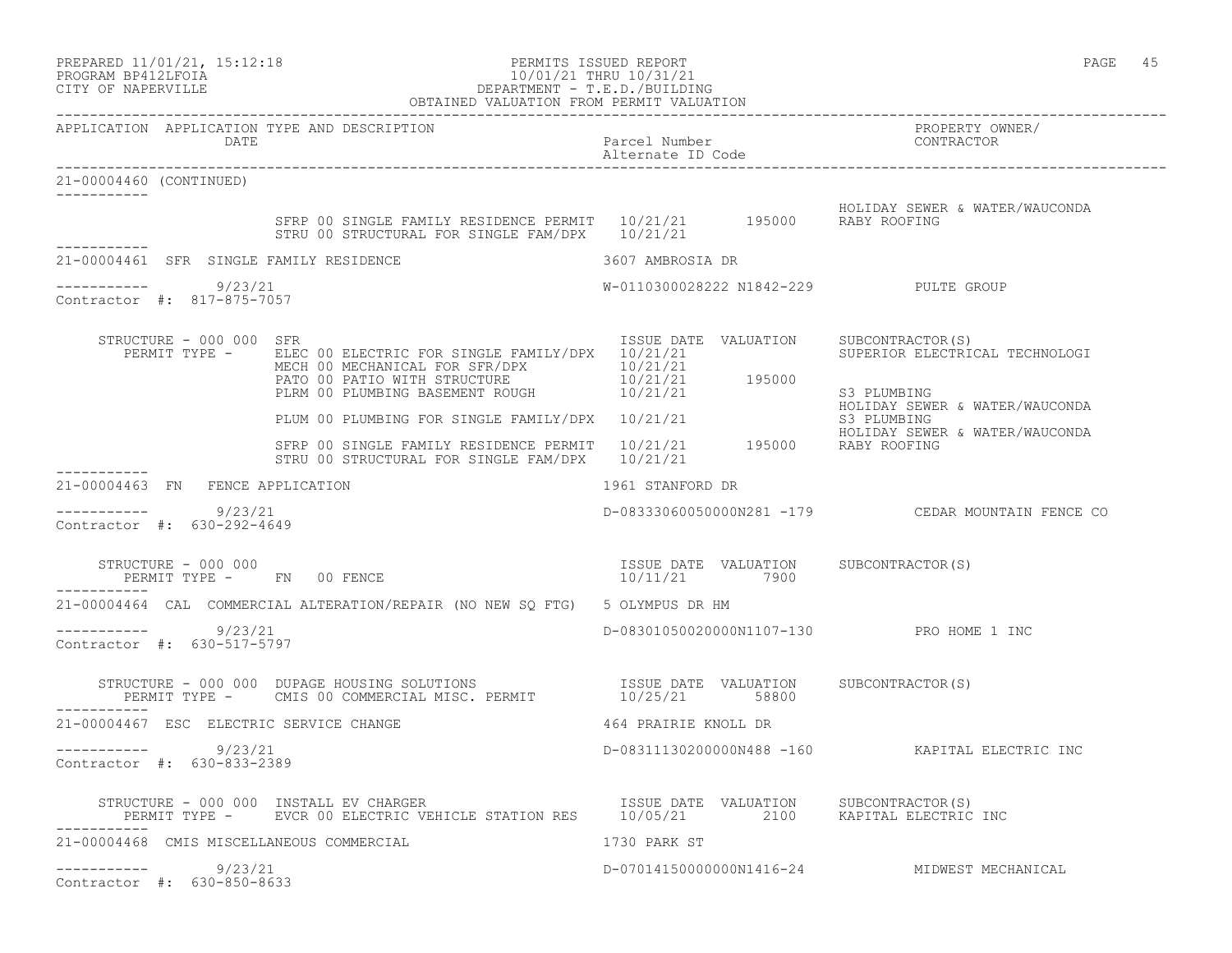### PREPARED 11/01/21, 15:12:18 PERMITS ISSUED REPORT PAGE 46 PROGRAM BP412LFOIA 10/01/21 THRU 10/31/21 CITY OF NAPERVILLE DEPARTMENT - T.E.D./BUILDING OBTAINED VALUATION FROM PERMIT VALUATION

------------------------------------------------------------------------------------------------------------------------------------

APPLICATION APPLICATION TYPE AND DESCRIPTION PROPERTY OWNER/ DATE PARTICLE IN PARTICLE IN THE PARTICLE IN THE PARTICLE IN THE PARTICLE IN THE PARTICLE IN THE PARTICLE IN THE PARTICLE IN THE PARTICLE IN THE PARTICLE IN THE PARTICLE IN THE PARTICLE IN THE PARTICLE IN THE PARTICLE IN T Alternate ID Code ------------------------------------------------------------------------------------------------------------------------------------ 21-00004468 (CONTINUED) ----------- STRUCTURE - 000 000 PARK PLACE OFFICE CONDOS ISSUE DATE VALUATION SUBCONTRACTOR(S) PERMIT TYPE - CMIS 00 COMMERCIAL MISC. PERMIT 10/20/21 63579 MIDWEST MECHANICAL ----------- 21-00004469 FN FENCE APPLICATION 1644 VERDIN LN ----------- 9/23/21 D-08312000120000N62 -161 AMERICAS BACKYARD Contractor #: 708-301-1200 STRUCTURE - 000 000 ISSUE DATE VALUATION SUBCONTRACTOR(S) PERMIT TYPE - FN 00 FENCE 10/08/21 11400 ----------- 21-00004473 SFR SINGLE FAMILY RESIDENCE 3640 SARGENT DR ----------- 9/23/21 W-0110300028104 N1841-229 PULTE GROUP Contractor #: 817-875-7057 STRUCTURE - 000 000 SFR<br>PERMIT TYPE - ELEC 00 ELECTRIC FOR SINGLE FAMILY/DPX 10/21/21<br>PERMIT TYPE - ELEC 00 ELECTRIC FOR SINGLE FAMILY/DPX 10/21/21 PERMIT TYPE - ELEC 00 ELECTRIC FOR SINGLE FAMILY/DPX 10/21/21 MECH 00 MECHANICAL FOR SFR/DPX 10/21/21 PLRM 00 PLUMBING BASEMENT ROUGH  $10/21/21$  S3 PLUMBING HOLIDAY SEWER & WATER/WAUCONDA PLUM 00 PLUMBING FOR SINGLE FAMILY/DPX 10/21/21 S3 PLUMBING HOLIDAY SEWER & WATER/WAUCONDA SFRP 00 SINGLE FAMILY RESIDENCE PERMIT  $10/21/21$  195000 RABY ROOFING STRU 00 STRUCTURAL FOR SINGLE FAM/DPX 10/21/21 ----------- 21-00004474 PAT PATIO APPLICATION 4424 BUTTERMILK CT  $--------- 9/23/21$ W-01152080270000N1067-245 ARROWHEAD BRICK PAVERS BI Contractor #: 630-393-1584 STRUCTURE - 000 000 BRICK PATIO/SEATWALL/FIRETABLE/STEPS/PLA ISSUE DATE VALUATION SUBCONTRACTOR(S) 10/27/21 30000 DUPAGE ELECTRICAL SERVICE ----------- 21-00004475 PAT PATIO APPLICATION 1515 HAMPTON CT ----------- 9/23/21 D-08294060130000N155 -148 POWER COURT Contractor #: 630-520-0878 STRUCTURE - 000 000 CONCRETE SPORT COURT ISSUE DATE VALUATION SUBCONTRACTOR(S) PERMIT TYPE - PAT 00 PATIO ----------- 21-00004480 TEMT TEMPORARY TRAILER 801 S WASHINGTON ST ----------- 9/24/21 D-07244000160000N166 -114 OWNER/CONTRACTOR

Contractor #: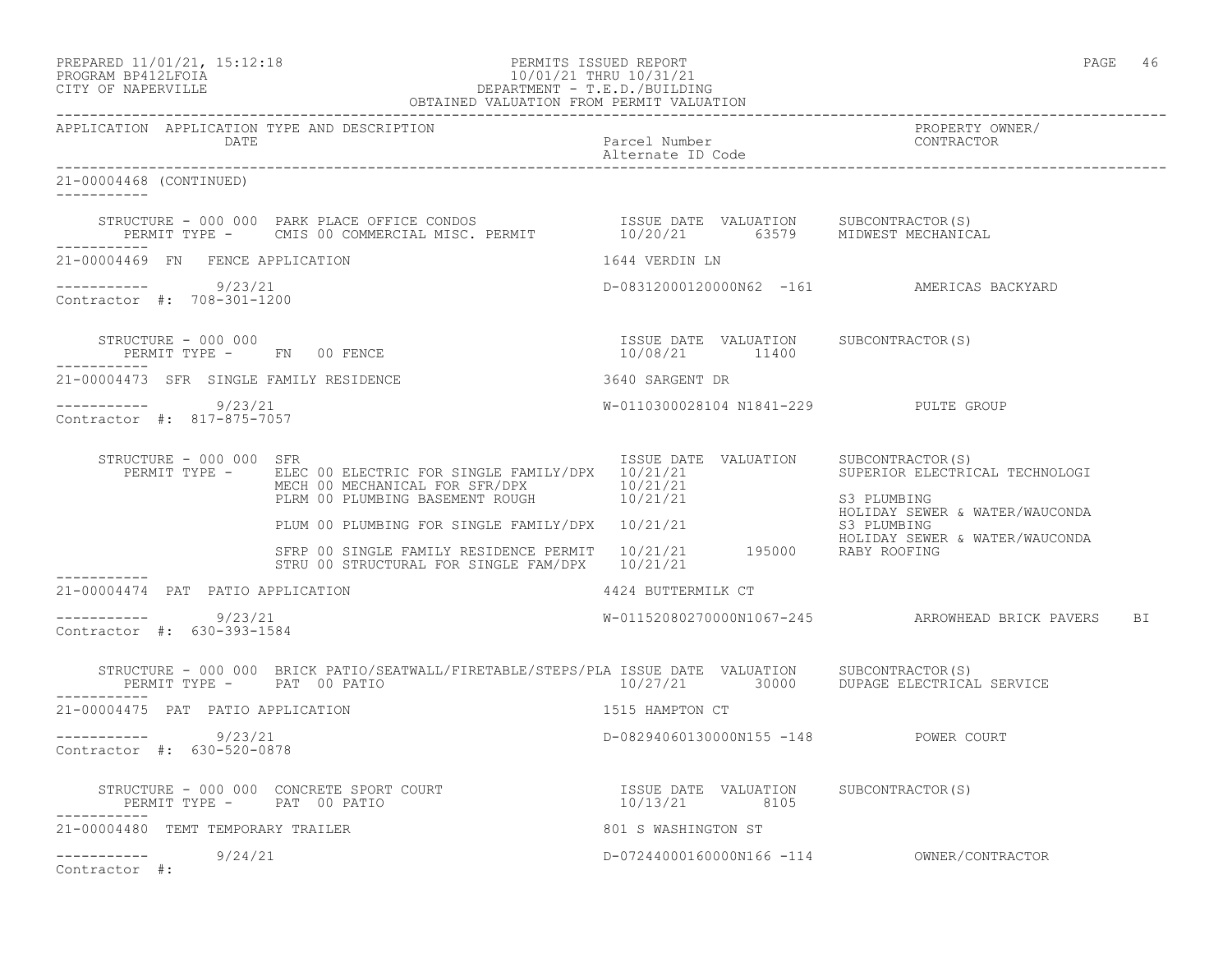PREPARED 11/01/21, 15:12:18 PERMITS ISSUED REPORT PAGE 47

## PROGRAM BP412LFOIA 10/01/21 THRU 10/31/21 CITY OF NAPERVILLE DEPARTMENT - T.E.D./BUILDING OBTAINED VALUATION FROM PERMIT VALUATION

| APPLICATION APPLICATION TYPE AND DESCRIPTION<br>DATE                                                                                                                                                      | Parcel Number<br>Alternate ID Code                                     | PROPERTY OWNER/<br>CONTRACTOR                    |
|-----------------------------------------------------------------------------------------------------------------------------------------------------------------------------------------------------------|------------------------------------------------------------------------|--------------------------------------------------|
| 21-00004480 (CONTINUED)<br>------------                                                                                                                                                                   |                                                                        |                                                  |
|                                                                                                                                                                                                           |                                                                        | CONNELLY ELECTRIC CO                             |
| 21-00004483 SIGN SIGN APPLICATIONS                                                                                                                                                                        | 2720 SHOWPLACE DR 107                                                  |                                                  |
| $--------- 9/24/21$<br>Contractor #: 630-482-9901                                                                                                                                                         | W-01044100710000N1572-198 AUBREY SIGN CO                               |                                                  |
| STRUCTURE - 000 000<br>PERMIT TYPE - SIGN 00 SIGN                                                                                                                                                         | ISSUE DATE VALUATION SUBCONTRACTOR(S)<br>10/22/21 CENTRAL STATES SIGNS |                                                  |
| 21-00004484 OCCI OCCUPANCY INSPECTION                                                                                                                                                                     | 1021 W OGDEN AV                                                        |                                                  |
| $--------- 9/24/21$<br>Contractor #:                                                                                                                                                                      |                                                                        |                                                  |
| STRUCTURE - 000 000 MORNING CAFE<br>PERMIT TYPE - OCC 00 OCC INSPECT. PERMIT COM/RST 10/13/21<br>STRUCTURE - 000 000 MORNING CAFE                                                                         |                                                                        |                                                  |
| 21-00004485 OCCI OCCUPANCY INSPECTION                                                                                                                                                                     | 1163 E OGDEN AV 630                                                    |                                                  |
| $--------- 9/24/21$<br>Contractor #:                                                                                                                                                                      | D-08081020120000 - OWNER/CONTRACTOR                                    |                                                  |
| ------------                                                                                                                                                                                              |                                                                        |                                                  |
| 21-00004487 ESC ELECTRIC SERVICE CHANGE                                                                                                                                                                   | 1154 BLUE LARKSPUR LN                                                  |                                                  |
| $--------- 9/27/21$<br>Contractor #: 630-774-8136                                                                                                                                                         |                                                                        | D-08203000440000N114 -117 SPREITZER ELECTRIC INC |
| STRUCTURE – 000 000 REPLACE 200AMP PANEL (S) TSSUE DATE VALUATION SUBCONTRACTOR<br>PERMIT TYPE – ELSC 00 ELECTRIC SVC CHANGE RES. (10/12/21 SPREITZER ELECTRI<br>STRUCTURE - 000 000 REPLACE 200AMP PANEL |                                                                        | SPREITZER ELECTRIC INC                           |
| 21-00004489 BDD DEMOLITION SINGLE FAMILY                                                                                                                                                                  | 720 E HILLSIDE RD                                                      |                                                  |
| $--------- 9/27/21$<br>Contractor #: 630-748-9242                                                                                                                                                         | D-08192160030000N133 -101 M HOUSE                                      |                                                  |
| STRUCTURE - 000 000 SINGLE FAMILY DEMO<br>PERMIT TYPE -   BDD 00 DEMOLITION PERMIT                       10/19/21             I & A EXCAVAING INC                                                         |                                                                        |                                                  |
| 21-00004491 CMIS MISCELLANEOUS COMMERCIAL                                                                                                                                                                 | 640 S WASHINGTON ST HM                                                 |                                                  |
| $--------- 9/27/21$<br>Contractor #: 708-383-5300                                                                                                                                                         |                                                                        | D-07242060310000NNA -99 WEST TOWN MECHANICAL     |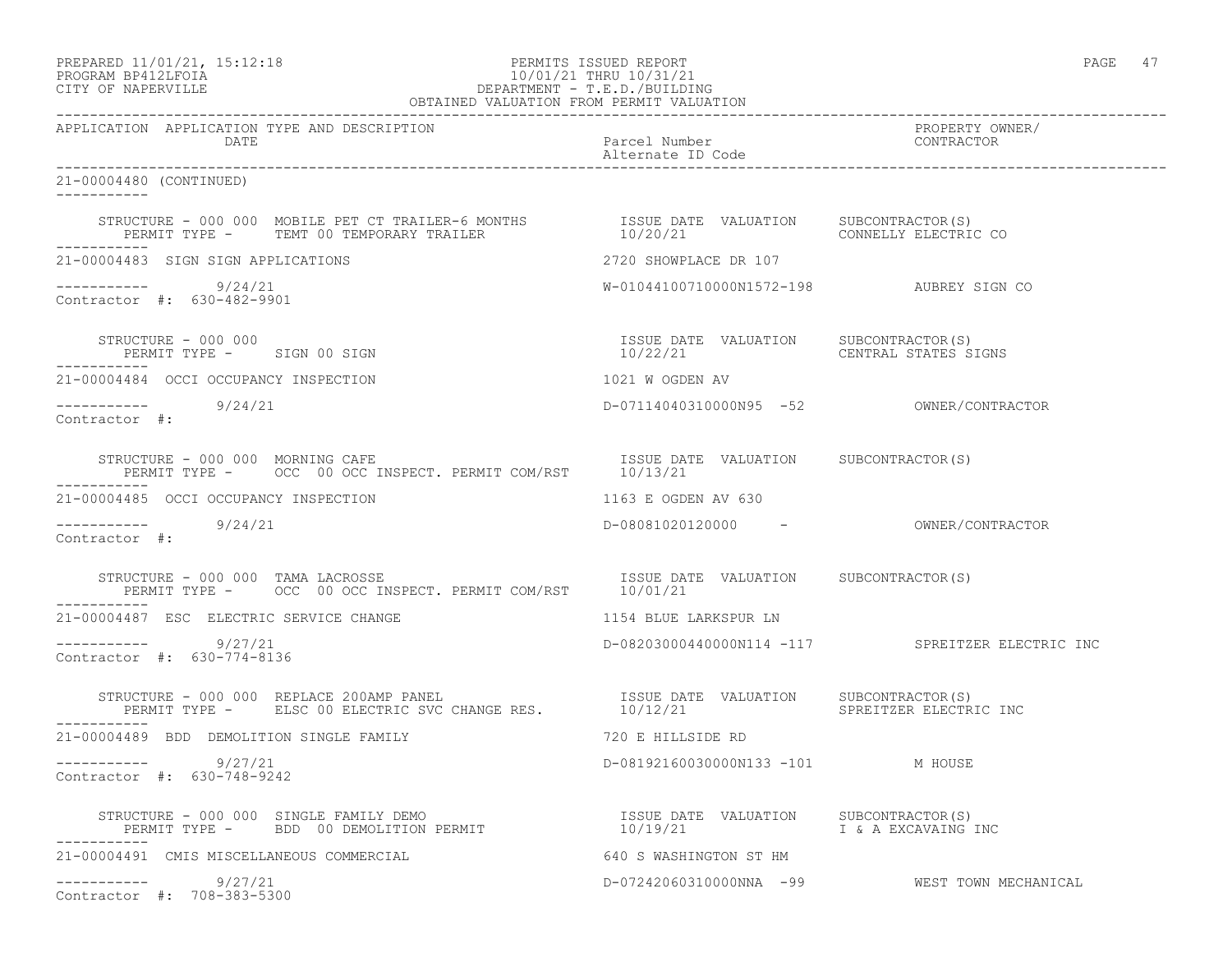PREPARED 11/01/21, 15:12:18 PERMITS ISSUED REPORT PAGE 48

## PROGRAM BP412LFOIA 10/01/21 THRU 10/31/21 CITY OF NAPERVILLE DEPARTMENT - T.E.D./BUILDING OBTAINED VALUATION FROM PERMIT VALUATION

------------------------------------------------------------------------------------------------------------------------------------ APPLICATION APPLICATION TYPE AND DESCRIPTION PROPERTY OWNER/ DATE Parcel Number Contractor of the Parcel Number Contractor of the Parcel Number Contractor of the Parcel Number Alternate ID Code ------------------------------------------------------------------------------------------------------------------------------------ 21-00004491 (CONTINUED) ----------- STRUCTURE - 000 000 NAPERVILLE MEDICAL CENTER ISSUE DATE VALUATION SUBCONTRACTOR(S) PERMIT TYPE - CMIS 00 COMMERCIAL MISC. PERMIT 10/27/21 225000 TCL ELECTRICAL & LIGHTING ----------- 21-00004492 ESC ELECTRIC SERVICE CHANGE 1404 BAYOU PATH DR ----------- 9/27/21 D-07093050450000N1767-047 93ENERGY Contractor #: STRUCTURE - 000 000 PHOTOVOLTAIC SYSTEM & EV CHARGER ISSUE DATE VALUATION SUBCONTRACTOR(S) PERMIT TYPE - EVCR 00 ELECTRIC VEHICLE STATION RES  $10/13/21$  31415 93ENERGY PV 00 SOLAR PHOTOVOLTAIC  $10/13/21$  31415 93ENERGY ----------- 21-00004494 RAL RES ALTERATIONS/REMODLING (NO NEW SQ FTG) 213 E 12TH AV ----------- 9/27/21 D-08073020230000N365 -55 OWNER/CONTRACTOR Contractor #: STRUCTURE - 000 000 INTERIOR REMODEL ISSUE DATE VALUATION SUBCONTRACTOR(S) PERMIT TYPE - FB 00 FINISHED BASEMENT 10/26/21 20000 MRMB CONSTRUCTION INC RELIANT ELECTRICAL RAL 00 ROOM ALTERATION 10/26/21 20000 ----------- 21-00004496 RAL RES ALTERATIONS/REMODLING (NO NEW SQ FTG) 1636 TULANE DR  $--------- 9/27/21$  $D-08331080030000N160 -164$  BARRIERE CONSTRUCTION Contractor #: 630-918-2083 STRUCTURE - 000 000 INTERIOR REMODEL ISSUE DATE VALUATION SUBCONTRACTOR(S) PERMIT TYPE - RAL 00 ROOM ALTERATION 10/20/21 125000 GMS PLUMBING, INC J CHAVEZ ELECTRIC ----------- 21-00004497 DECK DECK 1213 RIVER OAK DR \_\_\_\_\_\_\_\_\_\_\_ ----------- 9/27/21 D-08331150590000N470 -164 PAUL SPENCER Contractor #: 630-918-9688 STRUCTURE - 000 000 DECK ISSUE DATE VALUATION SUBCONTRACTOR(S) PERMIT TYPE - DECK 00 DECK ----------- 21-00004504 PAT PATIO APPLICATION 1698 GREENE RIDGE DR ----------- 9/27/21 D-08332100050000N656 -165 RUIZ BRICK PAVING Contractor #: 847-340-8844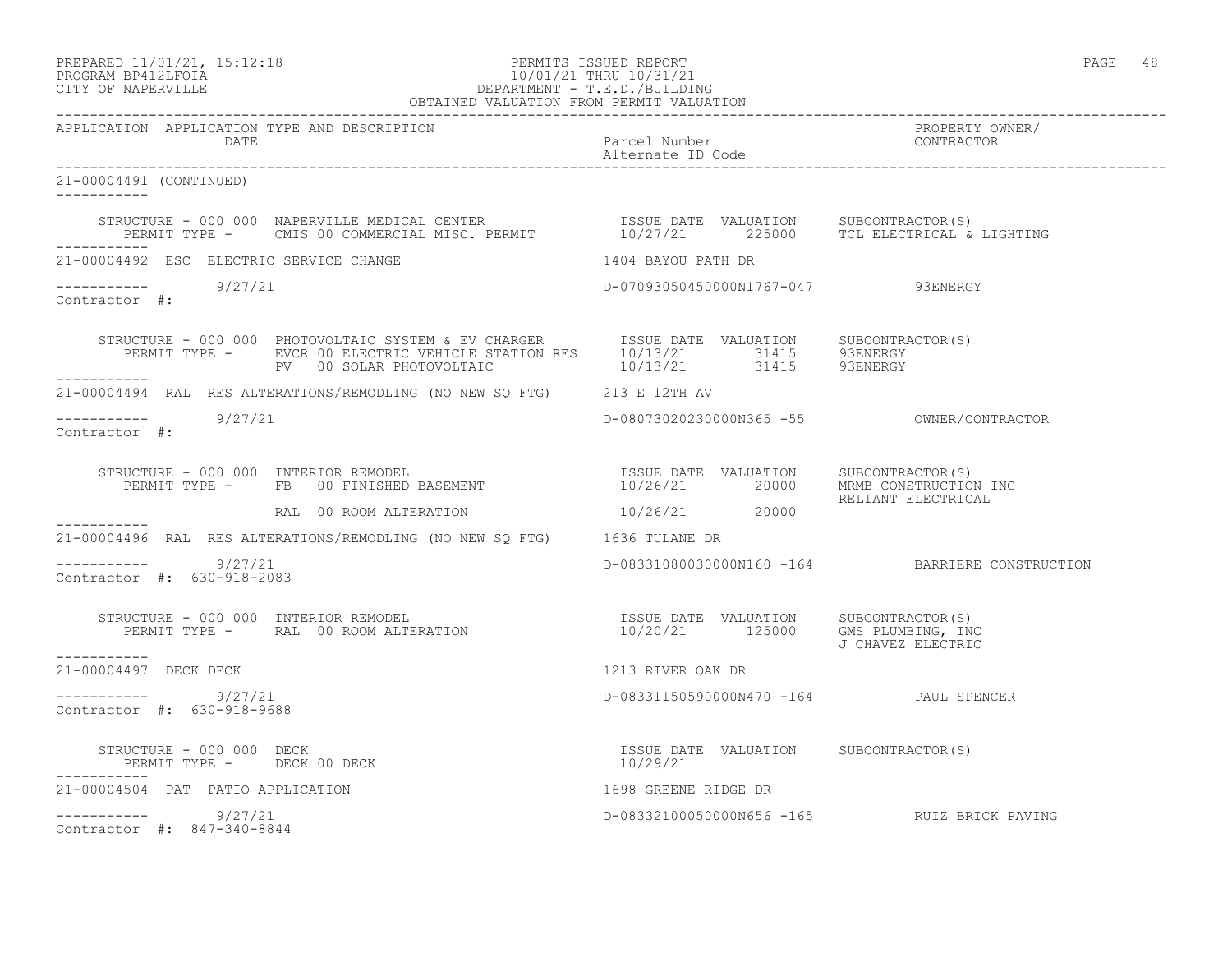| PREPARED 11/01/21, 15:12:18 |  |
|-----------------------------|--|
| PROGRAM RP412LFOIA          |  |

## PERMITS ISSUED REPORT AND REPORT THE REPORT OF PAGE 49 PROGRAM BP412LFOIA 10/01/21 THRU 10/31/21<br>CITY OF NAPERVILLE CITY OF NAPERVILLE DEPARTMENT - T.E.D./BUILDING OBTAINED VALUATION FROM PERMIT VALUATION

------------------------------------------------------------------------------------------------------------------------------------ APPLICATION APPLICATION TYPE AND DESCRIPTION PROPERTY OWNER/ Parcel Number Alternate ID Code ------------------------------------------------------------------------------------------------------------------------------------ 21-00004504 (CONTINUED) ----------- STRUCTURE - 000 000 PATIO ISSUE DATE VALUATION SUBCONTRACTOR(S) PERMIT TYPE - PAT 00 PATIO ----------- 21-00004506 FN FENCE APPLICATION 911 S CHARLES AV ----------- 9/27/21 D-08194060090000N156 -116 CLASSIC FENCE/OSWEGO Contractor #: 630-551-3400 STRUCTURE - 000 000 ISSUE DATE VALUATION SUBCONTRACTOR(S) PERMIT TYPE - FN 00 FENCE ----------- 21-00004507 DRWY DRIVEWAY NEW AND ALTERATIONS 1345 FIR CT ----------- 9/27/21 D-07143130120000N532 -81 INNOVATIVE CONCRETE CONSTRUCTI Contractor #: 815-791-1848 STRUCTURE - 000 000 R/R ASPHALT DRWY/APRON ISSUE DATE VALUATION SUBCONTRACTOR(S) PERMIT TYPE - DRWY 00 DRIVEWAY ADDITION/ALTERATION 10/05/21 INNOVATIVE CONCRETE CONSTRUCTI ROW 00 RIGHT OF WAY PERMIT  $10/05/21$  INNOVATIVE CONCRETE CONSTRUCTI 21-00004508 FN FENCE APPLICATION 917 STANTON DR  $--------- 9/27/21$ ----------- 9/27/21 D-08291020240000N414 -132 ILLINOIS FENCE COMPANY Contractor #: 708-856-8999 STRUCTURE - 000 000 ISSUE DATE VALUATION SUBCONTRACTOR(S) PERMIT TYPE - FN 00 FENCE ----------- 21-00004515 SIGN SIGN APPLICATIONS 1995 SPRINGBROOK SQUARE DR 115 ----------- 9/27/21 D-07343000430000N1564-169 MONSIBIC INC Contractor #: 773-847-2828 STRUCTURE - 000 000 ISSUE DATE VALUATION SUBCONTRACTOR(S) PERMIT TYPE - SIGN 00 SIGN 21-00004516 FN FENCE APPLICATION 1219 OAKTON LN ----------- 9/27/21 D-07234100780000N761 -112 ILLINOIS FENCE COMPANY Contractor #: 708-856-8999 STRUCTURE - 000 000 ISSUE DATE VALUATION SUBCONTRACTOR(S) PERMIT TYPE - FN 00 FENCE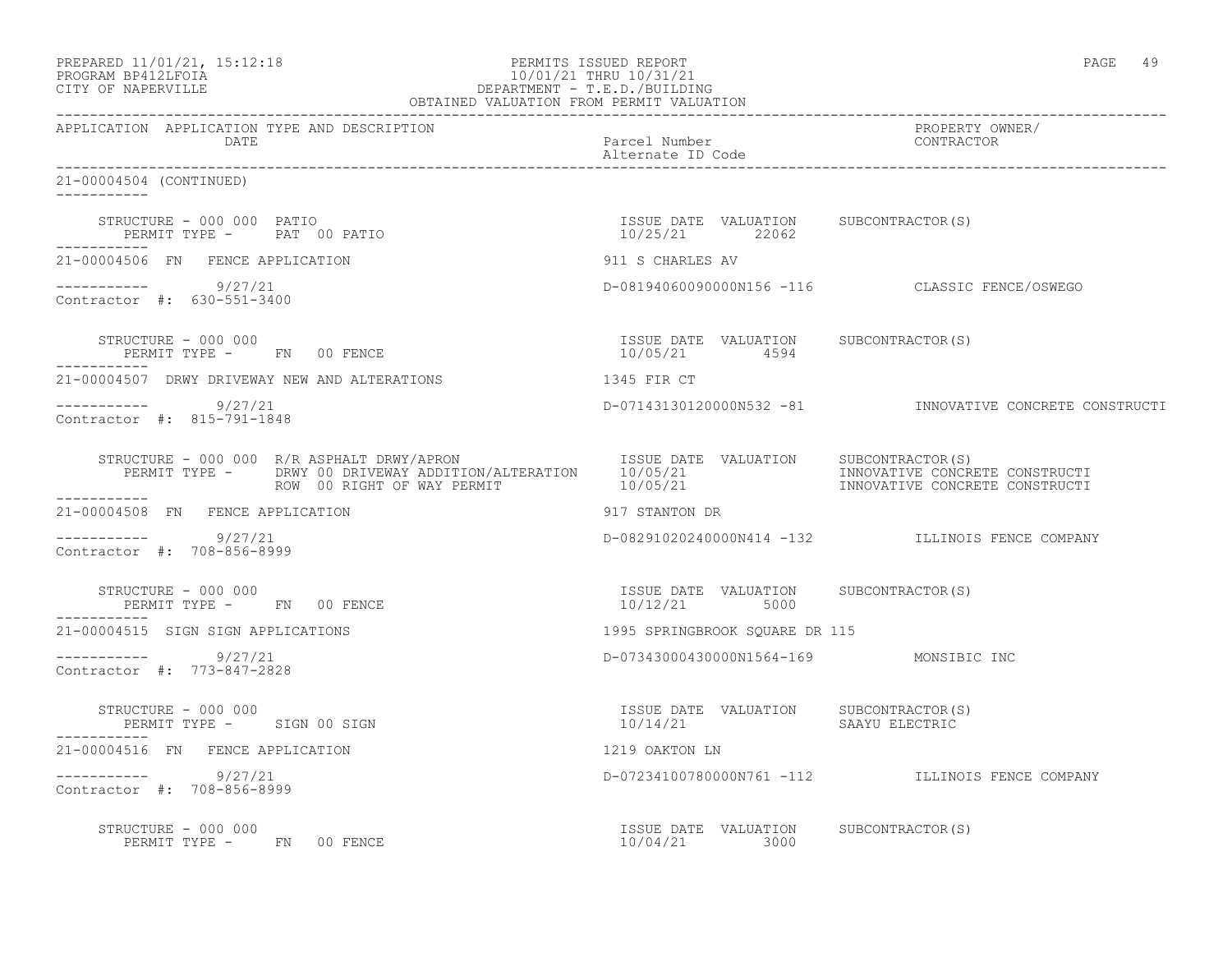# PREPARED 11/01/21, 15:12:18 PERMITS ISSUED REPORT PROGRAM BP412LFOIA PROGRAM BP412LFOIA 10/01/21 THRU 10/31/21 CITY OF NAPERVILLE DEPARTMENT - T.E.D./BUILDING

| . .<br>×.<br>۰. |  |
|-----------------|--|
|                 |  |

| OBTAINED VALUATION FROM PERMIT VALUATION                                                                                                                                                                                                                                                                                                                                                                  |                                           |                                                |  |
|-----------------------------------------------------------------------------------------------------------------------------------------------------------------------------------------------------------------------------------------------------------------------------------------------------------------------------------------------------------------------------------------------------------|-------------------------------------------|------------------------------------------------|--|
| APPLICATION APPLICATION TYPE AND DESCRIPTION<br><b>DATE</b>                                                                                                                                                                                                                                                                                                                                               | Parcel Number<br>Alternate ID Code        | PROPERTY OWNER/<br>CONTRACTOR                  |  |
| 21-00004518 FN FENCE APPLICATION                                                                                                                                                                                                                                                                                                                                                                          | 847 WILLIAMSBURG DR                       |                                                |  |
| ----------- 9/27/21<br>Contractor #: 800-543-6511                                                                                                                                                                                                                                                                                                                                                         | D-07243110050000N680 -113 PEERLESS FENCE  |                                                |  |
| $\begin{array}{cccc} \texttt{STRUCTURE} & - & 000 & 000 \\ \texttt{PERMIT TYPE} & - & \texttt{FN} & 00 & \texttt{FENCE} \\ \end{array} \qquad \begin{array}{cccc} \texttt{TSSUE} & \texttt{DATE} & \texttt{VALUATION} & \texttt{SUBCONTRACTOR(S)} \\ \texttt{10/07/21} & 8900 \\ \end{array}$                                                                                                             |                                           |                                                |  |
| 21-00004520 FN FENCE APPLICATION                                                                                                                                                                                                                                                                                                                                                                          | 2108 NAVARONE DR                          |                                                |  |
| ----------- 9/27/21<br>Contractor #: 800-543-6511                                                                                                                                                                                                                                                                                                                                                         | D-07364020380000N172 -174 PEERLESS FENCE  |                                                |  |
|                                                                                                                                                                                                                                                                                                                                                                                                           |                                           |                                                |  |
| 21-00004521 FABD FIRE ALARM                                                                                                                                                                                                                                                                                                                                                                               | 400 LEAMINGTON CT                         |                                                |  |
| $--------- 9/27/21$<br>Contractor #: 630-823-8230                                                                                                                                                                                                                                                                                                                                                         | D-08323010590000N111 -177 CONNOR ELECTRIC |                                                |  |
| $\begin{array}{cccccccccc} \texttt{STRUCTURE} & - & 000 & 000 & & & & & \\ \texttt{STRUCTURE} & - & \texttt{000} & 000 & & & & & \\ \texttt{STRUCTURE} & - & \texttt{000} & \texttt{000} & \texttt{000} & \texttt{000} & \texttt{000} & \texttt{000} & \texttt{000} & \texttt{000} & \texttt{000} & \texttt{000} & \texttt{000} & \texttt{000} & \texttt{000} & \texttt{000} & \texttt{000} & \texttt{00$ |                                           |                                                |  |
| 21-00004522 FN FENCE APPLICATION                                                                                                                                                                                                                                                                                                                                                                          | 2417 WENDOVER DR                          |                                                |  |
| ----------- 9/27/21<br>Contractor #: 800-543-6511                                                                                                                                                                                                                                                                                                                                                         | W-02062040030000N759 -191 PEERLESS FENCE  |                                                |  |
| $\begin{array}{cccccccccc} \texttt{STRUCTURE} & - & 000 & 000 & & & & & & \\ \texttt{PERMIT TYPE} & - & & \texttt{FN} & 00 & \texttt{FENCE} & & & & & & \\ \texttt{PERMIT TYPE} & - & & \texttt{FN} & 00 & \texttt{FENCE} & & & & & \\ \end{array}$                                                                                                                                                       |                                           |                                                |  |
| 21-00004523 RPZ REVERSE PRESSURE ZONE/BACKFLOW PREVENTER 4219 CHINABERRY LN                                                                                                                                                                                                                                                                                                                               |                                           |                                                |  |
| $--------$ 9/27/21<br>Contractor #: 630-876-9685                                                                                                                                                                                                                                                                                                                                                          |                                           | W-01172130060000N1743-241 SALINAS IRRIGATION   |  |
| STRUCTURE - 000 000 RPZ HEADS IN ROW STRUCTURE TO THE VALUATION SUBCONTRACTOR(S)<br>PERMIT TYPE - LSP 00 LAWN SPRINKLER RESIDENTIAL 10/12/21 4000 SALINAS IRRIGATION<br>-----------                                                                                                                                                                                                                       |                                           | KEEFE MECHANICAL                               |  |
| 21-00004524 DRWY DRIVEWAY NEW AND ALTERATIONS                                                                                                                                                                                                                                                                                                                                                             | 222 W VAN BUREN AV                        |                                                |  |
| $--------$ 9/27/21<br>Contractor #: 630-232-4037                                                                                                                                                                                                                                                                                                                                                          |                                           | D-07134210180000N1774-84 MUELLNER CONSTRUCTION |  |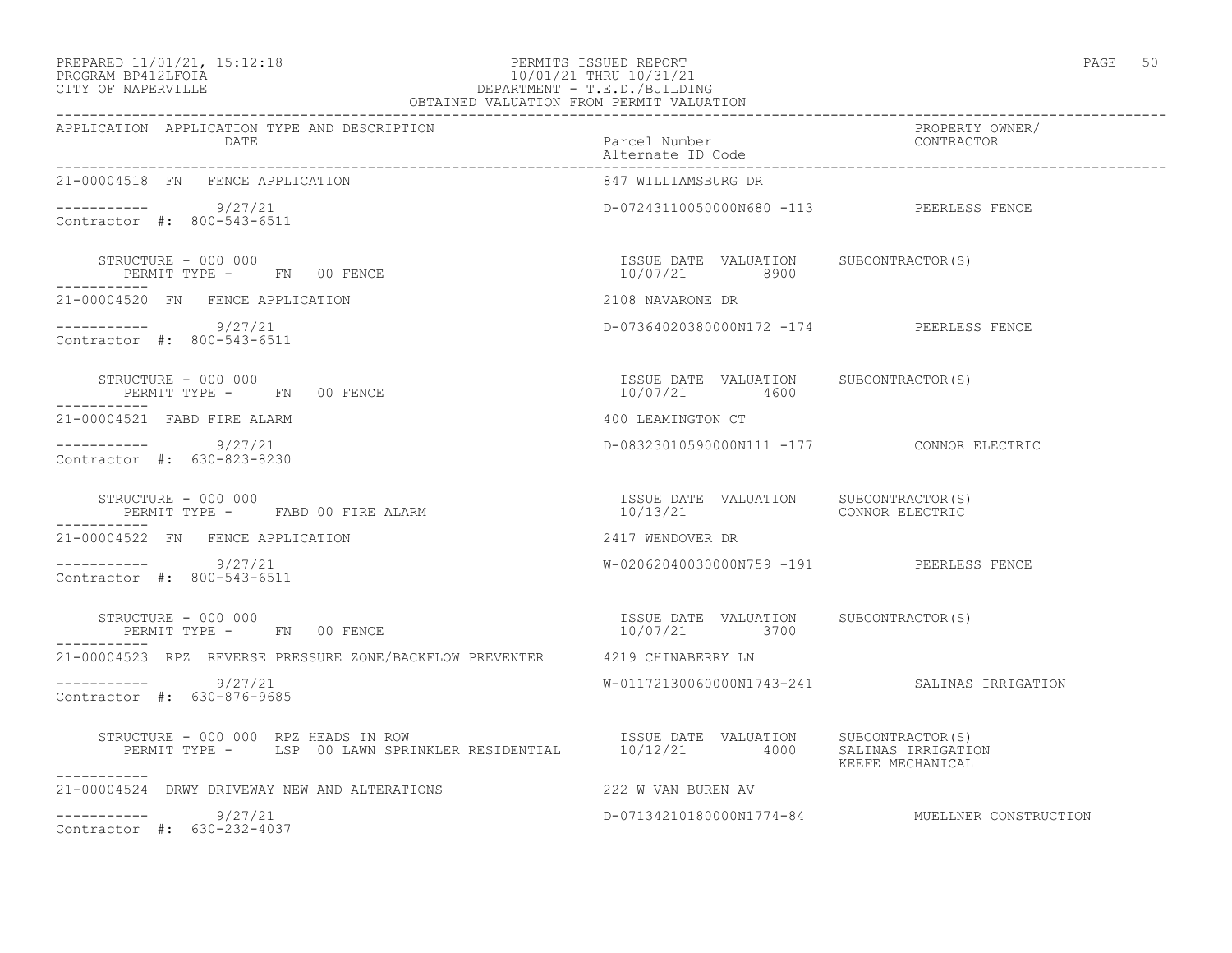# PREPARED 11/01/21, 15:12:18 PERMITS ISSUED REPORT PAGE 51 PROGRAM BP412LFOIA 10/01/21 THRU 10/31/21 CITY OF NAPERVILLE **DEPARTMENT - T.E.D./BUILDING**

| OBTAINED VALUATION FROM PERMIT VALUATION             |                                                                                                                                                                                                                                                                                                                                                                                            |                                    |                                                         |
|------------------------------------------------------|--------------------------------------------------------------------------------------------------------------------------------------------------------------------------------------------------------------------------------------------------------------------------------------------------------------------------------------------------------------------------------------------|------------------------------------|---------------------------------------------------------|
| APPLICATION APPLICATION TYPE AND DESCRIPTION<br>DATE |                                                                                                                                                                                                                                                                                                                                                                                            | Parcel Number<br>Alternate ID Code | PROPERTY OWNER/<br>CONTRACTOR                           |
| 21-00004524 (CONTINUED)<br>___________               |                                                                                                                                                                                                                                                                                                                                                                                            |                                    |                                                         |
|                                                      | STRUCTURE – 000 000 R/R CONCRETE PUBLIC WALK                     ISSUE DATE VALUATION     SUBCONTRACTOR(S)<br>PERMIT TYPE –     ROW  00 RIGHT OF WAY PERMIT                       10/05/21                                                                                                                                                                                                 |                                    |                                                         |
| 21-00004526 FABD FIRE ALARM                          |                                                                                                                                                                                                                                                                                                                                                                                            | 1108 OSWEGO RD                     |                                                         |
| ----------- 9/27/21<br>Contractor #: 630-506-5535    |                                                                                                                                                                                                                                                                                                                                                                                            |                                    | D-07232170090000N1253-97 ALLEGIANT FIRE PROTECTION, LLC |
|                                                      |                                                                                                                                                                                                                                                                                                                                                                                            |                                    | 10/11/21 ALLEGIANT FIRE PROTECTION, LLC                 |
| 21-00004527 ESC ELECTRIC SERVICE CHANGE              |                                                                                                                                                                                                                                                                                                                                                                                            | 1423 BAYOU PATH DR                 |                                                         |
| $--------- 9/27/21$<br>Contractor #:                 |                                                                                                                                                                                                                                                                                                                                                                                            | D-07093110540000N1767-047 93ENERGY |                                                         |
|                                                      | $\begin{array}{cccc} \texttt{STRUCTURE} & - & 000 & 000 & \texttt{PHOTOVALTAIC} \texttt{ SYSTEM/EV CAR CHARGE} & \texttt{ISSUE DATE} & \texttt{VALUATION} & \texttt{SUBCONTRACTOR(S)} \\ \texttt{PERMIT TYPE} & - & \texttt{EVCR 00 ELECTRIC VEHICLE STATION} & 10/14/21 & 29986 & 93ENERGY \\ \texttt{PV} & 00 \texttt{ SOLAR PHOTOVOLTAIC} & 10/14/21 & 29986 & 93ENERGY \\ \end{array}$ |                                    |                                                         |
| 21-00004529 ESC ELECTRIC SERVICE CHANGE              |                                                                                                                                                                                                                                                                                                                                                                                            | 2560 SILVER LOCH RD                |                                                         |
| $--------- 9/27/21$<br>Contractor #:                 |                                                                                                                                                                                                                                                                                                                                                                                            | D-07091090510000N1767-032 93ENERGY |                                                         |
|                                                      | STRUCTURE - 000 000 PHOTOVALTAIC SYSTEM/EV CAR CHARGER ISSUE DATE VALUATION SUBCONTRACTOR(S)<br>PERMIT TYPE - EVCR 00 ELECTRIC VEHICLE STATION RES 10/14/21 19700 93ENERGY<br>PV 00 SOLAR PHOTOVOLTAIC 10/14/21 19700 93ENERGY                                                                                                                                                             |                                    |                                                         |
|                                                      | 21-00004538 RAD RES ADDITIONS (NEW SQ FTG) 1960 NUTMEG LN                                                                                                                                                                                                                                                                                                                                  |                                    |                                                         |
| $--------- 9/28/21$<br>Contractor #: 630-685-5300    |                                                                                                                                                                                                                                                                                                                                                                                            |                                    | D-08284190160000N693 -150 LEADS CONSTRUCTION CO         |
|                                                      | STRUCTURE - 000 000 TORNADO RELATED REPAIRS<br>PERMIT TYPE -     RAD 00 ROOM ADDITION                                 10/19/21      134327     A.W. OPEL PLUMBING COMPANY                                                                                                                                                                                                                  |                                    | MKJ ROOFING INC<br>A-1 CONSTRUCTION OF ILLINOIS I       |
| 21-00004540 ESC ELECTRIC SERVICE CHANGE              | 3608 KERRIELL CT                                                                                                                                                                                                                                                                                                                                                                           |                                    |                                                         |
| $--------- 9/28/21$<br>Contractor #: 630-918-5213    |                                                                                                                                                                                                                                                                                                                                                                                            |                                    | W-01093120370000N1386-227 NEWBERRY ELECTRIC CO INC      |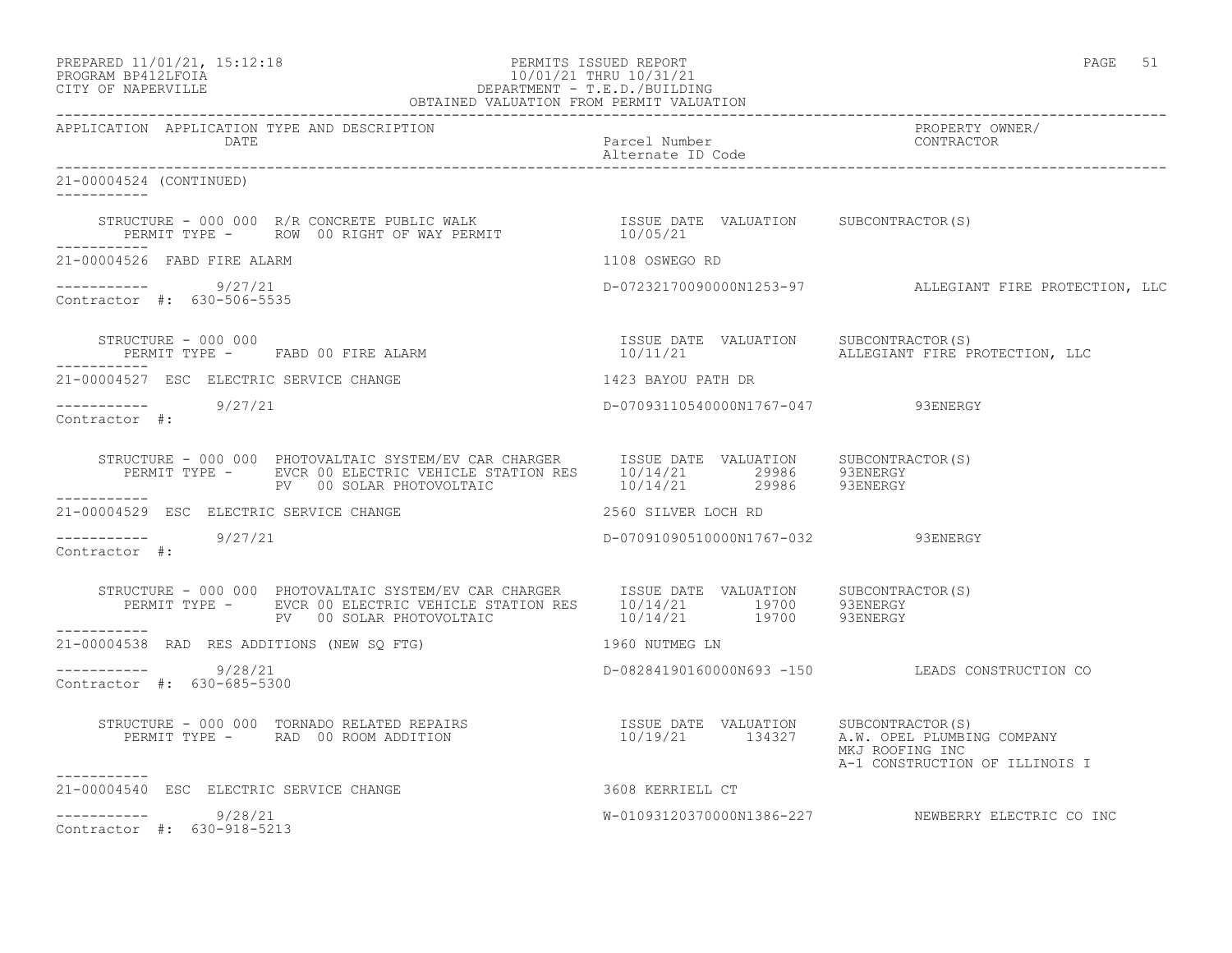PREPARED 11/01/21, 15:12:18 PERMITS ISSUED REPORT PAGE 52

# PROGRAM BP412LFOIA 10/01/21 THRU 10/31/21 CITY OF NAPERVILLE DEPARTMENT - T.E.D./BUILDING OBTAINED VALUATION FROM PERMIT VALUATION

------------------------------------------------------------------------------------------------------------------------------------ APPLICATION APPLICATION TYPE AND DESCRIPTION PROPERTY OWNER/ DATE CONTRACTOR CONTRACTOR DESCRIPTION OF PARTICULAR PARTICULAR POSTAGE IN CONTRACTOR CONTRACTOR ON A PARTICULAR CONTRACTOR OF CONTRACTOR CONTRACTOR OF CONTRACTOR OF CONTRACTOR CONTRACTOR CONTRACTOR OF CONTRACTOR OF CONTRA Alternate ID Code ------------------------------------------------------------------------------------------------------------------------------------ 21-00004540 (CONTINUED) ----------- STRUCTURE - 000 000 INSTALL EV CHARGER ISSUE DATE VALUATION SUBCONTRACTOR(S) PERMIT TYPE - EVCR 00 ELECTRIC VEHICLE STATION RES 10/08/21 100 NEWBERRY ELECTRIC CO INC ----------- 21-00004541 PAT PATIO APPLICATION 4016 SCHILLINGER DR ----------- 9/28/21 W-01152040150000N934 -245 J & P BROTHERS LANDSCAPING Contractor #: 630-201-4896 STRUCTURE - 000 000 R/R BRICK PAVER/ADD SEATWALL/PILLARS/WLK ISSUE DATE VALUATION SUBCONTRACTOR(S)<br>PERMIT TYPE - PAT 00 PATIO 10/14/21 28000 PERMIT TYPE - PAT 00 PATIO ----------- 21-00004543 DRWY DRIVEWAY NEW AND ALTERATIONS 3909 HIGHKNOB CR ----------- 9/28/21 W-01091010410000N1517-212 OWNER/CONTRACTOR Contractor #: STRUCTURE - 000 000 FRONT ENTRY/ STAIR REPLACEMENT ONLY ISSUE DATE VALUATION SUBCONTRACTOR(S) PERMIT TYPE - MISC 00 MISCELLANEOUS PERMIT  $10/01/21$  1500 21-00004544 DECK DECK 36 GOLDEN LARCH CT ----------- 9/28/21 D-08193020010000N38 -115 MITERCRAFT CONSTRUCTION Contractor #: 630-851-8069 ISSUE DATE VALUATION SUBCONTRACTOR(S)<br>10/22/21 4500 STRUCTURE - 000 000 DECK EXTENSION<br>PERMIT TYPE - DECK 00 DECK ----------- 21-00004545 DRWY DRIVEWAY NEW AND ALTERATIONS 2552 RIVER WOODS DR ----------- 9/28/21 W-02053040120000N627 -207 T M W PAVING & MAINTENANCE Contractor #: 630-350-7717 STRUCTURE - 000 000 R/R ASP DRWY/AP **ISSUE DATE VALUATION** SUBCONTRACTOR(S) PERMIT TYPE - DRWY 00 DRIVEWAY ADDITION/ALTERATION  $10/01/21$  4520<br>ROW 00 RIGHT OF WAY PERMIT 10/01/21 ROW 00 RIGHT OF WAY PERMIT ----------- 21-00004546 DRWY DRIVEWAY NEW AND ALTERATIONS 1223 CROMWELL LN \_\_\_\_\_\_\_\_\_\_\_ ----------- 9/28/21 W-01112010550000N444 -217 NAPERVILLE PAVING CONTRACTORS Contractor #: 630-296-4175 STRUCTURE - 000 000 R/R ASP DRWY/AP **ISSUE DATE VALUATION** SUBCONTRACTOR(S) PERMIT TYPE - DRWY 00 DRIVEWAY ADDITION/ALTERATION 10/12/21 4748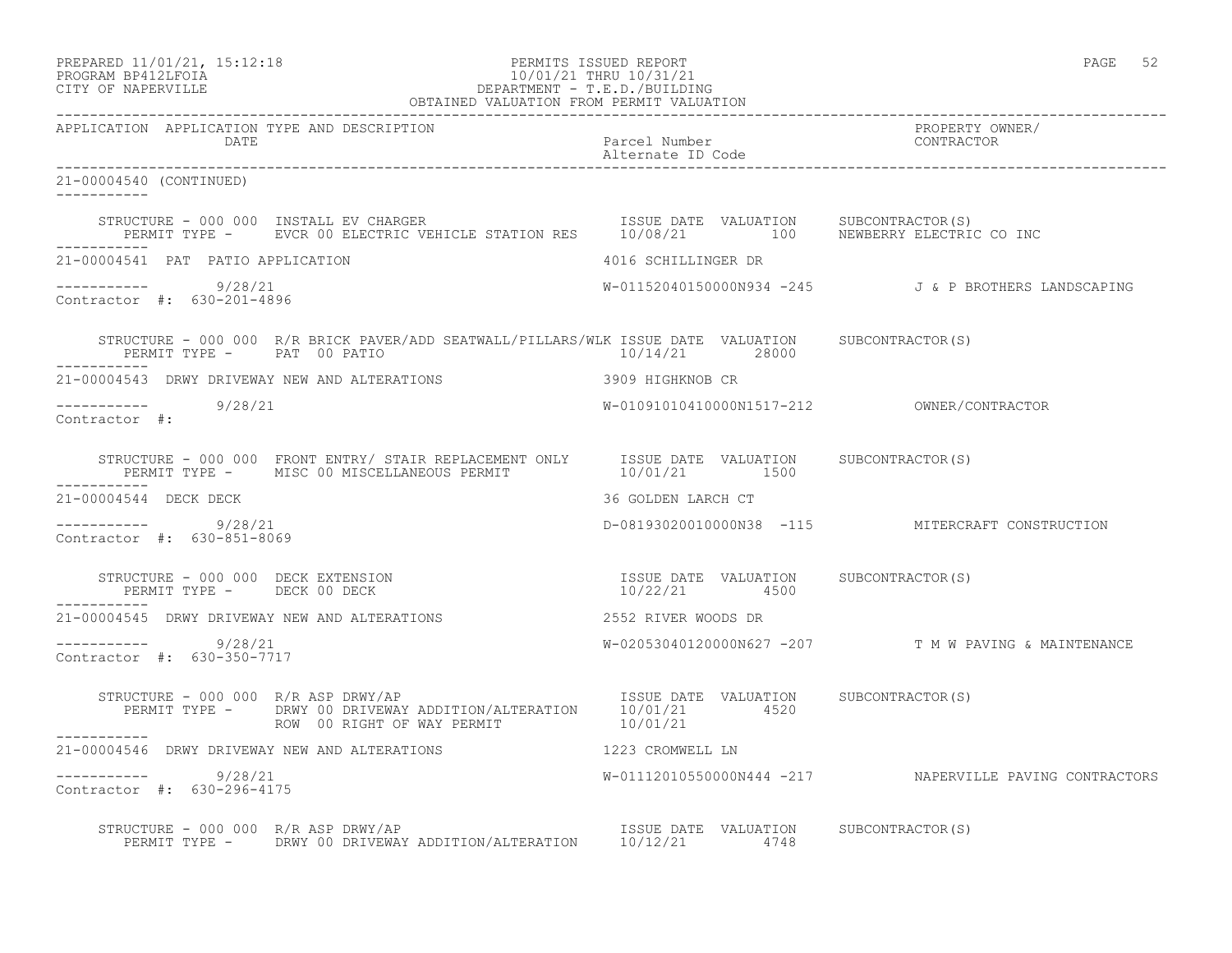PREPARED 11/01/21, 15:12:18 PERMITS ISSUED REPORT PAGE 53

## PROGRAM BP412LFOIA 10/01/21 THRU 10/31/21 CITY OF NAPERVILLE DEPARTMENT - T.E.D./BUILDING OBTAINED VALUATION FROM PERMIT VALUATION

| APPLICATION APPLICATION TYPE AND DESCRIPTION<br>DATE                                                                                                          |                                                                           | PROPERTY OWNER/                                         |
|---------------------------------------------------------------------------------------------------------------------------------------------------------------|---------------------------------------------------------------------------|---------------------------------------------------------|
| 21-00004546 (CONTINUED)                                                                                                                                       |                                                                           |                                                         |
| ROW 00 RIGHT OF WAY PERMIT $10/12/21$                                                                                                                         |                                                                           |                                                         |
| ___________<br>21-00004547 DRWY DRIVEWAY NEW AND ALTERATIONS 40 SWIFT LN                                                                                      |                                                                           |                                                         |
| $--------- 9/28/21$<br>Contractor #: 630-296-4175                                                                                                             |                                                                           | D-08304060130000N62 -146 NAPERVILLE PAVING CONTRACTORS  |
| STRUCTURE - 000 000 R/R ASP DRWY/AP<br>PERMIT TYPE - DRWY 00 DRIVEWAY ADDITION/ALTERATION 10/12/21 3060<br>ROW 00 RIGHT OF WAY PERMIT 10/12/21<br>----------- |                                                                           |                                                         |
| 21-00004548 DRWY DRIVEWAY NEW AND ALTERATIONS 1436 CANYON RUN RD                                                                                              |                                                                           |                                                         |
| $--------- 9/28/21$<br>Contractor #: 630-296-4175                                                                                                             |                                                                           | D-08333010440000N769 -179 NAPERVILLE PAVING CONTRACTORS |
| STRUCTURE - 000 000 R/R ASP DRWY/AP<br>PERMIT TYPE - DRWY 00 DRIVEWAY ADDITION/ALTERATION 10/12/21 2760<br>ROW 00 RIGHT OF WAY PERMIT 10/12/21                |                                                                           |                                                         |
| ___________<br>21-00004550 CAL COMMERCIAL ALTERATION/REPAIR (NO NEW SO FTG) 1255 BOND ST 121                                                                  |                                                                           |                                                         |
| ----------- 9/29/21<br>Contractor #: 630-848-0350                                                                                                             | D-07103120020000N1380-49 AVRAM BUILDERS                                   |                                                         |
| STRUCTURE - 000 000 DCFS<br>RUCTURE – 000 000 DCFS<br>PERMIT TYPE – CCAD 00 COMMERCIAL – CAD                       10/25/21     100000    AEMMA ELECTRIC INC  |                                                                           | ANOTHER PLUMBING COMPANY                                |
| 21-00004556 CMIS MISCELLANEOUS COMMERCIAL                                                                                                                     | 1004 MATTANDE LN                                                          |                                                         |
| $--------- 9/30/21$<br>Contractor #: 630-506-8118                                                                                                             | D-08182210710000N771 -71 RANGER EXTERIORS                                 |                                                         |
|                                                                                                                                                               |                                                                           |                                                         |
| 21-00004561 RAL RES ALTERATIONS/REMODLING (NO NEW SO FTG) 908 S WHISPERING HILLS DR                                                                           |                                                                           |                                                         |
| $--------- 9/30/21$<br>Contractor #: 630-355-7900                                                                                                             |                                                                           | D-07261060020000N698 -126 RIVER OAK CABINETRY & DESIGN  |
| STRUCTURE - 000 000 MASTER BATHROOM REMODEL<br>PERMIT TYPE - RAL 00 ROOM ALTERATION                                                                           | ISSUE DATE VALUATION SUBCONTRACTOR(S)<br>10/21/21 22914 NRG PLUMBING, INC |                                                         |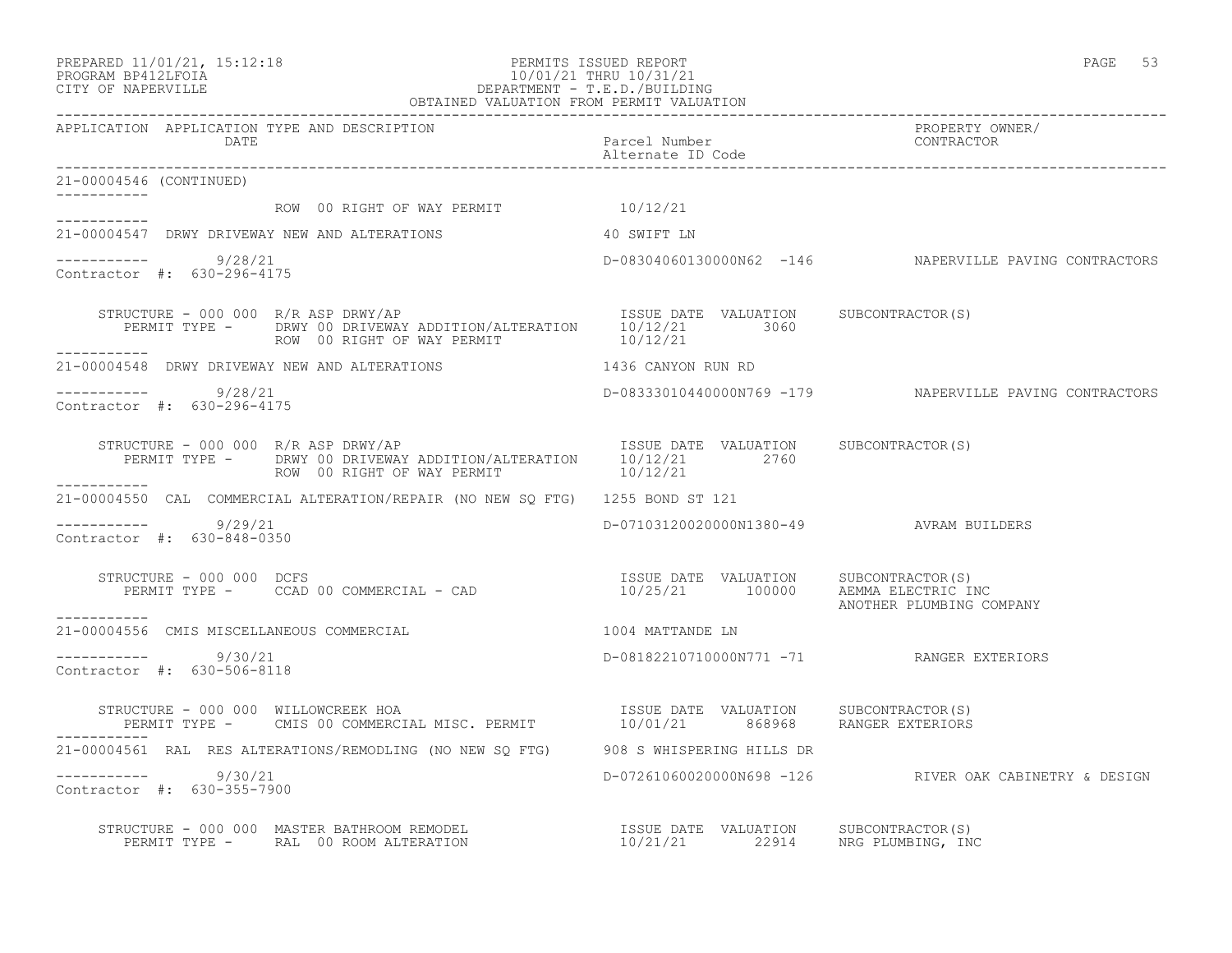| PREPARED 11/01/21, 15:12:18 |  |
|-----------------------------|--|
| PROGRAM BP412LFOIA          |  |

# PERMITS ISSUED REPORT **PAGE 54** PROGRAM BP412LFOIA 10/01/21 THRU 10/31/21<br>CITY OF NAPERVILLE DEPARTMENT - T.E.D./BUILDIN CITY OF NAPERVILLE DEPARTMENT - T.E.D./BUILDING

| OBTAINED VALUATION FROM PERMIT VALUATION                                                                                                                                                                                                                                                                                                                                                               |                                    |                                                     |
|--------------------------------------------------------------------------------------------------------------------------------------------------------------------------------------------------------------------------------------------------------------------------------------------------------------------------------------------------------------------------------------------------------|------------------------------------|-----------------------------------------------------|
| APPLICATION APPLICATION TYPE AND DESCRIPTION<br>DATE                                                                                                                                                                                                                                                                                                                                                   | Parcel Number<br>Alternate ID Code | PROPERTY OWNER/<br>CONTRACTOR                       |
| 21-00004561 (CONTINUED)                                                                                                                                                                                                                                                                                                                                                                                |                                    |                                                     |
|                                                                                                                                                                                                                                                                                                                                                                                                        |                                    | DAC ELECTRIC INC                                    |
| 21-00004562 CAL COMMERCIAL ALTERATION/REPAIR (NO NEW SO FTG) 1717 N NAPER BL 300                                                                                                                                                                                                                                                                                                                       |                                    |                                                     |
| ----------- 9/30/21<br>Contractor #: 630-883-5988                                                                                                                                                                                                                                                                                                                                                      |                                    | D-08053020220000N125 -27 R KING CONSTRUCTION        |
| STRUCTURE - 000 000 THE FAMILY ORGANIZATION                       ISSUE DATE VALUATION     SUBCONTRACTOR(S)<br>PERMIT TYPE -     CCAD 00 COMMERCIAL - CAD                        10/25/21        30000     R KING CONSTRUCTION IN                                                                                                                                                                      |                                    |                                                     |
| 21-00004563 RAL RES ALTERATIONS/REMODLING (NO NEW SQ FTG) 508 TETON CT                                                                                                                                                                                                                                                                                                                                 |                                    |                                                     |
| ----------- 9/30/21<br>Contractor #: 866-989-5907                                                                                                                                                                                                                                                                                                                                                      |                                    | D-07254020300000N175 -144 ABSOLUTE CONSTRUCTION INC |
| STRUCTURE – 000 000 BATHROOM REMODEL<br>PERMIT TYPE – RAL 00 ROOM ALTERATION 10/21/21 22914 ACTIVE ELECTRIC INC<br>. _ _ _ _ _ _ _ _ _                                                                                                                                                                                                                                                                 |                                    | JOURNEYMAN CONSTRUCTION CO.                         |
| 21-00004564 BDD DEMOLITION SINGLE FAMILY THE SERIES OF 217 N LAIRD ST                                                                                                                                                                                                                                                                                                                                  |                                    |                                                     |
| ----------- 9/30/21<br>Contractor #: 630-293-3000                                                                                                                                                                                                                                                                                                                                                      |                                    | D-07131010040000N600 -68 AIRHART CONSTRUCTION CORP  |
| $\begin{array}{cccc} \texttt{STRUCTURE} & - & 000 & 000 & \texttt{BDD} \\ \texttt{PERMIT} & \texttt{TPE} & - & \texttt{BDD} & 00 & \texttt{DEMULTION} & \texttt{PERMIT} \\ \end{array} \qquad \begin{array}{cccc} \texttt{ISSUE} & \texttt{DATE} & \texttt{VALUATION} & \texttt{SUBCONTRACTOR(S)} \\ \texttt{10/26/21} & \texttt{10/26/21} & \texttt{DUNCAN EXCAVATING} \\ \end{array}$<br>----------- |                                    |                                                     |
| 21-00004573 TSG TEMPORARY SIGNS                                                                                                                                                                                                                                                                                                                                                                        | 1852 95TH ST                       |                                                     |
| ----------- 9/30/21<br>Contractor #:                                                                                                                                                                                                                                                                                                                                                                   |                                    |                                                     |
| STRUCTURE - 000 000 CHRISTMAS TREE LOT TEMP SIGN 11/20-12/18 ISSUE DATE VALUATION SUBCONTRACTOR(S)<br>PERMIT TYPE - TSG 00 TEMPORARY SIGN 10/11/21                                                                                                                                                                                                                                                     |                                    |                                                     |
| 21-00004575 OCCI OCCUPANCY INSPECTION                                                                                                                                                                                                                                                                                                                                                                  | 1550 N ROUTE 59 140                |                                                     |
| ----------- 9/30/21<br>Contractor #:                                                                                                                                                                                                                                                                                                                                                                   |                                    |                                                     |
| STRUCTURE - 000 000 NORTHSHORE CLINICAL LAB                             ISSUE DATE VALUATION     SUBCONTRACTOR(S)<br>PERMIT TYPE -        OCC  00 OCC INSPECT. PERMIT COM/RST       10/15/21                                                                                                                                                                                                           |                                    |                                                     |
| 21-00004577 ESC ELECTRIC SERVICE CHANGE<br>1208 JANE AV                                                                                                                                                                                                                                                                                                                                                |                                    |                                                     |
| ----------- 9/30/21<br>Contractor #: 630-231-5800                                                                                                                                                                                                                                                                                                                                                      |                                    | D-08173110110000N99 -87 DUPAGE ELECTRICAL SERVICE   |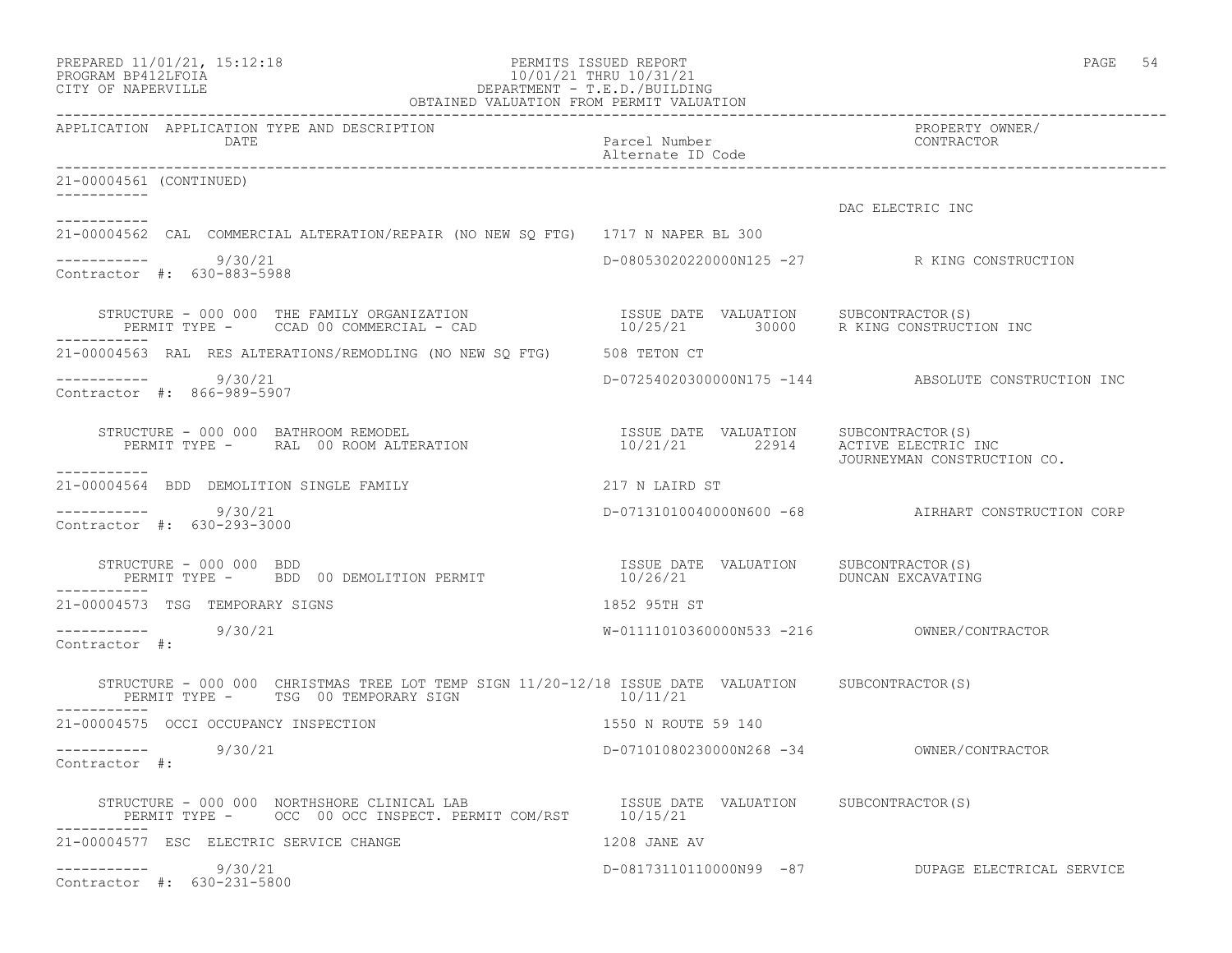| PREPARED 11/01/21, 15:12:18 |  |
|-----------------------------|--|
| PROGRAM BP412LFOIA          |  |

# PERMITS ISSUED REPORT **PAGE 55** PROGRAM BP412LFOIA 10/01/21 THRU 10/31/21<br>CITY OF NAPERVILLE DEPARTMENT - T.E.D./BUILDIN CITY OF NAPERVILLE DEPARTMENT - T.E.D./BUILDING

| OBTAINED VALUATION FROM PERMIT VALUATION                              |                                                                                                                                                                                                                                   |                                                         |                                                        |
|-----------------------------------------------------------------------|-----------------------------------------------------------------------------------------------------------------------------------------------------------------------------------------------------------------------------------|---------------------------------------------------------|--------------------------------------------------------|
| APPLICATION APPLICATION TYPE AND DESCRIPTION<br>DATE                  |                                                                                                                                                                                                                                   | Parcel Number<br>Alternate ID Code                      | PROPERTY OWNER/<br>CONTRACTOR                          |
| 21-00004577 (CONTINUED)                                               |                                                                                                                                                                                                                                   |                                                         |                                                        |
|                                                                       | STRUCTURE - 000 000 REPLACE DAMAGED UNDERGROUND METER PEDEST ISSUE DATE VALUATION SUBCONTRACTOR(S)<br>PERMIT TYPE - ELSC 00 ELECTRIC SVC CHANGE RES. 10/15/21 11 DUPAGE ELECTRICAL SERVICE                                        |                                                         |                                                        |
| 21-00004578 PPA PLUMBING PERMIT                                       |                                                                                                                                                                                                                                   | 424 ORLEANS AV                                          |                                                        |
| ----------- 9/30/21<br>Contractor #: 630-759-8999                     |                                                                                                                                                                                                                                   |                                                         | D-08321140230000N661 -162 COURTESY PLUMBING & SERVICES |
|                                                                       | STRUCTURE - 000 000 EMERGENCY SEWER/WATER REPAIR              ISSUE DATE VALUATION     SUBCONTRACTOR(S)<br>PERMIT TYPE -     SEW 00 SEWER/WATER REPAIR OR REPLACE    10/04/21                               COURTESY PLUMBING & S |                                                         |                                                        |
| 21-00004579 DECK DECK                                                 |                                                                                                                                                                                                                                   | 120 YORK CT                                             |                                                        |
| $--------- 9/30/21$<br>Contractor #: 847-344-6664                     |                                                                                                                                                                                                                                   |                                                         | D-08173030180000N99 -87 PLATINUM DECKING               |
| STRUCTURE - 000 000 DECK<br>PERMIT TYPE - DECK 00 DECK                |                                                                                                                                                                                                                                   | ISSUE DATE VALUATION SUBCONTRACTOR(S)<br>10/22/21 30000 |                                                        |
| 21-00004581 DECK DECK                                                 |                                                                                                                                                                                                                                   | 1611 PENNSYLVANIA CT                                    |                                                        |
| $--------- 9/30/21$<br>Contractor #: 847-344-6664                     |                                                                                                                                                                                                                                   |                                                         | D-07112010520000N1315-37 PLATINUM DECKING              |
| STRUCTURE - 000 000 DECK<br>PERMIT TYPE - DECK 00 DECK<br>___________ |                                                                                                                                                                                                                                   | ISSUE DATE VALUATION SUBCONTRACTOR(S)<br>10/25/21 15000 |                                                        |
|                                                                       | 21-00004584 DRWY DRIVEWAY NEW AND ALTERATIONS                                                                                                                                                                                     | 2196 RIVERLEA CR                                        |                                                        |
| $--------- 9/30/21$<br>Contractor #: 630-449-8325                     |                                                                                                                                                                                                                                   |                                                         | D-08323130400000N130 -177 LARA ENTERPRISES             |
| STRUCTURE - 000 000 R/R ASP DRWY/AP                                   | PERMIT TYPE - DRWY 00 DRIVEWAY ADDITION/ALTERATION 10/05/21 3200<br>ROW 00 RIGHT OF WAY PERMIT THE 10/05/21                                                                                                                       | ISSUE DATE VALUATION SUBCONTRACTOR(S)                   |                                                        |
| 21-00004585 MISC MISCELLANEOUS APPLICATION                            |                                                                                                                                                                                                                                   | 111 N HUFFMAN ST                                        |                                                        |
| $--------- 9/30/21$<br>Contractor #: 847-745-9977                     |                                                                                                                                                                                                                                   | D-08184010190000N443 -86 SRS EXTERIORS                  |                                                        |
|                                                                       |                                                                                                                                                                                                                                   |                                                         |                                                        |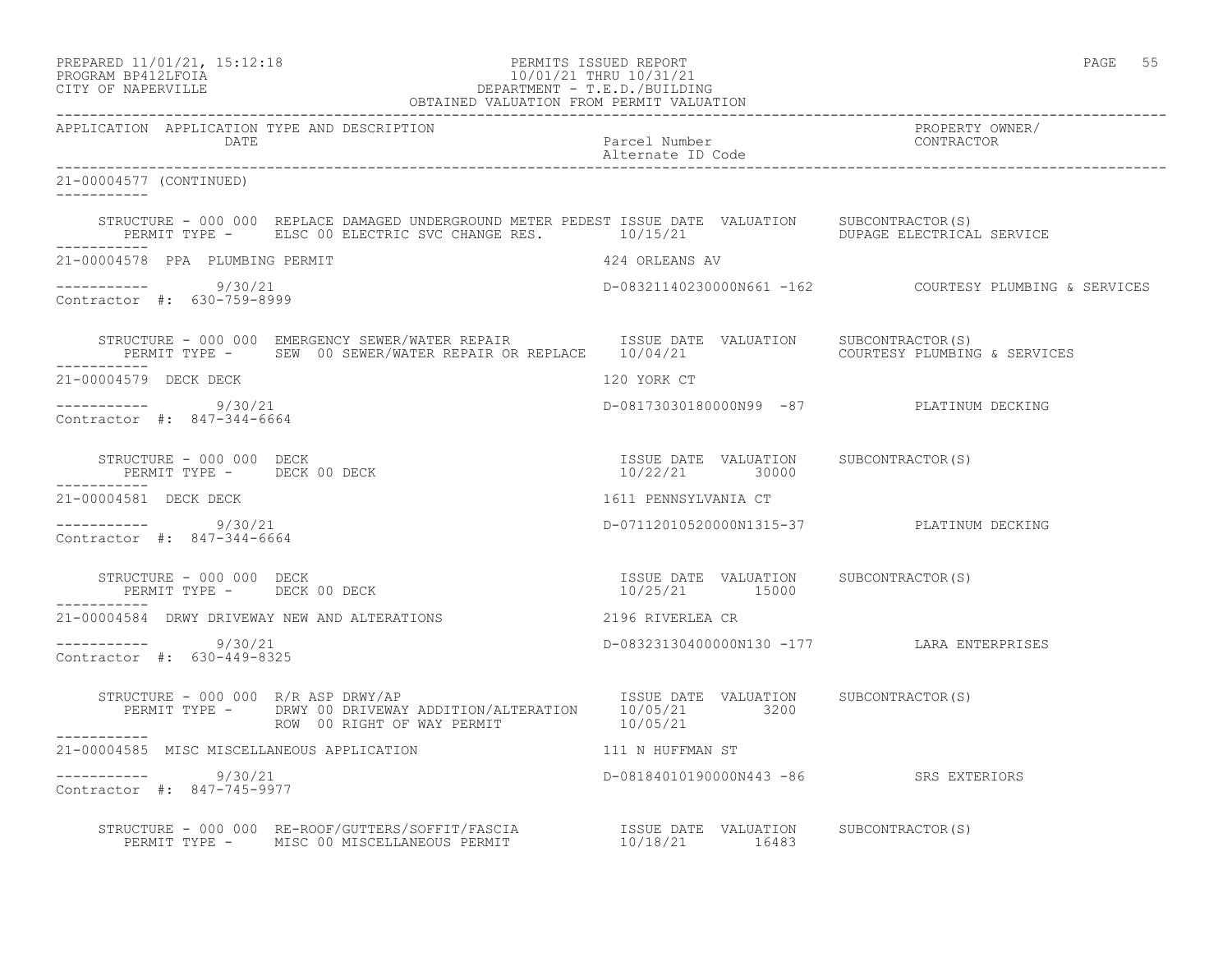## PREPARED 11/01/21, 15:12:18 PERMITS ISSUED REPORT PAGE 56 PROGRAM BP412LFOIA 10/01/21 THRU 10/31/21 CITY OF NAPERVILLE DEPARTMENT - T.E.D./BUILDING OBTAINED VALUATION FROM PERMIT VALUATION

| 21-00004586 FABD FIRE ALARM                                                                                                                                                                                                          | 1320 E CHICAGO AV     |                                                         |
|--------------------------------------------------------------------------------------------------------------------------------------------------------------------------------------------------------------------------------------|-----------------------|---------------------------------------------------------|
| ----------    9/30/21<br>Contractor #: 630-844-6305                                                                                                                                                                                  |                       | D-08174020010000D79 -88 ALARM DETECTION SYSTEMS FA      |
| STRUCTURE – 000 000<br>PERMIT TYPE - FABD 00 FIRE ALARM                                                                                                                                                                              |                       |                                                         |
| 21-00004589 DRWY DRIVEWAY NEW AND ALTERATIONS                                                                                                                                                                                        | 1712 INDIAN TRAIL DR  |                                                         |
| $--------- 10/01/21$<br>Contractor #: 630-668-5279                                                                                                                                                                                   |                       | D-08322060100000N158 -163 HAROLD WESTWOOD CONCRETE, INC |
| STRUCTURE - 000 000 R/R AND EXPAND CONCRETE DRWY/PR WALKS/AP ISSUE DATE VALUATION SUBCONTRACTOR(S)<br>PERMIT TYPE - DRWY 00 DRIVEWAY ADDITION/ALTERATION 10/13/21 8850 HAROLD WESTWOOD CONCRETE, INC<br>ROW 00 RIGHT OF WAY PERMIT 1 |                       |                                                         |
| 21-00004590 DRWY DRIVEWAY NEW AND ALTERATIONS 2627 PARTLOW DR                                                                                                                                                                        |                       |                                                         |
| -----------    10/01/21<br>Contractor #: 630-201-4896                                                                                                                                                                                |                       | W-01103050050000N1058-229 J& P BROTHERS LANDSCAPING     |
|                                                                                                                                                                                                                                      |                       |                                                         |
| 21-00004591 OCCI OCCUPANCY INSPECTION                                                                                                                                                                                                | 2936 SHOWPLACE DR 116 |                                                         |
| Contractor #:                                                                                                                                                                                                                        |                       |                                                         |
| STRUCTURE - 000 000 JUICE BAR HOLDINGS, INC.                    ISSUE DATE VALUATION     SUBCONTRACTOR(S)<br>PERMIT TYPE -       OCC  00 OCC INSPECT. PERMIT COM/RST       10/07/21                                                  |                       |                                                         |
| 21-00004593 OCCI OCCUPANCY INSPECTION                                                                                                                                                                                                | 3340 LACROSSE LN 105  |                                                         |
| $--------- 10/01/21$<br>Contractor #:                                                                                                                                                                                                |                       |                                                         |
| STRUCTURE - 000 000 HAIR BY AMANDA NICOLE [ISSUE DATE VALUATION SUBCONTRACTOR(S)<br>PERMIT TYPE - OCC 00 OCC INSPECT. PERMIT COM/RST 10/08/21                                                                                        |                       |                                                         |
| 21-00004594 DRWY DRIVEWAY NEW AND ALTERATIONS                                                                                                                                                                                        | 2230 WOODLAND CR      |                                                         |
| $--------- 10/01/21$<br>Contractor #: 630-956-1380                                                                                                                                                                                   |                       | D-08313120150000N83 -175 AJD CONCRETE CONSTRUCTION      |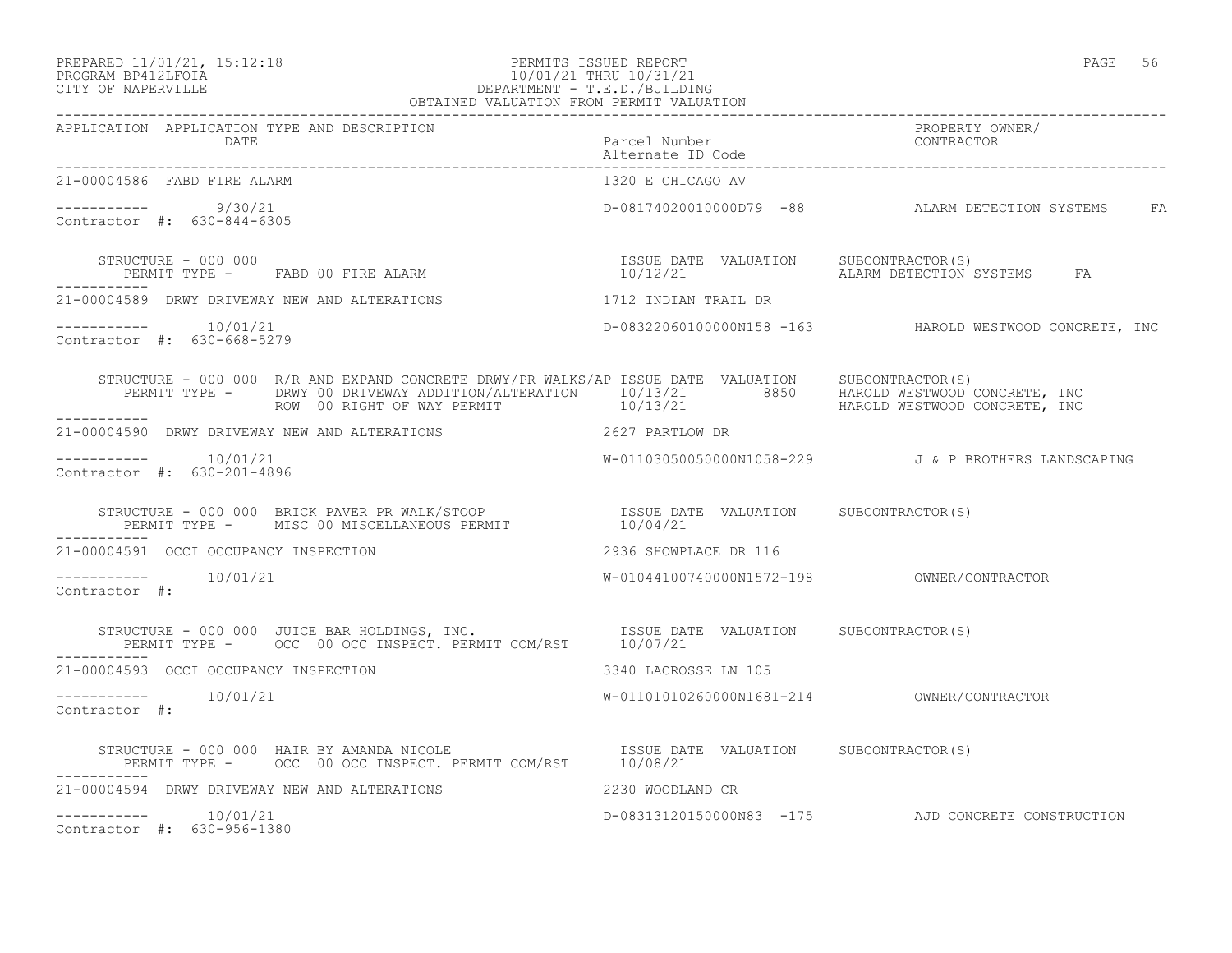PREPARED 11/01/21, 15:12:18 PERMITS ISSUED REPORT PAGE 57

## PROGRAM BP412LFOIA 10/01/21 THRU 10/31/21 CITY OF NAPERVILLE DEPARTMENT - T.E.D./BUILDING OBTAINED VALUATION FROM PERMIT VALUATION

------------------------------------------------------------------------------------------------------------------------------------ APPLICATION APPLICATION TYPE AND DESCRIPTION<br>DATE Parcel Number<br>Alternate ID Code Alternate ID Code ------------------------------------------------------------------------------------------------------------------------------------ 21-00004594 (CONTINUED) ----------- STRUCTURE - 000 000 R/R AND EXPAND CONCRETE DRWY/APRON/PUB W ISSUE DATE VALUATION SUBCONTRACTOR(S) PERMIT TYPE - DRWY 00 DRIVEWAY ADDITION/ALTERATION 10/08/21 8975 AJD CONCRETE CONSTRUCTION ROW 00 RIGHT OF WAY PERMIT  $10/08/21$  AJD CONCRETE CONSTRUCTION ----------- 21-00004595 OCCI OCCUPANCY INSPECTION 300 E OGDEN AV 304  $---------$  10/01/21 ----------- 10/01/21 D-08073160010000N426 -55 OWNER/CONTRACTOR Contractor #: STRUCTURE - 000 000 JALAPENO PAINT WERX INC **ISSUE DATE** VALUATION SUBCONTRACTOR(S) PERMIT TYPE - OCC 00 OCC INSPECT. PERMIT COM/RST 10/06/21 ----------- 21-00004597 DRWY DRIVEWAY NEW AND ALTERATIONS 583 ROXBURY DR ----------- 10/01/21 W-01011050180000N734 -188 DAMICO PAVING Contractor #: 630-377-9339 STRUCTURE - 000 000 R/R ASPHALT DRWY/AP/PUB WALK **ISSUE DATE VALUATION** SUBCONTRACTOR(S) PERMIT TYPE - DRWY 00 DRIVEWAY ADDITION/ALTERATION 10/07/21 2950 DAMICO PAVING ROW 00 RIGHT OF WAY PERMIT  $10/07/21$  DAMICO PAVING ----------- 21-00004598 DRWY DRIVEWAY NEW AND ALTERATIONS 1103 RIVER OAK DR  $--------- 10/01/21$ ----------- 10/01/21 D-08322120170000N178 -163 LEON SEALCOATING SERVICES Contractor #: 630-512-0221 STRUCTURE - 000 000 R/R ASPHALT DRWY/AP/PUB WALK **ISSUE DATE VALUATION** SUBCONTRACTOR(S) PERMIT TYPE - DRWY 00 DRIVEWAY ADDITION/ALTERATION 10/04/21 2950 ROW 00 RIGHT OF WAY PERMIT 10/04/21 ----------- 21-00004600 RPZ REVERSE PRESSURE ZONE/BACKFLOW PREVENTER 4320 CHINABERRY LN ----------- 10/01/21 W-01172110170000N1743-241 O & G IRRIGATION, LLC Contractor #: 815-474-9592 STRUCTURE - 000 000 RPZ WITH HEADS IN ROW ISSUE DATE VALUATION SUBCONTRACTOR(S) PERMIT TYPE - LSP 00 LAWN SPRINKLER RESIDENTIAL 10/06/21 4650 O & G IRRIGATION, LLC TOM CALLAHAN PLUMBING CO INC ----------- 21-00004601 RPZ REVERSE PRESSURE ZONE/BACKFLOW PREVENTER 2530 BRADDOCK DR  $--------- 10/01/21$ W-02054030170000N407 -208 KRUPSKE SPRINKLER SYSTEMS INC Contractor #: 708-460-5622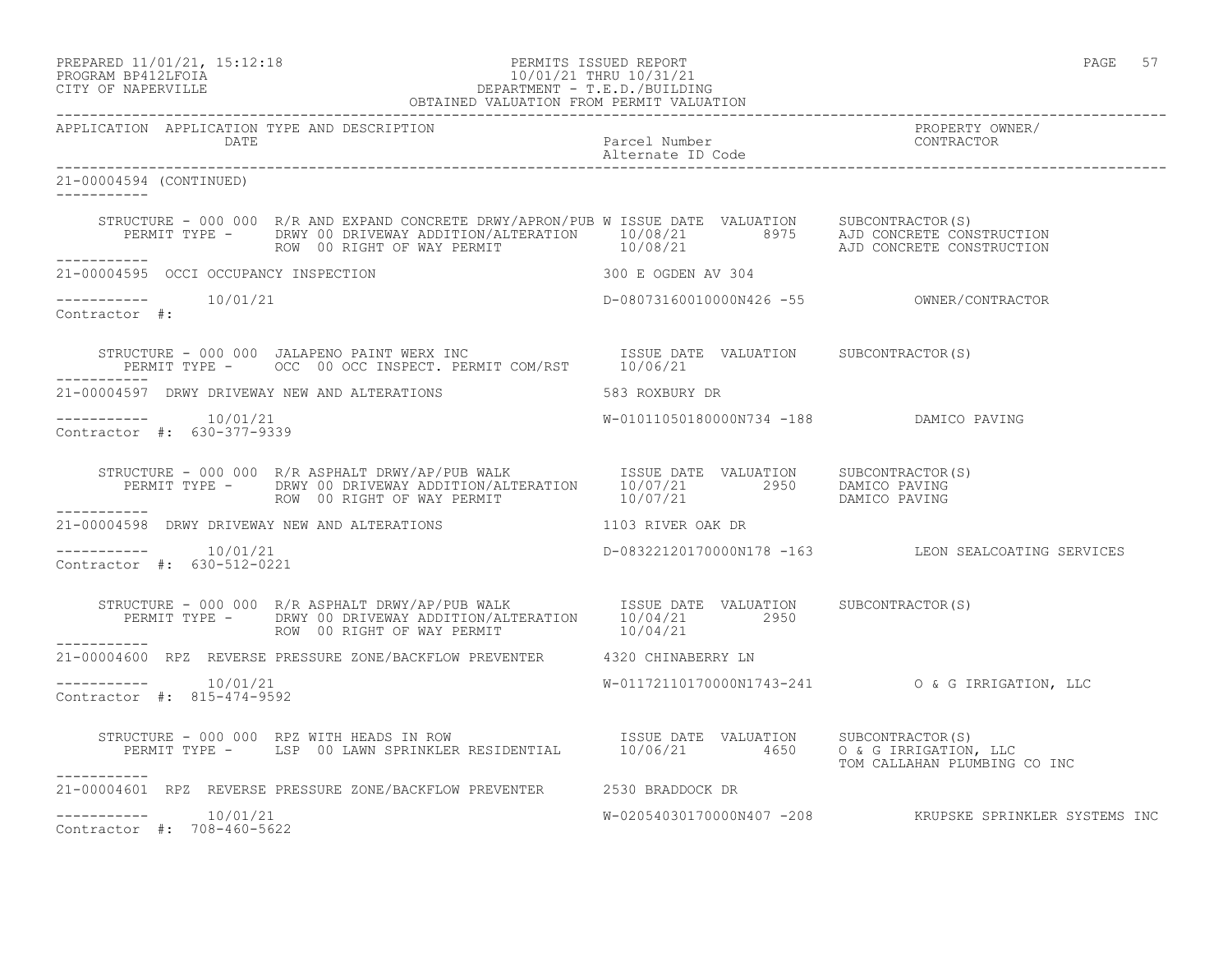# PREPARED 11/01/21, 15:12:18 PERMITS ISSUED REPORT PAGE 58 PROGRAM BP412LFOIA 10/01/21 THRU 10/31/21 CITY OF NAPERVILLE DEPARTMENT - T.E.D./BUILDING

| OBTAINED VALUATION FROM PERMIT VALUATION                                                                                                                |                                          |                                                          |
|---------------------------------------------------------------------------------------------------------------------------------------------------------|------------------------------------------|----------------------------------------------------------|
| APPLICATION APPLICATION TYPE AND DESCRIPTION                                                                                                            |                                          | PROPERTY OWNER/                                          |
| 21-00004601 (CONTINUED)                                                                                                                                 |                                          |                                                          |
| STRUCTURE - 000 000 RPZ WITH HEADS IN ROW<br>PERMIT TYPE - LSP 00 LAWN SPRINKLER RESIDENTIAL 10/08/21 4650 KRUPSKE SPRINKLER SYSTEMS INC<br>----------- |                                          |                                                          |
| 21-00004602 RPZ REVERSE PRESSURE ZONE/BACKFLOW PREVENTER 3603 BIRCH LN                                                                                  |                                          |                                                          |
| -----------    10/01/21<br>Contractor #: 708-460-5622                                                                                                   |                                          | W-01084070090000N1691-226 KRUPSKE SPRINKLER SYSTEMS INC  |
| STRUCTURE - 000 000 RPZ WITH HEADS IN ROW<br>PERMIT TYPE - LSP 00 LAWN SPRINKLER RESIDENTIAL 10/05/21 4650 KRUPSKE SPRINKLER SYSTEMS INC<br>----------- |                                          | KRUPSKE SPRINKLER SYSTEMS                                |
| 21-00004603 RPZ REVERSE PRESSURE ZONE/BACKFLOW PREVENTER 1321 KIMBALL CT                                                                                |                                          |                                                          |
| $--------- 10/01/21$<br>Contractor #: 815-436-5455                                                                                                      |                                          | D-08194050190000N485 -116 RAINMAKERS IRRIGATION-ROMEOVIL |
| STRUCTURE - 000 000 RPZ-NO RIGHT OF WAY WORK<br>PERMIT TYPE - LSP 00 LAWN SPRINKLER RESIDENTIAL 10/05/21 9800 RAINALERS IRRIGATION<br>-----------       |                                          | RAINMAKERS IRRIGATION & MAINT                            |
| 21-00004604 RPZ REVERSE PRESSURE ZONE/BACKFLOW PREVENTER 4047 LOBO LN                                                                                   |                                          |                                                          |
| $--------- 10/01/21$<br>Contractor #: 630-293-4962                                                                                                      | W-01082000120012N1808-211 SALINAS & SONS |                                                          |
| STRUCTURE - 000 000 RPZ WITH HEADS IN ROW<br>PERMIT TYPE - LSP 00 LAWN SPRINKLER RESIDENTIAL 10/05/21 4650 SALINAS & SONS<br>------------               |                                          | WHEATLAND PLUMBING                                       |
| 21-00004605 RPZ REVERSE PRESSURE ZONE/BACKFLOW PREVENTER 3504 ELIOT LN                                                                                  |                                          |                                                          |
| $--------$ 10/01/21<br>Contractor #: 630-293-4962                                                                                                       | W-01113120220000N1101-231 SALINAS & SONS |                                                          |
| STRUCTURE - 000 000 RPZ WITH HEADS IN ROW<br>PERMIT TYPE - LSP 00 LAWN SPRINKLER RESIDENTIAL 10/05/21 4650 SALIATION SUBCONTRACTOR(S)<br>___________    |                                          | WHEATLAND PLUMBING                                       |
| 21-00004606 RPZ REVERSE PRESSURE ZONE/BACKFLOW PREVENTER 1528 SARANELL AV                                                                               |                                          |                                                          |
| $--------- 10/01/21$<br>Contractor #: 815-462-3300                                                                                                      |                                          | D-07261020210000N698 -126 CAREFREE LAWN SPRINKLERS       |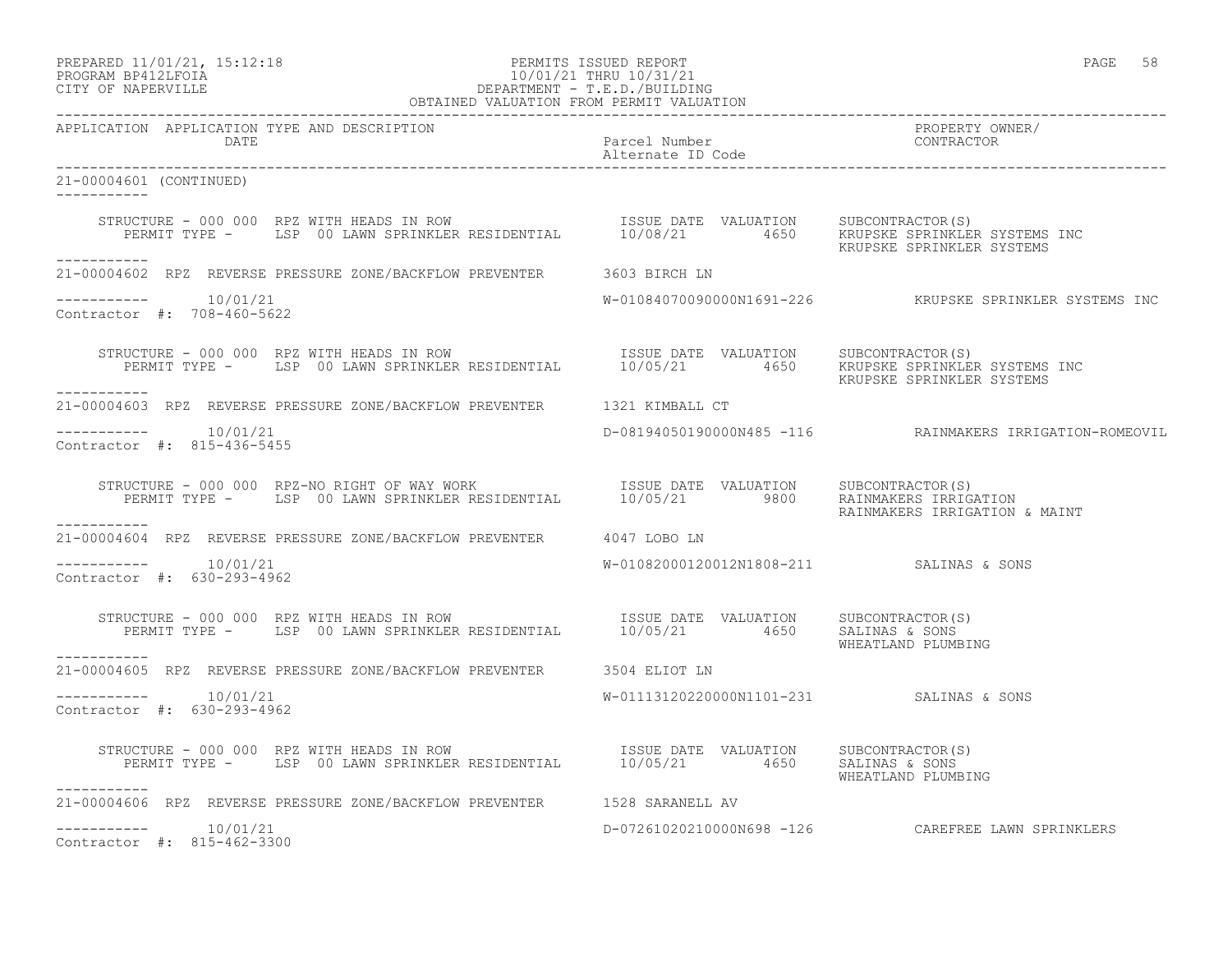## PREPARED 11/01/21, 15:12:18 PERMITS ISSUED REPORT PAGE 59 PROGRAM BP412LFOIA 10/01/21 THRU 10/31/21 CITY OF NAPERVILLE DEPARTMENT - T.E.D./BUILDING OBTAINED VALUATION FROM PERMIT VALUATION

APPLICATION APPLICATION TYPE AND DESCRIPTION<br>DATE DATE DATE DATE DATE Parcel Number CONTRACTOR

------------------------------------------------------------------------------------------------------------------------------------

 Alternate ID Code ------------------------------------------------------------------------------------------------------------------------------------ 21-00004606 (CONTINUED) ----------- STRUCTURE - 000 000 RPZ WITH HEADS IN ROW ISSUE DATE VALUATION SUBCONTRACTOR(S) PERMIT TYPE - LSP 00 LAWN SPRINKLER RESIDENTIAL 10/22/21 4650 CAREFREE LAWN SPRINKLERS CAREFREE LAWN SPRINKLERS ----------- 21-00004607 RPZ REVERSE PRESSURE ZONE/BACKFLOW PREVENTER 2543 BASIN TRAIL LN  $--------- 10/01/21$ ----------- 10/01/21 D-07091090260000N1762-032 WATER WORKS INC-JOHNSBURG Contractor #: 815-385-5599 STRUCTURE - 000 000 RPZ-NO RIGHT OF WAY WORK ISSUE DATE VALUATION SUBCONTRACTOR(S) PERMIT TYPE - LSP 00 LAWN SPRINKLER RESIDENTIAL 10/05/21 9800 WATER WORKS INC-JOHNSBURG ENGLAND PLUMBING ----------- 21-00004609 LV ELECTRIC LOW VOLTAGE 1748 W JEFFERSON AV 120  $--------- 10/01/21$ ----------- 10/01/21 D-07222080180000 - CONTINENTAL ELECTRIC CONST CO Contractor #: 847-677-1600 STRUCTURE - 000 000 INSTALL LOW VOLTAGE CABELING ISSUE DATE VALUATION SUBCONTRACTOR(S) PERMIT TYPE - LV 00 ELECTRIC LOW VOLTAGE 10/08/21 63900 CONTINENTAL ELECTRIC CONST CO ----------- 21-00004611 RAL RES ALTERATIONS/REMODLING (NO NEW SQ FTG) 2644 PARTLOW DR ----------- 10/01/21 W-01103020050000N1058-229 CONSTRUCTION SPECIALITIES LLC Contractor #: 630-567-6100 STRUCTURE - 000 000 BASEMENT REMODEL ISSUE DATE VALUATION SUBCONTRACTOR(S) PERMIT TYPE - FB 00 FINISHED BASEMENT 10/25/21 40000 CONSTRUCTION SPECIALTIES ISSUE DATE VALUATION SUBCONTRACTOR(S)<br>10/25/21 40000 CONSTRUCTION SPECIALTIES<br>CONSTRUCTION SPECIALTIES ----------- 21-00004614 COA CERTIFICATE OF APPROPRIATENESS 24 N LOOMIS ST  $--------- 10/04/21$ ----------- 10/04/21 D-08183100020000N433 -85 HX HOME SOLUTIONS Contractor #: STRUCTURE - 000 000 **ISSUE DATE VALUATION** SUBCONTRACTOR(S) PERMIT TYPE - COA 00 CERTIFICATE OF APPROPRIATENESS 10/05/21 ----------- 21-00004619 DMOC DEMOLITION COMMERCIAL 135 AMBASSADOR DR ----------- 10/04/21 D-07153040250000N1303-79 THE REDMOND COMPANY Contractor #: 262-896-8723 STRUCTURE - 000 000 JACOBS GET READY CENTER **ISSUE DATE** VALUATION SUBCONTRACTOR(S)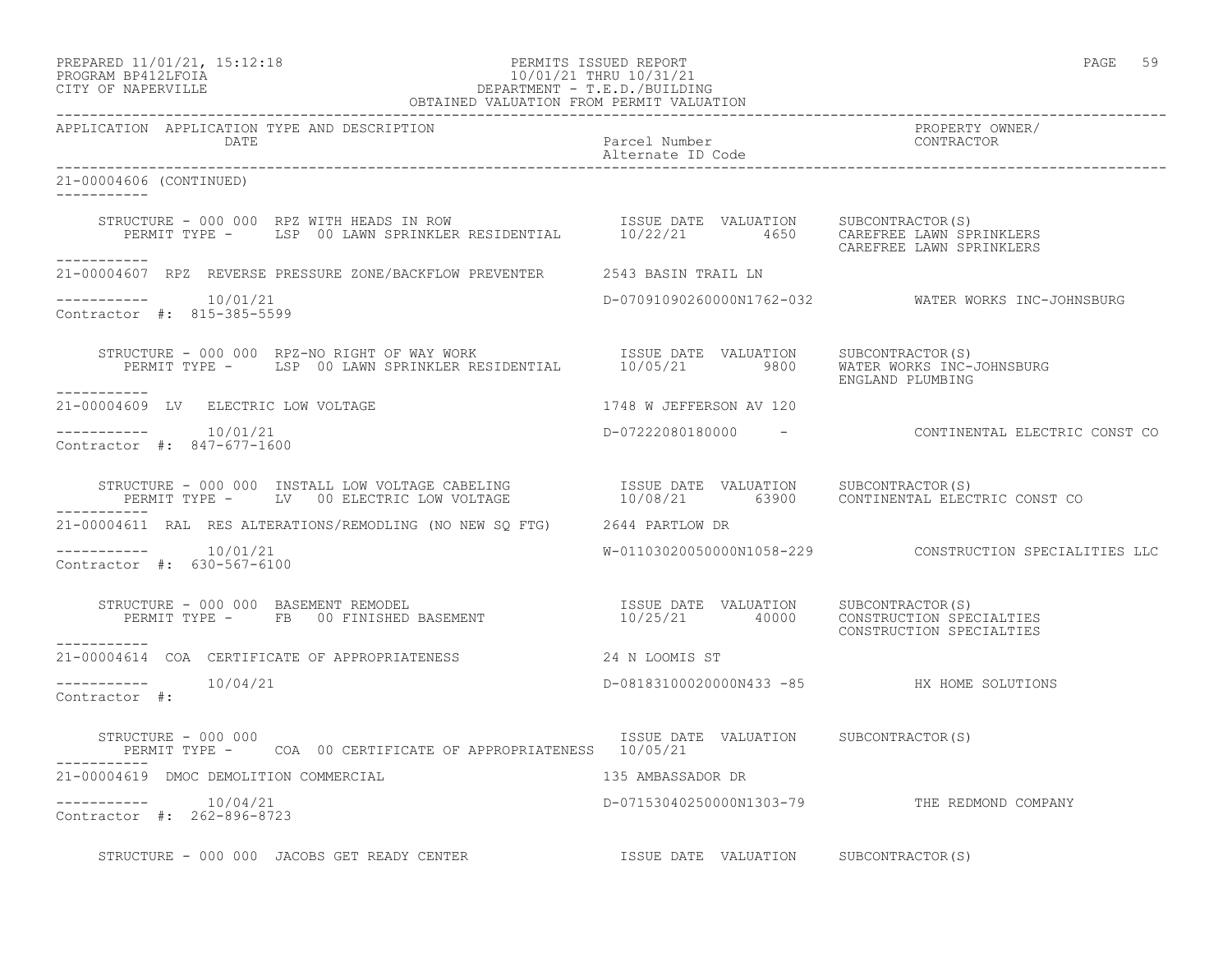| PREPARED 11/01/21, 15:12:18 |  |
|-----------------------------|--|
| PROCRAM RP412LFOIA          |  |

# eration of the PERMITS ISSUED REPORT And the end of the end of the end of the end of the end of the end of the end of the end of the end of the end of the end of the end of the end of the end of the end of the end of the e PROGRAM BP412LFOIA 10/01/21 THRU 10/31/21 CITY OF NAPERVILLE CITY OF NAPERVILLE DEPARTMENT - T.E.D./BUILDING

|                                                                      | OBTAINED VALUATION FROM PERMIT VALUATION                                                                                                                                                                                                                                                                                                                                                                                                                              |                                       |                                                |
|----------------------------------------------------------------------|-----------------------------------------------------------------------------------------------------------------------------------------------------------------------------------------------------------------------------------------------------------------------------------------------------------------------------------------------------------------------------------------------------------------------------------------------------------------------|---------------------------------------|------------------------------------------------|
| APPLICATION APPLICATION TYPE AND DESCRIPTION<br>DATE                 |                                                                                                                                                                                                                                                                                                                                                                                                                                                                       | Parcel Number<br>Alternate ID Code    | PROPERTY OWNER/<br>CONTRACTOR                  |
| 21-00004619 (CONTINUED)                                              |                                                                                                                                                                                                                                                                                                                                                                                                                                                                       |                                       |                                                |
|                                                                      | PERMIT TYPE - DMIC 00 DEMOLITION COMMERCIAL INTERIOR 10/11/21 35000                                                                                                                                                                                                                                                                                                                                                                                                   |                                       |                                                |
| . _ _ _ _ _ _ _ _ _ _<br>21-00004620 FOCM FOUNDATION ONLY COMMERCIAL |                                                                                                                                                                                                                                                                                                                                                                                                                                                                       | 135 AMBASSADOR DR                     |                                                |
| Contractor #: 262-896-8723                                           |                                                                                                                                                                                                                                                                                                                                                                                                                                                                       |                                       | D-07153040250000N1303-79 THE REDMOND COMPANY   |
|                                                                      | $\begin{tabular}{llllll} \multicolumn{2}{l}{{\small\tt STRUCTURE ~ 000 ~ 000 ~ JACOBS~GET~READY~CENTER} & \multicolumn{2}{l}{\small\tt ISSUE~DATE~ VALUATION} & \multicolumn{2}{l}{\small\tt SUBCONTRACTOR(S)} \\ \multicolumn{2}{l}{\small\tt PERMIT~TYPE ~ & FNDO~00~ FOUNDATION~ONLY~PERMIT~CCAD} & \multicolumn{2}{l}{\small\tt 10/19/21} & \multicolumn{2}{l}{\small\tt 44680} & \multicolumn{2}{l}{\small\tt SUBCONTRACTOR(S)} \\ \multicolumn{2}{l}{\small\tt$ |                                       |                                                |
| 21-00004622 ESC ELECTRIC SERVICE CHANGE                              | 1351 E OGDEN AV                                                                                                                                                                                                                                                                                                                                                                                                                                                       |                                       |                                                |
| -----------    10/04/21<br>Contractor #: 773-656-3138                |                                                                                                                                                                                                                                                                                                                                                                                                                                                                       |                                       | D-08081010140000N1862-42   GDM ELECTRIC INC    |
| -----------                                                          | STRUCTURE - 000 000 COMMERICAL-INSTALL EV CHARGING STATION ISSUE DATE VALUATION SUBCONTRACTOR(S)<br>PERMIT TYPE - EVCC 00 ELECTRIC VEHICLE STATION COMM 10/26/21 43000 GDM ELECTRIC INC                                                                                                                                                                                                                                                                               |                                       | GDM ELECTRIC BI                                |
|                                                                      | 21-00004623 RAL RES ALTERATIONS/REMODLING (NO NEW SQ FTG) 1106 JOHNSON DR                                                                                                                                                                                                                                                                                                                                                                                             |                                       |                                                |
| ----------    10/04/21<br>Contractor #:                              |                                                                                                                                                                                                                                                                                                                                                                                                                                                                       |                                       | D-08204010150000N229 -118 OWNER/CONTRACTOR     |
|                                                                      | $\begin{array}{cccc} \texttt{STRUCTURE} & - & 000 & 000 & \texttt{MUDROOM/MASTER BATH/ETC.} \\ \texttt{PERMIT TYPE} & - & \texttt{RAL} & 00 & \texttt{ROOM ALTERATION} \\ \end{array} \qquad \begin{array}{cccc} \texttt{SUE} & \texttt{DATE} & \texttt{VALUATION} & \texttt{SUBCONTRACTOR(S)} \\ \texttt{10/26/21} & \texttt{120000} & \texttt{P H E TECH SERVICES INC} \\ \end{array}$                                                                              |                                       | STANLEY BRYK PLUMBING                          |
|                                                                      | $M_{\rm M}$ WMU 00 WATER METER UPGRADE $10/26/21$ P H E TECH SERVICES INC                                                                                                                                                                                                                                                                                                                                                                                             |                                       | STANLEY BRYK PLUMBING                          |
| 21-00004624 ESC ELECTRIC SERVICE CHANGE                              | 1590 HINTERLONG LN                                                                                                                                                                                                                                                                                                                                                                                                                                                    |                                       |                                                |
| Contractor #: 630-833-2389                                           |                                                                                                                                                                                                                                                                                                                                                                                                                                                                       |                                       | D-07152060160000N689 -65 KAPITAL ELECTRIC INC  |
|                                                                      | STRUCTURE - 000 000 INSTALL EV CHARGER                           ISSUE DATE VALUATION     SUBCONTRACTOR(S)<br>PERMIT TYPE -     EVCR 00 ELECTRIC VEHICLE STATION RES     10/22/21           1255     KAPITAL ELECTRIC INC                                                                                                                                                                                                                                             |                                       |                                                |
| 21-00004628 ESC ELECTRIC SERVICE CHANGE                              | 680 WINTERGREEN CR                                                                                                                                                                                                                                                                                                                                                                                                                                                    |                                       |                                                |
| $--------- 10/04/21$<br>Contractor #: 630-833-2389                   |                                                                                                                                                                                                                                                                                                                                                                                                                                                                       |                                       | D-07224050040000N1144-110 KAPITAL ELECTRIC INC |
|                                                                      | STRUCTURE - 000 000 INSTALL EV CHARGER                                                                                                                                                                                                                                                                                                                                                                                                                                | ISSUE DATE VALUATION SUBCONTRACTOR(S) |                                                |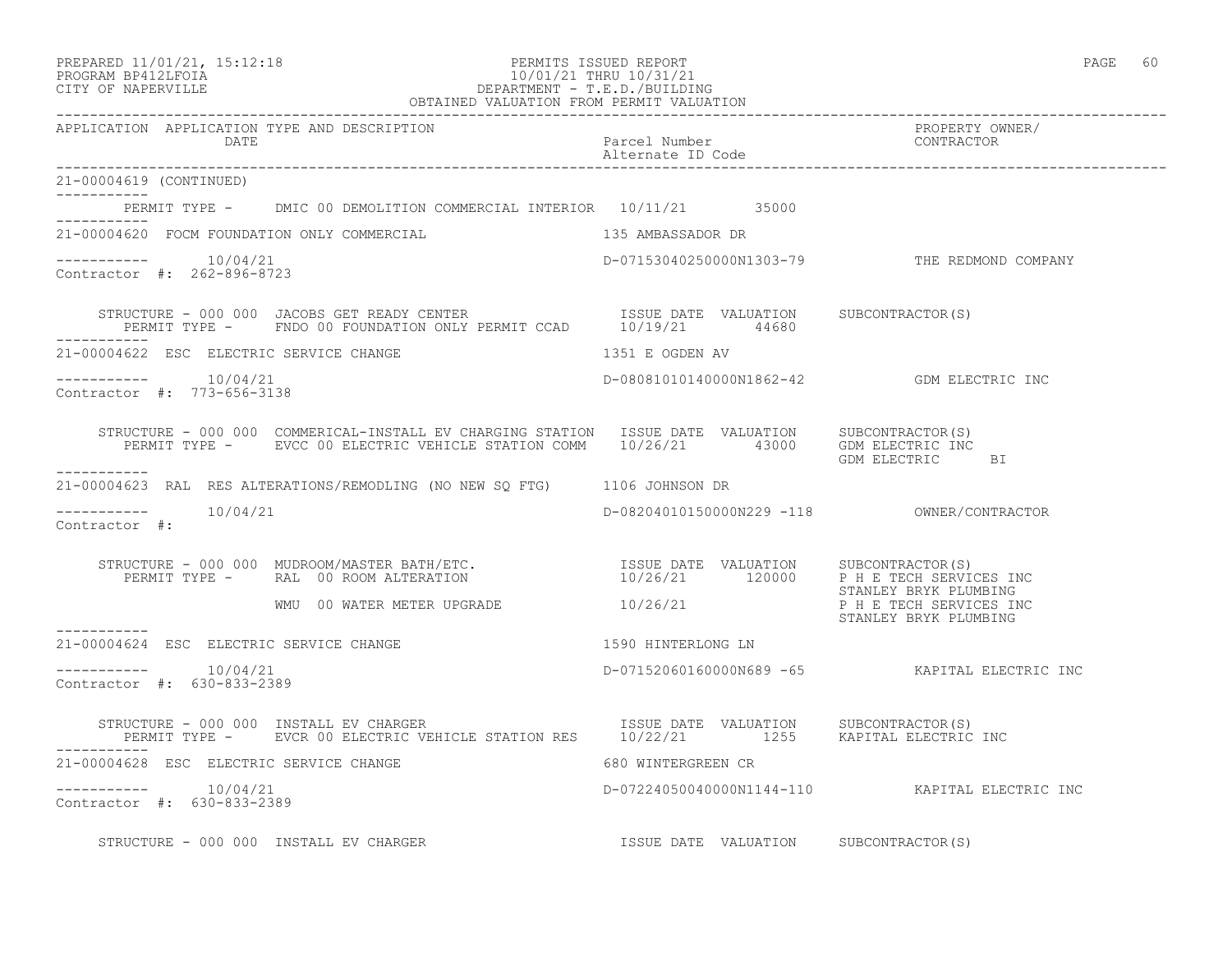| PREPARED 11/01/21, 15:12:18 |  |
|-----------------------------|--|
|                             |  |

# PREPARED 11/01/21, 15:12:18 PERMITS ISSUED REPORT<br>PROGRAM BP412LFOIA PAGE 61 2007/01/21 THRU 10/31/21 PROGRAM BP412LFOIA 10/01/21 THRU 10/31/21 CITY OF NAPERVILLE CITY OF NAPERVILLE DEPARTMENT - T.E.D./BUILDING

| OBTAINED VALUATION FROM PERMIT VALUATION                                                                                                                                                                                                                                                                                                                                                                                |                                                              |                                                |
|-------------------------------------------------------------------------------------------------------------------------------------------------------------------------------------------------------------------------------------------------------------------------------------------------------------------------------------------------------------------------------------------------------------------------|--------------------------------------------------------------|------------------------------------------------|
| APPLICATION APPLICATION TYPE AND DESCRIPTION<br>DATE                                                                                                                                                                                                                                                                                                                                                                    | Parcel Number<br>Alternate ID Code<br>---------------------- | PROPERTY OWNER/<br>CONTRACTOR                  |
| 21-00004628 (CONTINUED)<br>------------                                                                                                                                                                                                                                                                                                                                                                                 |                                                              |                                                |
| PERMIT TYPE - EVCR 00 ELECTRIC VEHICLE STATION RES 10/25/21 1255 KAPITAL ELECTRIC INC<br>.                                                                                                                                                                                                                                                                                                                              |                                                              |                                                |
| 21-00004630 FN FENCE APPLICATION                                                                                                                                                                                                                                                                                                                                                                                        | 1311 BRUSHWOOD CT                                            |                                                |
| $--------- 10/04/21$<br>Contractor #: 708-636-3500                                                                                                                                                                                                                                                                                                                                                                      | D-08294130050000N1738-148 FOX HOME CENTER                    |                                                |
| STRUCTURE - 000 000<br>PERMIT TYPE - FN 00 FENCE<br>STRUCTURE - 000 000                                                                                                                                                                                                                                                                                                                                                 | ISSUE DATE VALUATION SUBCONTRACTOR (S)<br>10/11/21 4500      |                                                |
| 21-00004631 ESC ELECTRIC SERVICE CHANGE                                                                                                                                                                                                                                                                                                                                                                                 | 1522 APPLEGATE DR                                            |                                                |
| Contractor #: 847-419-1000                                                                                                                                                                                                                                                                                                                                                                                              | D-07254030160000N164 -144 ABC ELECTRIC                       |                                                |
| $\begin{tabular}{lllllllllll} \texttt{STRUCURE} & - & 000 & 000 & \texttt{INSTALL} & 200\texttt{AMP} & \texttt{PANE} & \texttt{ISSUE} & \texttt{DATE} & \texttt{VALUATION} & & \texttt{SUBCONTRACTOR(S)} \\ \texttt{PERMIT TYPE} & - & \texttt{ELSC} & 00 & \texttt{ELECTRIC} & \texttt{SVC} & \texttt{CHANGE} & \texttt{RES} & & & & 10/26/21 & & & \texttt{ABC} & \texttt{ELECTRIC} \\ \end{tabular}$<br>------------ |                                                              |                                                |
| 21-00004634 FN FENCE APPLICATION                                                                                                                                                                                                                                                                                                                                                                                        | 623 NANAK CT                                                 |                                                |
| $--------- 10/04/21$<br>Contractor #: 630-715-7409                                                                                                                                                                                                                                                                                                                                                                      | W-02053040520000N1395-207 AURORA FENCE INC                   |                                                |
| SIRUCTURE - 000 000<br>PERMIT TYPE - FN 00 FENCE                                                                                                                                                                                                                                                                                                                                                                        | ISSUE DATE VALUATION SUBCONTRACTOR(S)<br>10/12/21 4870       |                                                |
| 21-00004635 SIGN SIGN APPLICATIONS                                                                                                                                                                                                                                                                                                                                                                                      | 218 S MAIN ST 1ST                                            |                                                |
| Contractor #: 312-724-9774                                                                                                                                                                                                                                                                                                                                                                                              | $D-07134300440000N594 -84$ BISHOP IMAGE                      |                                                |
| STRUCTURE - 000 000<br>PERMIT TYPE - SIGN 00 SIGN                                                                                                                                                                                                                                                                                                                                                                       | ISSUE DATE VALUATION SUBCONTRACTOR(S)<br>10/15/21            |                                                |
| 21-00004636 FN FENCE APPLICATION                                                                                                                                                                                                                                                                                                                                                                                        | 431 WARWICK DR                                               |                                                |
| $--------- 10/04/21$<br>Contractor #:                                                                                                                                                                                                                                                                                                                                                                                   |                                                              |                                                |
| STRUCTURE - 000 000<br>PERMIT TYPE - FN 00 FENCE                                                                                                                                                                                                                                                                                                                                                                        | ISSUE DATE VALUATION SUBCONTRACTOR(S)<br>10/13/21 2500       |                                                |
| 21-00004637 FN FENCE APPLICATION                                                                                                                                                                                                                                                                                                                                                                                        | 907 S CHARLES AV                                             |                                                |
| $--------- 10/04/21$<br>Contractor #: 630-551-3400                                                                                                                                                                                                                                                                                                                                                                      |                                                              | D-08194060080000N156 -116 CLASSIC FENCE/OSWEGO |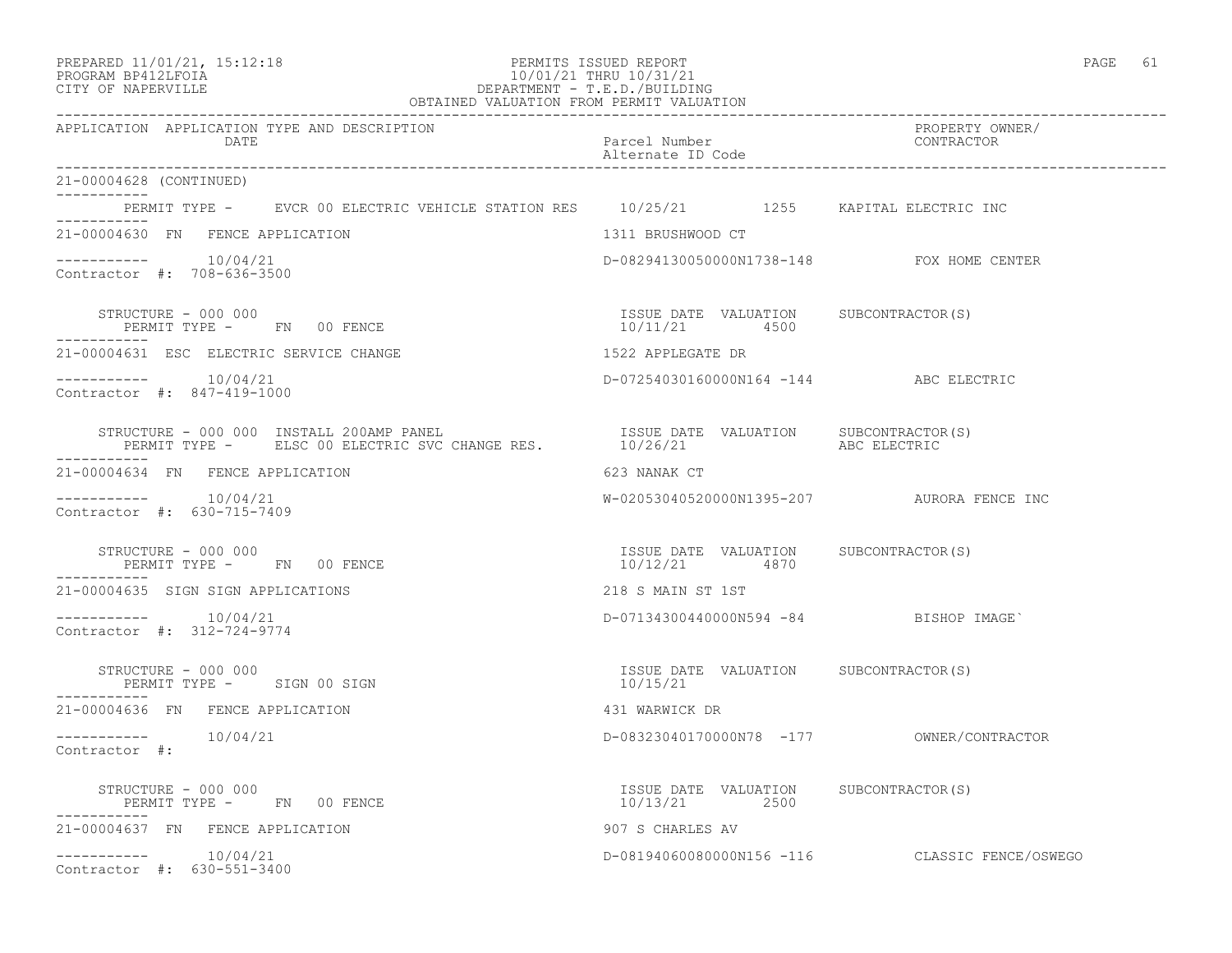| PREPARED 11/01/21, 15:12:18 |  |
|-----------------------------|--|
|                             |  |

# PREPARED 11/01/21, 15:12:18 PERMITS ISSUED REPORT<br>PROGRAM BP412LFOIA PAGE 62<br>10/01/21 THRU 10/31/21 PROGRAM BP412LFOIA 10/01/21 THRU 10/31/21<br>CITY OF NAPERVILLE DEPARTMENT - T.E.D./BUILDIN CITY OF NAPERVILLE DEPARTMENT - T.E.D./BUILDING

| OBTAINED VALUATION FROM PERMIT VALUATION                                                                                                                                                                                                                                                                                                     |                                                        |                                                 |
|----------------------------------------------------------------------------------------------------------------------------------------------------------------------------------------------------------------------------------------------------------------------------------------------------------------------------------------------|--------------------------------------------------------|-------------------------------------------------|
| APPLICATION APPLICATION TYPE AND DESCRIPTION<br>DATE                                                                                                                                                                                                                                                                                         | Parcel Number<br>Alternate ID Code                     | PROPERTY OWNER/<br>CONTRACTOR                   |
| 21-00004637 (CONTINUED)                                                                                                                                                                                                                                                                                                                      |                                                        |                                                 |
| $\begin{array}{cccccccccc} \texttt{STRUCTURE} & - & 000 & 000 & & & & & & & \\ \texttt{PERMIT TYPE} & - & \texttt{FN} & 00 & \texttt{FENCE} & & & & & & \\ \end{array} \hspace{2.5in} \begin{array}{cccccccccc} \texttt{TSSUE} & \texttt{DATE} & \texttt{VALUATION} & \texttt{SUBCONTRACTOR(S)} \\ & 10/11/21 & 6750 & & & & \\ \end{array}$ |                                                        |                                                 |
| 21-00004638 CAL COMMERCIAL ALTERATION/REPAIR (NO NEW SQ FTG) 2736 SHOWPLACE DR 100                                                                                                                                                                                                                                                           |                                                        |                                                 |
| $--------- 10/04/21$<br>Contractor #: 801-699-4760                                                                                                                                                                                                                                                                                           | W-01044100710000N1572-198 BLOCK BUILDERS               |                                                 |
| ___________                                                                                                                                                                                                                                                                                                                                  |                                                        |                                                 |
| 21-00004639 FN FENCE APPLICATION                                                                                                                                                                                                                                                                                                             | 104 MESCALLERO CT                                      |                                                 |
| $--------- 10/04/21$<br>Contractor #: 708-856-8999                                                                                                                                                                                                                                                                                           |                                                        | D-08063020030000N147 -25 ILLINOIS FENCE COMPANY |
| STRUCTURE - 000 000<br>PERMIT TYPE - FN 00 FENCE                                                                                                                                                                                                                                                                                             | ISSUE DATE VALUATION SUBCONTRACTOR(S)<br>10/06/21 4981 |                                                 |
| 21-00004640 FN FENCE APPLICATION                                                                                                                                                                                                                                                                                                             | 925 KENNEBEC LN                                        |                                                 |
| $--------- 10/04/21$<br>Contractor #: 815-744-9390                                                                                                                                                                                                                                                                                           |                                                        | D-08072080140000N11 -41 THE CEDAR MILL-MORRIS   |
| STRUCTURE - 000 000<br>PERMIT TYPE - FN 00 FENCE<br>-----------                                                                                                                                                                                                                                                                              | ISSUE DATE VALUATION SUBCONTRACTOR(S)<br>10/06/21 7100 |                                                 |
| 21-00004641 DRWY DRIVEWAY NEW AND ALTERATIONS                                                                                                                                                                                                                                                                                                | 1144 CHESHIRE AV                                       |                                                 |
| -----------    10/04/21<br>Contractor #: 630-263-7283                                                                                                                                                                                                                                                                                        | D-08201040090000N147 -102 DAMICO PAVING                |                                                 |
| STRUCTURE - 000 000 R/R AND EXPAND ASPHALT DRWY/APRON/PAVER ISSUE DATE VALUATION SUBCONTRACTOR(S)<br>PERMIT TYPE - DRWY 00 DRIVEWAY ADDITION/ALTERATION 10/22/21 6000<br>ROW 00 RIGHT OF WAY PERMIT 10/22/21                                                                                                                                 |                                                        |                                                 |
| 21-00004642 FN FENCE APPLICATION                                                                                                                                                                                                                                                                                                             | 105 MESCALLERO CT                                      |                                                 |
| -----------    10/04/21<br>Contractor #: 773-629-0165                                                                                                                                                                                                                                                                                        | D-08063020060000N147 -25 KAIYUE WU CORP                |                                                 |
| STRUCTURE - 000 000<br>PERMIT TYPE - FN 00 FENCE                                                                                                                                                                                                                                                                                             | ISSUE DATE VALUATION SUBCONTRACTOR(S)<br>10/05/21 6000 |                                                 |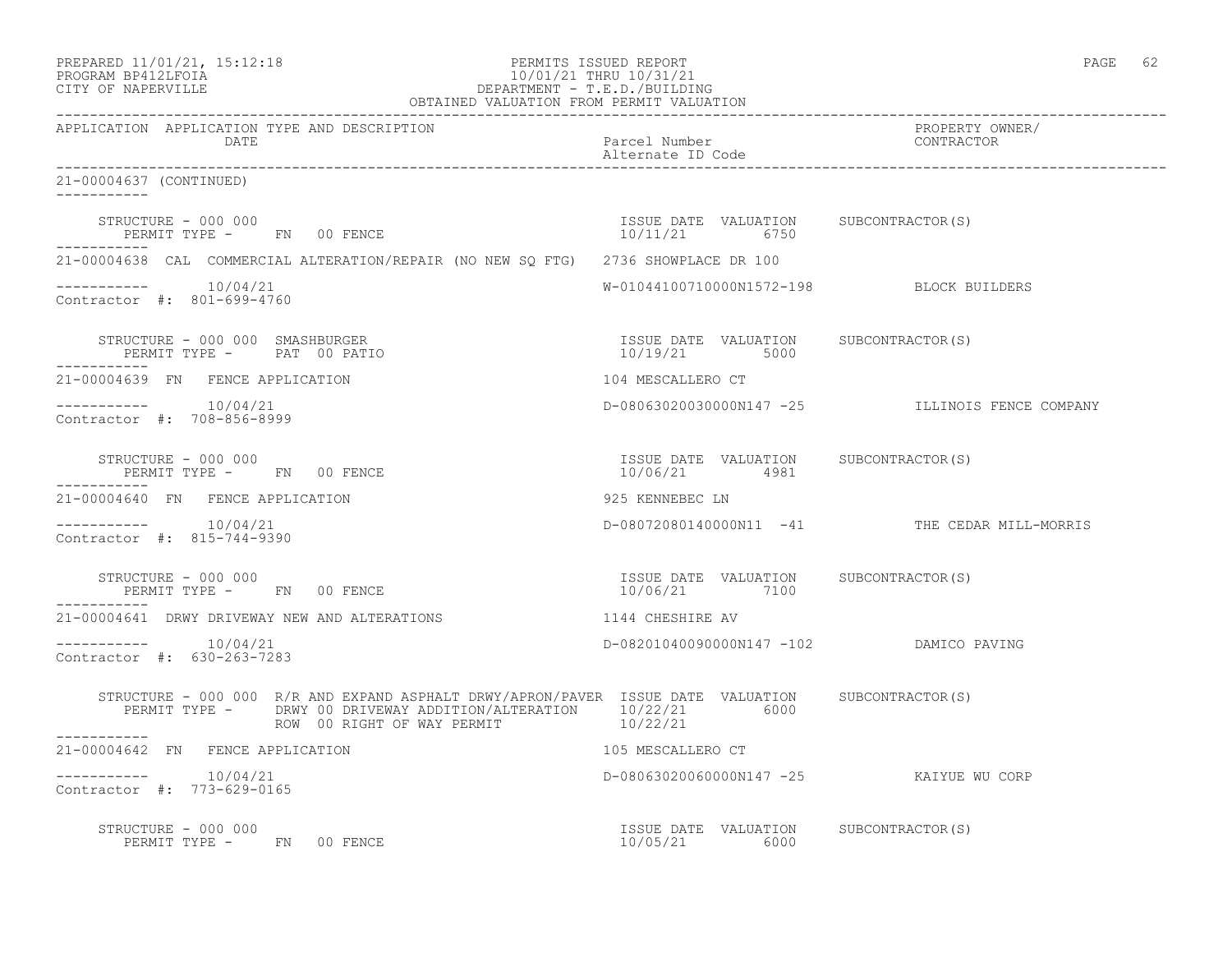## PREPARED 11/01/21, 15:12:18 PERMITS ISSUED REPORT PAGE 63 PROGRAM BP412LFOIA 10/01/21 THRU 10/31/21 CITY OF NAPERVILLE DEPARTMENT - T.E.D./BUILDING

| OBTAINED VALUATION FROM PERMIT VALUATION                                                                                                                                                                                                                                                                             |                                            |                                                         |  |
|----------------------------------------------------------------------------------------------------------------------------------------------------------------------------------------------------------------------------------------------------------------------------------------------------------------------|--------------------------------------------|---------------------------------------------------------|--|
| APPLICATION APPLICATION TYPE AND DESCRIPTION<br>DATE                                                                                                                                                                                                                                                                 | Parcel Number<br>Alternate ID Code         | PROPERTY OWNER/<br>CONTRACTOR                           |  |
| 21-00004643 DRWY DRIVEWAY NEW AND ALTERATIONS                                                                                                                                                                                                                                                                        | 505 TETON CT                               |                                                         |  |
| $---------$ 10/04/21<br>Contractor #: 630-393-5646                                                                                                                                                                                                                                                                   | D-07254020260000N175 -144 POWER PAVING     |                                                         |  |
| STRUCTURE - 000 000 R/R AND EXPAND ASPHALT DRWY/APRON/PAVER ISSUE DATE VALUATION SUBCONTRACTOR(S)<br>PERMIT TYPE - DRWY 00 DRIVEWAY ADDITION/ALTERATION 10/12/21 6000<br>ROW 00 RIGHT OF WAY PERMIT 10/12/21                                                                                                         |                                            |                                                         |  |
| 21-00004644 DRWY DRIVEWAY NEW AND ALTERATIONS 912 ROCK SPRING RD                                                                                                                                                                                                                                                     |                                            |                                                         |  |
| $--------- 10/04/21$<br>Contractor #: 630-679-1948                                                                                                                                                                                                                                                                   | W-01011120070000N766 -188 ALL PRO CONCRETE |                                                         |  |
| -----------                                                                                                                                                                                                                                                                                                          |                                            |                                                         |  |
| 29 PEMBROKE RD<br>21-00004645 FN FENCE APPLICATION                                                                                                                                                                                                                                                                   |                                            |                                                         |  |
| $--------- 10/04/21$<br>Contractor #: 630-551-3400                                                                                                                                                                                                                                                                   |                                            | D-08173020440000N99 -87 CLASSIC FENCE/OSWEGO            |  |
|                                                                                                                                                                                                                                                                                                                      |                                            |                                                         |  |
| 21-00004646 PAT PATIO APPLICATION                                                                                                                                                                                                                                                                                    | 3415 TALL GRASS DR                         |                                                         |  |
| $--------- 10/04/21$<br>Contractor #: 630-346-1434                                                                                                                                                                                                                                                                   |                                            | W-01093030300000N1386-227 BRICK MAGIC PAVING INC        |  |
| STRUCTURE - 000 000 PAVER PATIO/WALK/SEAT WALL/GAS FIRE PIT ISSUE DATE VALUATION SUBCONTRACTOR(S)<br>PERMIT TYPE - PAT 00 PATIO                                                                                                                                                                                      | 10/22/21 32470                             |                                                         |  |
| 21-00004647 FN FENCE APPLICATION                                                                                                                                                                                                                                                                                     | 1512 TULANE DR                             |                                                         |  |
| $--------- 10/04/21$<br>Contractor #: 630-292-7920                                                                                                                                                                                                                                                                   | D-08283100030000N160 -149 CNI FENCE        |                                                         |  |
| $\begin{array}{cccc} \texttt{STRUCTURE} & - & 000 & 000 \\ \texttt{PERMIT TYPE} & - & \texttt{FN} & 00 & \texttt{FENCE} \\ \end{array} \hspace{2.5in} \begin{array}{cccc} \texttt{TSUE} & \texttt{DATE} & \texttt{VALUATION} & \texttt{SUBCONTRACTOR(S)} \\ \texttt{10/08/21} & 2675 \\ \end{array}$<br>------------ |                                            |                                                         |  |
| 21-00004648 RPZ REVERSE PRESSURE ZONE/BACKFLOW PREVENTER 1518 WEDGEFIELD CR                                                                                                                                                                                                                                          |                                            |                                                         |  |
| $--------- 10/04/21$<br>Contractor #: 815-436-5455                                                                                                                                                                                                                                                                   |                                            | D-07121070050000N186 -38 RAINMAKERS IRRIGATION-ROMEOVIL |  |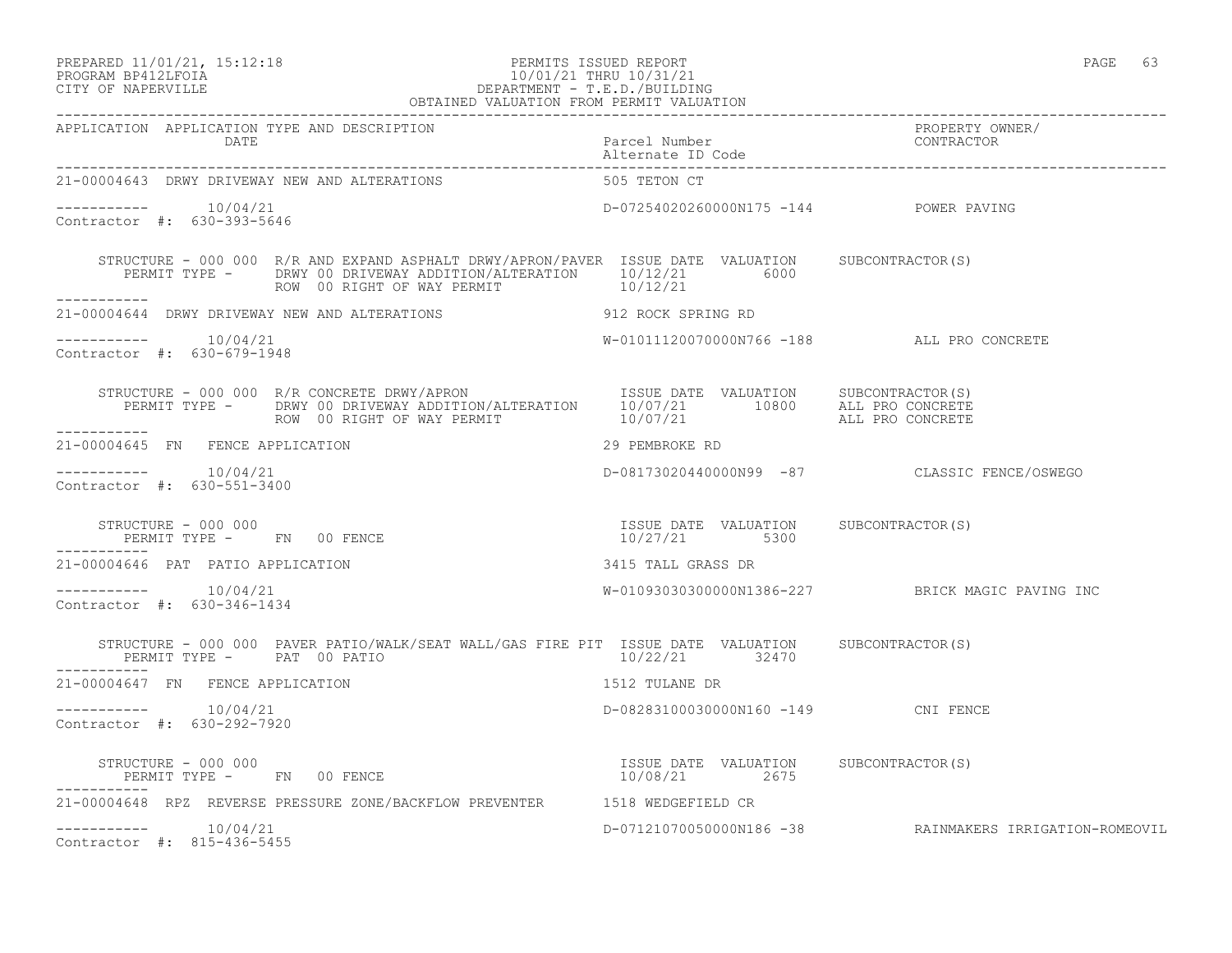# PREPARED 11/01/21, 15:12:18 PERMITS ISSUED REPORT PAGE 64 PROGRAM BP412LFOIA 10/01/21 THRU 10/31/21 CITY OF NAPERVILLE DEPARTMENT - T.E.D./BUILDING

| OBTAINED VALUATION FROM PERMIT VALUATION                                                                                                                                                                                                                                                              |                                                        |                                                           |
|-------------------------------------------------------------------------------------------------------------------------------------------------------------------------------------------------------------------------------------------------------------------------------------------------------|--------------------------------------------------------|-----------------------------------------------------------|
| APPLICATION APPLICATION TYPE AND DESCRIPTION<br>DATE                                                                                                                                                                                                                                                  | Parcel Number<br>Alternate ID Code                     | PROPERTY OWNER/<br>CONTRACTOR                             |
| 21-00004648 (CONTINUED)                                                                                                                                                                                                                                                                               |                                                        |                                                           |
| STRUCTURE - 000 000 RPZ WITH HEADS IN ROW                           ISSUE DATE VALUATION     SUBCONTRACTOR(S)<br>PERMIT TYPE -     LSP 00 LAWN SPRINKLER RESIDENTIAL        10/05/21        7250    RAINMAKERS IRRIGATION-ROMEOVI                                                                     |                                                        | RAINMAKERS IRRIGATION & MAINT                             |
| -----------<br>21-00004653 RAL RES ALTERATIONS/REMODLING (NO NEW SQ FTG) 1581 LIGHTHOUSE DR                                                                                                                                                                                                           |                                                        |                                                           |
| -----------    10/04/21<br>Contractor #: 331-251-6748                                                                                                                                                                                                                                                 |                                                        | D-08293090380000N213 -147    VEDCO DESIGN GROUP INC-LISLE |
| STRUCTURE - 000 000 KITCHEN REMODEL<br>-----------                                                                                                                                                                                                                                                    |                                                        | DREW'S PLUMBING                                           |
| 21-00004654 FN FENCE APPLICATION                                                                                                                                                                                                                                                                      | 1708 PRINCE CT                                         |                                                           |
| $--------- 10/04/21$<br>Contractor #: 224-220-1042                                                                                                                                                                                                                                                    |                                                        | D-07103060150000N151 -49 CEDAR MOUNTAIN FENCE COMPANY     |
| $\begin{array}{cccc} \texttt{STRUCTURE} & - & 000 & 000 \\ \texttt{PERMIT TYPE} & - & \texttt{FN} & 00 & \texttt{FENCE} \\ \end{array} \qquad \begin{array}{cccc} \texttt{TSUE} & \texttt{DATE} & \texttt{VALUATION} & \texttt{SUBCONTRACTOR(S)} \\ \texttt{10/18/21} & \texttt{4500} \\ \end{array}$ |                                                        |                                                           |
| 21-00004657 DRWY DRIVEWAY NEW AND ALTERATIONS 643 BALMORAL CR                                                                                                                                                                                                                                         |                                                        |                                                           |
| $---------$ 10/05/21<br>Contractor #: 630-281-0555                                                                                                                                                                                                                                                    | D-08201110170000N233 -102 CSSD INC                     |                                                           |
| STRUCTURE - 000 000 $R/R$ AP/CC                                                                                                                                                                                                                                                                       |                                                        |                                                           |
| 21-00004659 FN FENCE APPLICATION                                                                                                                                                                                                                                                                      | 2044 SPICE CR                                          |                                                           |
| $--------- 10/05/21$<br>Contractor #: 630-406-8410                                                                                                                                                                                                                                                    |                                                        | D-08284190440000N693 -150 PARAMOUNT FENCE-BATAVIA         |
| PERMIT TYPE - FN 00 FENCE<br>------------                                                                                                                                                                                                                                                             | ISSUE DATE VALUATION SUBCONTRACTOR(S)<br>10/11/21 3000 |                                                           |
| 21-00004662 ESC ELECTRIC SERVICE CHANGE                                                                                                                                                                                                                                                               | 1690 LISA CT                                           |                                                           |
| $--------- 10/05/21$<br>Contractor #: 630-915-8068                                                                                                                                                                                                                                                    |                                                        | D-07152060440000N689 -65 RJ ELECTRIC SERVICE CO           |
| STRUCTURE - 000 000 ELECTRIC PANEL                                                                                                                                                                                                                                                                    | ISSUE DATE VALUATION SUBCONTRACTOR(S)                  |                                                           |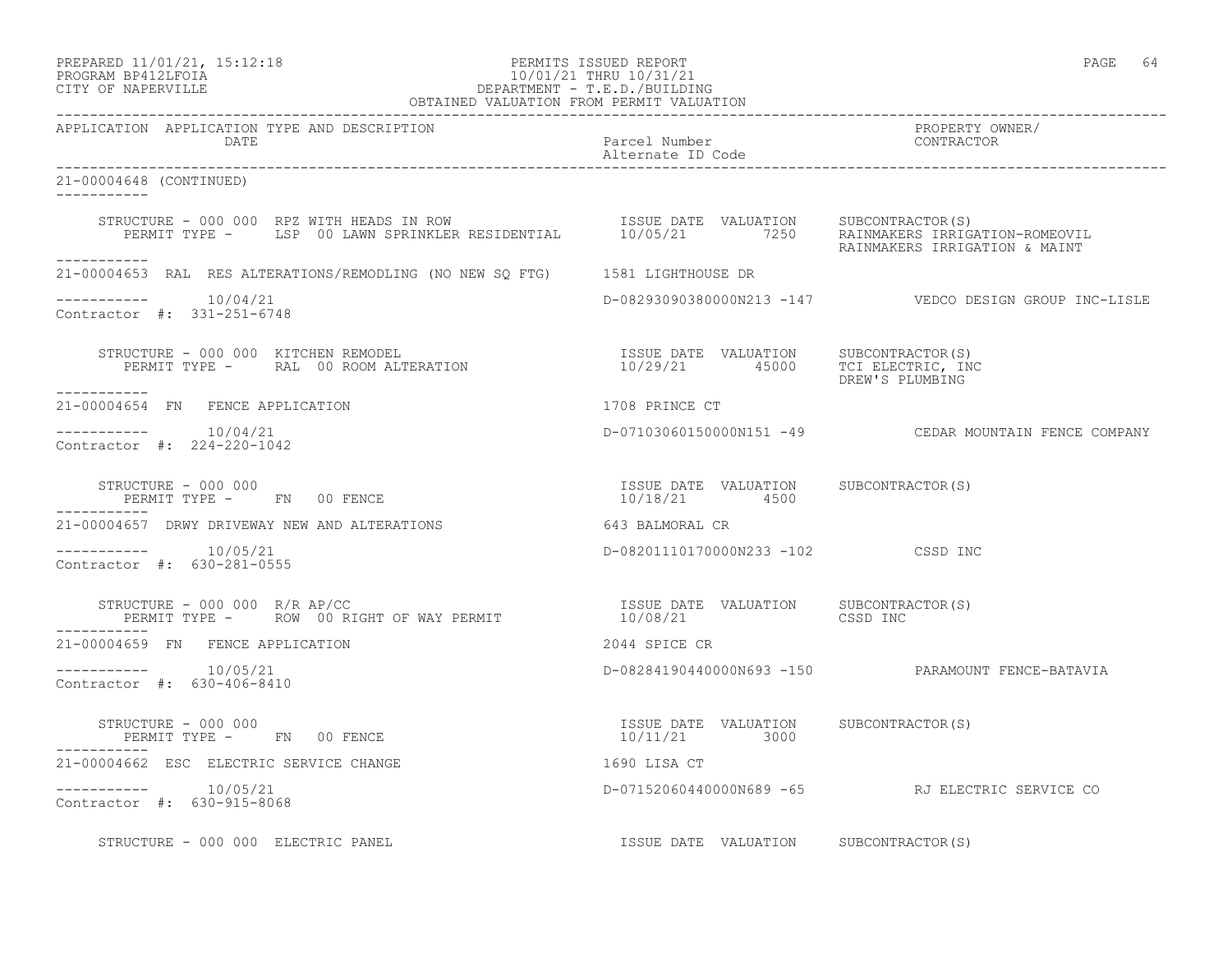# PREPARED 11/01/21, 15:12:18 PERMITS ISSUED REPORT PAGE 65 PROGRAM BP412LFOIA 10/01/21 THRU 10/31/21 CITY OF NAPERVILLE DEPARTMENT - T.E.D./BUILDING

| OBTAINED VALUATION FROM PERMIT VALUATION                                                                                                                                                                                   |                                                          |                                                          |
|----------------------------------------------------------------------------------------------------------------------------------------------------------------------------------------------------------------------------|----------------------------------------------------------|----------------------------------------------------------|
| APPLICATION APPLICATION TYPE AND DESCRIPTION<br>DATE                                                                                                                                                                       | Parcel Number<br>Alternate ID Code                       | PROPERTY OWNER/<br>CONTRACTOR                            |
| 21-00004662 (CONTINUED)<br>___________                                                                                                                                                                                     |                                                          |                                                          |
| PERMIT TYPE - ELSC 00 ELECTRIC SVC CHANGE RES. 10/22/21 R J ELECTRIC SERVICE<br>------------                                                                                                                               |                                                          |                                                          |
| 21-00004663 FN FENCE APPLICATION                                                                                                                                                                                           | 2258 SALISBURY DR                                        |                                                          |
| Contractor #: 630-551-3400                                                                                                                                                                                                 |                                                          | W-01012130060000N733 -189 CLASSIC FENCE/OSWEGO           |
| -----------                                                                                                                                                                                                                | ISSUE DATE VALUATION SUBCONTRACTOR(S)                    |                                                          |
| 21-00004664 FN FENCE APPLICATION                                                                                                                                                                                           | 961 HIDDEN LAKE RD                                       |                                                          |
| $--------- 10/05/21$<br>Contractor #: 630-406-8410                                                                                                                                                                         |                                                          | D-08324040560000N324 -178 PARAMOUNT FENCE-BATAVIA        |
| STRUCTURE - 000 000<br>PERMIT TYPE - FN 00 FENCE                                                                                                                                                                           | ISSUE DATE VALUATION SUBCONTRACTOR(S)<br>$10/06/21$ 3000 |                                                          |
| 21-00004665 ESC ELECTRIC SERVICE CHANGE                                                                                                                                                                                    | 1424 BAYOU PATH DR                                       |                                                          |
| Contractor #:                                                                                                                                                                                                              | D-07093050410000N1767-047 93ENERGY                       |                                                          |
| STRUCTURE - 000 000 PHOTOVALTAIC SYSTEM/EV CHARGER<br>PERMIT TYPE - EVCR 00 ELECTRIC VEHICLE STATION RES 10/22/21 28674 93ENERGY<br>PV 00 SOLAR PHOTOVOLTAIC 10/22/21 28674 93ENERGY                                       |                                                          |                                                          |
| 21-00004666 ESC ELECTRIC SERVICE CHANGE                                                                                                                                                                                    | 1459 BAYOU PATH DR                                       |                                                          |
| Contractor #:                                                                                                                                                                                                              | D-07093110460000N1767-047 93ENERGY                       |                                                          |
| STRUCTURE - 000 000 PHOTOVALTAIC SYSTEM/EV CHARGER ISSUE DATE VALUATION SUBCONTRACTOR(S)<br>PERMIT TYPE - EVCR 00 ELECTRIC VEHICLE STATION RES 10/22/21 29994 93ENERGY<br>PV 00 SOLAR PHOTOVOLTAIC 10/22/21 29994 93ENERGY |                                                          |                                                          |
| ------------<br>21-00004669 ESC ELECTRIC SERVICE CHANGE                                                                                                                                                                    | 1579 BAYOU PATH DR                                       |                                                          |
| -----------    10/05/21<br>Contractor #:                                                                                                                                                                                   | D-07091140130000N1762-032 CERTASUN, LLC                  |                                                          |
|                                                                                                                                                                                                                            |                                                          |                                                          |
| 21-00004671 PPA PLUMBING PERMIT                                                                                                                                                                                            | 1505 LANTERN CR                                          |                                                          |
| $--------- 10/05/21$<br>Contractor #: 847-419-1000                                                                                                                                                                         |                                                          | D-08213110240000N460 -119 ABC PLUMBING, HEATING & COOLIN |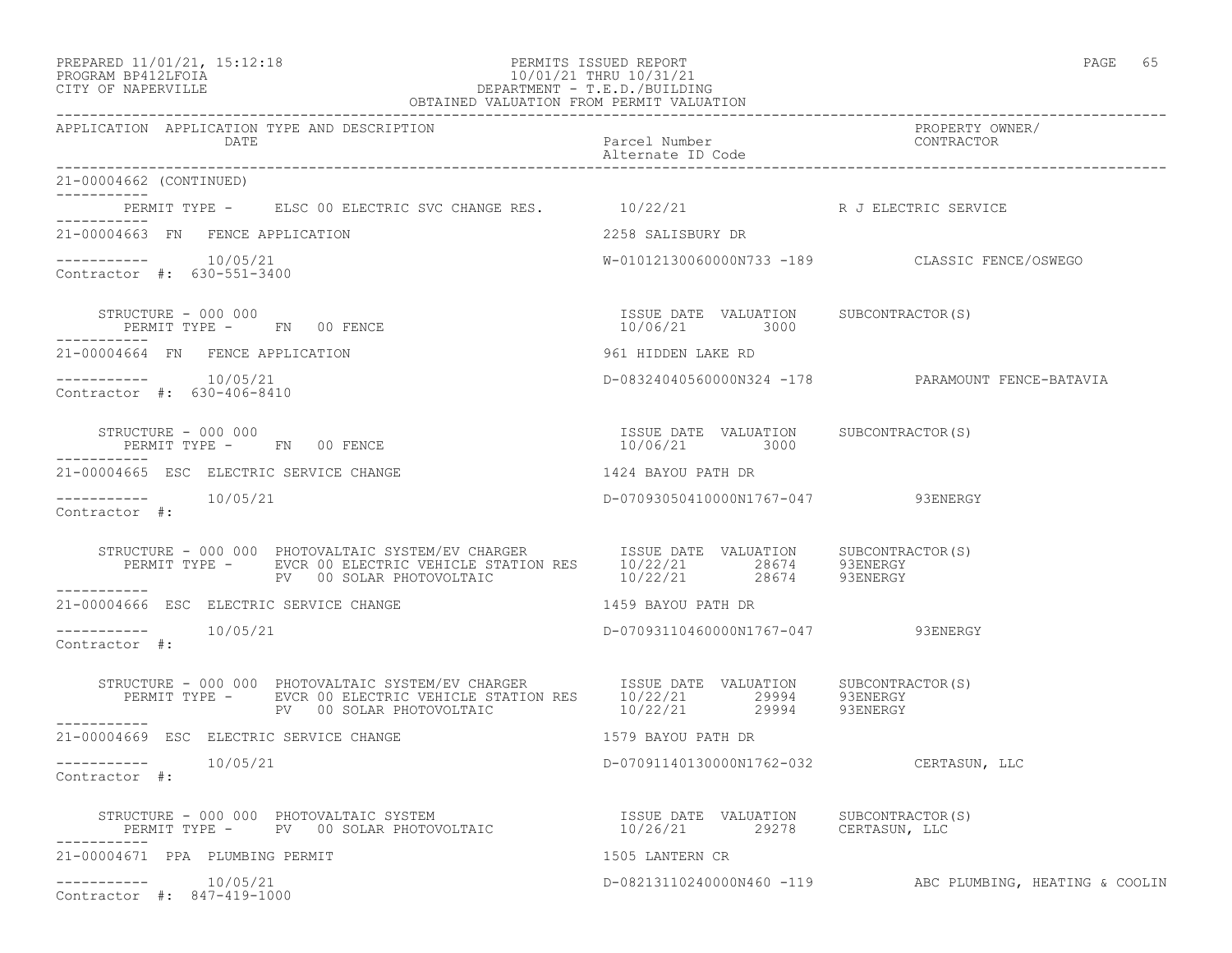| PREPARED 11/01/21, 15:12:18 |  |
|-----------------------------|--|
| PROGRAM RP412LFOIA          |  |

# PERMITS ISSUED REPORT **PAGE 66** PROGRAM BP412LFOIA 10/01/21 THRU 10/31/21<br>CITY OF NAPERVILLE DEPARTMENT - T.E.D./BUILDIN CITY OF NAPERVILLE DEPARTMENT - T.E.D./BUILDING

| OBTAINED VALUATION FROM PERMIT VALUATION                                                                                                                                |                                                        |                                                       |
|-------------------------------------------------------------------------------------------------------------------------------------------------------------------------|--------------------------------------------------------|-------------------------------------------------------|
| APPLICATION APPLICATION TYPE AND DESCRIPTION<br>DATE                                                                                                                    | Parcel Number<br>Alternate ID Code                     | PROPERTY OWNER/<br>CONTRACTOR                         |
| 21-00004671 (CONTINUED)<br>___________                                                                                                                                  |                                                        |                                                       |
| STRUCTURE - 000 000 EMERGENCY SEWER REPAIR<br>PERMIT TYPE - SEW 00 SEWER/WATER REPAIR OR REPLACE 10/06/21 ABC PLUMBING, HEATING & COOLIN<br>ABC PHCE                    |                                                        |                                                       |
| -----------<br>21-00004672 ESC ELECTRIC SERVICE CHANGE                                                                                                                  | 647 CENTURY FARM LN                                    |                                                       |
| $--------$ 10/05/21<br>Contractor #:                                                                                                                                    | D-07121100050000N1298-38 CERTASUN, LLC                 |                                                       |
| STRUCTURE - 000 000 INSTALL EV CHARGER<br>PERMIT TYPE - EVCR 00 ELECTRIC VEHICLE STATION RES 10/26/21 1300 CERTASUN, LLC                                                | ISSUE DATE VALUATION SUBCONTRACTOR(S)                  |                                                       |
| 21-00004673 FN FENCE APPLICATION                                                                                                                                        | 3620 BREITWIESER LN                                    |                                                       |
| Contractor #: 630-551-3400                                                                                                                                              |                                                        | W-01091080070000N1365-212 CLASSIC FENCE/OSWEGO        |
| SIRUCTURE - 000 000<br>PERMIT TYPE - FN 00 FENCE<br>------<br>------------                                                                                              | ISSUE DATE VALUATION SUBCONTRACTOR(S)<br>10/11/21 3000 |                                                       |
| 21-00004674 PPA PLUMBING PERMIT                                                                                                                                         | 2452 NEWPORT DR                                        |                                                       |
| $--------- 10/05/21$<br>Contractor #: 630-554-8496                                                                                                                      |                                                        | W-01012070370000N367 -189 ANDERSEN PLUMBING           |
| STRUCTURE - 000 000 EMERGENCY SEWER/WATER REPAIR TSSUE DATE VALUATION SUBCONTRACTOR(S)<br>PERMIT TYPE - SEW 00 SEWER/WATER REPAIR OR REPLACE 10/05/21 ANDERSEN PLUMBING |                                                        |                                                       |
| 21-00004676 FN FENCE APPLICATION                                                                                                                                        | 1104 BARCROFT CT                                       |                                                       |
| $--------- 10/05/21$<br>Contractor #: 815-295-7779                                                                                                                      |                                                        | D-08204030010000N152 -118 AMERIDREAM FENCE & DECK INC |
| STRUCTURE - 000 000                                                                                                                                                     | ISSUE DATE VALUATION SUBCONTRACTOR(S)                  |                                                       |
| 21-00004677 RPZ REVERSE PRESSURE ZONE/BACKFLOW PREVENTER 325 N SLEIGHT ST                                                                                               |                                                        |                                                       |
| $--------$ 10/05/21<br>Contractor #: 815-474-9592                                                                                                                       |                                                        | D-08181360060000N434 -70 0 & G IRRIGATION, LLC        |
| STRUCTURE - 000 000 RPZ NO ROW<br>PERMIT TYPE - LSP 00 LAWN SPRINKLER RESIDENTIAL 10/18/21 5130 0 & G IRRIGATION, LLC                                                   |                                                        |                                                       |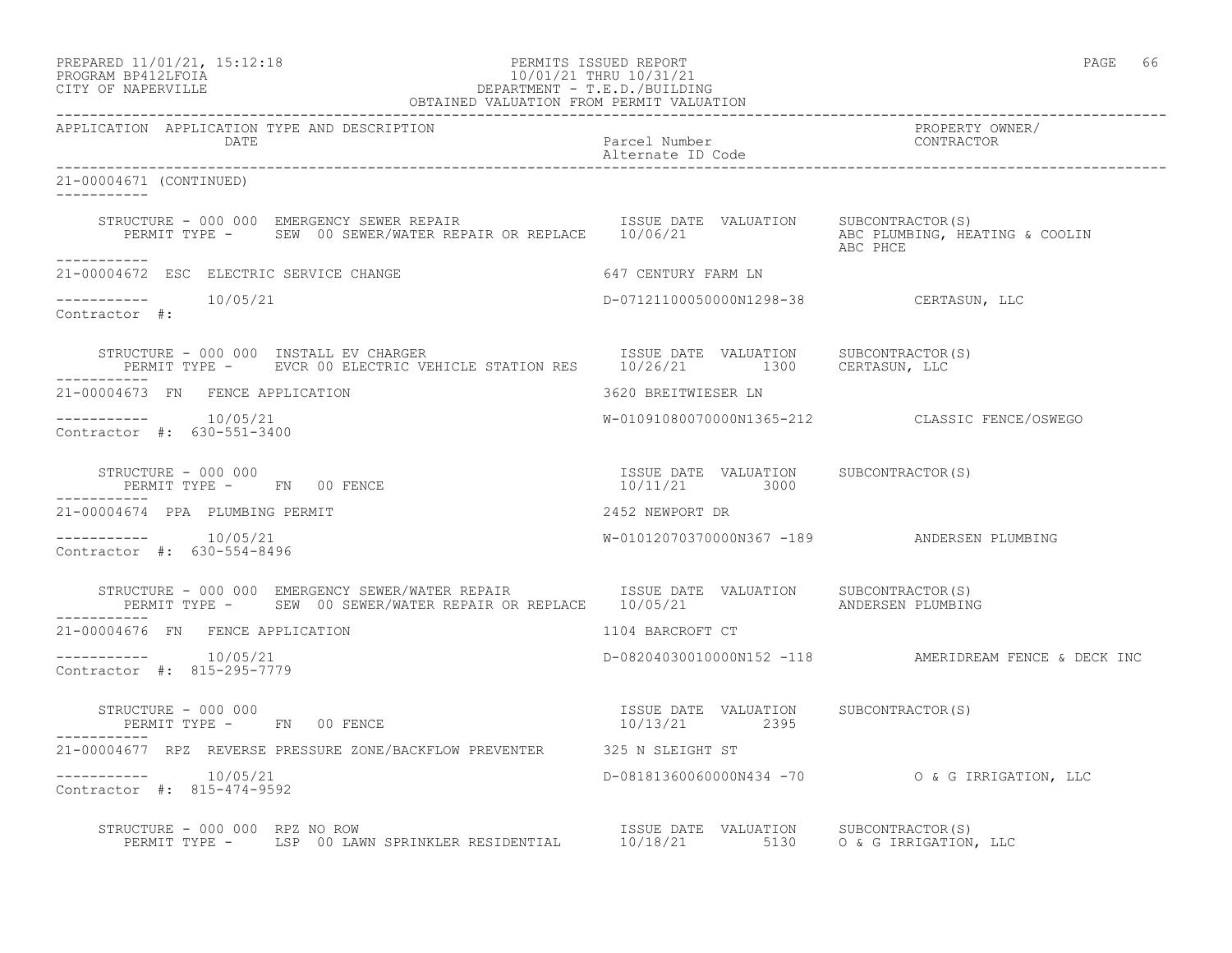| PREPARED 11/01/21, 15:12:18 |  |
|-----------------------------|--|
| PROGRAM BP412LFOIA          |  |

## PREPARED 11/01/21, 15:12:18 PERMITS ISSUED REPORT PAGE 67 PROGRAM BP412LFOIA 10/01/21 THRU 10/31/21 CITY OF NAPERVILLE DEPARTMENT - T.E.D./BUILDING OBTAINED VALUATION FROM PERMIT VALUATION

------------------------------------------------------------------------------------------------------------------------------------ APPLICATION APPLICATION TYPE AND DESCRIPTION PROPERTY OWNER/ DATE PARTICLE IN PARTICLE IN THE PARTICLE IN THE PARTICLE IN THE PARTICLE IN THE PARTICLE IN THE PARTICLE IN THE PARTICLE IN THE PARTICLE IN THE PARTICLE IN THE PARTICLE IN THE PARTICLE IN THE PARTICLE IN THE PARTICLE IN T Alternate ID Code ------------------------------------------------------------------------------------------------------------------------------------ 21-00004677 (CONTINUED) ----------- TOM CALLAHAN PLUMBING CO INC ----------- 21-00004689 PPA PLUMBING PERMIT 1188 BLACK STALLION DR  $--------- 10/06/21$ ----------- 10/06/21 D-08281050060000N707 -134 PRECISION TODAY Contractor #: 630-995-6963 STRUCTURE - 000 000 EMERGENCY SEWER/WATER REPAIR ISSUE DATE VALUATION SUBCONTRACTOR(S) PERMIT TYPE - SEW 00 SEWER/WATER REPAIR OR REPLACE 10/06/21 ----------- 21-00004690 RPZ REVERSE PRESSURE ZONE/BACKFLOW PREVENTER 420 E 14TH AV ----------- 10/06/21 D-08073010050000N363 -55 EVERGREEN SPRINKLER SYSTEM Contractor #: 815-521-3247 STRUCTURE - 000 000 RPZ ISSUE DATE VALUATION SUBCONTRACTOR(S) PERMIT TYPE - LSP 00 LAWN SPRINKLER RESIDENTIAL 10/07/21 5100 HARTLAND PLUMBING & MECH EVERGREEN SPRINKLER SYSTEM ----------- 21-00004694 RAD RES ADDITIONS (NEW SQ FTG) 2055 STEEPLEBROOK CT  $--------- 10/06/21$ D-08284171040000N693 -150 SERVICE MASTER DSI Contractor #: 224-240-6981 STRUCTURE - 000 000 ISSUE DATE VALUATION SUBCONTRACTOR(S) PERMIT TYPE - RAD 00 ROOM ADDITION 10/20/21 51874 A & B EXTERIORS DEE PLUMBING FLOYD'S ELECTRICAL INC ----------- 21-00004695 ESC ELECTRIC SERVICE CHANGE 3903 NANNYBERRY ST ----------- 10/06/21 W-01084020170000N1717-226 93ENERGY Contractor #: STRUCTURE - 000 000 PHOTOVALTAIC SYSTEM/EV CHARGER ISSUE DATE VALUATION SUBCONTRACTOR(S) PERMIT TYPE - EVCR 00 ELECTRIC VEHICLE STATION RES  $10/22/21$  23430 93ENERGY PV 00 SOLAR PHOTOVOLTAIC  $10/22/21$  23430 93ENERGY ----------- 21-00004696 ESC ELECTRIC SERVICE CHANGE 1367 BAYOU PATH CT  $--------- 10/06/21$ D-07093110710000N1767-047 93ENERGY Contractor #: STRUCTURE - 000 000 PHOTOVALTAIC SYSTEM/EV CHARGER STRUCE DATE VALUATION SUBCONTRACTOR(S)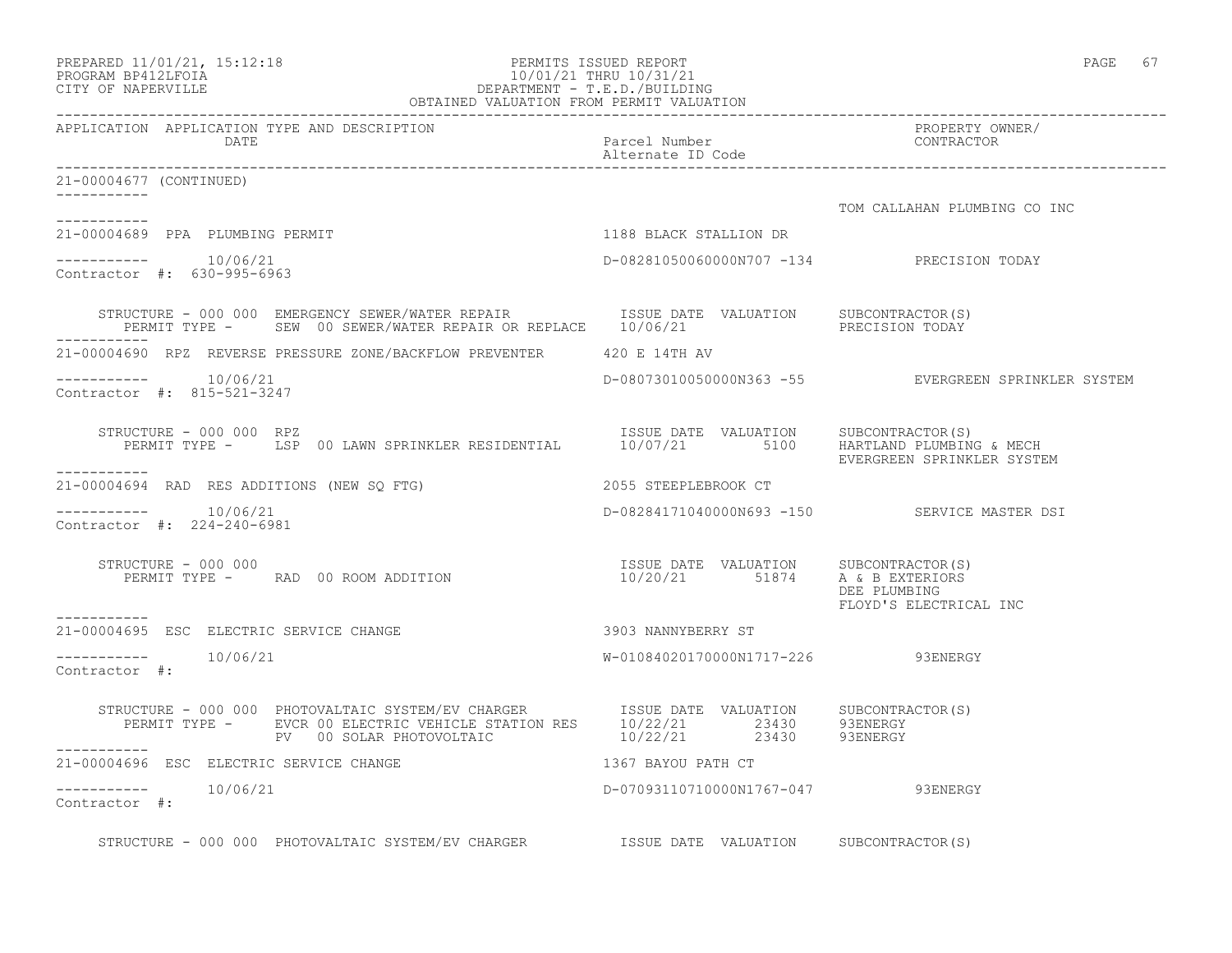## PREPARED 11/01/21, 15:12:18 PERMITS ISSUED REPORT PAGE 68 PROGRAM BP412LFOIA 10/01/21 THRU 10/31/21 CITY OF NAPERVILLE DEPARTMENT - T.E.D./BUILDING OBTAINED VALUATION FROM PERMIT VALUATION

| APPLICATION APPLICATION TYPE AND DESCRIPTION       |                                                                                                                                                                                       |                                        |                                                       |
|----------------------------------------------------|---------------------------------------------------------------------------------------------------------------------------------------------------------------------------------------|----------------------------------------|-------------------------------------------------------|
| 21-00004696 (CONTINUED)                            |                                                                                                                                                                                       |                                        |                                                       |
|                                                    | PERMIT TYPE - EVCR 00 ELECTRIC VEHICLE STATION RES $10/27/21$ 33023 93ENERGY<br>PV 00 SOLAR PHOTOVOLTAIC 10/27/21 33023 93ENERGY                                                      |                                        |                                                       |
|                                                    | 21-00004699 DRWY DRIVEWAY NEW AND ALTERATIONS 1801 SHETLAND RD                                                                                                                        |                                        |                                                       |
| $--------- 10/06/21$<br>Contractor #: 630-788-2424 |                                                                                                                                                                                       |                                        | D-08284100660000N336 -150 AMERICA'S BRICK PAVING      |
|                                                    |                                                                                                                                                                                       |                                        |                                                       |
|                                                    | 21-00004700 DRWY DRIVEWAY NEW AND ALTERATIONS 3612 JUNEBREEZE LN                                                                                                                      |                                        |                                                       |
| Contractor #: 630-788-2424                         |                                                                                                                                                                                       |                                        | W-01094130050000N1457-228 AMERICA'S BRICK PAVING      |
| ___________                                        |                                                                                                                                                                                       |                                        |                                                       |
| 21-00004702 TSG TEMPORARY SIGNS                    | 2855 95TH ST                                                                                                                                                                          |                                        |                                                       |
| $--------- 10/06/21$<br>Contractor #: 708-609-9373 |                                                                                                                                                                                       | W-01033060050000N1338-199 LIBERTY FLAG |                                                       |
|                                                    | STRUCTURE - 000 000 TEMP SIGN 10/6-10/19                        ISSUE DATE VALUATION     SUBCONTRACTOR(S)<br>PERMIT TYPE -     TSG 00 TEMPORARY SIGN                         10/07/21 |                                        |                                                       |
| 21-00004704 PAT PATIO APPLICATION                  |                                                                                                                                                                                       | 223 MILLCREEK LN                       |                                                       |
| $--------- 10/06/21$<br>Contractor #: 224-938-9130 |                                                                                                                                                                                       |                                        | D-08202010300000N1244-103 DESMOND LANDSCAPE           |
|                                                    |                                                                                                                                                                                       |                                        |                                                       |
| 21-00004705 TENT TENTS                             |                                                                                                                                                                                       | 523 S WEBSTER ST                       |                                                       |
| $--------- 10/06/21$<br>Contractor #: 630-338-0288 |                                                                                                                                                                                       |                                        | D-07242010090000N169 -99 BLUE PEAK TENTS-WEST CHICAGO |
|                                                    | STRUCTURE - 000 000 HOWLIN AT THE MOON/ 1 TENT 10/21-10/25 ISSUE DATE VALUATION SUBCONTRACTOR(S)<br>PERMIT TYPE - TENT 00 TENT PERMIT AND MONOGRAPHIC MONOGRAPHIC METAL 10/13/21      |                                        |                                                       |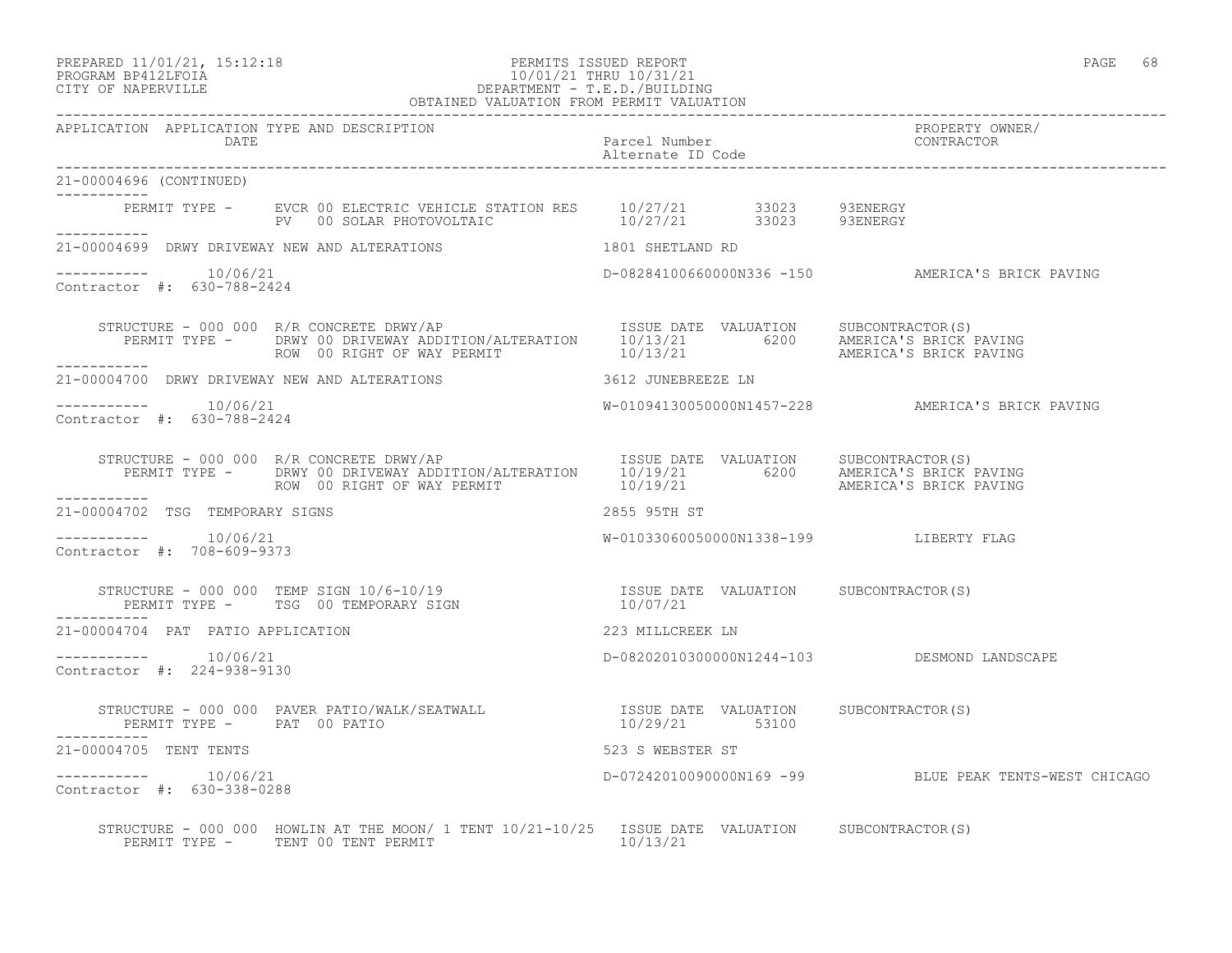## PREPARED 11/01/21, 15:12:18 PERMITS ISSUED REPORT PAGE 69 PROGRAM BP412LFOIA 10/01/21 THRU 10/31/21 CITY OF NAPERVILLE DEPARTMENT - T.E.D./BUILDING OBTAINED VALUATION FROM PERMIT VALUATION

| 21-00004708 ESC ELECTRIC SERVICE CHANGE                                                                                                                                                                                           | 19 OAK BLUFF CT  |                                                    |
|-----------------------------------------------------------------------------------------------------------------------------------------------------------------------------------------------------------------------------------|------------------|----------------------------------------------------|
| Contractor #: 630-915-8068                                                                                                                                                                                                        |                  | W-02064080030000N784 -206 RJ ELECTRIC SERVICE CO   |
| STRUCTURE - 000 000 INSTALL EV CHARGER<br>PERMIT TYPE - EVCR 00 ELECTRIC VEHICLE STATION RES 10/28/21 1075 R J ELECTRIC SERVICE<br>STRUCTURE - 000 000 INSTALL EV CHARGER                                                         |                  |                                                    |
| 21-00004709 ESC ELECTRIC SERVICE CHANGE                                                                                                                                                                                           | 194 MONTROSE CT  |                                                    |
| $--------- 10/06/21$<br>Contractor #: 630-915-8068                                                                                                                                                                                |                  | W-02051010250000N130 -192 RJ ELECTRIC SERVICE CO   |
| STRUCTURE - 000 000 INSTALL EV CHARGER<br>PERMIT TYPE - EVCR 00 ELECTRIC VEHICLE STATION RES 10/25/21 1075 R J ELECTRIC SERVICE<br>STRUCTURE - 000 000 INSTALL EV CHARGER                                                         |                  |                                                    |
| 21-00004710 ESC ELECTRIC SERVICE CHANGE                                                                                                                                                                                           | 1308 CORTLAND DR |                                                    |
| $--------- 10/07/21$<br>Contractor #: 630-964-9179                                                                                                                                                                                |                  | D-07254080030000N775 -144 PRO ELECTRIC CORPORATION |
| STRUCTURE - 000 000 REPLACE DAMAGED METER SOCKET              ISSUE DATE VALUATION     SUBCONTRACTOR(S)<br>PERMIT TYPE -     ELSC 00 ELECTRIC SVC CHANGE RES.           10/08/21                             PRO ELECTRIC CORPORA |                  |                                                    |
| 303 W BAILEY RD<br>21-00004711 ESC ELECTRIC SERVICE CHANGE                                                                                                                                                                        |                  |                                                    |
| $--------- 10/07/21$<br>Contractor #: 630-964-9179                                                                                                                                                                                |                  | D-08303070260000N306 -145 PRO ELECTRIC CORPORATION |
|                                                                                                                                                                                                                                   |                  |                                                    |
| 1718 AUBURN AV<br>21-00004712 ESC ELECTRIC SERVICE CHANGE                                                                                                                                                                         |                  |                                                    |
| $--------- 10/07/21$<br>Contractor #: 630-964-9179                                                                                                                                                                                |                  | D-08332040030000N472 -165 PRO ELECTRIC CORPORATION |
| STRUCTURE - 000 000 REPLACE DAMAGED METER SOCKET              ISSUE DATE VALUATION     SUBCONTRACTOR(S)<br>PERMIT TYPE -      ELSC 00 ELECTRIC SVC CHANGE RES.            10/08/21                           PRO ELECTRIC CORPORA |                  |                                                    |
| 21-00004714 RAD RES ADDITIONS (NEW SO FTG)<br>1908 NUTMEG LN                                                                                                                                                                      |                  |                                                    |
| $--------- 10/07/21$<br>Contractor #:                                                                                                                                                                                             |                  |                                                    |
| STRUCTURE - 000 000 TORNADO RELATED REPAIRS TSSUE DATE VALUATION SUBCONTRACTOR(S)                                                                                                                                                 |                  |                                                    |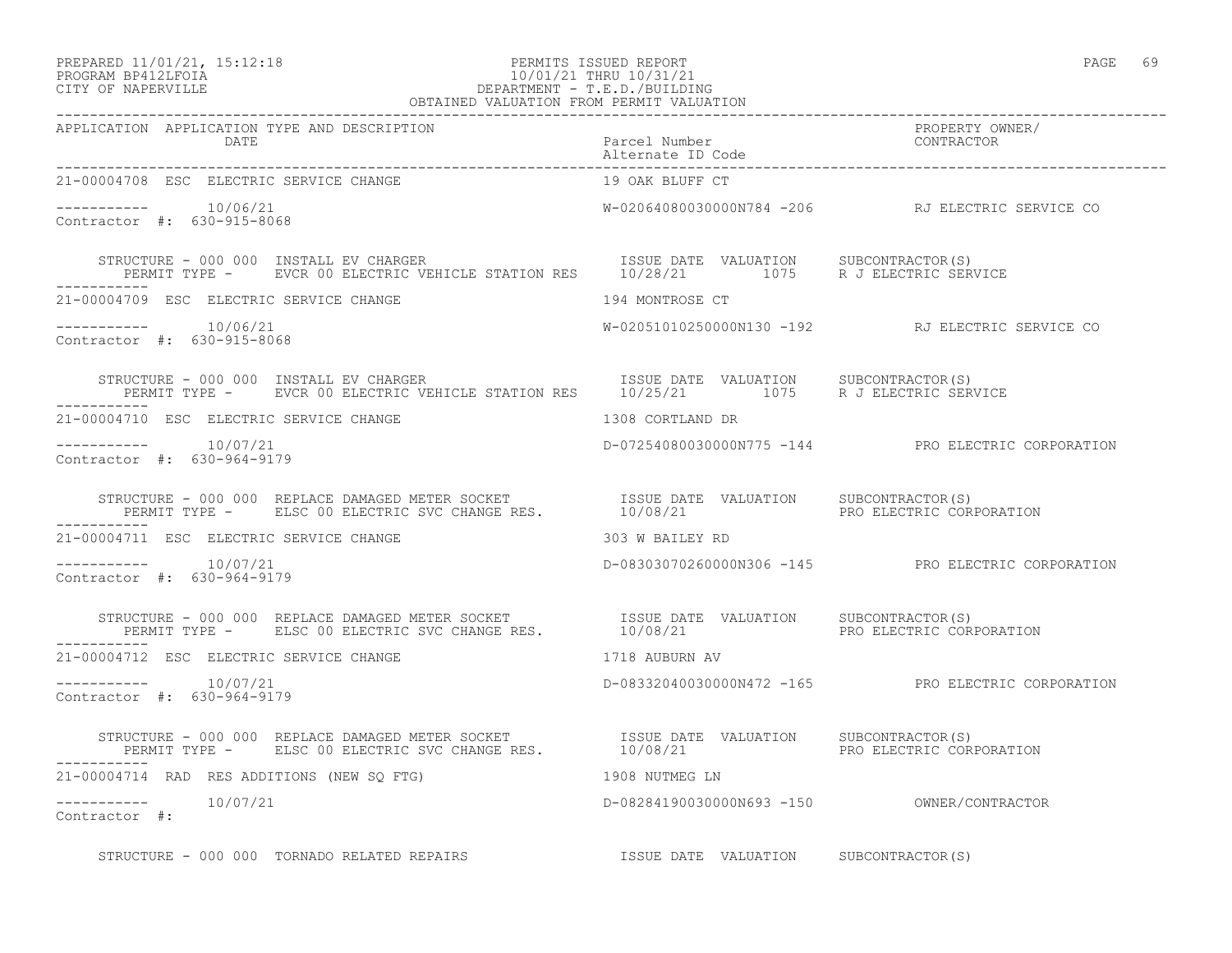## PREPARED 11/01/21, 15:12:18 PERMITS ISSUED REPORT PAGE 70 PROGRAM BP412LFOIA 10/01/21 THRU 10/31/21 CITY OF NAPERVILLE DEPARTMENT - T.E.D./BUILDING OBTAINED VALUATION FROM PERMIT VALUATION

| APPLICATION APPLICATION TYPE AND DESCRIPTION<br>DATE                                                             | Parcel Number<br>Alternate ID Code                     | PROPERTY OWNER/<br>FROFERII OW<br>CONTRACTOR |
|------------------------------------------------------------------------------------------------------------------|--------------------------------------------------------|----------------------------------------------|
| 21-00004714 (CONTINUED)                                                                                          |                                                        |                                              |
| PERMIT TYPE - RAD 00 ROOM ADDITION                                                                               |                                                        | WOODRIDGE ENTERPRISES/LEMONT                 |
| 21-00004717 FN FENCE APPLICATION                                                                                 | 1509 MEISCH CT                                         |                                              |
| Contractor #: 312-600-3690                                                                                       | D-07122230110000N360 -39 BESPOKE FENCE                 |                                              |
| STRUCTURE - 000 000<br>PERMIT TYPE - FN 00 FENCE                                                                 | ISSUE DATE VALUATION SUBCONTRACTOR(S)<br>10/08/21 8900 |                                              |
| 21-00004718 FN FENCE APPLICATION                                                                                 | 4251 CHINABERRY LN                                     |                                              |
| $--------- 10/07/21$<br>Contractor #: 708-301-1200                                                               |                                                        | W-01172130140000N1743-241 AMERICAS BACKYARD  |
| STRUCTURE - 000 000<br>PERMIT TYPE - FN 00 FENCE<br>------------                                                 | ISSUE DATE VALUATION SUBCONTRACTOR(S)<br>10/14/21 8500 |                                              |
| 21-00004721 FN FENCE APPLICATION                                                                                 | 1000 E PORTER AV                                       |                                              |
| $--------- 10/07/21$<br>Contractor #: 630-584-7710                                                               | D-08192050040000N420 -101 PEERLESS FENCE               |                                              |
| STRUCTURE - 000 000<br>PERMIT TYPE - FN 00 FENCE                                                                 | ISSUE DATE VALUATION SUBCONTRACTOR(S)<br>10/08/21 8900 |                                              |
| 21-00004722 GBP GREENER BUSINESS PROGRAM                                                                         | 455 S BRAINARD ST                                      |                                              |
| $--------$ 10/07/21<br>Contractor $\#$ :                                                                         |                                                        |                                              |
| STRUCTURE - 000 000<br>PERMIT TYPE - GBP 00 GREENER BUSINESS PROGRAM 10/07/21<br>10/07/21<br>STRUCTURE - 000 000 |                                                        |                                              |
| 21-00004723 FN FENCE APPLICATION                                                                                 | 216 N LAIRD ST                                         |                                              |
| $--------- 10/07/21$<br>Contractor #: 815-090-9666                                                               |                                                        | D-07131030040000N600 -68 CB SIDING SOLUTIONS |
| $\texttt{STRUCTURE} = 000 000$<br>PERMIT TYPE - FN 00 FENCE<br>-----------                                       | ISSUE DATE VALUATION SUBCONTRACTOR(S)<br>10/11/21 8900 |                                              |
| 21-00004724 GBP GREENER BUSINESS PROGRAM                                                                         | 1500 BROOKDALE RD                                      |                                              |
| $--------- 10/07/21$<br>Contractor #:                                                                            |                                                        |                                              |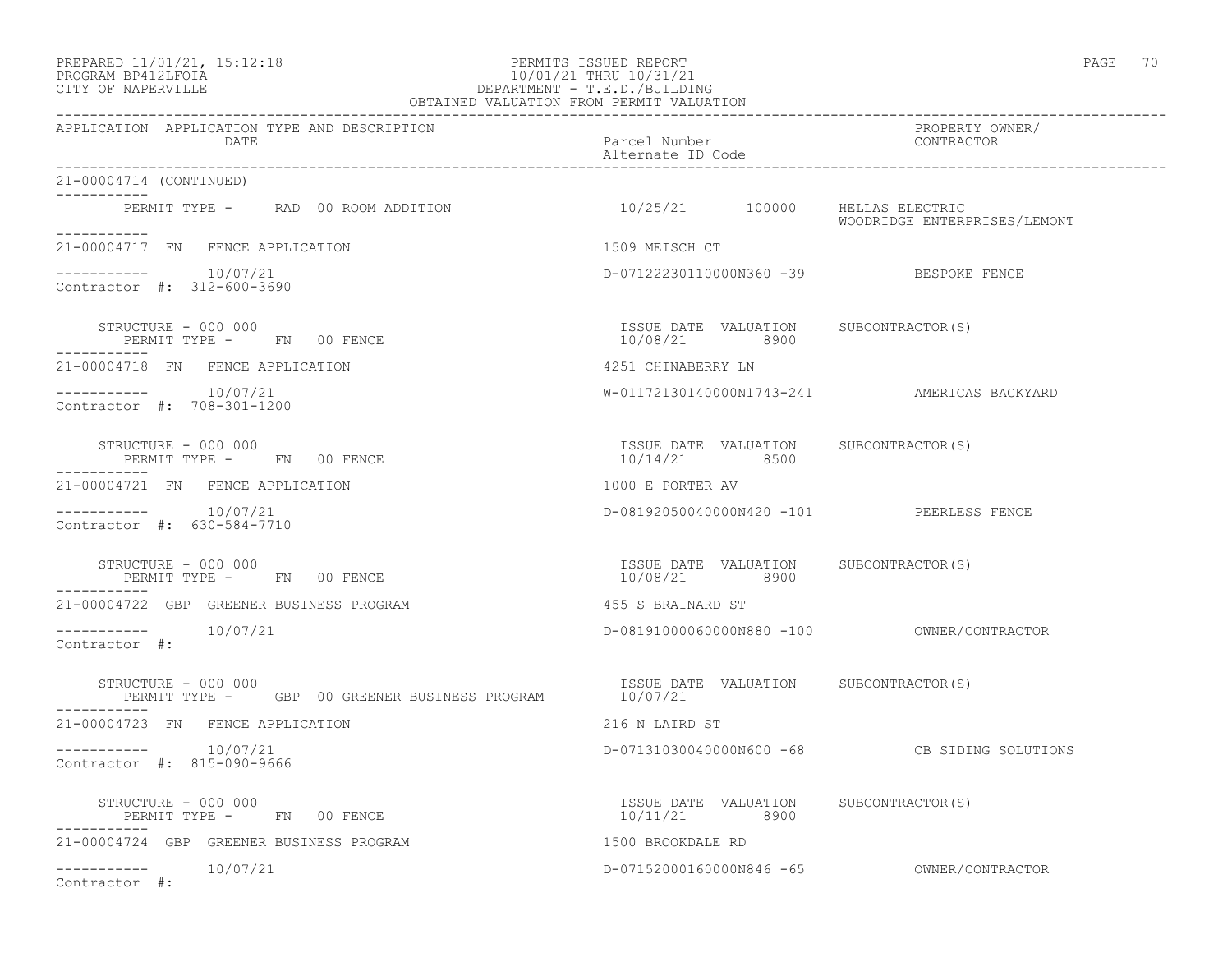# PREPARED 11/01/21, 15:12:18 PERMITS ISSUED REPORT PAGE 71 PROGRAM BP412LFOIA 10/01/21 THRU 10/31/21 CITY OF NAPERVILLE **DEPARTMENT - T.E.D./BUILDING**

| OBTAINED VALUATION FROM PERMIT VALUATION                                                                       |                                                        |                                                         |
|----------------------------------------------------------------------------------------------------------------|--------------------------------------------------------|---------------------------------------------------------|
| APPLICATION APPLICATION TYPE AND DESCRIPTION<br>DATE                                                           | Parcel Number<br>Alternate ID Code                     | PROPERTY OWNER/<br>CONTRACTOR                           |
| 21-00004724 (CONTINUED)<br>-----------                                                                         |                                                        |                                                         |
| STRUCTURE - 000 000<br>PERMIT TYPE - GBP 00 GREENER BUSINESS PROGRAM                                           | ISSUE DATE VALUATION SUBCONTRACTOR(S)<br>10/07/21      |                                                         |
| 21-00004725 GBP GREENER BUSINESS PROGRAM                                                                       | 55 S MAIN ST 135                                       |                                                         |
| -----------    10/07/21<br>Contractor #:                                                                       | D-07134180170000N1483-84 OWNER/CONTRACTOR              |                                                         |
| SINUCIURE - UUU UUU<br>PERMIT TYPE - GBP 00 GREENER BUSINESS PROGRAM 10/07/21<br>------<br>STRUCTURE - 000 000 |                                                        |                                                         |
| 21-00004726 GBP GREENER BUSINESS PROGRAM                                                                       | 1750 N WASHINGTON ST 112C                              |                                                         |
| -----------    10/07/21<br>Contractor #:                                                                       |                                                        |                                                         |
| STRUCTURE - 000 000<br>PERMIT TYPE - GBP 00 GREENER BUSINESS PROGRAM                                           | ISSUE DATE VALUATION SUBCONTRACTOR(S)<br>10/07/21      |                                                         |
| 21-00004727 GBP GREENER BUSINESS PROGRAM                                                                       | 1212 S NAPER BL 119                                    |                                                         |
| ----------    10/07/21<br>Contractor #:                                                                        |                                                        |                                                         |
| STRUCTURE - 000 000<br>PERMIT TYPE - GBP 00 GREENER BUSINESS PROGRAM                                           | ISSUE DATE VALUATION SUBCONTRACTOR(S)<br>10/07/21      |                                                         |
| 21-00004728 PPA PLUMBING PERMIT                                                                                | 2784 ROLLING MEADOWS DR                                |                                                         |
| $--------- 10/07/21$<br>Contractor #: 630-759-8999                                                             |                                                        | W-01024110450000N270 -202 COURTESY PLUMBING & SERVICES, |
| STRUCTURE - 000 000 EMERGENCY SEWER/WATER REPAIR TSSUE DATE VALUATION SUBCONTRACTOR(S)<br>-----------          |                                                        |                                                         |
| 21-00004729 FN FENCE APPLICATION                                                                               | 603 WILDFLOWER CT                                      |                                                         |
| -----------    10/07/21<br>Contractor #: 815-836-8731                                                          |                                                        | D-07224040010000N1144-110 NORTHWEST CEDAR/ROMEOVILLE    |
| STRUCTURE - 000 000<br>PERMIT TYPE - FN 00 FENCE                                                               | ISSUE DATE VALUATION SUBCONTRACTOR(S)<br>10/08/21 8900 |                                                         |
| 21-00004732 FN FENCE APPLICATION                                                                               | 5336 SWITCH GRASS LN                                   |                                                         |
| $--------- 10/07/21$<br>Contractor #: 815-836-8731                                                             |                                                        | W-01222060240000N834 -275 NORTHWEST CEDAR/ROMEOVILLE    |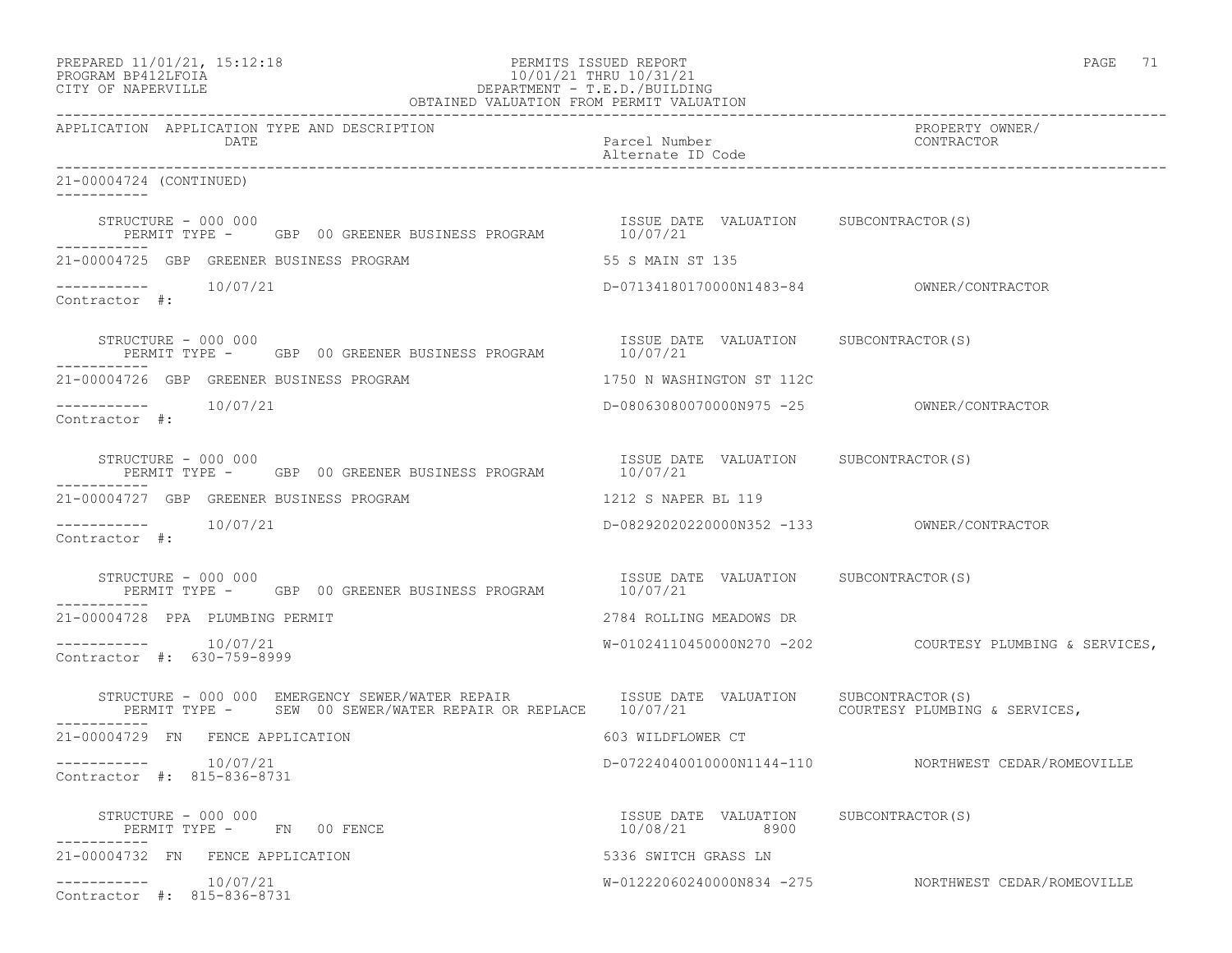| PREPARED 11/01/21, 15:12:18<br>PROGRAM BP412LFOIA 10/01/21 THRU 10/31/21<br>CITY OF NAPERVILLE DEPARTMENT - T.E.D./BUILDING<br>OBTAINED VALUATION FROM PERMIT VALUATION                                                                                                          |                                                        | PAGE 72                                          |
|----------------------------------------------------------------------------------------------------------------------------------------------------------------------------------------------------------------------------------------------------------------------------------|--------------------------------------------------------|--------------------------------------------------|
| APPLICATION APPLICATION TYPE AND DESCRIPTION<br>DATE                                                                                                                                                                                                                             | Parcel Number<br>Alternate ID Code                     | PROPERTY OWNER/<br>CONTRACTOR                    |
| 21-00004732 (CONTINUED)<br>___________                                                                                                                                                                                                                                           |                                                        |                                                  |
| STRUCTURE - 000 000<br>PERMIT TYPE - FN 00 FENCE                                                                                                                                                                                                                                 | ISSUE DATE VALUATION SUBCONTRACTOR(S)<br>10/26/21 5950 |                                                  |
| 21-00004733 FN FENCE APPLICATION                                                                                                                                                                                                                                                 | 1927 SPICE CR                                          |                                                  |
| 10/07/21<br>Contractor #: 773-807-7159                                                                                                                                                                                                                                           |                                                        | D-08284200070000N693 -150 EXCEL HOME IMPROVEMENT |
| STRUCTURE - 000 000<br>PERMIT TYPE - FN 00 FENCE                                                                                                                                                                                                                                 | ISSUE DATE VALUATION SUBCONTRACTOR(S)<br>10/14/21 8500 |                                                  |
| 21-00004735 RPZ REVERSE PRESSURE ZONE/BACKFLOW PREVENTER 1440 BRIERGATE DR                                                                                                                                                                                                       |                                                        |                                                  |
| $--------- 10/07/21$<br>Contractor #: 815-725-2460                                                                                                                                                                                                                               |                                                        | D-07112040420000N64 -37 AQUA DESIGNS, INC        |
| STRUCTURE - 000 000 RPZ HEADS IN ROW<br>RUCTURE - 000 000 RPZ HEADS IN ROW                                   ISSUE DATE VALUATION      SUBCONTRACTOR(S)<br>PERMIT TYPE -      LSP 00 LAWN SPRINKLER RESIDENTIAL        10/11/21         4895     AQUA DESIGNS, IN<br>----------- |                                                        | AQUA DESIGNS, INC<br>AQUA DESIGNS RPZ            |
| 21-00004736 FN FENCE APPLICATION                                                                                                                                                                                                                                                 | 1714 DRAKE CT                                          |                                                  |
| $--------- 10/07/21$<br>Contractor #: 708-856-8999                                                                                                                                                                                                                               |                                                        | D-08331150090000N470 -164 ILLINOIS FENCE COMPANY |
| STRUCTURE - 000 000<br>PERMIT TYPE - FN 00 FENCE<br>--------                                                                                                                                                                                                                     |                                                        | SUBCONTRACTOR (S)                                |
| 21-00004737 RPZ REVERSE PRESSURE ZONE/BACKFLOW PREVENTER 4127 LOBO LN                                                                                                                                                                                                            |                                                        |                                                  |
| $--------- 10/07/21$<br>Contractor #: 630-293-4962                                                                                                                                                                                                                               | W-01082000120020N1808-211 SALINAS & SONS               |                                                  |
| RUCTURE - 000 000 RPZ HEADS IN ROW                                  ISSUE DATE VALUATION     SUBCONTRACTOR(S)<br>PERMIT TYPE -     LSP 00 LAWN SPRINKLER RESIDENTIAL        10/15/21        4960     SALINAS AND SONS<br>STRUCTURE - 000 000 RPZ HEADS IN ROW                    |                                                        | WHEATLAND PLUMBING                               |
| 21-00004738 RPZ REVERSE PRESSURE ZONE/BACKFLOW PREVENTER 4708 CHOKEBERRY DR                                                                                                                                                                                                      |                                                        |                                                  |
| 10/07/21<br>___________<br>Contractor #: 630-293-4962                                                                                                                                                                                                                            |                                                        | W-01153070020000N1291-259 SALINAS AND SONS       |
| STRUCTURE - 000 000 RPZ HEADS IN ROW/VC                                                                                                                                                                                                                                          | ISSUE DATE VALUATION SUBCONTRACTOR(S)                  |                                                  |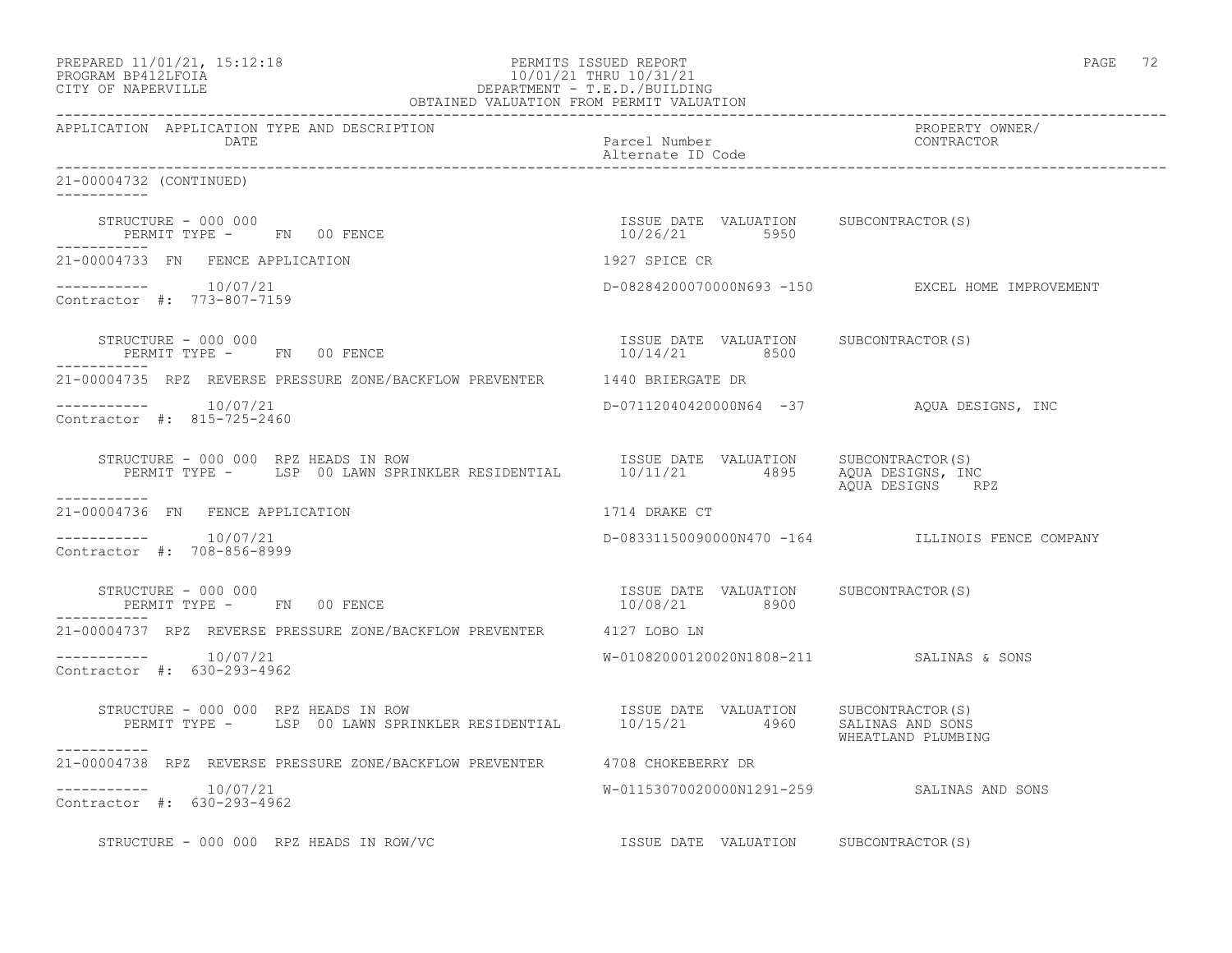21-00004738 (CONTINUED)

 $--------- 10/08/21$ 

Contractor #: 773-292-1111

Contractor #: 773-292-1111

Contractor #: 847-543-7600

-----------

-----------

-----------

-----------

-----------

-----------

Contractor #:

Contractor #:

### PREPARED 11/01/21, 15:12:18 PERMITS ISSUED REPORT PAGE 73 PROGRAM BP412LFOIA 10/01/21 THRU 10/31/21 CITY OF NAPERVILLE DEPARTMENT - T.E.D./BUILDING OBTAINED VALUATION FROM PERMIT VALUATION

------------------------------------------------------------------------------------------------------------------------------------ APPLICATION APPLICATION TYPE AND DESCRIPTION PROPERTY OWNER/ Parcel Number<br>Alternate ID Code Alternate ID Code ------------------------------------------------------------------------------------------------------------------------------------ PERMIT TYPE - LSP 00 LAWN SPRINKLER RESIDENTIAL 10/12/21 4600 SALINAS AND SONS WHEATLAND PLUMBING 21-00004739 OCCI OCCUPANCY INSPECTION 3340 LACROSSE LN 112  $W-01101010260000N1681-214$  OWNER/CONTRACTOR STRUCTURE - 000 000 LUSH LASER & AESTHETICS ISSUE DATE VALUATION SUBCONTRACTOR(S) PERMIT TYPE - OCC 00 OCC INSPECT. PERMIT COM/RST 10/26/21 21-00004740 OCCI OCCUPANCY INSPECTION 1603 NORTH AURORA RD 109 ----------- 10/08/21 D-07152000210000N847 -65 OWNER/CONTRACTOR STRUCTURE - 000 000 COVID EXPRESS CARE **ISSUE DATE VALUATION SUBCONTRACTOR**(S) PERMIT TYPE - OCC 00 OCC INSPECT. PERMIT COM/RST 10/18/21 21-00004742 SIGN SIGN APPLICATIONS 204 S WASHINGTON ST ----------- 10/08/21 D-07134310140000N594 -84 PRO IMAGE PROMOTIONS INC STRUCTURE - 000 000<br>
PERMIT TYPE - SIGN 00 SIGN<br>
10/29/21 M-K SIGNS INC PERMIT TYPE - SIGN 00 SIGN 10/29/21 M-K SIGNS INC 21-00004743 SIGN SIGN APPLICATIONS 204 S WASHINGTON ST ----------- 10/08/21 D-07134310140000N594 -84 PRO IMAGE PROMOTIONS INC STRUCTURE – 000 000<br>
PERMIT TYPE – SIGN 00 SIGN CONNECTOR CONNECTOR ISSUE DATE VALUATION SUBCONTRACTOR(S) PERMIT TYPE - SIGN 00 SIGN 21-00004745 SIGN SIGN APPLICATIONS 1320 N ROUTE 59 114 ----------- 10/08/21 D-07103140100000N1576-34 SIGN CENTRAL-ROUND LAKE

| STRUCTURE - 000 000<br>SIGN 00 SIGN<br>PERMIT TYPE –  | ISSUE DATE VALUATION<br>10/26/21 | SUBCONTRACTOR(S)<br>CENTRAL STATES SIGNS |
|-------------------------------------------------------|----------------------------------|------------------------------------------|
| 21-00004752 DRWY DRIVEWAY NEW AND ALTERATIONS         | 560 JUNIPER DR                   |                                          |
| 10/08/21<br>___________<br>Contractor #: 630-213-9540 | D-07252110060000N183 -129        | FORTIS GROUND WERKS                      |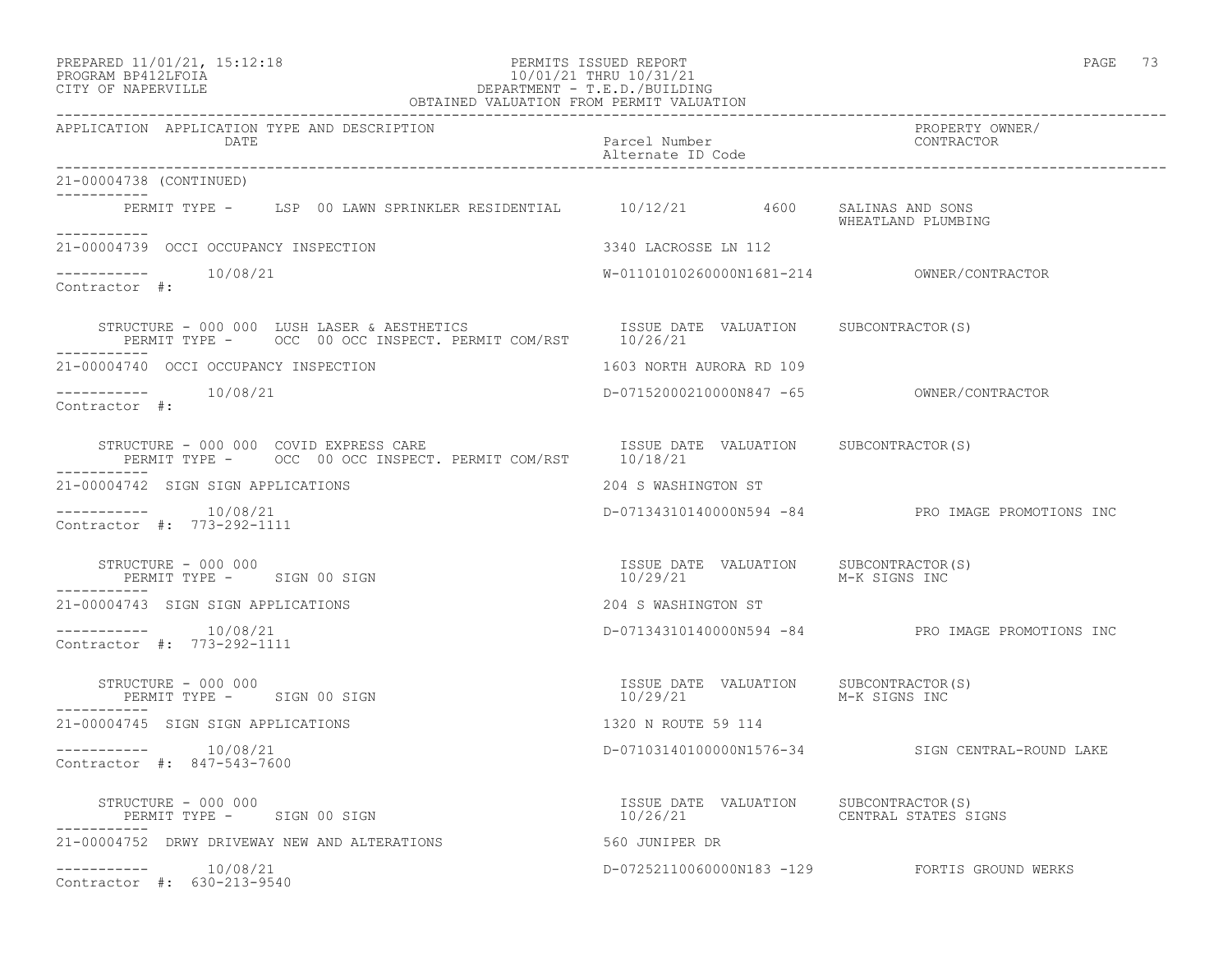PREPARED 11/01/21, 15:12:18 PERMITS ISSUED REPORT PAGE 74

# PROGRAM BP412LFOIA 10/01/21 THRU 10/31/21 CITY OF NAPERVILLE DEPARTMENT - T.E.D./BUILDING

| OBTAINED VALUATION FROM PERMIT VALUATION              |                                                                                                                       |                                                         |                                                        |
|-------------------------------------------------------|-----------------------------------------------------------------------------------------------------------------------|---------------------------------------------------------|--------------------------------------------------------|
| APPLICATION APPLICATION TYPE AND DESCRIPTION<br>DATE  |                                                                                                                       | Parcel Number<br>Alternate ID Code                      | PROPERTY OWNER/<br>CONTRACTOR                          |
| 21-00004752 (CONTINUED)<br>___________                |                                                                                                                       |                                                         |                                                        |
|                                                       | STRUCTURE - 000 000 R/R CONCRETE APRON/NEW STOOP/PAD/GARAGE ISSUE DATE VALUATION SUBCONTRACTOR(S)                     |                                                         |                                                        |
| ------------                                          | 21-00004758 RAL RES ALTERATIONS/REMODLING (NO NEW SQ FTG) 834 W BAUER RD                                              |                                                         |                                                        |
| -----------    10/08/21<br>Contractor #: 630-888-4694 |                                                                                                                       |                                                         | D-07121030170000N582 -38 PROPERTY RENOVATORS           |
| ___________                                           | STRUCTURE - 000 000 HALL BATH REMODEL<br>PERMIT TYPE - RAL 00 ROOM ALTERATION 10/29/21 58000 ACC ELECTRIC SERVICE INC |                                                         | CLAUSEN PLUMBING                                       |
| 21-00004761 FN FENCE APPLICATION                      |                                                                                                                       | 1715 BUTLER CT                                          |                                                        |
| $--------$ 10/11/21<br>Contractor #: 708-856-8999     |                                                                                                                       |                                                         | D-08331150110000N470 -164 ILLINOIS FENCE COMPANY       |
|                                                       | STRUCTURE - 000 000<br>PERMIT TYPE - FN 00 FENCE                                                                      | ISSUE DATE VALUATION SUBCONTRACTOR(S)<br>10/22/21 4100  |                                                        |
| 21-00004762 FN FENCE APPLICATION                      |                                                                                                                       | 104 COVENTRY CT                                         |                                                        |
| $--------- 10/11/21$<br>Contractor #: 630-551-3400    |                                                                                                                       |                                                         | D-08313200430000N490 -176 CLASSIC FENCE/OSWEGO         |
|                                                       | STRUCTURE - 000 000<br>PERMIT TYPE -     FN   00 FENCE                                                                | ISSUE DATE VALUATION SUBCONTRACTOR(S)<br>10/27/21 4570  |                                                        |
| 21-00004763 FN FENCE APPLICATION                      |                                                                                                                       | 1214 OLESEN DR                                          |                                                        |
| $--------- 10/11/21$<br>Contractor #: 708-856-8999    |                                                                                                                       |                                                         | D-08291020410000N457 -132 ILLINOIS FENCE COMPANY       |
|                                                       | STRUCTURE - 000 000<br>PERMIT TYPE - FN 00 FENCE                                                                      | ISSUE DATE VALUATION SUBCONTRACTOR(S)<br>10/12/21 13000 |                                                        |
| 21-00004764 FN FENCE APPLICATION                      |                                                                                                                       | 1624 ESTATE CR                                          |                                                        |
| Contractor #: 224-220-1042                            |                                                                                                                       |                                                         | D-08284120290000N464 -150 CEDAR MOUNTAIN FENCE COMPANY |
| STRUCTURE - 000 000                                   |                                                                                                                       | ISSUE DATE VALUATION SUBCONTRACTOR(S)                   |                                                        |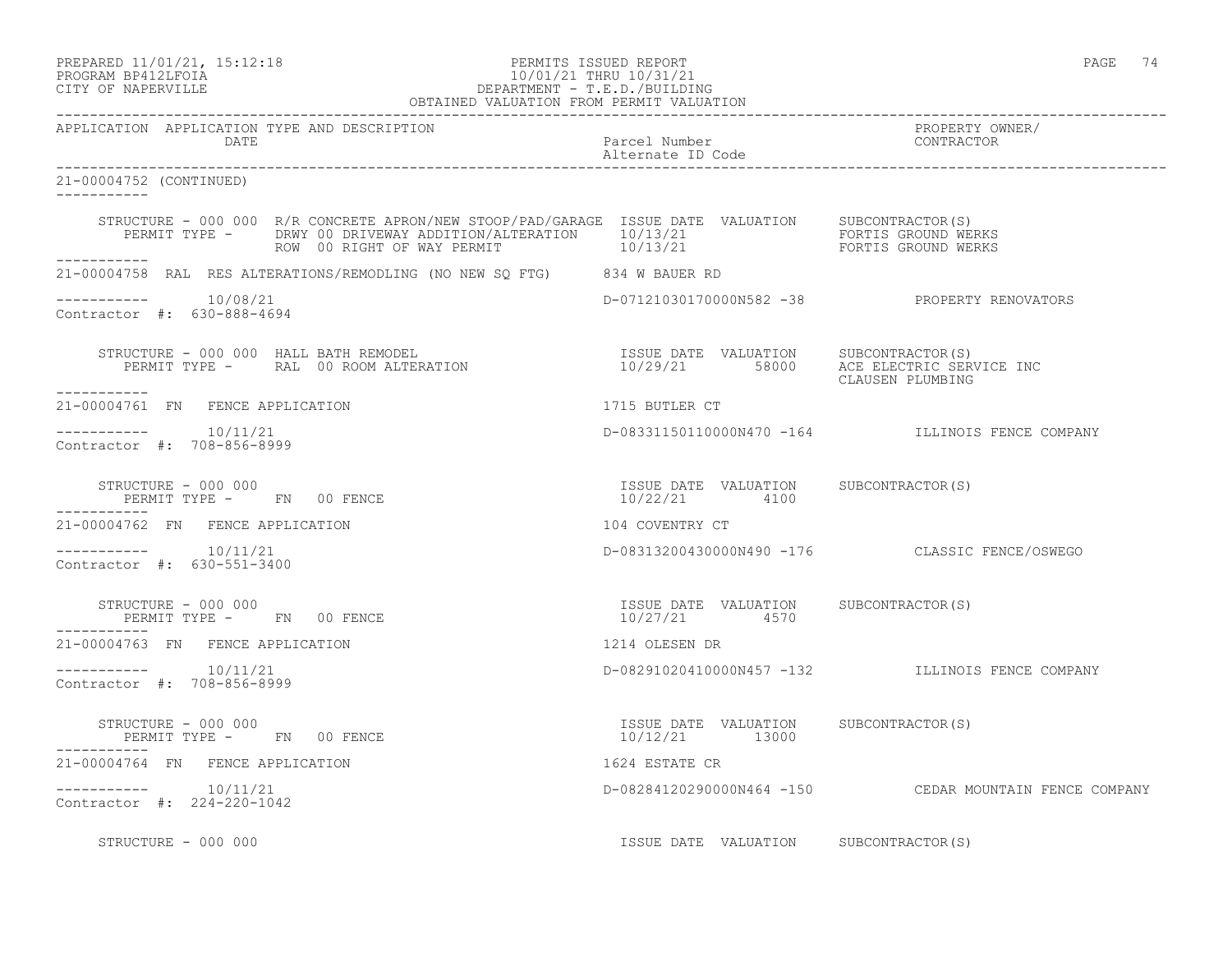### PREPARED 11/01/21, 15:12:18 PERMITS ISSUED REPORT PAGE 75 PROGRAM BP412LFOIA 10/01/21 THRU 10/31/21 CITY OF NAPERVILLE DEPARTMENT - T.E.D./BUILDING OBTAINED VALUATION FROM PERMIT VALUATION

| APPLICATION APPLICATION TYPE AND DESCRIPTION<br>DATE                                                                                                                                   | Parcel Number<br>Alternate ID Code                        | PROPERTY OWNER/<br>CONTRACTOR                       |
|----------------------------------------------------------------------------------------------------------------------------------------------------------------------------------------|-----------------------------------------------------------|-----------------------------------------------------|
| 21-00004764 (CONTINUED)                                                                                                                                                                |                                                           |                                                     |
| PERMIT TYPE - FN 00 FENCE                                                                                                                                                              | 10/12/21 3700                                             |                                                     |
| ------------<br>21-00004765 FN FENCE APPLICATION                                                                                                                                       | 2604 SALTMEADOW RD                                        |                                                     |
| $--------- 10/11/21$<br>Contractor #: 630-551-3400                                                                                                                                     |                                                           | W-01221100010000N834 -274 CLASSIC FENCE/OSWEGO      |
| STRUCTURE - 000 000<br>PERMIT TYPE - FN 00 FENCE<br>-----------                                                                                                                        | ISSUE DATE VALUATION SUBCONTRACTOR(S)<br>$10/15/21$ 11000 |                                                     |
| 21-00004766 FN FENCE APPLICATION                                                                                                                                                       | 1219 CROMWELL LN                                          |                                                     |
| $--------- 10/11/21$<br>Contractor #: 708-856-8999                                                                                                                                     |                                                           | W-01112010560000N444 -217 ILLINOIS FENCE COMPANY    |
| STRUCTURE - 000 000<br>PERMIT TYPE - FN 00 FENCE                                                                                                                                       | ISSUE DATE VALUATION SUBCONTRACTOR(S)<br>10/12/21 5100    |                                                     |
| 21-00004767 FN FENCE APPLICATION                                                                                                                                                       | 1903 SPICE CR                                             |                                                     |
| $--------- 10/11/21$<br>Contractor #: 815-953-7387                                                                                                                                     |                                                           | D-08284200010000N693 -150 COLEMAN'S CONTRACTORS INC |
| $\begin{tabular}{lllll} \multicolumn{2}{c}{\textbf{STRUCTURE}} & - & \textbf{UUU} & \textbf{UUV} \\ & & \textbf{PERMIT TYPE} & - & \textbf{FN} & 00 & \textbf{FENCE} \\ \end{tabular}$ | ISSUE DATE VALUATION SUBCONTRACTOR(S)<br>10/22/21 6340    |                                                     |
| 21-00004768 FN FENCE APPLICATION                                                                                                                                                       | 1244 CLYDE DR                                             |                                                     |
| $--------- 10/11/21$<br>Contractor #: 800-543-6511                                                                                                                                     | D-08302110010000N451 -131 PEERLESS FENCE                  |                                                     |
| STRUCTURE - 000 000<br>PERMIT TYPE - FN 00 FENCE                                                                                                                                       | ISSUE DATE VALUATION SUBCONTRACTOR (S)<br>10/22/21 2500   |                                                     |
| 21-00004769 FN FENCE APPLICATION                                                                                                                                                       | 708 W JEFFERSON AV                                        |                                                     |
| $--------- 10/11/21$<br>Contractor #:                                                                                                                                                  | D-07133150110000N539 -83 OWNER/CONTRACTOR                 |                                                     |
| STRUCTURE - 000 000<br>PERMIT TYPE - FN 00 FENCE                                                                                                                                       | ISSUE DATE VALUATION SUBCONTRACTOR(S)<br>10/25/21 4200    |                                                     |
| 21-00004774 TEMT TEMPORARY TRAILER                                                                                                                                                     | 3056 ANNA MARIE LN                                        |                                                     |
| $--------- 10/12/21$<br>Contractor #: 331-251-2726                                                                                                                                     | the company's company's company's                         | ARCO MURRAY                                         |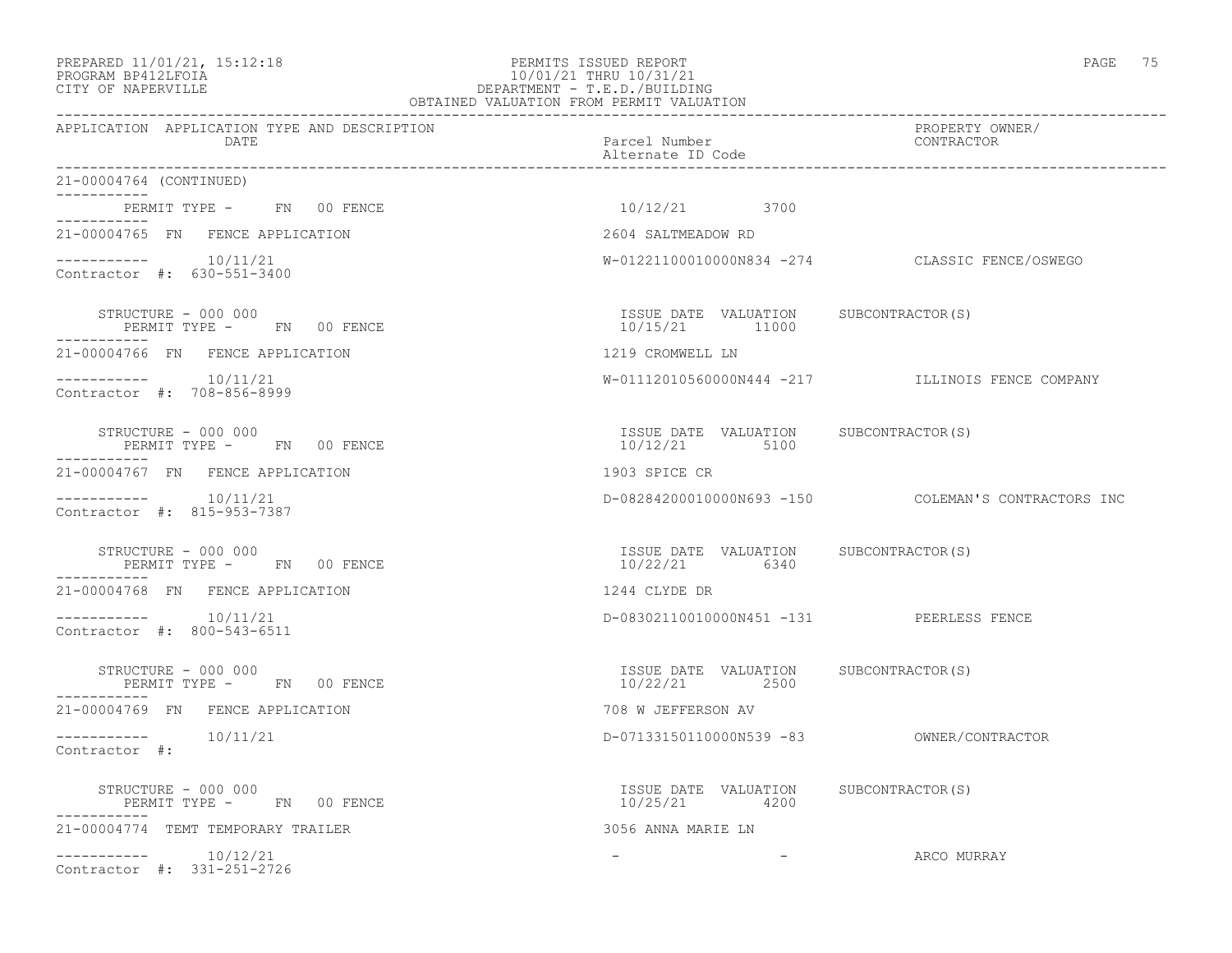PREPARED 11/01/21, 15:12:18 PERMITS ISSUED REPORT PAGE 76

# PROGRAM BP412LFOIA 10/01/21 THRU 10/31/21 CITY OF NAPERVILLE DEPARTMENT - T.E.D./BUILDING

| OBTAINED VALUATION FROM PERMIT VALUATION              |                                                                                                                                                                |                                             |                 |
|-------------------------------------------------------|----------------------------------------------------------------------------------------------------------------------------------------------------------------|---------------------------------------------|-----------------|
| APPLICATION APPLICATION TYPE AND DESCRIPTION          |                                                                                                                                                                |                                             | PROPERTY OWNER/ |
| 21-00004774 (CONTINUED)<br>------------               |                                                                                                                                                                |                                             |                 |
|                                                       |                                                                                                                                                                | 10/25/21 NDP ELECTRIC, INC                  |                 |
|                                                       | 21-00004778 DRWY DRIVEWAY NEW AND ALTERATIONS                                                                                                                  | 1808 DENISON RD                             |                 |
| -----------    10/12/21<br>Contractor #:              |                                                                                                                                                                |                                             |                 |
|                                                       | STRUCTURE - 000 000 ADD EXTENSION (S)<br>PERMIT TYPE - DRWY 00 DRIVEWAY ADDITION/ALTERATION 10/20/21 3000                                                      |                                             |                 |
|                                                       | 21-00004781 DRWY DRIVEWAY NEW AND ALTERATIONS THE READ READOW RD                                                                                               |                                             |                 |
| $--------- 10/12/21$<br>Contractor #: 630-449-8325    |                                                                                                                                                                | W-01222050150000N244 -275 LARA ENTERPRISES  |                 |
|                                                       |                                                                                                                                                                |                                             |                 |
|                                                       | 21-00004783 DRWY DRIVEWAY NEW AND ALTERATIONS THE RELATION MALL TO LATER CT                                                                                    |                                             |                 |
| $--------- 10/12/21$<br>Contractor #: 630-377-9339    |                                                                                                                                                                | D-08173030110000N99 -87 DAMICO PAVING       |                 |
|                                                       | STRUCTURE - 000 000 R/R & EXTEND ASP DRWY/AP<br>PERMIT TYPE - DRWY 00 DRIVEWAY ADDITION/ALTERATION $10/19/21$ 5100 5100<br>ROW 00 RIGHT OF WAY PERMIT 10/19/21 |                                             |                 |
|                                                       | 21-00004785 RAL RES ALTERATIONS/REMODLING (NO NEW SQ FTG) 2227 SISTERS AV                                                                                      |                                             |                 |
| -----------    10/12/21<br>Contractor #: 630-308-0041 |                                                                                                                                                                | W-01034130240000N1283-200   JAMIE HERNANDEZ |                 |
|                                                       | STRUCTURE - 000 000 REPLACE EXTERIOR BRICK/STONE AT ENTRY ISSUE DATE VALUATION SUBCONTRACTOR(S)<br>PERMIT TYPE - MISC 00 MISCELLANEOUS PERMIT 10/21/21 20000   |                                             |                 |
|                                                       | 21-00004788 DRWY DRIVEWAY NEW AND ALTERATIONS 84 SALT RIVER CT                                                                                                 |                                             |                 |
| -----------    10/12/21<br>Contractor #: 630-885-8054 |                                                                                                                                                                | W-02064050290000N774 -206 ALLRITE PAVING    |                 |
|                                                       |                                                                                                                                                                |                                             |                 |

STRUCTURE - 000 000 R/R ASP DRWY/AP/CC **ISSUE DATE VALUATION** SUBCONTRACTOR(S)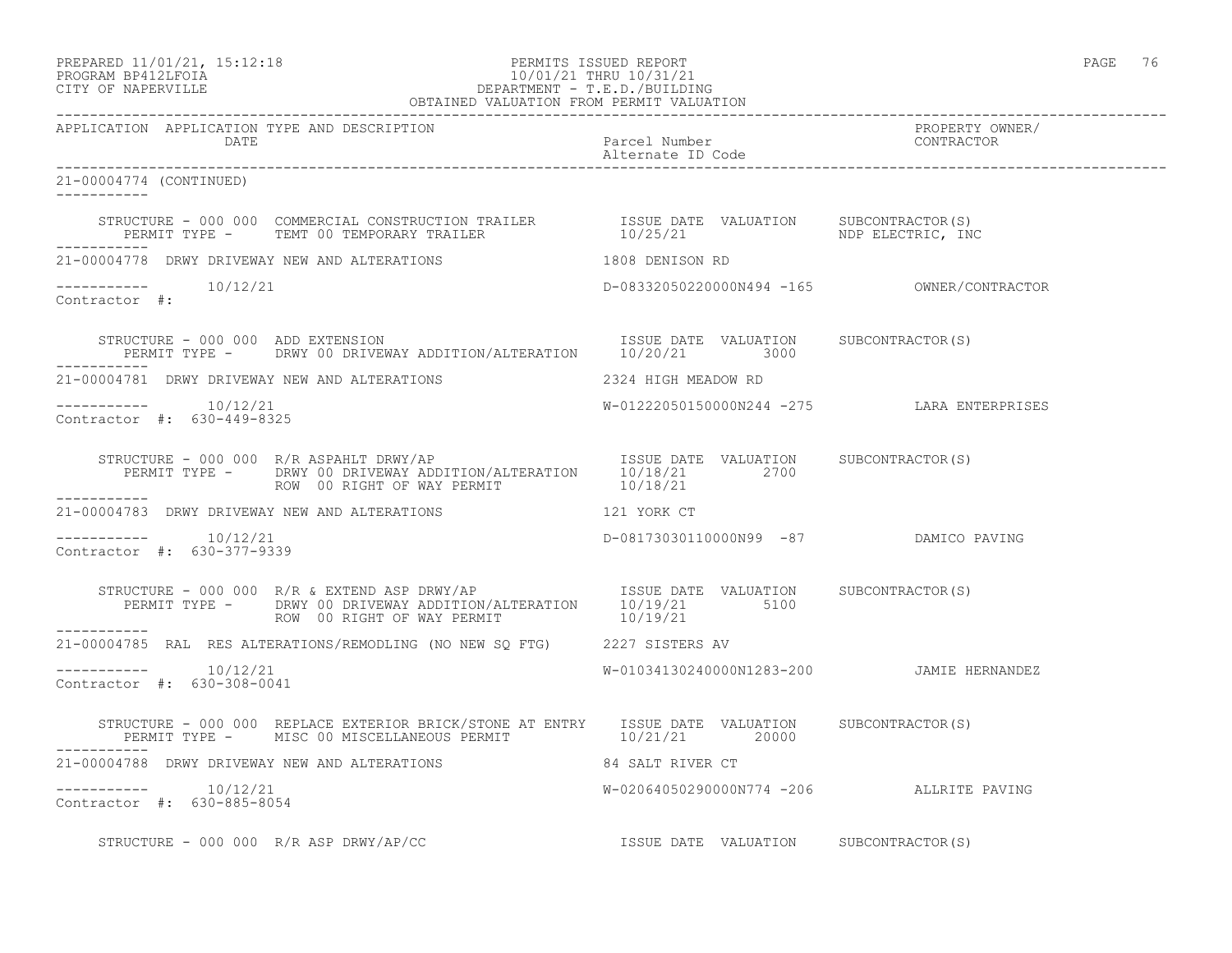## PREPARED 11/01/21, 15:12:18 PERMITS ISSUED REPORT PAGE 77 PROGRAM BP412LFOIA 10/01/21 THRU 10/31/21 CITY OF NAPERVILLE DEPARTMENT - T.E.D./BUILDING

| OBTAINED VALUATION FROM PERMIT VALUATION                                                                                                                                                 |                                            |                                               |
|------------------------------------------------------------------------------------------------------------------------------------------------------------------------------------------|--------------------------------------------|-----------------------------------------------|
| APPLICATION APPLICATION TYPE AND DESCRIPTION<br>DATE                                                                                                                                     | Parcel Number<br>Alternate ID Code         | PROPERTY OWNER/<br>CONTRACTOR                 |
| 21-00004788 (CONTINUED)                                                                                                                                                                  |                                            |                                               |
| PERMIT TYPE - DRWY 00 DRIVEWAY ADDITION/ALTERATION 10/12/21 4500 CURB CUTTERS INC<br>ROW 00 RIGHT OF WAY PERMIT 10/12/21<br>____________                                                 |                                            |                                               |
| 21-00004790 FN FENCE APPLICATION                                                                                                                                                         | 2800 MODAFF RD                             |                                               |
| $--------- 10/12/21$<br>Contractor #: 815-436-7440                                                                                                                                       |                                            | W-01014100060000N562 -204 CEDAR RUSTIC/JOLIET |
| STRUCTURE - 000 000                                                                                                                                                                      |                                            |                                               |
| 21-00004792 TSG TEMPORARY SIGNS                                                                                                                                                          | 3027 ENGLISH ROWS AV 103                   |                                               |
| $--------- 10/13/21$<br>Contractor #: 630-543-9490                                                                                                                                       | W-01162060180000N1788-243 DOYLE SIGNS      |                                               |
| STRUCTURE - 000 000 TEMP BANNER 10/18-11/15<br>PERMIT TYPE - TSG 00 TEMPORARY SIGN 10/18/21<br>--------                                                                                  |                                            |                                               |
| 21-00004795 RPZ REVERSE PRESSURE ZONE/BACKFLOW PREVENTER 1514 WELTON CT                                                                                                                  |                                            |                                               |
| $--------- 10/13/21$<br>Contractor #: 630-653-3937                                                                                                                                       |                                            | D-08311090540000N488 -160 WESTERN IRRIGATION  |
| STRUCTURE - 000 000 RPZ HEADS IN ROW<br>PERMIT TYPE - LSP 00 LAWN SPRINKLER RESIDENTIAL 10/26/21 5600 WESTERN IRRIGATION<br>WESTERN IRRIGATION, INC                                      |                                            |                                               |
| 21-00004796 RPZ REVERSE PRESSURE ZONE/BACKFLOW PREVENTER 624 SANTA MARIA DR                                                                                                              |                                            |                                               |
| $--------- 10/13/21$<br>Contractor #: 630-653-3937                                                                                                                                       |                                            | D-08193030050000N54 -115 WESTERN IRRIGATION   |
| TRUCTURE - 000 000 RPZ NO ROW<br>PERMIT TYPE - LSP 00 LAWN SPRINKLER RESIDENTIAL 10/15/21 5100 WESTERN IRRIGATION<br>STRUCTURE - 000 000 RPZ NO ROW<br>-----------                       |                                            | WESTERN IRRIGATION, INC                       |
| 21-00004800 DRWY DRIVEWAY NEW AND ALTERATIONS                                                                                                                                            | 337 HEMLOCK LN                             |                                               |
| $--------- 10/14/21$<br>Contractor #:                                                                                                                                                    | D-07244110090000N56 -129 CRACK ATTACK TEAM |                                               |
| STRUCTURE - 000 000 R/R DRWY/ADD FDW/ R/R FRONT STOOP/STEPS ISSUE DATE VALUATION SUBCONTRACTOR(S)<br>PERMIT TYPE - DRWY 00 DRIVEWAY ADDITION/ALTERATION 10/29/21 23045 CRACK ATTACK TEAM |                                            |                                               |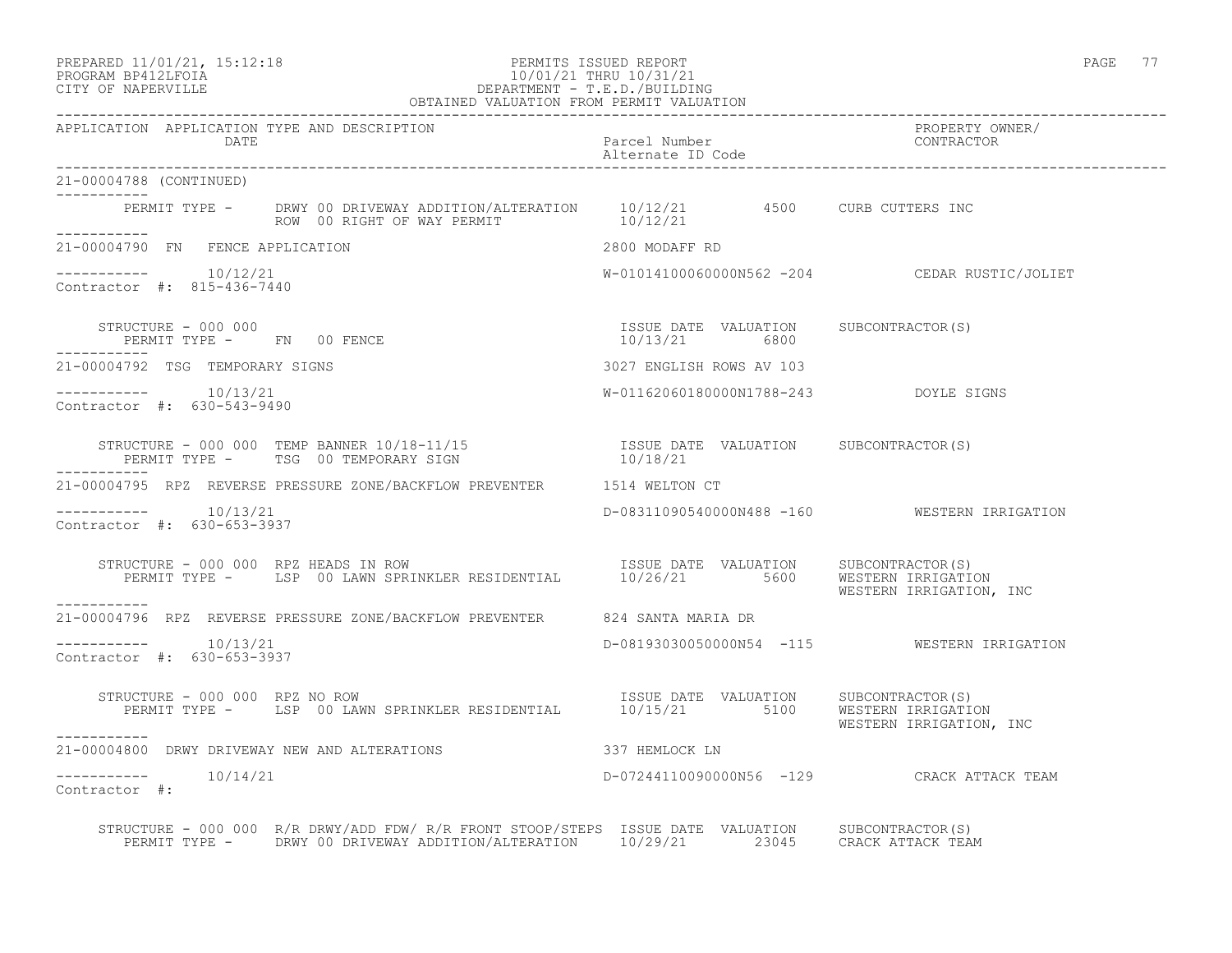21-00004800 (CONTINUED)

-----------

-----------

-----------

\_\_\_\_\_\_\_\_\_\_\_

-----------

Contractor #:

-----------

-----------

#### PREPARED 11/01/21, 15:12:18 PERMITS ISSUED REPORT PAGE 78 PROGRAM BP412LFOIA 10/01/21 THRU 10/31/21 CITY OF NAPERVILLE DEPARTMENT - T.E.D./BUILDING OBTAINED VALUATION FROM PERMIT VALUATION

------------------------------------------------------------------------------------------------------------------------------------ APPLICATION APPLICATION TYPE AND DESCRIPTION PROPERTY OWNER/ DATE Parcel Number Contractor Contractor Parcel Number Alternate ID Code ------------------------------------------------------------------------------------------------------------------------------------ ROW 00 RIGHT OF WAY PERMIT  $10/29/21$  CRACK ATTACK TEAM 21-00004804 DRWY DRIVEWAY NEW AND ALTERATIONS 1489 APPLEGATE DR  $--------- 10/14/21$ D-07254020100000N164 -144 ALLRITE PAVING Contractor #: 630-885-8054 STRUCTURE - 000 000 R/R ASP DRWY/AP//VC **ISSUE DATE VALUATION** SUBCONTRACTOR(S) PERMIT TYPE - DRWY 00 DRIVEWAY ADDITION/ALTERATION 10/15/21 3200 ROW 00 RIGHT OF WAY PERMIT 10/15/21 21-00004808 DRWY DRIVEWAY NEW AND ALTERATIONS 1104 HONEST PLEASURE DR ----------- 10/14/21 D-08194060340000N421 -116 UNITED LANDSCAPE ARTISTS INC Contractor #: 847-358-5100 STRUCTURE - 000 000 R/R BRICK PAVER FDW/FRONT STOOP ISSUE DATE VALUATION SUBCONTRACTOR(S) PERMIT TYPE - DRWY 00 DRIVEWAY ADDITION/ALTERATION 10/20/21 10000 21-00004809 OCCI OCCUPANCY INSPECTION 670 S ROUTE 59 ----------- 10/14/21 D-07223030140000N231 -109 OWNER/CONTRACTOR STRUCTURE - 000 000 PRO-MEDI SOLUTIONS ISSUE DATE VALUATION SUBCONTRACTOR(S) PERMIT TYPE - OCC 00 OCC INSPECT. PERMIT COM/RST 10/20/21 21-00004812 DRWY DRIVEWAY NEW AND ALTERATIONS 2120 SKYLANE DR ----------- 10/14/21 D-07343010390000N1260-169 TOLEDO SEALCOATING INC Contractor #: 630-486-2171 STRUCTURE - 000 000 R/R ASP DRWY/AP **ISSUE DATE VALUATION** SUBCONTRACTOR(S) PERMIT TYPE - DRWY 00 DRIVEWAY ADDITION/ALTERATION 10/19/21 3000 ROW 00 RIGHT OF WAY PERMIT 10/19/21 21-00004814 DRWY DRIVEWAY NEW AND ALTERATIONS 2060 HOLLOW BEND CT

D-08284171100000N693 -150 JUSTIN RAMOS

 $--------- 10/14/21$ Contractor #: 331-643-8738

 STRUCTURE - 000 000 R/R ASP TO CON DRWY/FDW ISSUE DATE VALUATION SUBCONTRACTOR(S) PERMIT TYPE - DRWY 00 DRIVEWAY ADDITION/ALTERATION 10/15/21 5000 ----------- 21-00004815 DRWY DRIVEWAY NEW AND ALTERATIONS 606 SOLLORENZO DR ----------- 10/14/21 W-02051110090000N763 -192 RAMIREZ LANDSCAPING Contractor #: 630-330-1257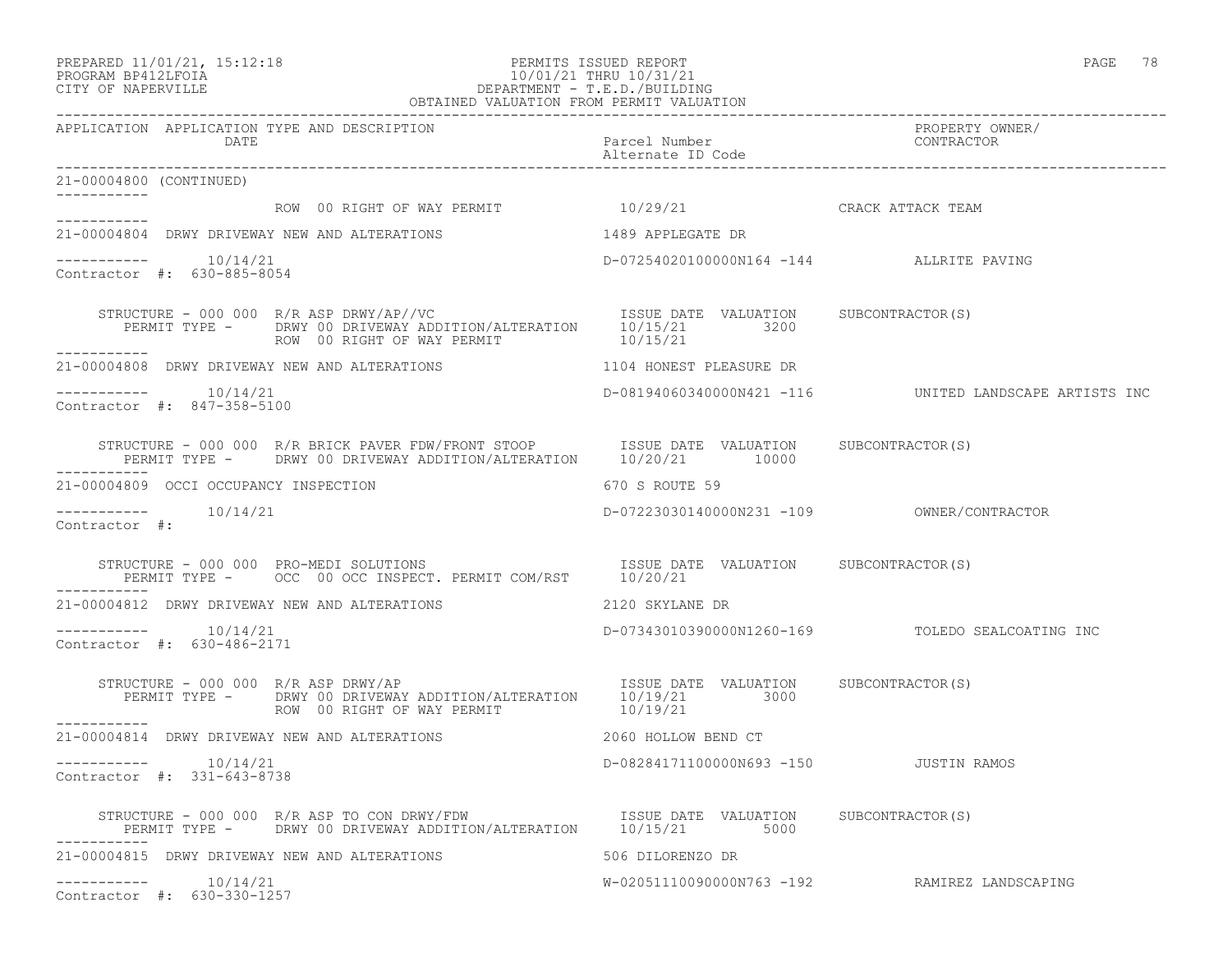# PREPARED 11/01/21, 15:12:18 PERMITS ISSUED REPORT PAGE 79 PROGRAM BP412LFOIA 10/01/21 THRU 10/31/21 CITY OF NAPERVILLE DEPARTMENT - T.E.D./BUILDING

|                                                          | OBTAINED VALUATION FROM PERMIT VALUATION                                                                                                                                                                                                                                                                                                                                                                                                                                                                                                                                                                                           |                                           |                                                        |
|----------------------------------------------------------|------------------------------------------------------------------------------------------------------------------------------------------------------------------------------------------------------------------------------------------------------------------------------------------------------------------------------------------------------------------------------------------------------------------------------------------------------------------------------------------------------------------------------------------------------------------------------------------------------------------------------------|-------------------------------------------|--------------------------------------------------------|
| APPLICATION APPLICATION TYPE AND DESCRIPTION             |                                                                                                                                                                                                                                                                                                                                                                                                                                                                                                                                                                                                                                    |                                           | PROPERTY OWNER/<br>CONTRACTOR                          |
| 21-00004815 (CONTINUED)                                  |                                                                                                                                                                                                                                                                                                                                                                                                                                                                                                                                                                                                                                    |                                           |                                                        |
| ------------                                             | STRUCTURE - 000 000 R/R ASP TO CON DRWY/AP/FDW ISSUE DATE VALUATION SUBCONTRACTOR(S)<br>PERMIT TYPE - DRWY 00 DRIVEWAY ADDITION/ALTERATION 10/22/21 8300 RAMIREZ LANSCAPING<br>$\begin{tabular}{lllll} \multicolumn{2}{l}{{\small{\textbf{Row}}}} & 00 & \textbf{RIGHT OF WAY PERMIT} & & & 10/22/21 \\ \multicolumn{2}{l}{\small{22/21}} & & & & & \\ \multicolumn{2}{l}{\small{23/21}} & & & & \\ \multicolumn{2}{l}{\small{24/21}} & & & & \\ \multicolumn{2}{l}{\small{25/21}} & & & & \\ \multicolumn{2}{l}{\small{26/21}} & & & & \\ \multicolumn{2}{l}{\small{27/21}} & & & & \\ \multicolumn{2}{l}{\small{28/21}} & & & &$ |                                           |                                                        |
|                                                          |                                                                                                                                                                                                                                                                                                                                                                                                                                                                                                                                                                                                                                    |                                           |                                                        |
| $--------- 10/14/21$<br>Contractor #:                    |                                                                                                                                                                                                                                                                                                                                                                                                                                                                                                                                                                                                                                    |                                           |                                                        |
|                                                          | STRUCTURE - 000 000 R/R ASP DRWY/CONCRETE FDW ISSUE DATE VALUATION SUBCONTRACTOR(S)<br>PERMIT TYPE - DRWY 00 DRIVEWAY ADDITION/ALTERATION 10/15/21 7600<br>ROW 00 RIGHT OF WAY PERMIT 10/29/21                                                                                                                                                                                                                                                                                                                                                                                                                                     |                                           |                                                        |
|                                                          | 21-00004817 DRWY DRIVEWAY NEW AND ALTERATIONS 727 THORNAPPLE DR                                                                                                                                                                                                                                                                                                                                                                                                                                                                                                                                                                    |                                           |                                                        |
| -----------    10/14/21<br>Contractor $\#: 630-350-7717$ |                                                                                                                                                                                                                                                                                                                                                                                                                                                                                                                                                                                                                                    |                                           | D-07234040380000N191 -112 T M W PAVING & MAINTENANCE   |
| STRUCTURE - 000 000 $R/R$ ASP DRWY/AP<br>___________     | RUCTURE - 000 000 R/R ASP DRWY/AP<br>PERMIT TYPE -    DRWY 00 DRIVEWAY ADDITION/ALTERATION    10/15/21        3120<br>ROW 00 RIGHT OF WAY PERMIT 10/15/21                                                                                                                                                                                                                                                                                                                                                                                                                                                                          |                                           |                                                        |
|                                                          | 21-00004818 DRWY DRIVEWAY NEW AND ALTERATIONS 5216 BAMBOO LN                                                                                                                                                                                                                                                                                                                                                                                                                                                                                                                                                                       |                                           |                                                        |
| $--------- 10/14/21$<br>Contractor #: 815-582-5925       |                                                                                                                                                                                                                                                                                                                                                                                                                                                                                                                                                                                                                                    | W-01202090040000N1521-271 LM LANDWORKS    |                                                        |
|                                                          |                                                                                                                                                                                                                                                                                                                                                                                                                                                                                                                                                                                                                                    |                                           |                                                        |
| ------------<br>21-00004824 SIGN SIGN APPLICATIONS       |                                                                                                                                                                                                                                                                                                                                                                                                                                                                                                                                                                                                                                    | 3027 ENGLISH ROWS AV 103                  |                                                        |
| $--------- 10/14/21$<br>Contractor #: 630-543-9490       |                                                                                                                                                                                                                                                                                                                                                                                                                                                                                                                                                                                                                                    | W-01162060180000N1788-243 DOYLE SIGNS INC |                                                        |
| ------------                                             | STRUCTURE – 000 000<br>PERMIT TYPE – SIGN 00 SIGN 10/22/21 10/22/21 DOYLE SIGNS INC                                                                                                                                                                                                                                                                                                                                                                                                                                                                                                                                                |                                           |                                                        |
|                                                          | 21-00004826 DRWY DRIVEWAY NEW AND ALTERATIONS 4325 E BAILEY RD                                                                                                                                                                                                                                                                                                                                                                                                                                                                                                                                                                     |                                           |                                                        |
| $--------- 10/14/21$<br>Contractor #: 630-917-2060       |                                                                                                                                                                                                                                                                                                                                                                                                                                                                                                                                                                                                                                    |                                           | D-08283020140000N160 -149 SMITH BROTHER TREE/LANDSCAPE |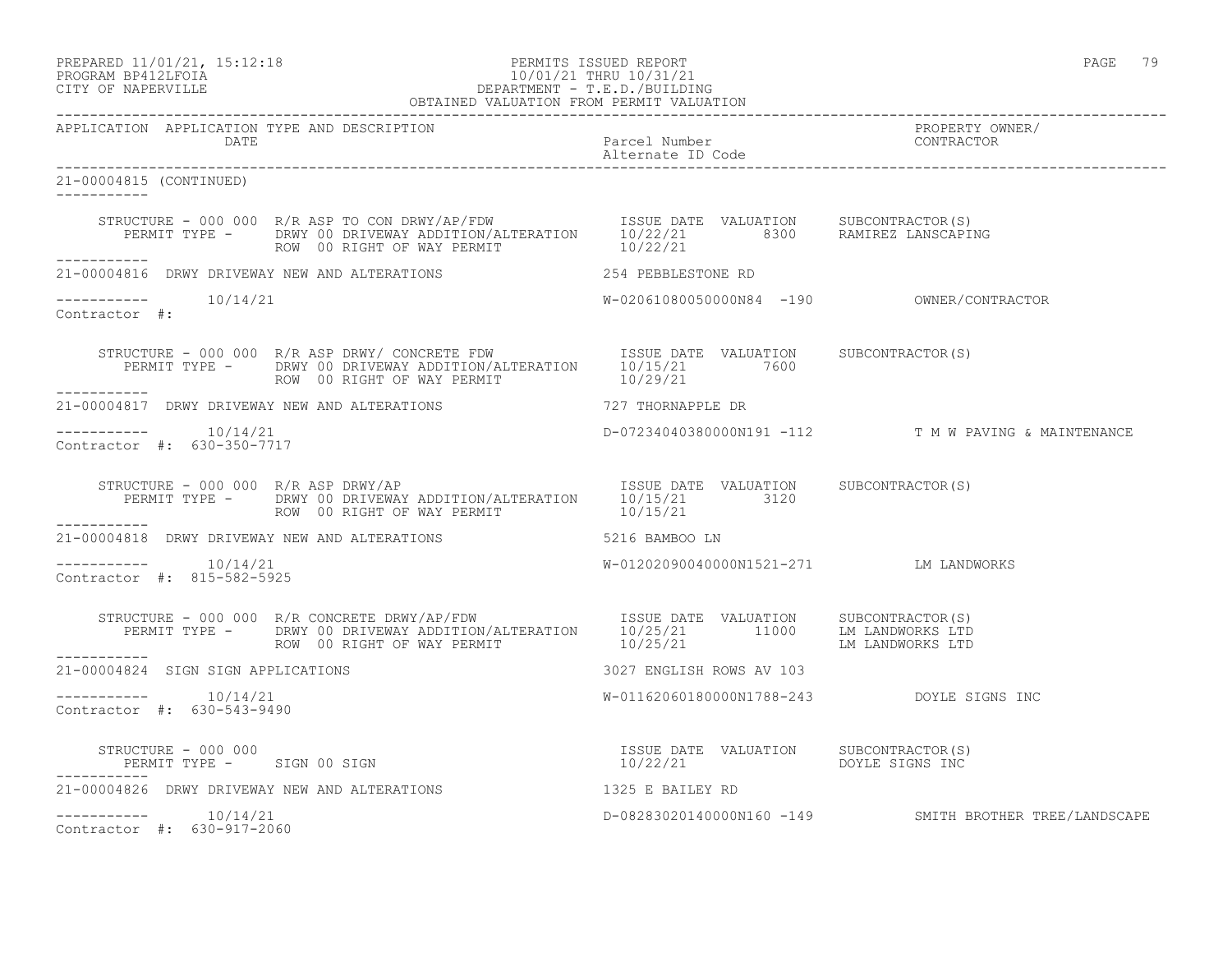PREPARED 11/01/21, 15:12:18 PERMITS ISSUED REPORT PAGE 80

# PROGRAM BP412LFOIA 10/01/21 THRU 10/31/21 CITY OF NAPERVILLE DEPARTMENT - T.E.D./BUILDING

|                                                      | OBTAINED VALUATION FROM PERMIT VALUATION                                                                                                                                                             |                                          |                                                    |
|------------------------------------------------------|------------------------------------------------------------------------------------------------------------------------------------------------------------------------------------------------------|------------------------------------------|----------------------------------------------------|
| APPLICATION APPLICATION TYPE AND DESCRIPTION<br>DATE |                                                                                                                                                                                                      | reduced Number<br>Alternate ID Code      | PROPERTY OWNER/<br>CONTRACTOR                      |
| 21-00004826 (CONTINUED)<br>------------              |                                                                                                                                                                                                      |                                          |                                                    |
|                                                      | STRUCTURE - 000 000 R/R ASP TO UNILOCK DRWY/AP/FDW ISSUE DATE VALUATION SUBCONTRACTOR(S)<br>PERMIT TYPE - DRWY 00 DRIVEWAY ADDITION/ALTERATION 10/19/21 61500<br>ROW 00 RIGHT OF WAY PERMIT 10/19/21 |                                          |                                                    |
| -----------                                          | 21-00004831 RPZ REVERSE PRESSURE ZONE/BACKFLOW PREVENTER 616 BOWLING GREEN CT                                                                                                                        |                                          |                                                    |
| Contractor #: 630-293-4962                           |                                                                                                                                                                                                      | D-07123010400000N1172-53 SALINAS & SONS  |                                                    |
| -----------                                          | STRUCTURE - 000 000 RPZ WITH HEADS IN ROW<br>PERMIT TYPE - LSP 00 LAWN SPRINKLER RESIDENTIAL 10/18/21 6785 WHEATLAND PLUMBING                                                                        |                                          | SALINAS & SONS                                     |
|                                                      | 21-00004832 RPZ REVERSE PRESSURE ZONE/BACKFLOW PREVENTER 2679 WABASH CT                                                                                                                              |                                          |                                                    |
| $--------- 10/15/21$<br>Contractor #: 630-293-4962   |                                                                                                                                                                                                      | W-02053010220000N627 -207 SALINAS & SONS |                                                    |
| -----------                                          | STRUCTURE - 000 000 RPZ HEADS IN ROW [ISSUE DATE VALUATION SUBCONTRACTOR(S)<br>PERMIT TYPE - LSP 00 LAWN SPRINKLER RESIDENTIAL 10/18/21 4960 SALINAS AND SONS                                        |                                          | WHEATLAND PLUMBING                                 |
|                                                      | 21-00004833 RPZ REVERSE PRESSURE ZONE/BACKFLOW PREVENTER 962 MERRIMAC CR                                                                                                                             |                                          |                                                    |
| $--------- 10/15/21$<br>Contractor #: 815-725-2460   |                                                                                                                                                                                                      |                                          | D-07251100160000N677 -128 AQUA DESIGNS RPZ         |
| STRUCTURE - 000 000 RPZ HEADS IN ROW                 | RUCTURE - 000 000 RPZ HEADS IN ROW<br>PERMIT TYPE - LSP 00 LAWN SPRINKLER RESIDENTIAL 10/18/21 4960 AQUA DESIGNS                                                                                     |                                          | AQUA DESIGN INC                                    |
|                                                      | 21-00004834 RPZ REVERSE PRESSURE ZONE/BACKFLOW PREVENTER 1536 KENYON DR                                                                                                                              |                                          |                                                    |
| $--------$ 10/15/21<br>Contractor #: 815-725-2460    |                                                                                                                                                                                                      |                                          | D-08284050110000N160 -150 AQUA DESIGNS RPZ         |
| . <u>.</u> .                                         | STRUCTURE - 000 000 RPZ HEADS IN ROW STRUCTURE - 000 000 RPZ HEADS IN ROW<br>PERMIT TYPE - LSP 00 LAWN SPRINKLER RESIDENTIAL 10/18/21 4960 AQUA DESIGNS RPZ                                          |                                          | AOUA DESIGN INC                                    |
|                                                      | 21-00004836 RPZ REVERSE PRESSURE ZONE/BACKFLOW PREVENTER 1468 HEATHERTON DR                                                                                                                          |                                          |                                                    |
| $--------- 10/15/21$<br>Contractor #: 815-385-5599   |                                                                                                                                                                                                      |                                          | D-07112030330000N117 -37 WATER WORKS INC-JOHNSBURG |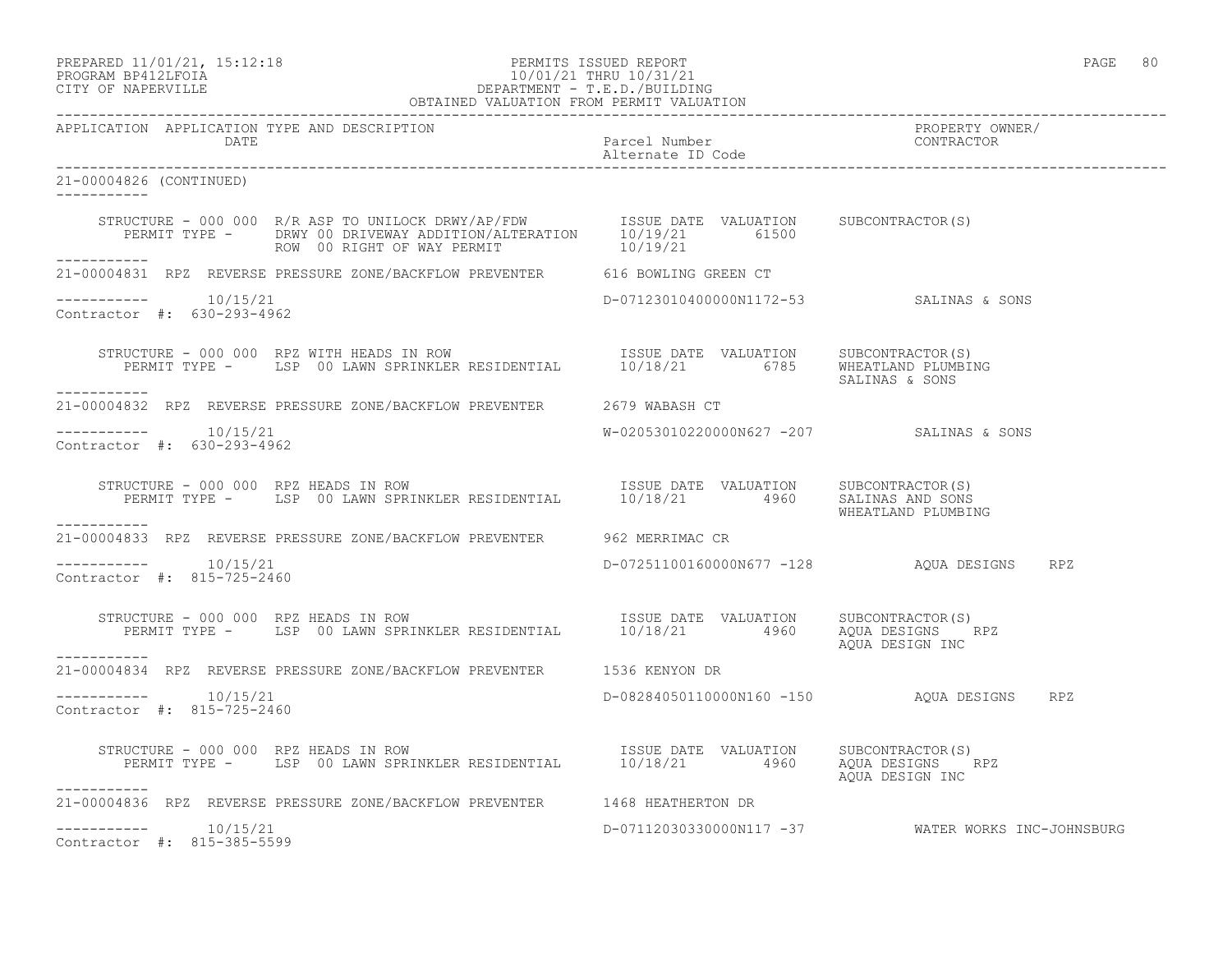## PREPARED 11/01/21, 15:12:18 PERMITS ISSUED REPORT PAGE 81 PROGRAM BP412LFOIA 10/01/21 THRU 10/31/21 CITY OF NAPERVILLE DEPARTMENT - T.E.D./BUILDING

| OBTAINED VALUATION FROM PERMIT VALUATION                                                                                                                                                                                                                                           |                                        |                                                |
|------------------------------------------------------------------------------------------------------------------------------------------------------------------------------------------------------------------------------------------------------------------------------------|----------------------------------------|------------------------------------------------|
| APPLICATION APPLICATION TYPE AND DESCRIPTION<br>D DESCRIPIION<br>Parcel Number<br>Alternate ID Code<br>DATE                                                                                                                                                                        |                                        | PROPERTY OWNER/<br>CONTRACTOR                  |
| 21-00004836 (CONTINUED)                                                                                                                                                                                                                                                            |                                        |                                                |
| STRUCTURE - 000 000 RPZ HEADS IN ROW<br>PERMIT TYPE - LSP 00 LAWN SPRINKLER RESIDENTIAL 10/18/21 4960 ENGLAND PLUMBING<br>WATER WORKS INC-JOHNSBURG                                                                                                                                |                                        |                                                |
| -----------<br>21-00004837 RPZ REVERSE PRESSURE ZONE/BACKFLOW PREVENTER 1336 CULPEPPER DR                                                                                                                                                                                          |                                        |                                                |
| -----------    10/15/21<br>Contractor #: 815-521-3247                                                                                                                                                                                                                              |                                        | D-08204020360000N171 -118 EVERGREEN SPRINKLERS |
| RUCTURE - 000 000 RPZ HEADS IN ROW<br>PERMIT TYPE - LSP 00 LAWN SPRINKLER RESIDENTIAL 10/20/21 4960 HARTLAND PLUMBING & MECH<br>STRUCTURE - 000 000 RPZ HEADS IN ROW<br>------------                                                                                               |                                        | EVERGREEN SPRINKLERS                           |
| 21-00004838 RPZ REVERSE PRESSURE ZONE/BACKFLOW PREVENTER 1044 CAROLINE CT                                                                                                                                                                                                          |                                        |                                                |
| $--------- 10/15/21$<br>Contractor #: 815-521-3247                                                                                                                                                                                                                                 |                                        | W-02054070270000N1574-208 EVERGREEN SPRINKLERS |
| STRUCTURE - 000 000 RPZ HEADS IN ROW<br>PERMIT TYPE - LSP 00 LAWN SPRINKLER RESIDENTIAL 10/20/21 4960 HARTLAND PLUMBING & MECH<br>------------                                                                                                                                     |                                        | EVERGREEN SPRINKLERS                           |
| 21-00004839 RPZ REVERSE PRESSURE ZONE/BACKFLOW PREVENTER 4316 CHINABERRY LN                                                                                                                                                                                                        |                                        |                                                |
| $--------- 10/15/21$<br>Contractor #: 815-521-3247                                                                                                                                                                                                                                 |                                        | W-01172110160000N1743-241 EVERGREEN SPRINKLERS |
| RUCTURE - 000 000 RPZ HEADS IN ROW                                ISSUE DATE VALUATION     SUBCONTRACTOR(S)<br>PERMIT TYPE -     LSP 00 LAWN SPRINKLER RESIDENTIAL        10/20/21         4960    HARTLAND PLUMBING & MECH<br>STRUCTURE - 000 000 RPZ HEADS IN ROW<br>___________ |                                        | EVERGREEN SPRINKLERS                           |
| 21-00004840 RPZ REVERSE PRESSURE ZONE/BACKFLOW PREVENTER 4511 SASSAFRAS LN                                                                                                                                                                                                         |                                        |                                                |
| $--------- 10/15/21$<br>Contractor #: 815-521-3247                                                                                                                                                                                                                                 |                                        | W-01172140060000N1743-241 EVERGREEN SPRINKLERS |
| STRUCTURE - 000 000 RPZ HEADS IN ROW STRUCTURE - 000 000 RPZ HEADS IN ROW<br>PERMIT TYPE - LSP 00 LAWN SPRINKLER RESIDENTIAL $10/20/21$ 4960 HARTLAND PLUMBING & MECH<br>___________                                                                                               |                                        | EVERGREEN SPRINKLERS                           |
| 21-00004842 RPZ REVERSE PRESSURE ZONE/BACKFLOW PREVENTER 8 S LAIRD ST                                                                                                                                                                                                              |                                        |                                                |
| $--------- 10/15/21$<br>Contractor #: 630-293-4962                                                                                                                                                                                                                                 | D-07133100010000N47 -83 SALINAS & SONS |                                                |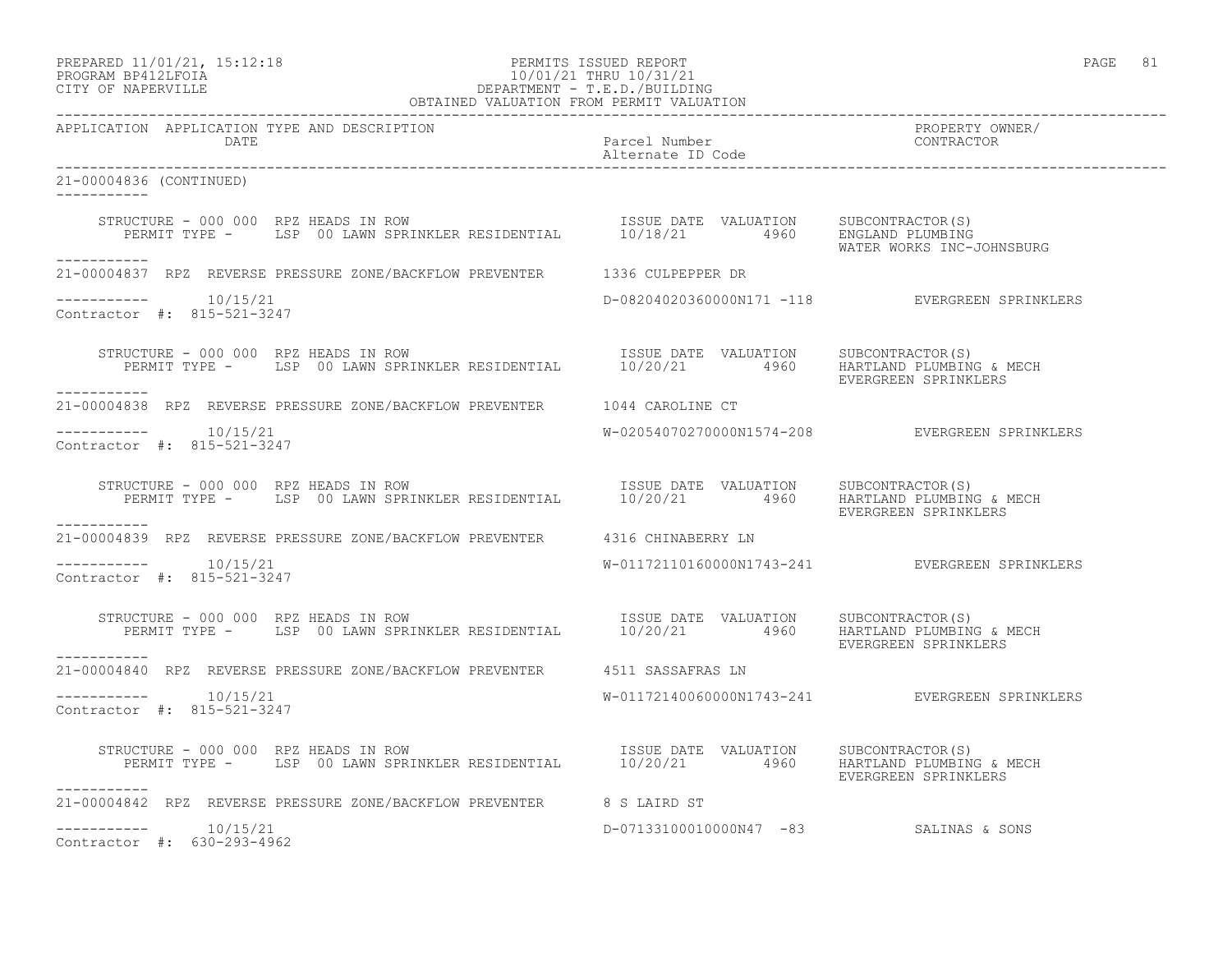### PREPARED 11/01/21, 15:12:18 PERMITS ISSUED REPORT PAGE 82 PROGRAM BP412LFOIA 10/01/21 THRU 10/31/21 CITY OF NAPERVILLE DEPARTMENT - T.E.D./BUILDING OBTAINED VALUATION FROM PERMIT VALUATION

------------------------------------------------------------------------------------------------------------------------------------

APPLICATION APPLICATION TYPE AND DESCRIPTION PROPERTY OWNER/ DATE Parcel Number CONTRACTOR Alternate ID Code ------------------------------------------------------------------------------------------------------------------------------------ 21-00004842 (CONTINUED) ----------- STRUCTURE - 000 000 RPZ WITH HEADS IN ROW ISSUE DATE VALUATION SUBCONTRACTOR(S) PERMIT TYPE - LSP 00 LAWN SPRINKLER RESIDENTIAL 10/18/21 6785 SALINAS & SONS CSA BACKFLOW CERT & PLUMBING ----------- 21-00004843 RPZ REVERSE PRESSURE ZONE/BACKFLOW PREVENTER 3348 EMPRESS DR  $--------- 10/15/21$ W-01082000000050N1808-211 SALINAS & SONS Contractor #: 630-293-4962 STRUCTURE - 000 000 RPZ WITH HEADS IN ROW ISSUE DATE VALUATION SUBCONTRACTOR(S) PERMIT TYPE - LSP 00 LAWN SPRINKLER RESIDENTIAL 10/18/21 6785 SALINAS & SONS CSA BACKFLOW CERT & PLUMBING ----------- 21-00004844 FN FENCE APPLICATION 3715 LANDSDOWN AV  $--------- 10/15/21$ W-01093070200000N1386-227 CEDAR MOUNTAIN FENCE COMPANY Contractor #: 224-220-1042 STRUCTURE - 000 000 ISSUE DATE VALUATION SUBCONTRACTOR(S) PERMIT TYPE - FN 00 FENCE 10/21/21 7000 ----------- 21-00004845 FN FENCE APPLICATION 1114 HIDDEN SPRING DR ----------- 10/15/21 D-07142070080000N106 -67 CEDAR MOUNTAIN FENCE COMPANY Contractor #: 224-220-1042 STRUCTURE - 000 000 ISSUE DATE VALUATION SUBCONTRACTOR(S) PERMIT TYPE - FN 00 FENCE ----------- 21-00004846 DRWY DRIVEWAY NEW AND ALTERATIONS 2130 TEMPLAR DR ----------- 10/15/21 D-08313080480000N159 -175 BRIGHT CONCEPTS CO Contractor #: 630-292-2770 STRUCTURE - 000 000 R/R CONCRETE PUB WALK/APRON ISSUE DATE VALUATION SUBCONTRACTOR(S) PERMIT TYPE - ROW 00 RIGHT OF WAY PERMIT 10/18/21 BRIGHT CONCEPTS CO ----------- 21-00004847 FN FENCE APPLICATION 435 W BENTON AV ----------- 10/15/21 D-07134070080000N539 -84 CEDAR RUSTIC/JOLIET Contractor #: 815-436-7440

STRUCTURE - 000 000 ISSUE DATE VALUATION SUBCONTRACTOR(S)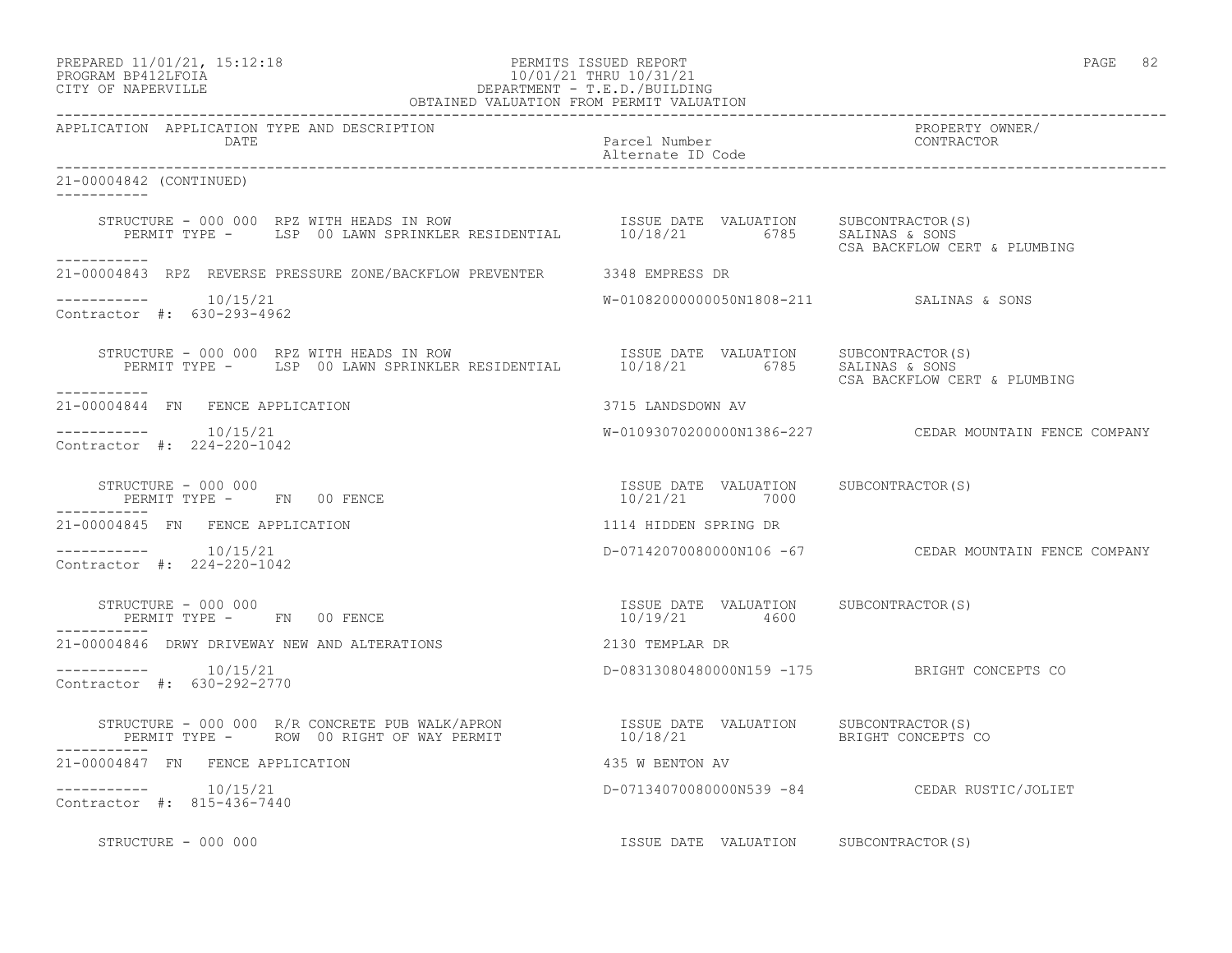### PREPARED 11/01/21, 15:12:18 PERMITS ISSUED REPORT PAGE 83 PROGRAM BP412LFOIA 10/01/21 THRU 10/31/21 CITY OF NAPERVILLE DEPARTMENT - T.E.D./BUILDING OBTAINED VALUATION FROM PERMIT VALUATION

------------------------------------------------------------------------------------------------------------------------------------ APPLICATION APPLICATION TYPE AND DESCRIPTION PROPERTY OWNER/ DATE **Parcel Number** Parcel Number Contractor Parcel Number Alternate ID Code ------------------------------------------------------------------------------------------------------------------------------------ 21-00004847 (CONTINUED) ----------- PERMIT TYPE - FN 00 FENCE 10/20/21 6800 ----------- 21-00004849 FN FENCE APPLICATION 1237 FIELD CT  $--------- 10/15/21$ D-07144150050000N622 -82 NORTHWEST FENCE Contractor #: 630-971-1034 STRUCTURE - 000 000 ISSUE DATE VALUATION SUBCONTRACTOR(S) PERMIT TYPE - FN 00 FENCE ----------- 21-00004850 TSG TEMPORARY SIGNS 1355 E OGDEN AV 109 ----------- 10/15/21 D-08081010150000N1862-42 J & S ELECTRIC AND SIGN Contractor #: 630-264-4340 STRUCTURE - 000 000 COMMING SOON SIGN-12/3-12/31 & 2/1-2/15 ISSUE DATE VALUATION SUBCONTRACTOR(S)<br>PERMIT TYPE - TSG 00 TEMPORARY SIGN 10/22/21 PERMIT TYPE - TSG 00 TEMPORARY SIGN ----------- 21-00004851 TSG TEMPORARY SIGNS 1355 E OGDEN AV 109 ----------- 10/15/21 D-08081010150000N1862-42 J & S ELECTRIC AND SIGN Contractor #: 630-264-4340 STRUCTURE - 000 000 COMMING SOON SIGN-12/3-12/31 &  $2/1-2/15$  ISSUE DATE VALUATION SUBCONTRACTOR(S)<br>PERMIT TYPE - TSG 00 TEMPORARY SIGN 10/22/21 PERMIT TYPE - TSG 00 TEMPORARY SIGN ----------- 21-00004856 FN FENCE APPLICATION 832 BUTTONWOOD CR ----------- 10/15/21 D-07234050790000N187 -112 ILLINOIS FENCE COMPANY Contractor #: 708-856-8999 STRUCTURE - 000 000 ISSUE DATE VALUATION SUBCONTRACTOR(S) PERMIT TYPE - FN 00 FENCE ----------- 21-00004857 ESC ELECTRIC SERVICE CHANGE 1828 ABRITER CT ----------- 10/15/21 D-08053000490000N1689-27 GRECO ELECTRICAL Contractor #: 847-432-2070 STRUCTURE - 000 000 REPLACING 1200 AMP MAIN BREAKER TISSUE DATE VALUATION SUBCONTRACTOR(S)<br>PERMIT TYPE - ESCC 00 ELECTRIC SERVICE CHANGE COMM 10/22/21 PERMIT TYPE - ESCC 00 ELECTRIC SERVICE CHANGE COMM 10/22/21 ----------- 21-00004859 FN FENCE APPLICATION 833 LYNDHURST CT ----------- 10/15/21 D-08182180100000N97 -71 PEERLESS FENCE Contractor #: 630-584-7710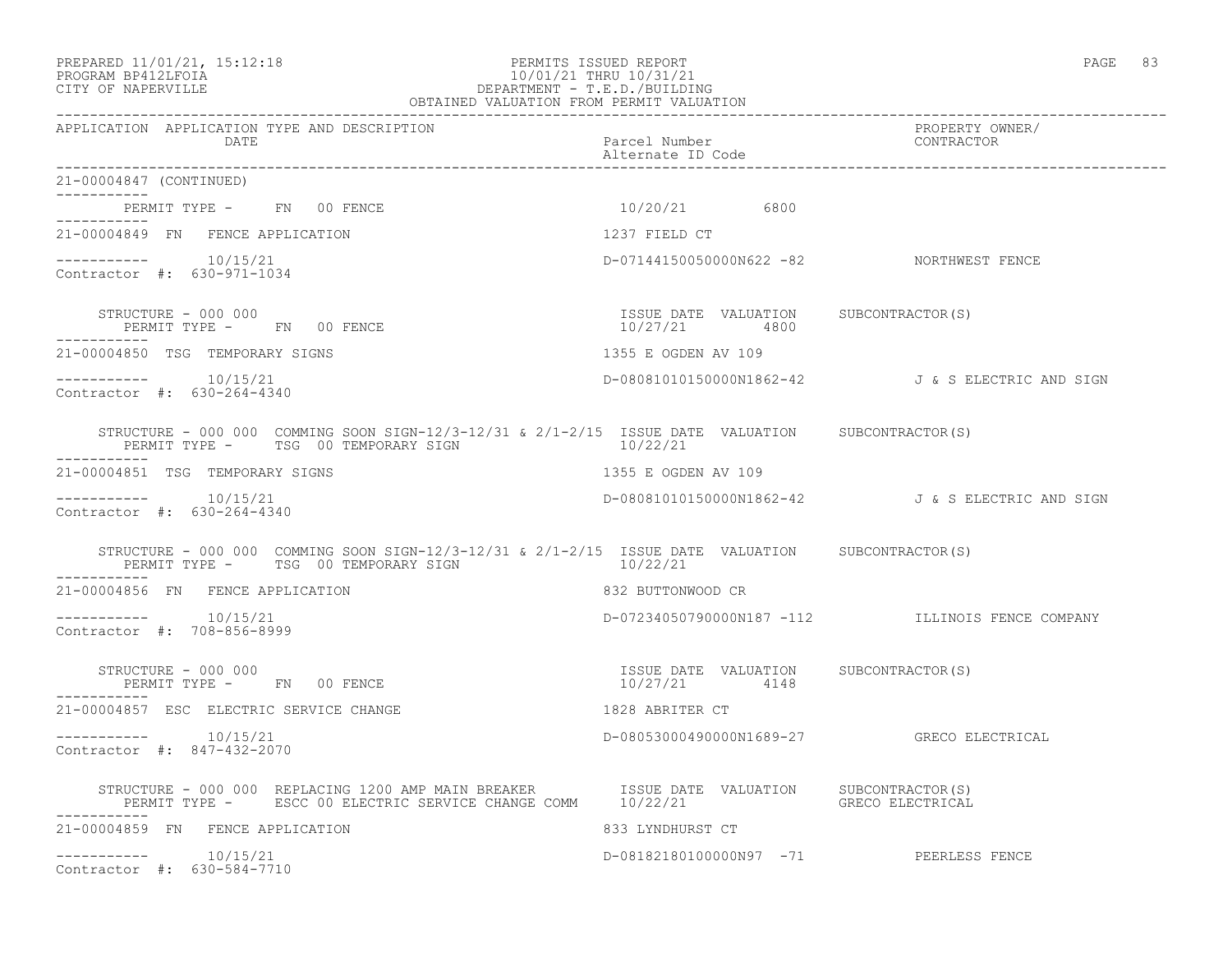| PREPARED 11/01/21, 15:12:18 |  |
|-----------------------------|--|
|                             |  |

# PREPARED 11/01/21, 15:12:18 PERMITS ISSUED REPORT<br>PROGRAM BP412LFOIA PAGE 84 PROGRAM BP412LFOIA 10/01/21 THRU 10/31/21 CITY OF NAPERVILLE (1999) 2012 10:00 DEPARTMENT - T.E.D./BUILDIN CITY OF NAPERVILLE DEPARTMENT - T.E.D./BUILDING

| OBTAINED VALUATION FROM PERMIT VALUATION                                                                                                              |                                                   |                               |
|-------------------------------------------------------------------------------------------------------------------------------------------------------|---------------------------------------------------|-------------------------------|
| APPLICATION APPLICATION TYPE AND DESCRIPTION<br>DATE                                                                                                  | Parcel Number<br>Alternate ID Code                | PROPERTY OWNER/<br>CONTRACTOR |
| 21-00004859 (CONTINUED)<br>------------                                                                                                               |                                                   |                               |
| STRUCTURE - 000 000<br>PERMIT TYPE - FN 00 FENCE                                                                                                      | ISSUE DATE VALUATION SUBCONTRACTOR(S)<br>10/21/21 |                               |
| 21-00004860 FN FENCE APPLICATION                                                                                                                      | 1237 BASSWOOD DR                                  |                               |
| $--------- 10/15/21$<br>Contractor #: 630-584-7710                                                                                                    | D-08301140190000N452 -130 PEERLESS FENCE          |                               |
| $\begin{tabular}{lllll} \multicolumn{2}{l}{{\bf STRUCTURE}} & = & 000 & 000 \\ & & & & & {\small\verb FN } & 00 & {\small\verb FENCE } \end{tabular}$ | ISSUE DATE VALUATION SUBCONTRACTOR(S)<br>10/21/21 |                               |
| 21-00004861 FN FENCE APPLICATION                                                                                                                      | 33 N FREMONT ST                                   |                               |
| $--------- 10/15/21$<br>Contractor #: 630-584-7710                                                                                                    | D-07133030080000N141 -83 PEERLESS FENCE           |                               |
| STRUCTURE - 000 000<br>PERMIT TYPE - FN 00 FENCE                                                                                                      | ISSUE DATE VALUATION SUBCONTRACTOR(S)<br>10/21/21 |                               |
| 21-00004862 FN FENCE APPLICATION                                                                                                                      | 1317 ROYAL ST GEORGE DR                           |                               |
| $--------$ 10/15/21<br>Contractor #: 630-584-7710                                                                                                     | D-07121040390000N1172-38 PEERLESS FENCE           |                               |
| STRUCTURE - 000 000<br>PERMIT TYPE - FN 00 FENCE                                                                                                      | ISSUE DATE VALUATION SUBCONTRACTOR(S)<br>10/21/21 |                               |
| 21-00004863 FN FENCE APPLICATION                                                                                                                      | 3648 GOLD CUP LN                                  |                               |
| $--------- 10/15/21$<br>Contractor #: 630-584-7710                                                                                                    | W-0110300028175 N1841-229 PEERLESS FENCE          |                               |
| STRUCTURE - 000 000<br>PERMIT TYPE - FN 00 FENCE<br>-----------                                                                                       | ISSUE DATE VALUATION SUBCONTRACTOR(S)<br>10/21/21 |                               |
| 21-00004864 FN FENCE APPLICATION                                                                                                                      | 311 RIDGEFIELD LN                                 |                               |
| $--------- 10/15/21$<br>Contractor #: 630-584-7710                                                                                                    | D-08313040270000N177 -175 PEERLESS FENCE          |                               |
| STRUCTURE - 000 000<br>PERMIT TYPE - FN 00 FENCE                                                                                                      | ISSUE DATE VALUATION SUBCONTRACTOR(S)<br>10/21/21 |                               |
| 21-00004865 FN FENCE APPLICATION                                                                                                                      | 1313 OAKTON LN                                    |                               |
| $--------- 10/15/21$<br>Contractor #: 630-584-7710                                                                                                    | D-07262090040000N762 -127 PEERLESS FENCE          |                               |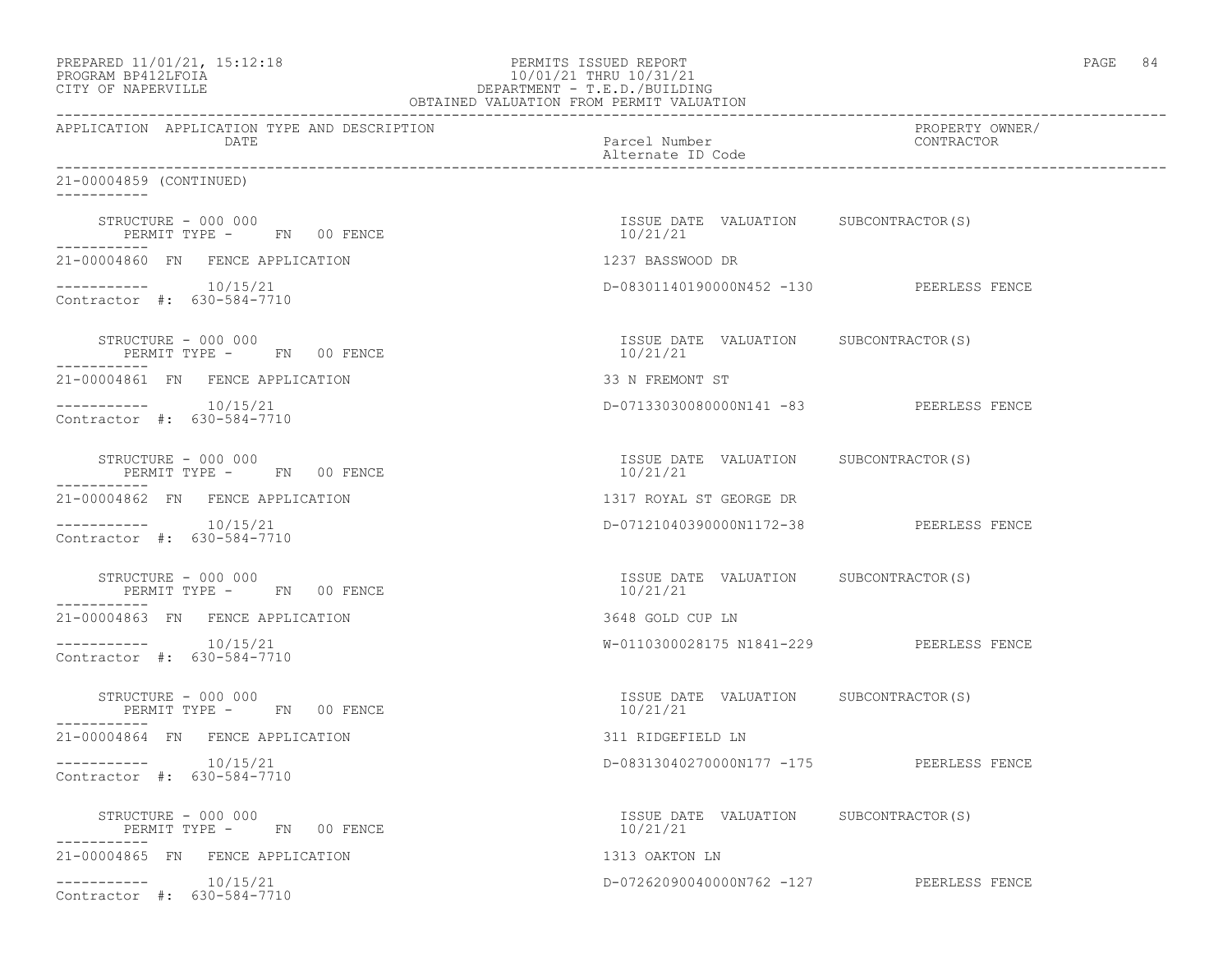| PREPARED 11/01/21, 15:12:18 |  |
|-----------------------------|--|
|                             |  |

# PREPARED 11/01/21, 15:12:18 PERMITS ISSUED REPORT<br>PROGRAM BP412LFOIA PAGE 85 PROGRAM BP412LFOIA 10/01/21 THRU 10/31/21 CITY OF NAPERVILLE CITY OF NAPERVILLE DEPARTMENT - T.E.D./BUILDING

| OBTAINED VALUATION FROM PERMIT VALUATION                                                                                                                                                                                                                    |                                                        |                                               |
|-------------------------------------------------------------------------------------------------------------------------------------------------------------------------------------------------------------------------------------------------------------|--------------------------------------------------------|-----------------------------------------------|
| APPLICATION APPLICATION TYPE AND DESCRIPTION<br>DATE                                                                                                                                                                                                        | Parcel Number<br>Alternate ID Code                     | PROPERTY OWNER/<br>CONTRACTOR                 |
| 21-00004865 (CONTINUED)<br>------------                                                                                                                                                                                                                     |                                                        |                                               |
| STRUCTURE - 000 000<br>PERMIT TYPE - FN 00 FENCE                                                                                                                                                                                                            | ISSUE DATE VALUATION SUBCONTRACTOR(S)<br>10/21/21      |                                               |
| 21-00004899 FN FENCE APPLICATION                                                                                                                                                                                                                            | 703 ROCK SPRING RD                                     |                                               |
| $--------$ 10/15/21<br>Contractor #: 630-584-7710                                                                                                                                                                                                           | W-01011090040000N767 -188 PEERLESS FENCE               |                                               |
| $\begin{tabular}{lllll} \multicolumn{2}{l}{{\bf STRUCTURE}} & - & 000 & 000 \\ \multicolumn{2}{l}{\bf \small STRUCTURE} & \multicolumn{2}{l}{\bf \small mVDF} & - & & \multicolumn{2}{l}{\bf \small FM} & 00 & \multicolumn{2}{l}{\bf FENCE} \end{tabular}$ | ISSUE DATE VALUATION SUBCONTRACTOR(S)<br>10/21/21 8000 |                                               |
| 21-00004900 FN FENCE APPLICATION                                                                                                                                                                                                                            | 5216 SWITCH GRASS LN                                   |                                               |
| $--------- 10/15/21$<br>Contractor #: 630-360-4099                                                                                                                                                                                                          |                                                        | W-01222060150000N834 -275 EVERLAST FENCE INC  |
| STRUCTURE - 000 000<br>PERMIT TYPE - FN 00 FENCE                                                                                                                                                                                                            | ISSUE DATE VALUATION SUBCONTRACTOR(S)<br>10/19/21      |                                               |
| 21-00004904 DMOC DEMOLITION COMMERCIAL                                                                                                                                                                                                                      | 1840 CENTRE POINT CR 108                               |                                               |
| Contractor #: 860-964-7137                                                                                                                                                                                                                                  |                                                        | D-08064090020000N310 -26 INFINITY GROUP LLC   |
| STRUCTURE - 000 000 ACTION BEHAVIOR CENTERS STRUCTURE ISSUE DATE VALUATION SUBCONTRACTOR(S)<br>PERMIT TYPE - DMIC 00 DEMOLITION COMMERCIAL INTERIOR 10/25/21 24000                                                                                          |                                                        |                                               |
| 21-00004905 OCCI OCCUPANCY INSPECTION                                                                                                                                                                                                                       | 2835 AURORA AV 123                                     |                                               |
| -----------    10/18/21<br>Contractor #:                                                                                                                                                                                                                    |                                                        |                                               |
| STRUCTURE - 000 000 BROWS BY ANNA<br>PERMIT TYPE - OCC 00 OCC INSPECT. PERMIT COM/RST 10/26/21<br>-----------                                                                                                                                               | ISSUE DATE VALUATION SUBCONTRACTOR(S)                  |                                               |
| 21-00004915 FN FENCE APPLICATION                                                                                                                                                                                                                            | 734 CHICORY CT                                         |                                               |
| -----------    10/18/21<br>Contractor #: 800-543-6511                                                                                                                                                                                                       | D-07234120130000N672 -112 PEERLESS FENCE               |                                               |
| STRUCTURE - 000 000<br>PERMIT TYPE - FN 00 FENCE                                                                                                                                                                                                            | ISSUE DATE VALUATION SUBCONTRACTOR(S)<br>10/21/21 8800 |                                               |
| 21-00004917 FN FENCE APPLICATION                                                                                                                                                                                                                            | 623 BUNKER HILL CT                                     |                                               |
| $--------- 10/18/21$<br>Contractor #: 815-436-7440                                                                                                                                                                                                          |                                                        | D-07251030490000N680 -128 CEDAR RUSTIC/JOLIET |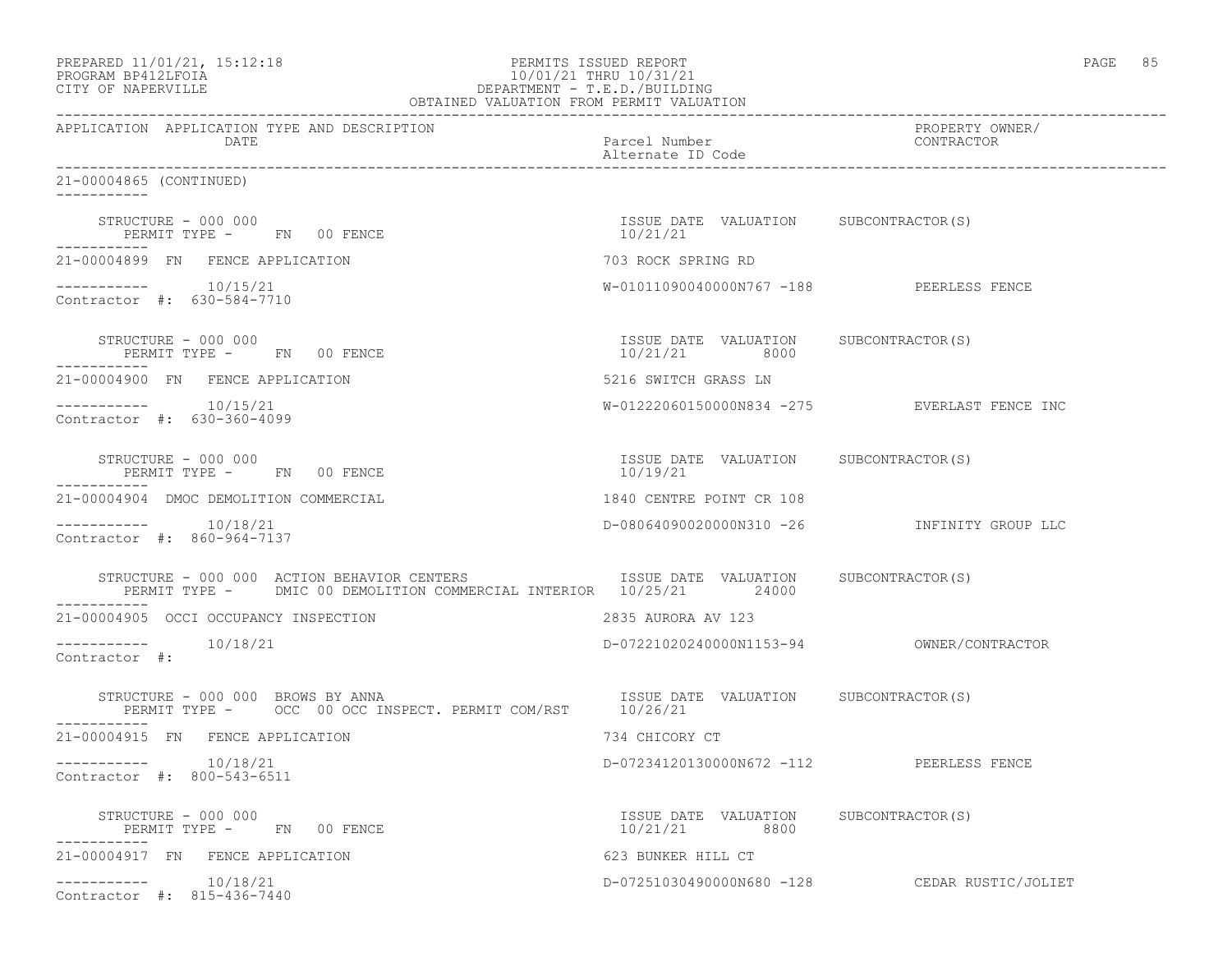| PREPARED 11/01/21, 15:12:18 |  |
|-----------------------------|--|
|                             |  |

# PREPARED 11/01/21, 15:12:18 PERMITS ISSUED REPORT PAGE 86 PROGRAM BP412LFOIA 10/01/21 THRU 10/31/21<br>CITY OF NAPERVILLE DEPARTMENT - T.E.D./BUILDIN CITY OF NAPERVILLE DEPARTMENT - T.E.D./BUILDING

| OBTAINED VALUATION FROM PERMIT VALUATION                                                                                                   |                                                        |                                                   |
|--------------------------------------------------------------------------------------------------------------------------------------------|--------------------------------------------------------|---------------------------------------------------|
| APPLICATION APPLICATION TYPE AND DESCRIPTION<br>DATE                                                                                       | Parcel Number<br>Alternate ID Code                     | PROPERTY OWNER/<br>CONTRACTOR                     |
| 21-00004917 (CONTINUED)<br>___________                                                                                                     |                                                        |                                                   |
| STRUCTURE - 000 000<br>PERMIT TYPE - FN 00 FENCE                                                                                           | ISSUE DATE VALUATION SUBCONTRACTOR(S)<br>10/22/21 6400 |                                                   |
| 21-00004919 FN FENCE APPLICATION                                                                                                           | 2612 PARTLOW DR                                        |                                                   |
| $--------- 10/18/21$<br>Contractor #: 708-856-8999                                                                                         |                                                        | W-01103020130000N1058-229 ILLINOIS FENCE COMPANY  |
| $\begin{array}{cccccc} \text{STRUCTURE} & - & 000 & 000 \\ \text{STRUCTURE} & \text{mydP} & - & \text{FN} & 00 & \text{FENCE} \end{array}$ | ISSUE DATE VALUATION SUBCONTRACTOR(S)<br>10/20/21 5700 |                                                   |
| 21-00004920 FN FENCE APPLICATION                                                                                                           | 1031 MEAGAN CT                                         |                                                   |
| $--------- 10/19/21$<br>Contractor #: 630-715-7409                                                                                         |                                                        | D-07272050490000N741 -125 AURORA FENCE INC        |
| STRUCTURE - 000 000<br>PERMIT TYPE - FN 00 FENCE                                                                                           | ISSUE DATE VALUATION SUBCONTRACTOR(S)<br>10/25/21 6200 |                                                   |
| 21-00004921 FN FENCE APPLICATION                                                                                                           | 4304 WINTERBERRY AV                                    |                                                   |
| $--------$ 10/19/21<br>Contractor #: 630-715-7409                                                                                          |                                                        | W-01172100110000N1575-241 AURORA FENCE INC        |
| STRUCTURE - 000 000<br>PERMIT TYPE - FN 00 FENCE                                                                                           | ISSUE DATE VALUATION SUBCONTRACTOR(S)<br>10/25/21 8200 |                                                   |
| 21-00004923 FN FENCE APPLICATION                                                                                                           | 2429 NEWPORT DR                                        |                                                   |
| $--------- 10/19/21$<br>Contractor #: 630-292-4649                                                                                         |                                                        | W-01012100300000N367 -189 CEDAR MOUNTAIN FENCE CO |
| STRUCTURE - 000 000<br>PERMIT TYPE - FN 00 FENCE<br>-----------                                                                            | ISSUE DATE VALUATION SUBCONTRACTOR(S)<br>10/20/21 2600 |                                                   |
| 21-00004924 FN FENCE APPLICATION                                                                                                           | 2479 WARM SPRINGS LN                                   |                                                   |
| Contractor #: 630-292-4649                                                                                                                 |                                                        | W-01034120130000N1246-200 CEDAR MOUNTAIN FENCE CO |
| STRUCTURE - 000 000<br>PERMIT TYPE - FN 00 FENCE                                                                                           | ISSUE DATE VALUATION SUBCONTRACTOR(S)<br>10/20/21 2600 |                                                   |
| 21-00004931 DRWY DRIVEWAY NEW AND ALTERATIONS                                                                                              | 329 HIGHLAND AV                                        |                                                   |
| $--------- 10/19/21$<br>Contractor #: 630-231-3900                                                                                         |                                                        | D-08183280140000N429 -85 HIGH STANDARD SERVICES   |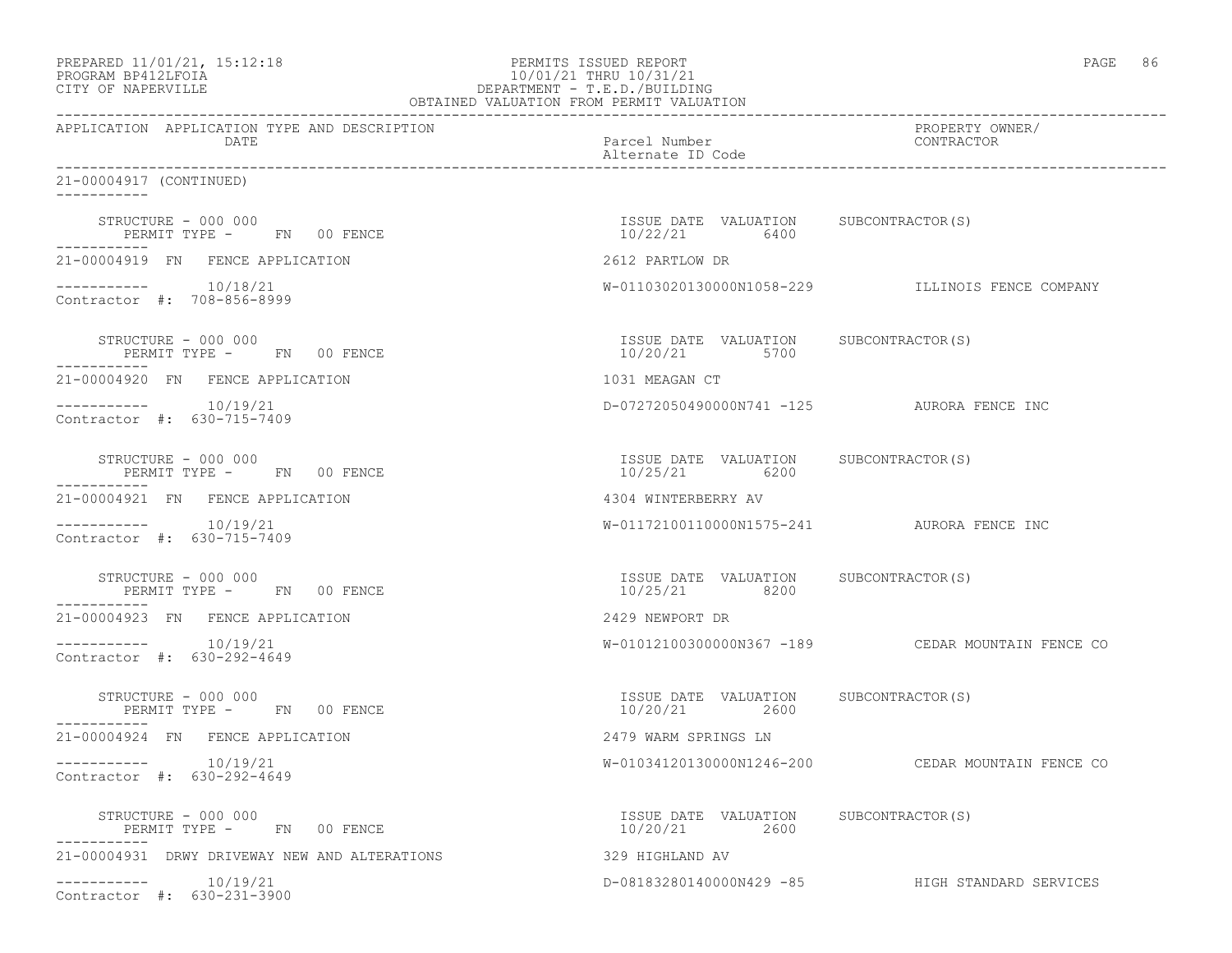PREPARED 11/01/21, 15:12:18 PERMITS ISSUED REPORT PAGE 87

# PROGRAM BP412LFOIA 10/01/21 THRU 10/31/21 CITY OF NAPERVILLE DEPARTMENT - T.E.D./BUILDING

|                                                                                                                                                                                | OBTAINED VALUATION FROM PERMIT VALUATION          |                                                    |
|--------------------------------------------------------------------------------------------------------------------------------------------------------------------------------|---------------------------------------------------|----------------------------------------------------|
| APPLICATION APPLICATION TYPE AND DESCRIPTION<br>DATE                                                                                                                           | Parcel Number<br>Alternate ID Code                | PROPERTY OWNER/<br>CONTRACTOR                      |
| 21-00004931 (CONTINUED)<br>------------                                                                                                                                        |                                                   |                                                    |
| STRUCTURE - 000 000 REMOVE ASPHALT REPLACE WITH CONCRETE-DRW ISSUE DATE VALUATION SUBCONTRACTOR(S)<br>PERMIT TYPE - DRWY 00 DRIVEWAY ADDITION/ALTERATION 10/20/21 10000        |                                                   |                                                    |
| -----------<br>21-00004932 DRWY DRIVEWAY NEW AND ALTERATIONS 914 LINDRICK CT                                                                                                   |                                                   |                                                    |
| Contractor #: 630-554-5300                                                                                                                                                     | D-07114060320000N586 -52 JAMES NOVAK PAVING       |                                                    |
| ___________                                                                                                                                                                    |                                                   |                                                    |
| 21-00004933 DRWY DRIVEWAY NEW AND ALTERATIONS                                                                                                                                  | 617 FLOCK AV                                      |                                                    |
| $--------- 10/19/21$<br>Contractor #: 630-790-7483                                                                                                                             | D-08311060050000N305 -160 ALL RITE PAVING         |                                                    |
| STRUCTURE - 000 000 R/R AND EXPAND ASPHALT DRWY/APRON ISSUE DATE VALUATION SUBCONTRACTOR(S)<br>PERMIT TYPE - DRWY 00 DRIVEWAY ADDITION/ALTERATION 10/22/21 3600<br>----------- |                                                   |                                                    |
| 21-00004938 FN FENCE APPLICATION                                                                                                                                               | 548 S MAIN ST                                     |                                                    |
| Contractor #:                                                                                                                                                                  |                                                   |                                                    |
| STRUCTURE - 000 000<br>PERMIT TYPE - FN 00 FENCE                                                                                                                               | ISSUE DATE VALUATION SUBCONTRACTOR(S)<br>10/20/21 |                                                    |
| 21-00004950 RPZ REVERSE PRESSURE ZONE/BACKFLOW PREVENTER 2664 CRANBROOK ST                                                                                                     |                                                   |                                                    |
| $--------- 10/20/21$<br>Contractor #: 815-462-3300                                                                                                                             |                                                   | W-01043101020000N1698-197 CAREFREE LAWN SPRINKLERS |
| STRUCTURE - 000 000 RPZ HEADS IN ROW                                                                                                                                           |                                                   | CAREFREE SYSTEMS                                   |
| 21-00004953 RPZ REVERSE PRESSURE ZONE/BACKFLOW PREVENTER 1051 CAROLINE CT                                                                                                      |                                                   |                                                    |
| Contractor #: 815-521-3247                                                                                                                                                     |                                                   | W-02054070330000N1574-208 EVERGREEN SPRINKLERS     |
| STRUCTURE - 000 000 RPZ NO ROW                                                                                                                                                 | ISSUE DATE VALUATION SUBCONTRACTOR(S)             |                                                    |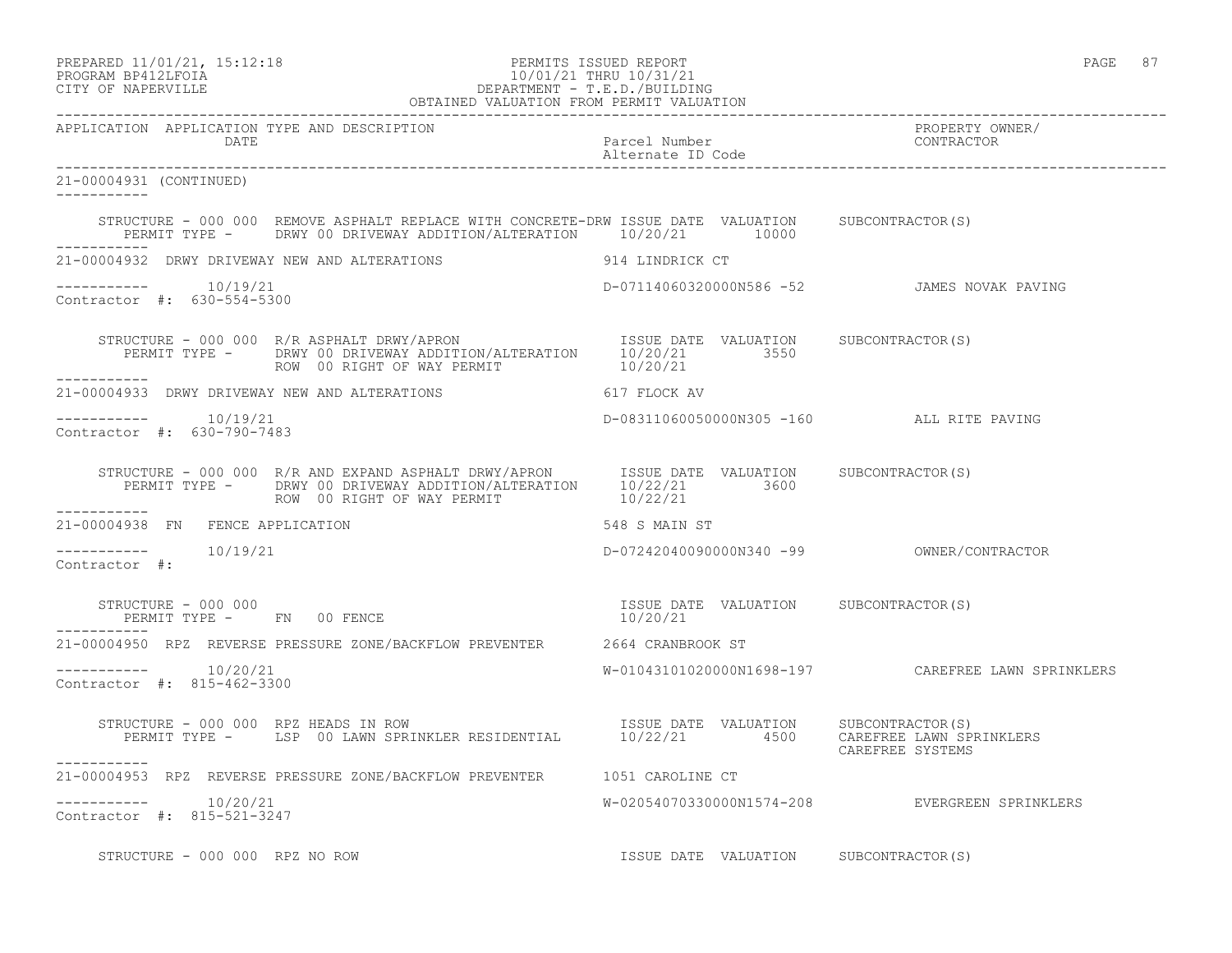#### PREPARED 11/01/21, 15:12:18 PERMITS ISSUED REPORT PAGE 88 PROGRAM BP412LFOIA 10/01/21 THRU 10/31/21 CITY OF NAPERVILLE DEPARTMENT - T.E.D./BUILDING DEPARTMENT - T.E.D./BUILDING<br>OBTAINED VALUATION FROM PERMIT VALUATION

| APPLICATION APPLICATION TYPE AND DESCRIPTION<br>DATE                                                                                                                                                                                                                       | Parcel Number<br>Alternate ID Code | PROPERTY OWNER/<br>CONTRACTOR                     |
|----------------------------------------------------------------------------------------------------------------------------------------------------------------------------------------------------------------------------------------------------------------------------|------------------------------------|---------------------------------------------------|
| 21-00004953 (CONTINUED)                                                                                                                                                                                                                                                    |                                    |                                                   |
| ___________<br>PERMIT TYPE - LSP 00 LAWN SPRINKLER RESIDENTIAL 10/25/21 4000 EVERGREEN SPRINKLERS<br>------------                                                                                                                                                          |                                    | HARTLAND PLUMBING & MECH                          |
| 21-00004954 RPZ REVERSE PRESSURE ZONE/BACKFLOW PREVENTER 1672 APACHE DR                                                                                                                                                                                                    |                                    |                                                   |
| $--------- 10/20/21$<br>Contractor #: 815-462-3300                                                                                                                                                                                                                         |                                    | D-08063030050000N147 -25 CAREFREE LAWN SPRINKLERS |
| TRUCTURE - 000 000 RPZ HEADS IN ROW NEST DENTIAL TESUE DATE VALUATION SUBCONTRACTOR(S)<br>PERMIT TYPE - LSP 00 LAWN SPRINKLER RESIDENTIAL 10/22/21 9350 CAREFREE LAWN SPRINKLERS<br>STRUCTURE - 000 000 RPZ HEADS IN ROW<br>____________                                   |                                    | CAREFREE LAWN SPRINKLERS                          |
| 21-00004956 RPZ REVERSE PRESSURE ZONE/BACKFLOW PREVENTER 2401 BLUEMONT CT                                                                                                                                                                                                  |                                    |                                                   |
| $--------- 10/20/21$<br>Contractor #: 815-436-5455                                                                                                                                                                                                                         |                                    | W-02051100150000N764 -192 RAINMAKERS IRRIGATION   |
| STRUCTURE - 000 000 RPZ HEADS IN ROW<br>PERMIT TYPE - LSP 00 LAWN SPRINKLER RESIDENTIAL 10/22/21 6000 RAINMAKERS IRRIGATION<br>----------                                                                                                                                  |                                    | RAINMAKERS IRRIGATION & MAINT                     |
| 21-00004957 RPZ REVERSE PRESSURE ZONE/BACKFLOW PREVENTER 1712 INDIAN TRAIL DR                                                                                                                                                                                              |                                    |                                                   |
| $--------- 10/20/21$<br>Contractor #: 815-436-5455                                                                                                                                                                                                                         |                                    | D-08322060100000N158 -163 RAINMAKERS IRRIGATION   |
| STRUCTURE - 000 000 RPZ HEADS IN ROW<br>PERMIT TYPE - LSP 00 LAWN SPRINKLER RESIDENTIAL 10/22/21 4850 RAINMAKERS IRRIGATION                                                                                                                                                |                                    | RAINMAKERS IRRIGATION & MAINT                     |
| ___________<br>21-00004958 RPZ REVERSE PRESSURE ZONE/BACKFLOW PREVENTER 1457 FARINGTON CT                                                                                                                                                                                  |                                    |                                                   |
| Contractor #: 815-436-5455                                                                                                                                                                                                                                                 |                                    | D-07112070120000N581 -37 RAINMAKERS IRRIGATION    |
| RUCTURE - 000 000 RPZ HEADS IN ROW                             ISSUE DATE VALUATION     SUBCONTRACTOR(S)<br>PERMIT TYPE -     LSP 00 LAWN SPRINKLER RESIDENTIAL       10/22/21       4950     RAINMAKERS IRRIGATION<br>STRUCTURE - 000 000 RPZ HEADS IN ROW<br>----------- |                                    | RAINMAKERS IRRIGATION & MAINT                     |
| 21-00004964 DRWY DRIVEWAY NEW AND ALTERATIONS 590 WINDHAM LN                                                                                                                                                                                                               |                                    |                                                   |
| $--------- 10/21/21$<br>Contractor #:                                                                                                                                                                                                                                      |                                    | D-08182000090000N96 -71 BLUE CONSTRUCTION CORP    |
| STRUCTURE - 000 000 R/R CONCRETE DRWY/PR WALK/STOOP 5 1SSUE DATE VALUATION SUBCONTRACTOR(S)                                                                                                                                                                                |                                    |                                                   |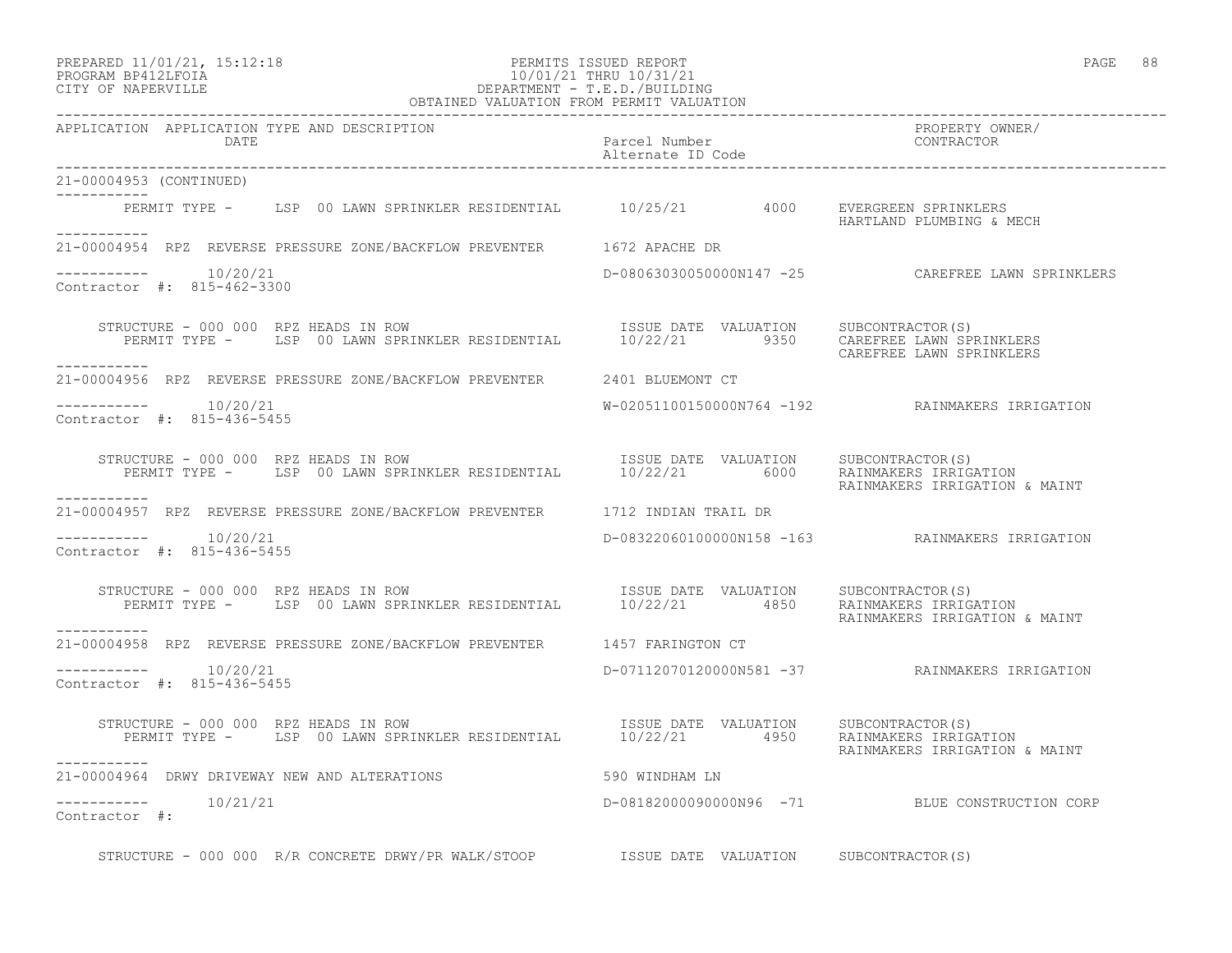PREPARED 11/01/21, 15:12:18 PERMITS ISSUED REPORT PAGE 89

## PROGRAM BP412LFOIA 10/01/21 THRU 10/31/21 CITY OF NAPERVILLE DEPARTMENT - T.E.D./BUILDING OBTAINED VALUATION FROM PERMIT VALUATION

| APPLICATION APPLICATION TYPE AND DESCRIPTION<br>DATE                                                                                                                                                          | Parcel Number<br>Alternate ID Code                     | PROPERTY OWNER/<br>CONTRACTOR                    |
|---------------------------------------------------------------------------------------------------------------------------------------------------------------------------------------------------------------|--------------------------------------------------------|--------------------------------------------------|
| 21-00004964 (CONTINUED)<br>-----------                                                                                                                                                                        |                                                        |                                                  |
| PERMIT TYPE - DRWY 00 DRIVEWAY ADDITION/ALTERATION 10/22/21 4500                                                                                                                                              |                                                        |                                                  |
| 21-00004965 DRWY DRIVEWAY NEW AND ALTERATIONS 615 WINDHAM LN                                                                                                                                                  |                                                        |                                                  |
| $--------- 10/21/21$<br>Contractor #:                                                                                                                                                                         |                                                        | D-08074130230000N96 -56 BLUE CONSTRUCTION CORP   |
| STRUCTURE - 000 000 R/R CONCRETE DRWY/PR WALK/STOOP ISSUE DATE VALUATION SUBCONTRACTOR(S)<br>PERMIT TYPE - DRWY 00 DRIVEWAY ADDITION/ALTERATION 10/22/21 4500                                                 |                                                        |                                                  |
| 21-00004966 DRWY DRIVEWAY NEW AND ALTERATIONS                                                                                                                                                                 | 619 WINDHAM LN                                         |                                                  |
| -----------    10/21/21<br>Contractor #:                                                                                                                                                                      |                                                        | D-08074130250000N96 -56 BLUE CONSTRUCTION CORP   |
| STRUCTURE - 000 000 R/R CONCRETE DRWY/PR WALK/STOOP 1SSUE DATE VALUATION SUBCONTRACTOR(S)<br>PERMIT TYPE - DRWY 00 DRIVEWAY ADDITION/ALTERATION 10/22/21 4500                                                 |                                                        |                                                  |
| 21-00004967 DRWY DRIVEWAY NEW AND ALTERATIONS                                                                                                                                                                 | 592 WINDHAM LN                                         |                                                  |
| $--------- 10/21/21$<br>Contractor #:                                                                                                                                                                         |                                                        | D-08182000100000N96 -71 BLUE CONSTRUCTION CORP   |
| STRUCTURE - 000 000 R/R CONCRETE DRWY/PR WALK/STOOP [ISSUE DATE VALUATION SUBCONTRACTOR(S)<br>PERMIT TYPE - DRWY 00 DRIVEWAY ADDITION/ALTERATION 10/22/21 4500                                                |                                                        |                                                  |
|                                                                                                                                                                                                               |                                                        |                                                  |
| $--------- 10/21/21$<br>Contractor #: 630-263-7283                                                                                                                                                            | W-01013080060000N715 -203 DAMICO PAVING                |                                                  |
| STRUCTURE - 000 000 R/R CONCRETE DRWY/PR WALK/STOOP ISSUE DATE VALUATION SUBCONTRACTOR(S)<br>PERMIT TYPE - DRWY 00 DRIVEWAY ADDITION/ALTERATION 10/29/21 4500<br>ROW 00 RIGHT OF WAY PERMIT THE MONO 10/29/21 |                                                        |                                                  |
| ___________<br>21-00004972 FN FENCE APPLICATION                                                                                                                                                               | 1609 SWALLOW ST                                        |                                                  |
| $--------- 10/21/21$<br>Contractor #: 847-438-3630                                                                                                                                                            | D-08312080220000N62 -161 PREMIER FENCE                 |                                                  |
| $\begin{array}{ccc} \text{STRUCTURE} & - & 000 & 000 \\ \text{STRUCTURE} & - & 000 & 000 \end{array}$<br>PERMIT TYPE - FN 00 FENCE                                                                            | ISSUE DATE VALUATION SUBCONTRACTOR(S)<br>10/25/21 3562 |                                                  |
| 21-00004973 FN FENCE APPLICATION                                                                                                                                                                              | 3335 TALL GRASS DR                                     |                                                  |
| $--------- 10/21/21$<br>Contractor #: 708-856-8999                                                                                                                                                            |                                                        | W-01091060060000N1365-212 ILLINOIS FENCE COMPANY |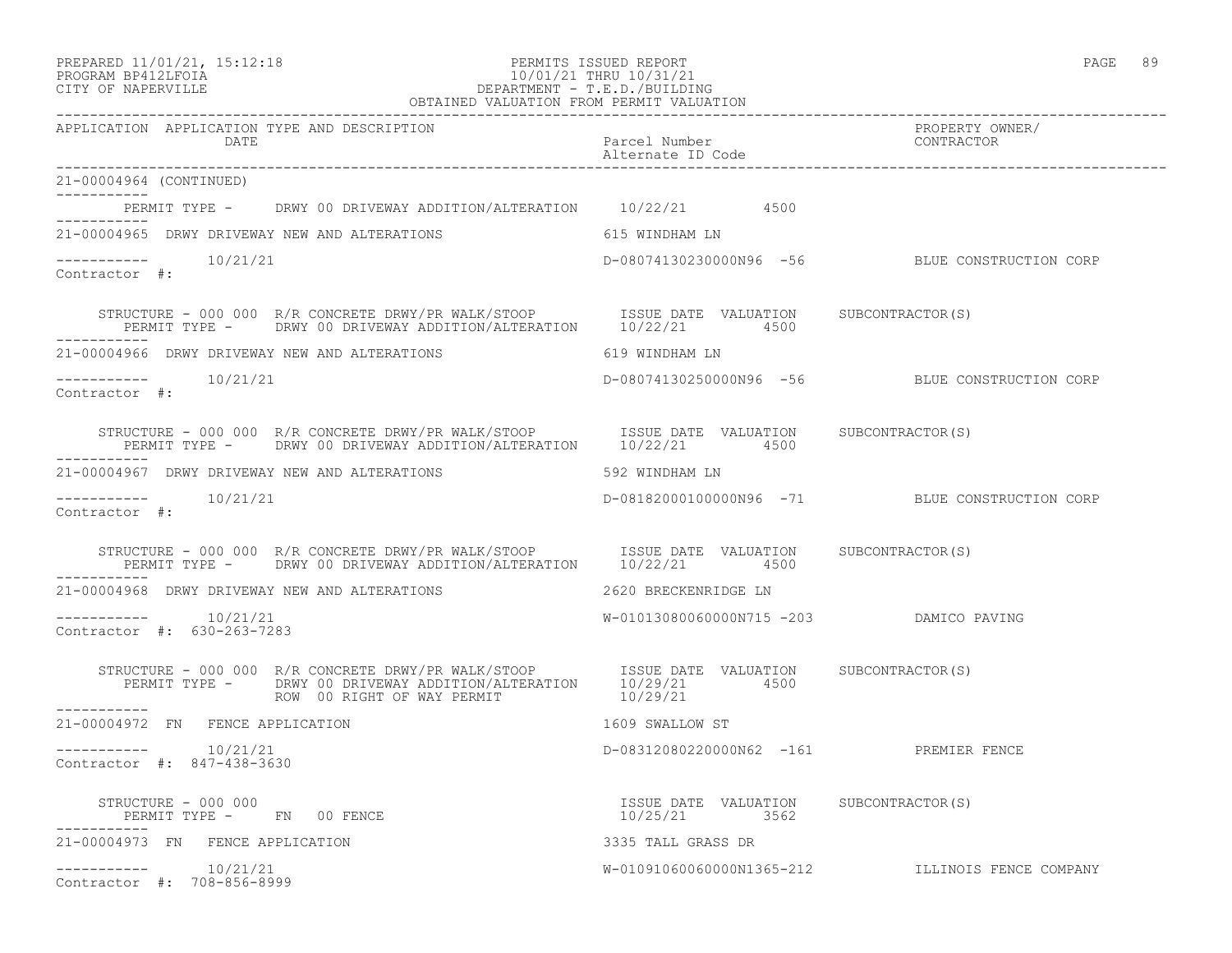| PREPARED 11/01/21, 15:12:18 |  |
|-----------------------------|--|
|                             |  |

### PREPARED 11/01/21, 15:12:18 PERMITS ISSUED REPORT PROGRAM BP412LFOIA PAGE 90 PROGRAM BP412LFOIA 10/01/21 THRU 10/31/21 CITY OF NAPERVILLE CITY OF NAPERVILLE DEPARTMENT - T.E.D./BUILDING OBTAINED VALUATION FROM PERMIT VALUATION

| APPLICATION APPLICATION TYPE AND DESCRIPTION<br>DATE                                                                                                                                     | Parcel Number<br>Alternate ID Code                      | PROPERTY OWNER/<br>CONTRACTOR                       |
|------------------------------------------------------------------------------------------------------------------------------------------------------------------------------------------|---------------------------------------------------------|-----------------------------------------------------|
| 21-00004973 (CONTINUED)                                                                                                                                                                  |                                                         |                                                     |
| STRUCTURE - 000 000<br>PERMIT TYPE - FN 00 FENCE                                                                                                                                         | ISSUE DATE VALUATION SUBCONTRACTOR(S)<br>10/27/21 10000 |                                                     |
| 21-00004976 FN FENCE APPLICATION                                                                                                                                                         | 3212 LANDORE DR                                         |                                                     |
| $--------- 10/21/21$<br>Contractor #: 708-301-1200                                                                                                                                       |                                                         | W-01111070330000N1449-216 AMERICAS BACKYARD         |
| STRUCTURE - 000 000<br>PERMIT TYPE - FN 00 FENCE                                                                                                                                         | ISSUE DATE VALUATION SUBCONTRACTOR(S)<br>10/29/21 4600  |                                                     |
| 21-00004978 FN FENCE APPLICATION                                                                                                                                                         | 3544 STACKINGHAY DR                                     |                                                     |
| $--------$ 10/21/21<br>Contractor #: 847-438-3630                                                                                                                                        | W-01093110110000N1386-227 PREMIER FENCE                 |                                                     |
| STRUCTURE - 000 000<br>PERMIT TYPE - FN 00 FENCE                                                                                                                                         | ISSUE DATE VALUATION SUBCONTRACTOR(S)<br>10/25/21 8891  |                                                     |
| 21-00004979 FN FENCE APPLICATION                                                                                                                                                         | 615 N BRAINARD ST                                       |                                                     |
| $--------$ 10/21/21<br>Contractor #: 630-406-8410                                                                                                                                        |                                                         | D-08181120120000N426 -70 PARAMOUNT FENCE-BATAVIA    |
| STRUCTURE - 000 000<br>PERMIT TYPE - FN 00 FENCE<br>-----------                                                                                                                          | ISSUE DATE VALUATION SUBCONTRACTOR (S)<br>10/25/21 2742 |                                                     |
| 21-00004985 FN FENCE APPLICATION                                                                                                                                                         | 995 MERRIMAC CR                                         |                                                     |
| $--------- 10/22/21$<br>Contractor #: 708-856-8999                                                                                                                                       |                                                         | D-07251070320000N677 -128 ILLINOIS FENCE COMPANY    |
| STRUCTURE - 000 000<br>PERMIT TYPE - FN 00 FENCE<br>-----------                                                                                                                          | ISSUE DATE VALUATION SUBCONTRACTOR (S)<br>10/26/21 3404 |                                                     |
| 21-00005002 LV ELECTRIC LOW VOLTAGE                                                                                                                                                      | 204 S ROUTE 59                                          |                                                     |
| $--------- 10/25/21$<br>Contractor #: 708-385-0916                                                                                                                                       |                                                         | D-07221020230000N1153-94 ADVANCED WIRING SOLUTIONS  |
| STRUCTURE - 000 000 INSTALL CCTV CAMERAS                           ISSUE DATE VALUATION     SUBCONTRACTOR(S)<br>PERMIT TYPE -     LV  00 ELECTRIC LOW VOLTAGE                   10/26/21 |                                                         |                                                     |
| 21-00005005 RPZ REVERSE PRESSURE ZONE/BACKFLOW PREVENTER 191 MONTROSE CT                                                                                                                 |                                                         |                                                     |
| $--------- 10/25/21$<br>Contractor #: 815-385-5599                                                                                                                                       |                                                         | W-02051010270000N130 -192 WATER WORKS INC-JOHNSBURG |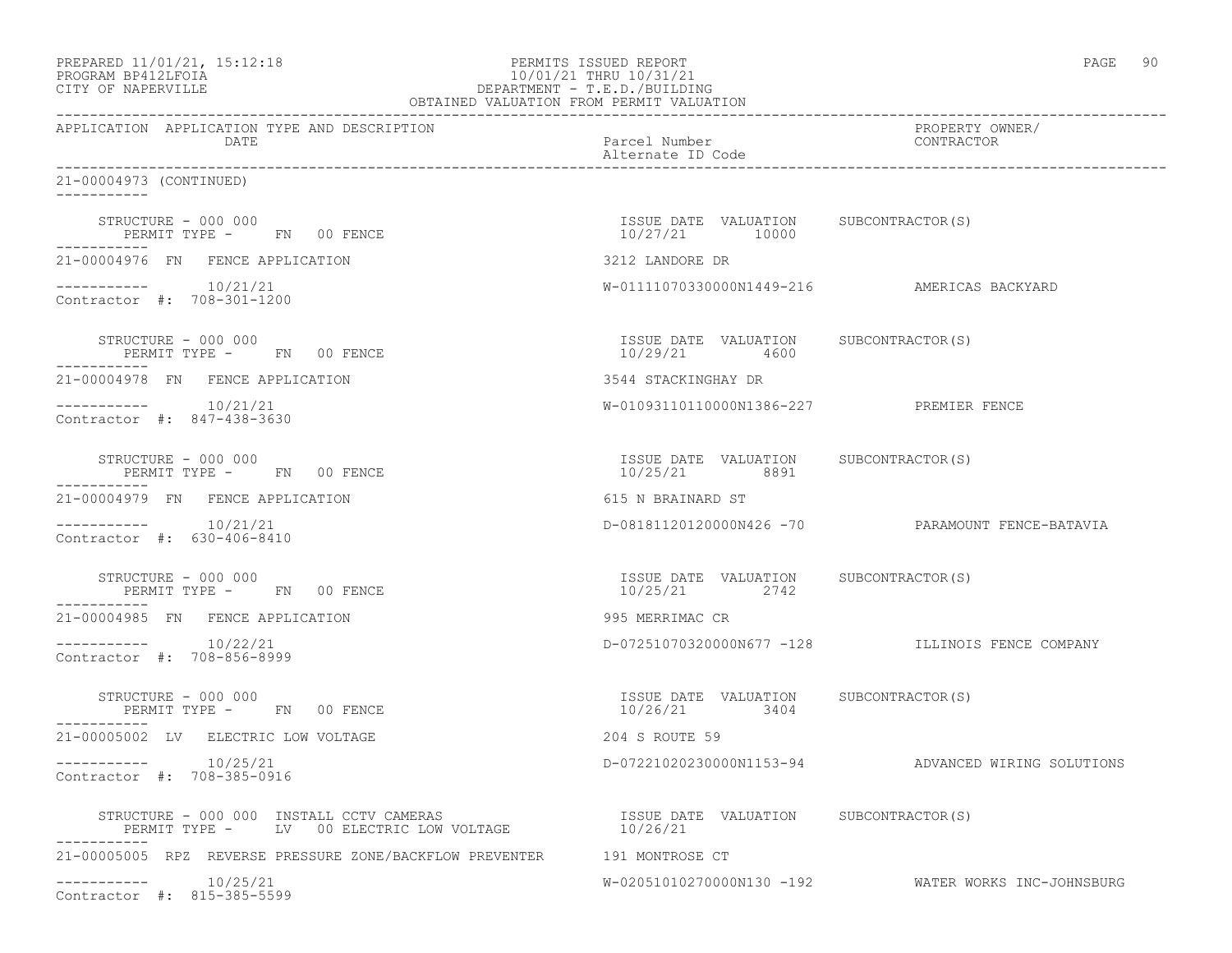# PREPARED 11/01/21, 15:12:18 PERMITS ISSUED REPORT PAGE 91 PROGRAM BP412LFOIA 10/01/21 THRU 10/31/21 CITY OF NAPERVILLE DEPARTMENT - T.E.D./BUILDING

| OBTAINED VALUATION FROM PERMIT VALUATION                                                                                                                                                 |                                    |                                                     |
|------------------------------------------------------------------------------------------------------------------------------------------------------------------------------------------|------------------------------------|-----------------------------------------------------|
| APPLICATION APPLICATION TYPE AND DESCRIPTION<br>DATE                                                                                                                                     | Parcel Number<br>Alternate ID Code | PROPERTY OWNER/<br>CONTRACTOR                       |
| 21-00005005 (CONTINUED)                                                                                                                                                                  |                                    |                                                     |
| STRUCTURE - 000 000 RPZ-NO WORK IN ROW ISSUE DATE VALUATION SUBCONTRACTOR(S)<br>PERMIT TYPE - LSP 00 LAWN SPRINKLER RESIDENTIAL 10/26/21 4900 WATER WORKS INC-JOHNSBURG                  |                                    |                                                     |
| -----------<br>21-00005006 DRWY DRIVEWAY NEW AND ALTERATIONS                                                                                                                             | 1300 DEEP RUN RD                   |                                                     |
| Contractor #: 630-879-5673                                                                                                                                                               |                                    | D-08202050170000N113 -102 SAFEGUARD SEALCOATING     |
| STRUCTURE - 000 000 R/R ASPHALT DRWY/AP<br>PERMIT TYPE - DRWY 00 DRIVEWAY ADDITION/ALTERATION 10/27/21 3500<br>ROW 00 RIGHT OF WAY PERMIT 10/27/21 10/27/21                              |                                    |                                                     |
| 21-00005007 RPZ REVERSE PRESSURE ZONE/BACKFLOW PREVENTER 4312 CONIFER RD                                                                                                                 |                                    |                                                     |
| $--------- 10/25/21$<br>Contractor #: 815-385-5599                                                                                                                                       |                                    | W-01172010020050N1780-241 WATER WORKS INC-JOHNSBURG |
| STRUCTURE - 000 000 RPZ-NO WORK IN ROW<br>PERMIT TYPE - LSP 00 LAWN SPRINKLER RESIDENTIAL 10/26/21 4900 WATER MORKS INC-JOHNSBURG<br>-----------                                         |                                    | ENGLAND PLUMBING                                    |
| 21-00005008 RPZ REVERSE PRESSURE ZONE/BACKFLOW PREVENTER 4308 CONIFER RD                                                                                                                 |                                    |                                                     |
| $--------- 10/25/21$<br>Contractor #: 815-385-5599                                                                                                                                       |                                    |                                                     |
| STRUCTURE - 000 000 RPZ-NO WORK IN ROW [ISSUE DATE VALUATION SUBCONTRACTOR(S)<br>PERMIT TYPE - LSP 00 LAWN SPRINKLER RESIDENTIAL 10/26/21 4900 WATER WORKS INC-JOHNSBURG<br>-----------  |                                    | ENGLAND PLUMBING                                    |
| 21-00005009 RPZ REVERSE PRESSURE ZONE/BACKFLOW PREVENTER 629 N MAIN ST                                                                                                                   |                                    |                                                     |
| Contractor #: 815-385-5599                                                                                                                                                               |                                    | D-07132060210000N340 -69 WATER WORKS INC-JOHNSBURG  |
| NUCTURE - 000 000 RPZ-NO WORK IN ROW<br>PERMIT TYPE - LSP 00 LAWN SPRINKLER RESIDENTIAL 10/26/21 4900 WATER NORKS INC-JOHNSBURG<br>STRUCTURE - 000 000 RPZ-NO WORK IN ROW<br>----------- |                                    | ENGLAND PLUMBING                                    |
| 21-00005010 RPZ REVERSE PRESSURE ZONE/BACKFLOW PREVENTER 4312 PLANTREE RD                                                                                                                |                                    |                                                     |
| Contractor #: 815-385-5599                                                                                                                                                               |                                    | W-01172010020003N1780-241 WATER WORKS INC-JOHNSBURG |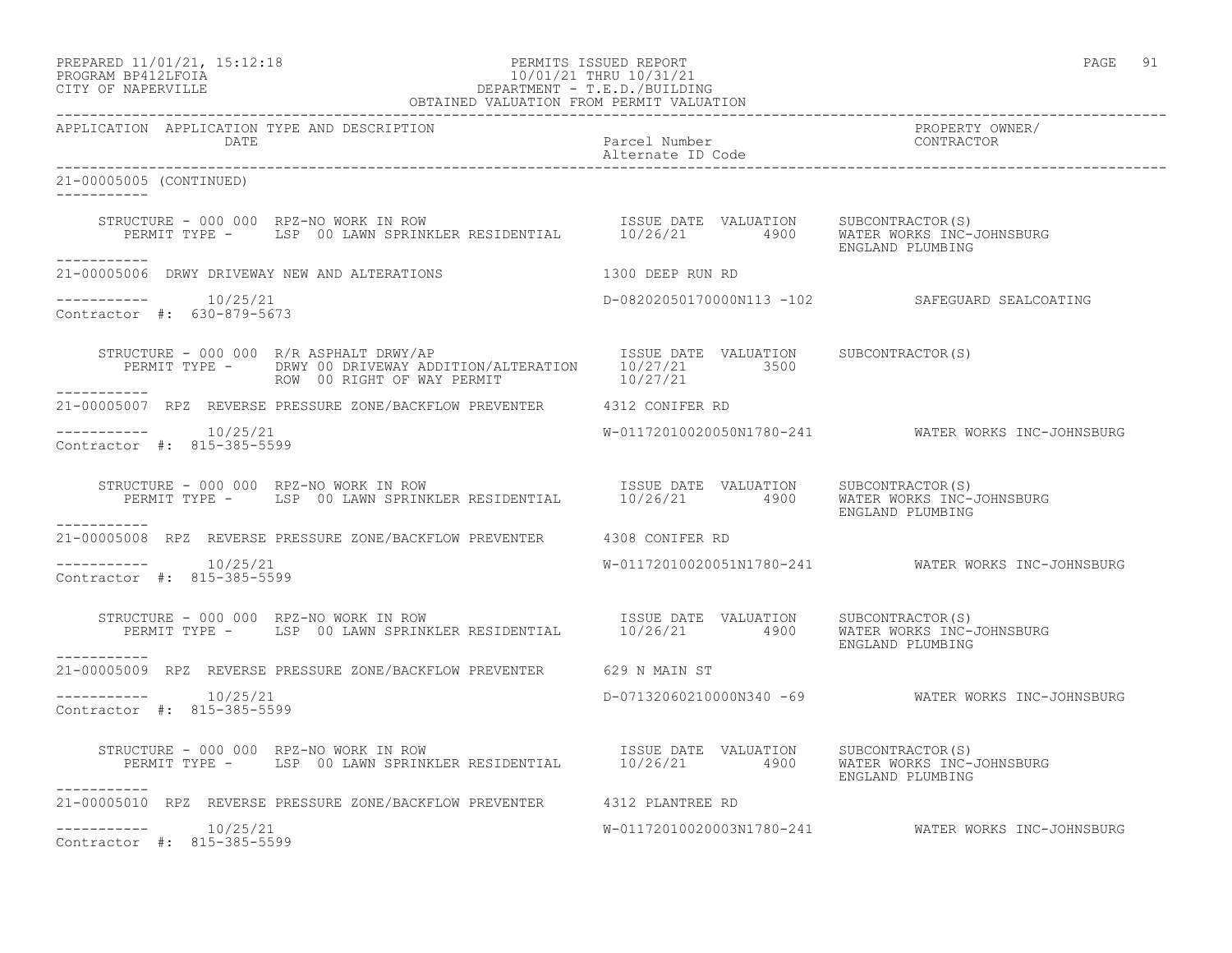# PREPARED 11/01/21, 15:12:18 PERMITS ISSUED REPORT PAGE 92 PROGRAM BP412LFOIA 10/01/21 THRU 10/31/21 CITY OF NAPERVILLE DEPARTMENT - T.E.D./BUILDING

| OBTAINED VALUATION FROM PERMIT VALUATION                                                                                                                                                 |                                            |                                                     |
|------------------------------------------------------------------------------------------------------------------------------------------------------------------------------------------|--------------------------------------------|-----------------------------------------------------|
| APPLICATION APPLICATION TYPE AND DESCRIPTION                                                                                                                                             |                                            | PROPERTY OWNER/<br>CONTRACTOR                       |
| 21-00005010 (CONTINUED)<br>------------                                                                                                                                                  |                                            |                                                     |
| STRUCTURE - 000 000 RPZ-NO WORK IN ROW [ISSUE DATE VALUATION SUBCONTRACTOR(S)<br>PERMIT TYPE - LSP 00 LAWN SPRINKLER RESIDENTIAL 10/26/21 4900 WATER WORKS INC-JOHNSBURG                 |                                            | ENGLAND PLUMBING                                    |
| -----------<br>21-00005011 RPZ REVERSE PRESSURE ZONE/BACKFLOW PREVENTER 1001 STANTON DR                                                                                                  |                                            |                                                     |
| $--------- 10/25/21$<br>Contractor #: 815-385-5599                                                                                                                                       |                                            | D-08291080010000N414 -132 WATER WORKS INC-JOHNSBURG |
| STRUCTURE - 000 000 RPZ-NO WORK IN ROW<br>PERMIT TYPE - LSP 00 LAWN SPRINKLER RESIDENTIAL 10/26/21 4900 WATER WORKS INC-JOHNSBURG<br>___________                                         |                                            | ENGLAND PLUMBING                                    |
| 21-00005013 DRWY DRIVEWAY NEW AND ALTERATIONS 241 ELMWOOD DR                                                                                                                             |                                            |                                                     |
| -----------    10/25/21<br>Contractor $\#: 630 - 879 - 5673$                                                                                                                             |                                            | D-07252050130000N56 -129 SAFEGUARD SEALCOATING      |
| RUCTURE - 000 000 R/R ASPHALT DRWY<br>PERMIT TYPE - DRWY 00 DRIVEWAY ADDITION/ALTERATION 10/26/21 2600<br>STRUCTURE - 000 000 R/R ASPHALT DRWY                                           |                                            |                                                     |
| 21-00005014 RPZ REVERSE PRESSURE ZONE/BACKFLOW PREVENTER 3835 MAHOGANY LN                                                                                                                |                                            |                                                     |
| -----------    10/25/21<br>Contractor #: 815-385-5599                                                                                                                                    |                                            | W-01172010020018N1780-241 WATER WORKS INC-JOHNSBURG |
| RUCTURE - 000 000 RPZ-NO WORK IN ROW<br>PERMIT TYPE - LSP 00 LAWN SPRINKLER RESIDENTIAL 10/26/21 4900 WATER WORKS INC-JOHNSBURG<br>STRUCTURE - 000 000 RPZ-NO WORK IN ROW                |                                            | ENGLAND PLUMBING                                    |
| 21-00005016 RPZ REVERSE PRESSURE ZONE/BACKFLOW PREVENTER 2509 LISSON RD                                                                                                                  |                                            |                                                     |
| $--------$ 10/25/21<br>Contractor #: 815-462-3300                                                                                                                                        | W-02043010040000N402 -209 CAREFREE SYSTEMS |                                                     |
| STRUCTURE - 000 000 RPZ WITH HEADS IN ROW TSSUE DATE VALUATION SUBCONTRACTOR(S)<br>PERMIT TYPE - LSP 00 LAWN SPRINKLER RESIDENTIAL 10/27/21 7125 CAREFREE LAWN SPRINKLERS<br>----------- |                                            | CAREFREE SYSTEMS                                    |
| 21-00005017 FN FENCE APPLICATION                                                                                                                                                         | 2523 BASIN TRAIL LN                        |                                                     |
| $--------$ 10/25/21<br>Contractor #: 708-699-8202                                                                                                                                        |                                            | D-07091090210000N1762-032 AMERIDREAM FENCE & DECK   |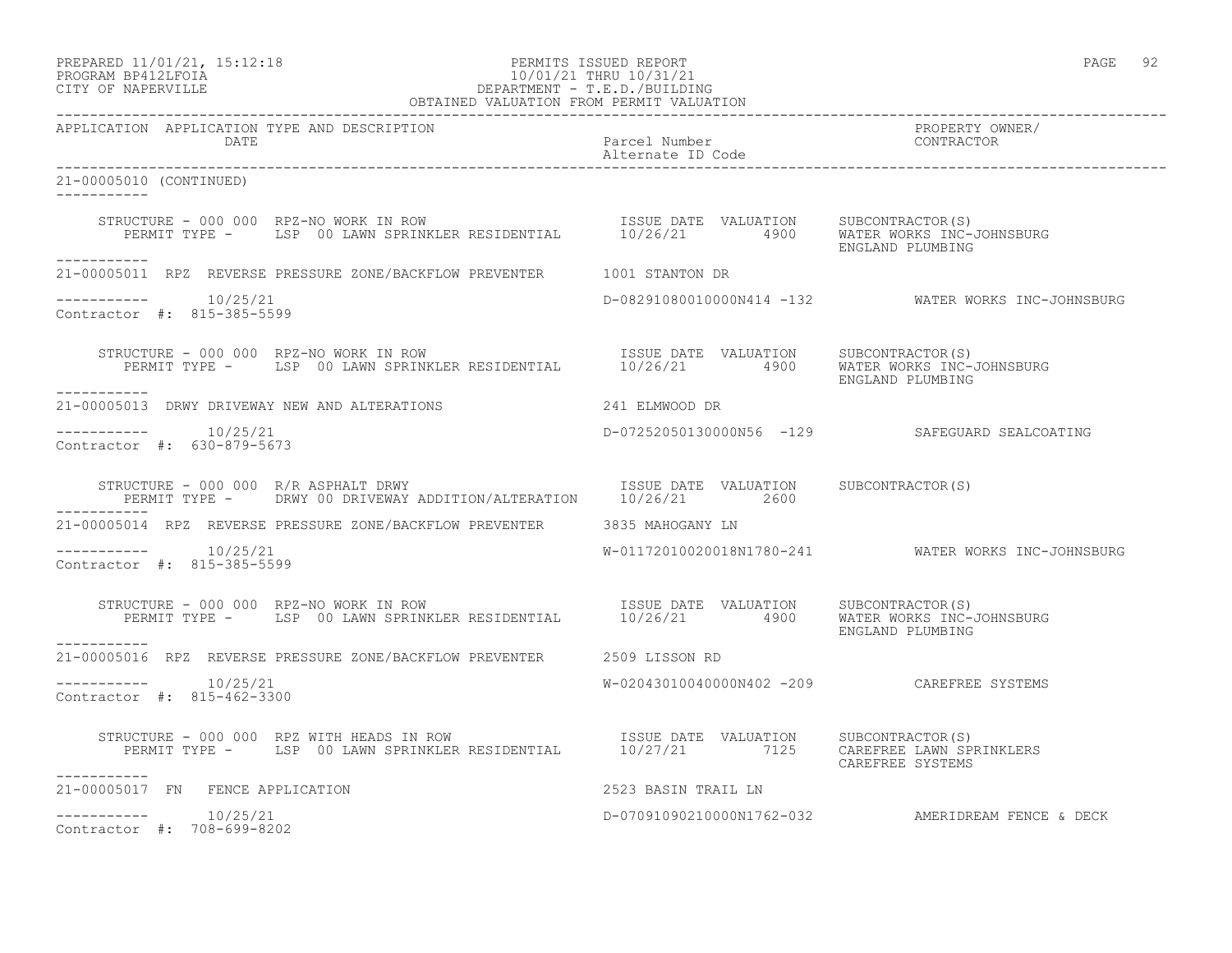| PREPARED 11/01/21, 15:12:18<br>PROGRAM BP412LFOIA 10/01/21 THRU 10/31/21<br>CITY OF NAPERVILLE DEPARTMENT - T.E.D./BUILDING<br>OBTAINED VALUATION FROM PERMIT VALUATION                        |                                                        | PAGE 93                                             |
|------------------------------------------------------------------------------------------------------------------------------------------------------------------------------------------------|--------------------------------------------------------|-----------------------------------------------------|
| APPLICATION APPLICATION TYPE AND DESCRIPTION<br>DATE                                                                                                                                           | Parcel Number<br>Alternate ID Code                     | PROPERTY OWNER/<br>PROPERII OW<br>CONTRACTOR        |
| 21-00005017 (CONTINUED)<br>------------                                                                                                                                                        |                                                        |                                                     |
| ------------                                                                                                                                                                                   | ISSUE DATE VALUATION SUBCONTRACTOR(S)                  |                                                     |
| 21-00005018 FN FENCE APPLICATION                                                                                                                                                               | 1215 REDFIELD RD                                       |                                                     |
| $--------- 10/25/21$<br>Contractor #: 708-856-8999                                                                                                                                             | D-07102010130000N284 -35 JILLINOIS FENCE COMPANY       |                                                     |
| STRUCTURE - 000 000<br>PERMIT TYPE - FN 00 FENCE                                                                                                                                               | ISSUE DATE VALUATION SUBCONTRACTOR(S)<br>10/26/21 6000 |                                                     |
| 21-00005020 RPZ REVERSE PRESSURE ZONE/BACKFLOW PREVENTER 2116 HIGH MEADOW RD                                                                                                                   |                                                        |                                                     |
| Contractor #: 773-844-5580                                                                                                                                                                     |                                                        | $W-01222030190000N800 -275$ ONE TIME IRRIGATION INC |
| STRUCTURE - 000 000 RPZ WITH HEADS IN ROW<br>PERMIT TYPE - LSP 00 LAWN SPRINKLER RESIDENTIAL 10/29/21 5300 KROL TIVE INC<br>-----------                                                        |                                                        | ONE TIME IRRIGATION INC                             |
| 21-00005021 RPZ REVERSE PRESSURE ZONE/BACKFLOW PREVENTER 2408 INDIAN GRASS RD                                                                                                                  |                                                        |                                                     |
| $--------- 10/26/21$<br>Contractor #: 773-844-5580                                                                                                                                             |                                                        | W-01222060030000N244 -275 ONE TIME IRRIGATION INC   |
| STRUCTURE - 000 000 RPZ WITH HEADS IN ROW TSSUE DATE VALUATION SUBCONTRACTOR(S)<br>PERMIT TYPE - LSP 00 LAWN SPRINKLER RESIDENTIAL 10/29/21 5300 KROL PLUMBING, INC<br>------------            |                                                        | ONE TIME IRRIGATION INC                             |
| 21-00005033 FN FENCE APPLICATION                                                                                                                                                               | 1708 77TH ST                                           |                                                     |
| $--------$ 10/26/21<br>Contractor #: 630-551-3400                                                                                                                                              |                                                        | D-08284050160000N160 -150 CLASSIC FENCE/OSWEGO      |
| $\begin{array}{lll} \text{STRUCTURE} & - & 000 & 000 \\ \text{STRUCTURE} & - & 000 & 000 \\ \text{STRUCR} & \text{SUSR} & \text{SUSR} \end{array}$<br>PERMIT TYPE - FN 00 FENCE<br>___________ | ISSUE DATE VALUATION SUBCONTRACTOR(S)<br>10/27/21 1790 |                                                     |
| 21-00005034 FN FENCE APPLICATION                                                                                                                                                               | 2332 HARTFORD CT                                       |                                                     |
| -----------    10/26/21<br>Contractor #: 630-406-8410                                                                                                                                          |                                                        | W-01012050420000N368 -189 PARAMOUNT FENCE-BATAVIA   |

STRUCTURE - 000 000 **ISSUE DATE VALUATION** SUBCONTRACTOR(S)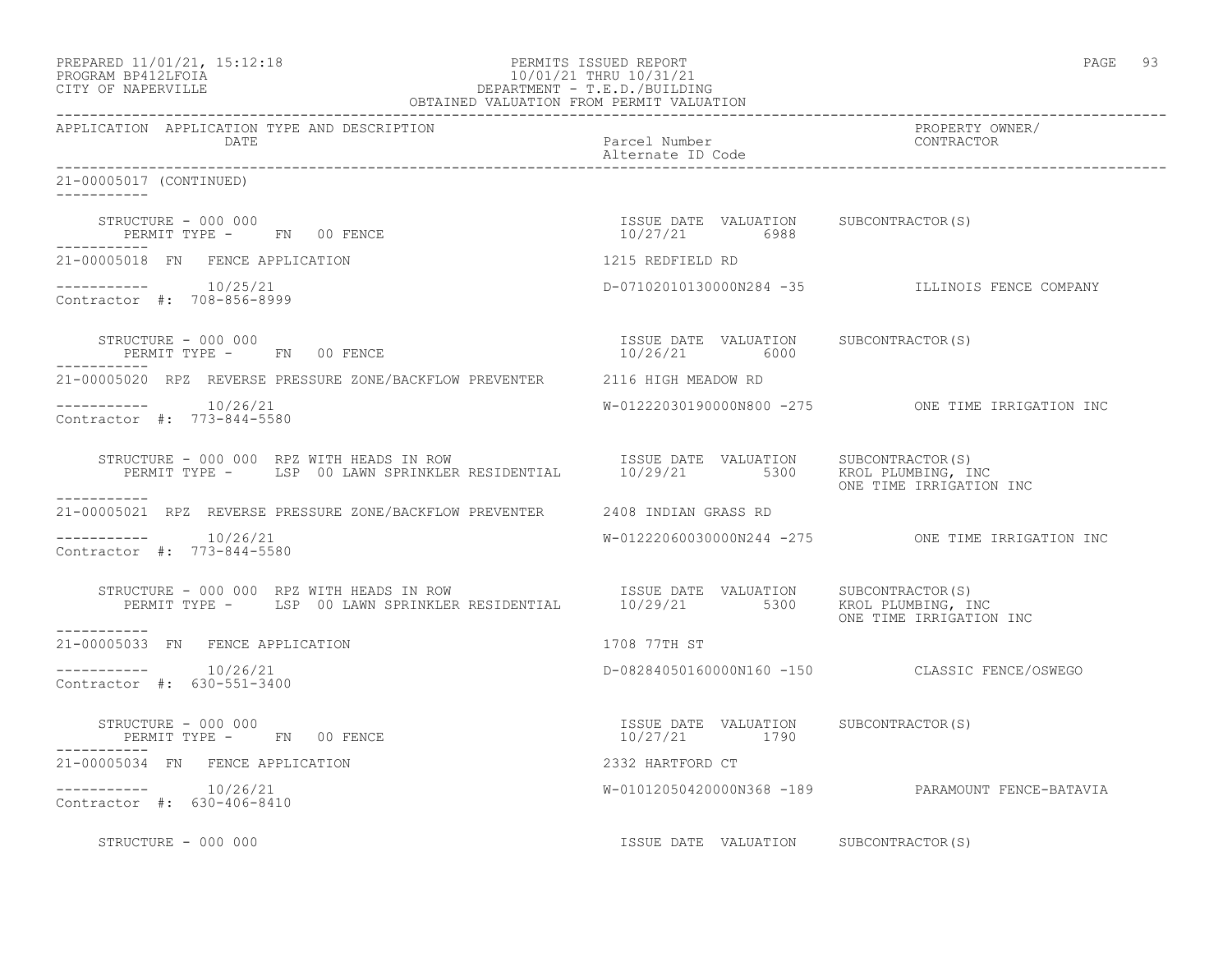### PREPARED 11/01/21, 15:12:18 PERMITS ISSUED REPORT PAGE 94 PROGRAM BP412LFOIA 10/01/21 THRU 10/31/21 CITY OF NAPERVILLE DEPARTMENT - T.E.D./BUILDING OBTAINED VALUATION FROM PERMIT VALUATION

| APPLICATION APPLICATION TYPE AND DESCRIPTION<br>DATE                                                                                                                                                                                                                                                                                                                      | Parcel Number<br>Alternate ID Code                     | PROPERTY OWNER/<br>CONTRACTOR                       |
|---------------------------------------------------------------------------------------------------------------------------------------------------------------------------------------------------------------------------------------------------------------------------------------------------------------------------------------------------------------------------|--------------------------------------------------------|-----------------------------------------------------|
| 21-00005034 (CONTINUED)                                                                                                                                                                                                                                                                                                                                                   |                                                        |                                                     |
| PERMIT TYPE - FN 00 FENCE                                                                                                                                                                                                                                                                                                                                                 | 10/29/21 5000                                          |                                                     |
| 21-00005035 FN FENCE APPLICATION                                                                                                                                                                                                                                                                                                                                          | 1223 CONAN DOYLE RD                                    |                                                     |
| $--------- 10/26/21$<br>Contractor #: 630-551-3400                                                                                                                                                                                                                                                                                                                        |                                                        | W-01112020120000N533 -217 CLASSIC FENCE/OSWEGO      |
| STRUCTURE - 000 000<br>PERMIT TYPE - FN 00 FENCE                                                                                                                                                                                                                                                                                                                          | ISSUE DATE VALUATION SUBCONTRACTOR(S)<br>10/27/21 6350 |                                                     |
| 21-00005049 FN FENCE APPLICATION                                                                                                                                                                                                                                                                                                                                          | 1505 CLARKSON CT                                       |                                                     |
| Contractor #: 708-856-8999                                                                                                                                                                                                                                                                                                                                                |                                                        | D-08331040100000N160 -164 ILLINOIS FENCE COMPANY    |
| STRUCTURE - 000 000<br>PERMIT TYPE - FN 00 FENCE                                                                                                                                                                                                                                                                                                                          | ISSUE DATE VALUATION SUBCONTRACTOR(S)<br>10/29/21 5600 |                                                     |
| 21-00005050 RPZ REVERSE PRESSURE ZONE/BACKFLOW PREVENTER 715 N WRIGHT ST                                                                                                                                                                                                                                                                                                  |                                                        |                                                     |
| $--------- 10/26/21$<br>Contractor #: 815-462-3300                                                                                                                                                                                                                                                                                                                        |                                                        | D-08181230150000N44 -70 CAREFREE LAWN SPRINKLERS    |
| STRUCTURE - 000 000 RPZ WITH HEADS IN ROW                           ISSUE DATE VALUATION     SUBCONTRACTOR(S)<br>PERMIT TYPE -      LSP 00 LAWN SPRINKLER RESIDENTIAL        10/27/21          5300    CAREFREE LAWN SPRINKLERS<br>-----------                                                                                                                            |                                                        | CAREFREE LAWN SPRINKLERS                            |
| 21-00005064 GBP GREENER BUSINESS PROGRAM                                                                                                                                                                                                                                                                                                                                  | 3111 111TH ST 107                                      |                                                     |
| $--------- 10/27/21$<br>Contractor #:                                                                                                                                                                                                                                                                                                                                     |                                                        |                                                     |
| $\begin{array}{cccc} \texttt{STRUCTURE} - 000~000 & \texttt{GBP} & 00~\texttt{GREBNER BUSINESS} & \texttt{PROGRAM} & 10/27/21 & \texttt{VALUATION} & \texttt{SUBCONTRACTOR(S)} \\ \texttt{PERMIT TYPE -} & \texttt{GBP} & 00~\texttt{GREBNER BUSINESS} & \texttt{PROGRAM} & 10/27/21 & \texttt{SUE} & \texttt{NEDM} & \texttt{SUE} \\ \end{array}$<br>STRUCTURE - 000 000 |                                                        |                                                     |
| 21-00005065 GBP GREENER BUSINESS PROGRAM                                                                                                                                                                                                                                                                                                                                  | 2763 W 75TH ST                                         |                                                     |
| $--------- 10/27/21$<br>Contractor #:                                                                                                                                                                                                                                                                                                                                     |                                                        |                                                     |
| STRUCTURE - 000 000<br>PERMIT TYPE - GBP 00 GREENER BUSINESS PROGRAM                                                                                                                                                                                                                                                                                                      | ISSUE DATE VALUATION SUBCONTRACTOR(S)<br>10/27/21      |                                                     |
| 21-00005067 FN FENCE APPLICATION                                                                                                                                                                                                                                                                                                                                          | 3011 BLAZINGSTAR CT                                    |                                                     |
| $--------- 10/27/21$<br>Contractor #: 708-301-1200                                                                                                                                                                                                                                                                                                                        |                                                        | W-01091020240000N1365-212 AMERICA'S BACKYARD/JOLIET |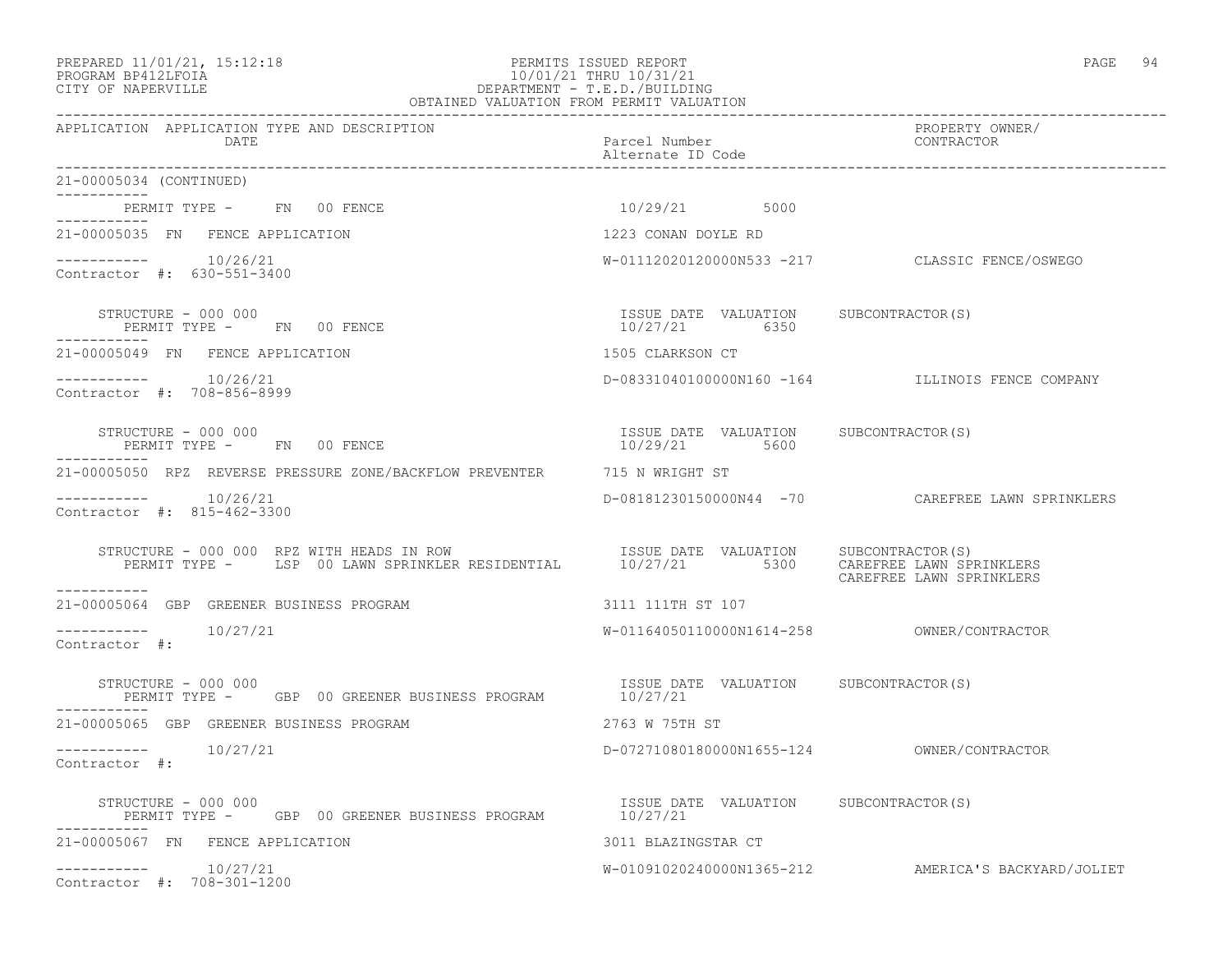| PREPARED 11/01/21, 15:12:18 |  |
|-----------------------------|--|
| PROCRAM RP412LFOIA          |  |

### PERMITS ISSUED REPORT **PERMITS** ISSUED REPORT PROGRAM BP412LFOIA 10/01/21 THRU 10/31/21<br>CITY OF NAPERVILLE DEPARTMENT - T.E.D./BUILDIN CITY OF NAPERVILLE DEPARTMENT - T.E.D./BUILDING OBTAINED VALUATION FROM PERMIT VALUATION

------------------------------------------------------------------------------------------------------------------------------------

| APPLICATION APPLICATION TYPE AND DESCRIPTION<br>DATE | Parcel Number<br>Alternate ID Code                         | PROPERTY OWNER/<br>CONTRACTOR                    |
|------------------------------------------------------|------------------------------------------------------------|--------------------------------------------------|
| 21-00005067 (CONTINUED)                              |                                                            |                                                  |
| STRUCTURE - 000 000<br>PERMIT TYPE - FN 00 FENCE     | ISSUE DATE VALUATION SUBCONTRACTOR(S)<br>10/29/21<br>12000 |                                                  |
| 21-00005081 FN FENCE APPLICATION                     | 4516 CHINABERRY LN                                         |                                                  |
| $--------- 10/28/21$<br>Contractor #:                |                                                            |                                                  |
| STRUCTURE - 000 000<br>PERMIT TYPE - FN 00 FENCE     | ISSUE DATE VALUATION SUBCONTRACTOR(S)<br>10/29/21<br>2000  |                                                  |
| 21-00005087 FN FENCE APPLICATION                     | 324 SPRING AV                                              |                                                  |
| $--------- 10/28/21$<br>Contractor #: 815-255-2137   |                                                            | D-07132240040000N592 -69 ACOSTA FENCE CORP.      |
| STRUCTURE - 000 000<br>PERMIT TYPE - FN 00 FENCE     | ISSUE DATE VALUATION SUBCONTRACTOR(S)<br>10/29/21<br>6000  |                                                  |
| 21-00005088 FN FENCE APPLICATION                     | 1920 SANDGATE CT                                           |                                                  |
| $--------- 10/28/21$<br>Contractor #: 708-856-8999   |                                                            | D-08314030170000N177 -176 ILLINOIS FENCE COMPANY |
| STRUCTURE - 000 000<br>PERMIT TYPE - FN 00 FENCE     | ISSUE DATE VALUATION SUBCONTRACTOR(S)<br>10/29/21 10550    |                                                  |
| TOTAL PERMITS ISSUED 648 TOTAL PERMITS HELD          | $\Omega$                                                   |                                                  |
| $\Omega$<br>TOTAL PERMIT VALUATION                   |                                                            |                                                  |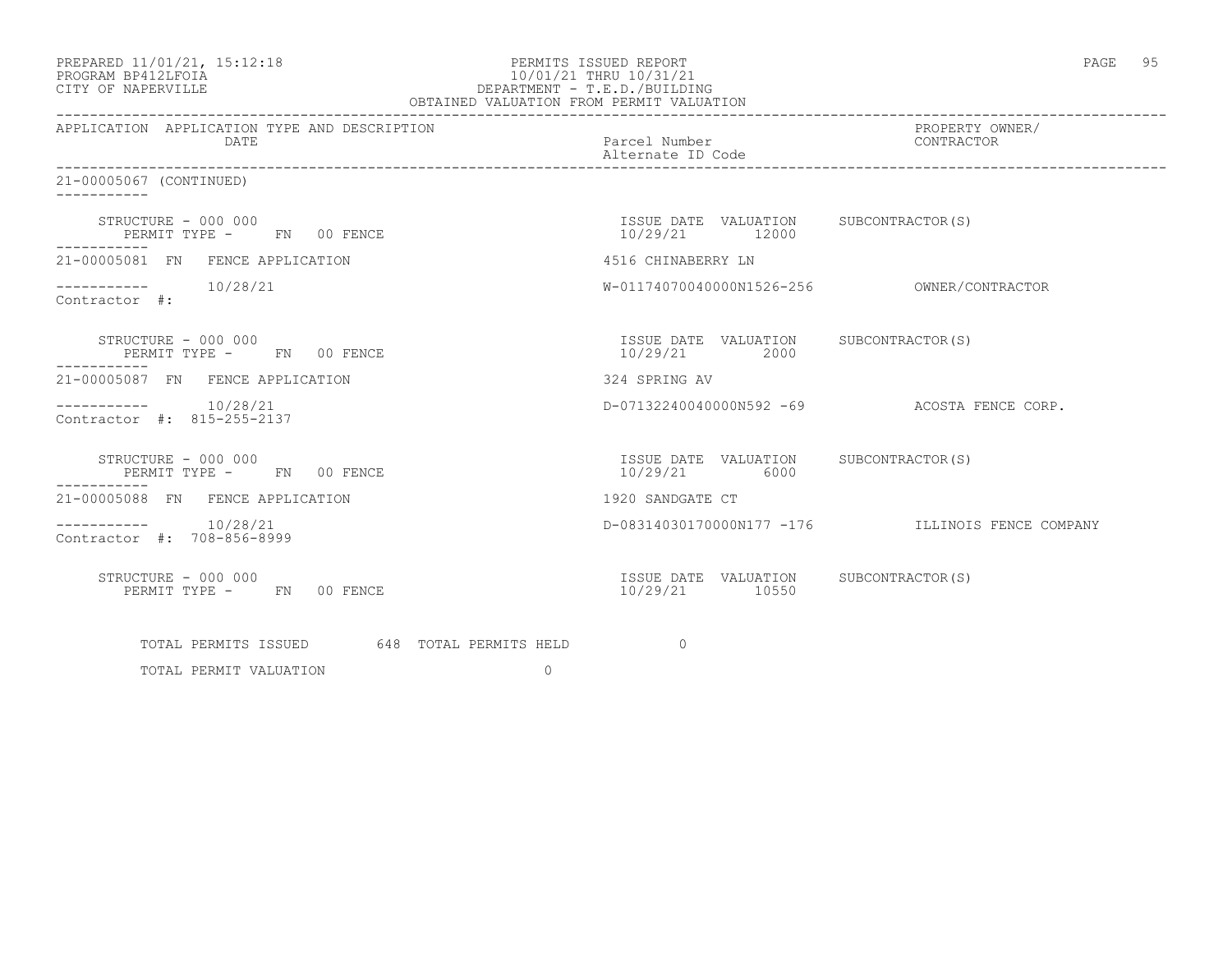### PREPARED 11/01/21, 15:12:18 PERMITS ISSUED REPORT PAGE 96 PROGRAM BP412LFOIA 10/01/21 THRU 10/31/21 CITY OF NAPERVILLE DEPARTMENT - FIBER OPTIC ROW OBTAINED VALUATION FROM PERMIT VALUATION

------------------------------------------------------------------------------------------------------------------------------------ APPLICATION APPLICATION TYPE AND DESCRIPTION<br>DATE DATE DATE DATE

| DATE                                                                                                                                                                                                                                                                                                                                     | Parcel Number<br>Alternate ID Code                 | CONTRACTOR                                              |
|------------------------------------------------------------------------------------------------------------------------------------------------------------------------------------------------------------------------------------------------------------------------------------------------------------------------------------------|----------------------------------------------------|---------------------------------------------------------|
| 21-66600067 FO FIBER OPTIC ROW                                                                                                                                                                                                                                                                                                           | BAILEY, WASH TO NAPER WOW                          |                                                         |
| $--------- 6/28/21$<br>Contractor #: 219-218-9488                                                                                                                                                                                                                                                                                        |                                                    |                                                         |
| PERMIT TYPE - FO 00 FIBER OPTIC ROW<br>STRUCTURE - 000 000<br>-----------                                                                                                                                                                                                                                                                | ISSUE DATE VALUATION SUBCONTRACTOR (S)<br>10/27/21 |                                                         |
| 21-66600068 FO FIBER OPTIC ROW                                                                                                                                                                                                                                                                                                           | 355 SHUMAN BL                                      |                                                         |
| $--------- 6/30/21$<br>Contractor #: 815-378-3834                                                                                                                                                                                                                                                                                        | D-07014000330000N7 -24 WE BORE IT                  |                                                         |
| $\begin{array}{cccccc} \texttt{STRUCTURE} & - & 000 & 000 & & & & & \\ \texttt{PERMIT TYPE} & - & \texttt{FO} & 00 & \texttt{FIBER OPTIC ROW} & & & & & \\ \end{array} \qquad \begin{array}{cccccc} \texttt{ISSUE} & \texttt{DATE} & \texttt{VALUATION} & \texttt{SUBCONTRACTOR(S)} \\ & 10/22/21 & & & & \\ \end{array}$<br>----------- |                                                    |                                                         |
| 21-66600074 FO FIBER OPTIC ROW                                                                                                                                                                                                                                                                                                           | 1316 BOND ST WOW                                   |                                                         |
| $--------- 8/16/21$<br>Contractor #: 815-378-3834                                                                                                                                                                                                                                                                                        | D-07103130020000N1380-49 WE BORE IT                |                                                         |
| SIKUCTUKE - 000 000<br>PERMIT TYPE -    FO  00 FIBER OPTIC ROW                         10/04/21<br>-------<br>STRUCTURE - 000 000                                                                                                                                                                                                        |                                                    |                                                         |
| 21-66600075 FO FIBER OPTIC ROW                                                                                                                                                                                                                                                                                                           | 204 SPRING AV AT&T                                 |                                                         |
| $--------- 8/16/21$<br>Contractor #:                                                                                                                                                                                                                                                                                                     |                                                    | D-07132250080000N592 -69    JOSCO CONSTRUCTION SERVICES |
| STRUCTURE - 000 000<br>PERMIT TYPE - FO 00 FIBER OPTIC ROW                                                                                                                                                                                                                                                                               | ISSUE DATE VALUATION SUBCONTRACTOR(S)<br>10/06/21  |                                                         |
| 21-66600077 FO FIBER OPTIC ROW                                                                                                                                                                                                                                                                                                           | RT 59, SOUTH 1552-3000 CMST                        |                                                         |
| $--------- 8/21/21$<br>Contractor #: 847-875-7153                                                                                                                                                                                                                                                                                        |                                                    | - DIRECTIONAL CONSTRUCTION SVCS                         |
| -----------                                                                                                                                                                                                                                                                                                                              | ISSUE DATE VALUATION SUBCONTRACTOR(S)              |                                                         |
| 21-66600078 FO FIBER OPTIC ROW                                                                                                                                                                                                                                                                                                           | 130 W JEFFERSON AV AT&T                            |                                                         |
| $--------- 8/24/21$<br>Contractor #:                                                                                                                                                                                                                                                                                                     |                                                    | D-0713429014 N1374-84 JOSCO CONSTRUCTION SERVICES       |

STRUCTURE - 000 000 **ISSUE DATE VALUATION** SUBCONTRACTOR(S)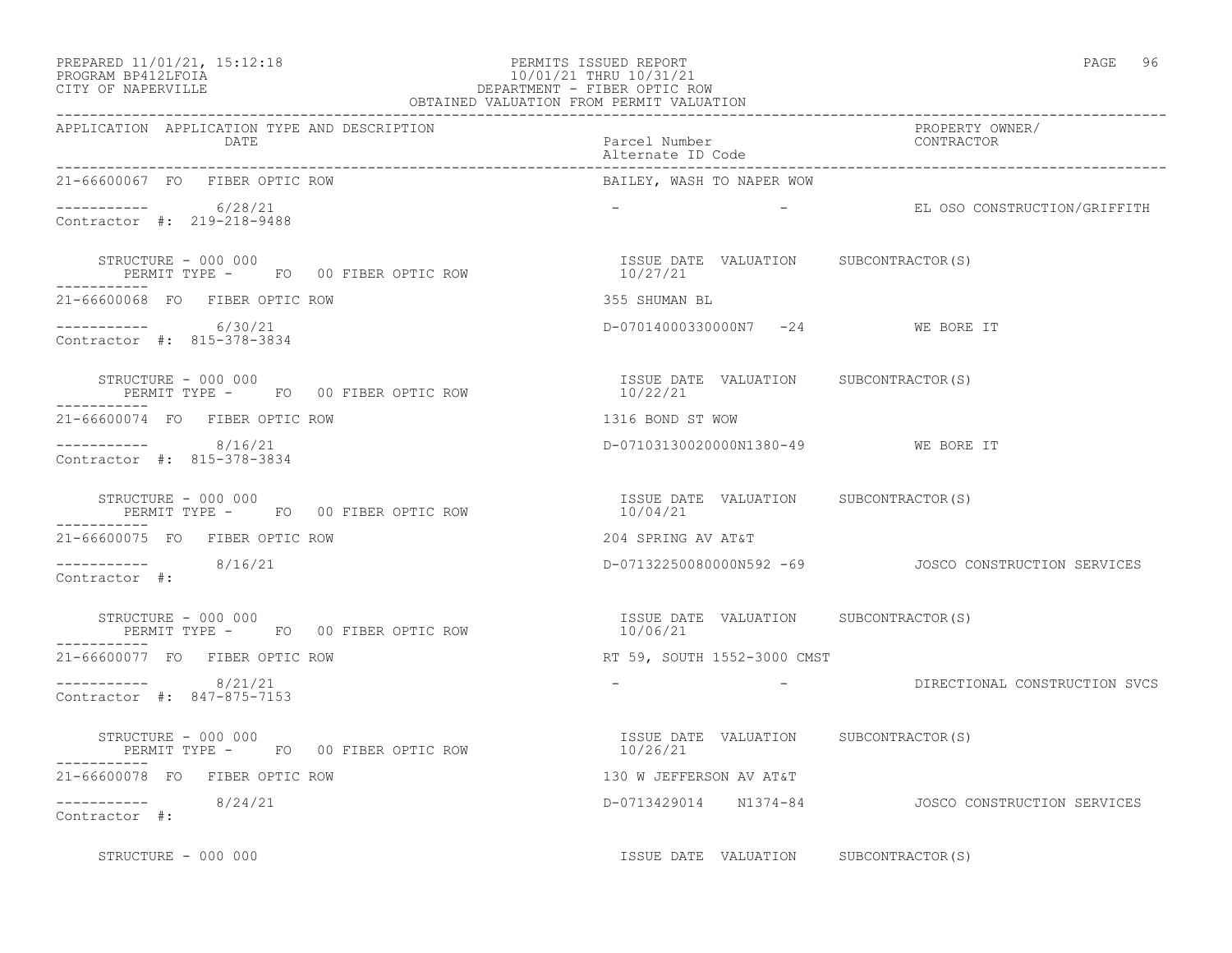### PREPARED 11/01/21, 15:12:18 PERMITS ISSUED REPORT PAGE 97 PROGRAM BP412LFOIA 10/01/21 THRU 10/31/21 CITY OF NAPERVILLE DEPARTMENT - FIBER OPTIC ROW OBTAINED VALUATION FROM PERMIT VALUATION

| APPLICATION APPLICATION TYPE AND DESCRIPTION<br>DATE                               | Parcel Number<br>Alternate ID Code                                | PROPERTY OWNER/<br>CONTRACTOR                          |
|------------------------------------------------------------------------------------|-------------------------------------------------------------------|--------------------------------------------------------|
| 21-66600078 (CONTINUED)                                                            |                                                                   |                                                        |
| PERMIT TYPE - FO 00 FIBER OPTIC ROW<br>---------                                   | 10/06/21                                                          |                                                        |
| 21-66600083 FO FIBER OPTIC ROW                                                     | 376 S ROUTE 59 AT&T                                               |                                                        |
| $--------- 9/14/21$<br>Contractor #:                                               |                                                                   | D-07221020240000N1153-94   JOSCO CONSTRUCTION SERVICES |
| STRUCTURE - 000 000<br>PERMIT TYPE - FO 00 FIBER OPTIC ROW<br>$-- - - - - - - - -$ | ISSUE DATE VALUATION SUBCONTRACTOR(S)<br>$\frac{15564}{10/21/21}$ |                                                        |
| 21-66600086 FO FIBER OPTIC ROW                                                     | 217 S MAIN ST AT&T                                                |                                                        |
| $--------- 9/16/21$<br>Contractor #:                                               |                                                                   | D-07134290150000N594 -084 JOSCO CONSTRUCTION SERVICES  |
| STRUCTURE - 000 000<br>PERMIT TYPE - FO 00 FIBER OPTIC ROW                         | ISSUE DATE VALUATION SUBCONTRACTOR(S)<br>10/21/21                 |                                                        |
| 21-66600087 FO FIBER OPTIC ROW                                                     | 123 AMBASSADOR DR AT&T                                            |                                                        |
| $--------$ 9/16/21<br>Contractor #:                                                |                                                                   | D-07153040280000 -79 JOSCO CONSTRUCTION SERVICES       |
| STRUCTURE - 000 000<br>PERMIT TYPE - FO 00 FIBER OPTIC ROW<br>-----------          | ISSUE DATE VALUATION SUBCONTRACTOR(S)<br>10/21/21                 |                                                        |
| 21-66600088 FO FIBER OPTIC ROW                                                     | 931 W 75TH ST AT&T                                                |                                                        |
| $--------- 9/17/21$<br>Contractor #:                                               |                                                                   | D-072510401800 N941 -128 JOSCO CONSTRUCTION SERVICES   |
| STRUCTURE - 000 000<br>PERMIT TYPE - FO 00 FIBER OPTIC ROW                         | ISSUE DATE VALUATION SUBCONTRACTOR(S)<br>10/21/21                 |                                                        |
| 21-66600089 FO FIBER OPTIC ROW                                                     | 2056 WESTINGS AV AT&T                                             |                                                        |
| $--------- 9/17/21$<br>Contractor #:                                               |                                                                   | D-0703105002 N1435-4 JOSCO CONSTRUCTION SERVICES       |
| STRUCTURE - 000 000<br>PERMIT TYPE - FO 00 FIBER OPTIC ROW                         | ISSUE DATE VALUATION SUBCONTRACTOR(S)<br>10/21/21                 |                                                        |
| 21-66600091 FO FIBER OPTIC ROW                                                     | 1126 E OGDEN AV AT&T                                              |                                                        |
| $--------- 9/27/21$<br>Contractor #:                                               |                                                                   | D-0808105002 N364 -42 JOSCO CONSTRUCTION SERVICES      |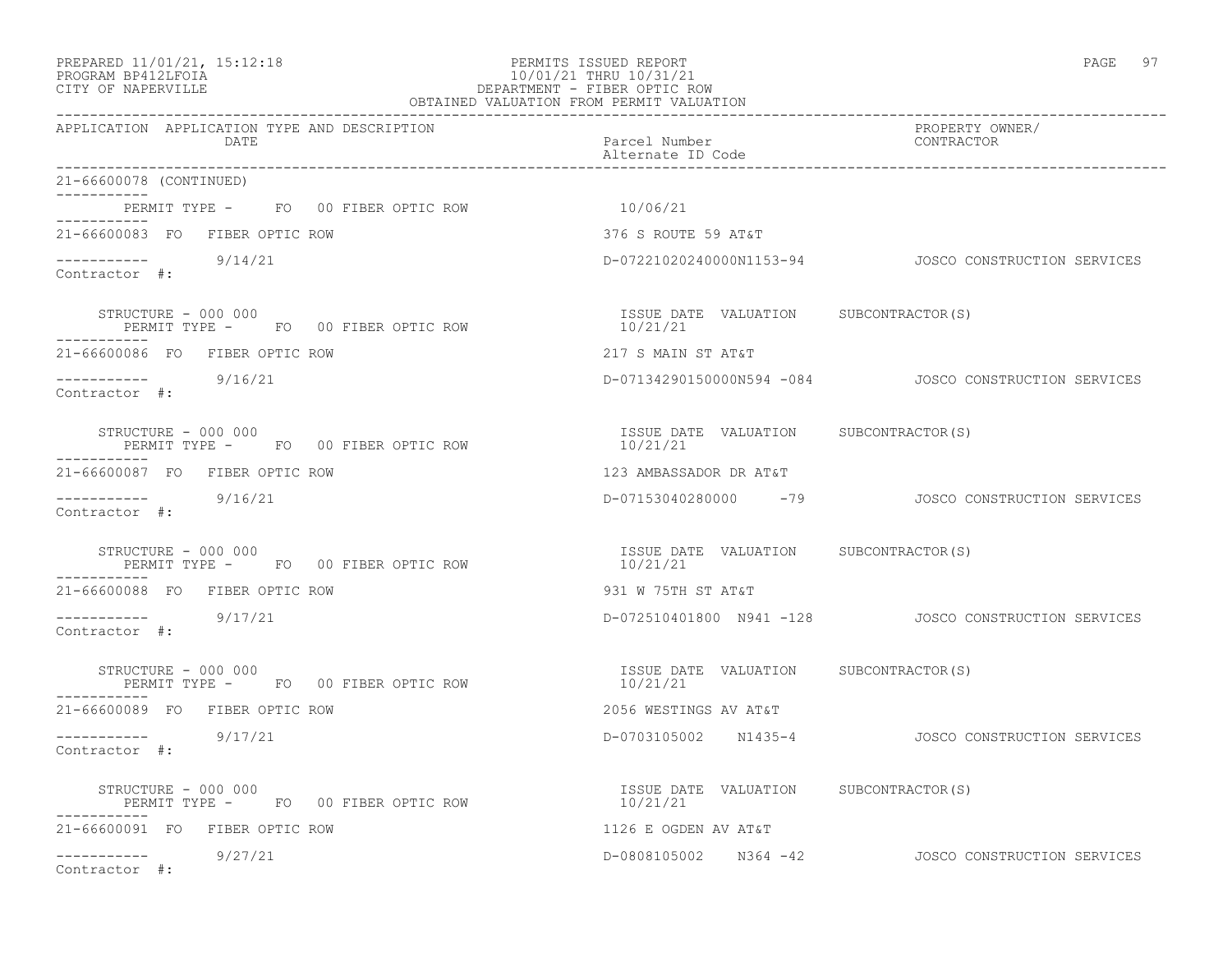| PREPARED 11/01/21, 15:12:18 |  |
|-----------------------------|--|
| גד∩ה זר≀וחם, מגם״∩חם        |  |

### PREPARED 11/01/21, 15:12:18 PERMITS ISSUED REPORT PAGE 98 PROGRAM BP412LFOIA 10/01/21 THRU 10/31/21 DEPARTMENT - FIBER OPTIC ROW OBTAINED VALUATION FROM PERMIT VALUATION

------------------------------------------------------------------------------------------------------------------------------------ APPLICATION APPLICATION TYPE AND DESCRIPTION PROPERTY OWNER/ DATE Parcel Number Contractor Contractor Contractor Parcel Number Alternate ID Code ------------------------------------------------------------------------------------------------------------------------------------ 21-66600091 (CONTINUED) ----------- STRUCTURE - 000 000<br>
PERMIT TYPE - FO 00 FIBER OPTIC ROW 10/27/21 PERMIT TYPE - FO 00 FIBER OPTIC ROW ----------- 21-66600092 FO FIBER OPTIC ROW 1298 S NAPER BL AT&T ----------- 9/27/21 D-0829203006 N143 -133 JOSCO CONSTRUCTION SERVICES Contractor #: STRUCTURE – 000 000<br>PERMIT TYPE – FO 00 FIBER OPTIC ROW 10/27/21 PERMIT TYPE - FO 00 FIBER OPTIC ROW ----------- 21-66600093 FO FIBER OPTIC ROW 1120 FRONTENAC RD AT&T ----------- 9/27/21 D-0708401010 N547 -46 JOSCO CONSTRUCTION SERVICES Contractor #: STRUCTURE - 000 000<br>
PERMIT TYPE - FO 00 FIBER OPTIC ROW 10/27/21 PERMIT TYPE - FO 00 FIBER OPTIC ROW 21-66600094 FO FIBER OPTIC ROW 428 S ROUTE 59 AT&T ----------- 9/27/21 D-0722102022 N67 -94 JOSCO CONSTRUCTION SERVICES Contractor #: STRUCTURE - 000 000<br>
PERMIT TYPE - FO 00 FIBER OPTIC ROW 10/27/21 PERMIT TYPE - FO 00 FIBER OPTIC ROW ----------- 21-66600096 FO FIBER OPTIC ROW 1155 AURORA AV AT&T ----------- 10/05/21 D-0723208013 N645 -97 JOSCO CONSTRUCTION SERVICES Contractor #: STRUCTURE - 000 000<br>
PERMIT TYPE - FO 00 FIBER OPTIC ROW 10/27/21 PERMIT TYPE - FO 00 FIBER OPTIC ROW TOTAL PERMITS ISSUED 16 TOTAL PERMITS HELD 0

TOTAL PERMIT VALUATION 0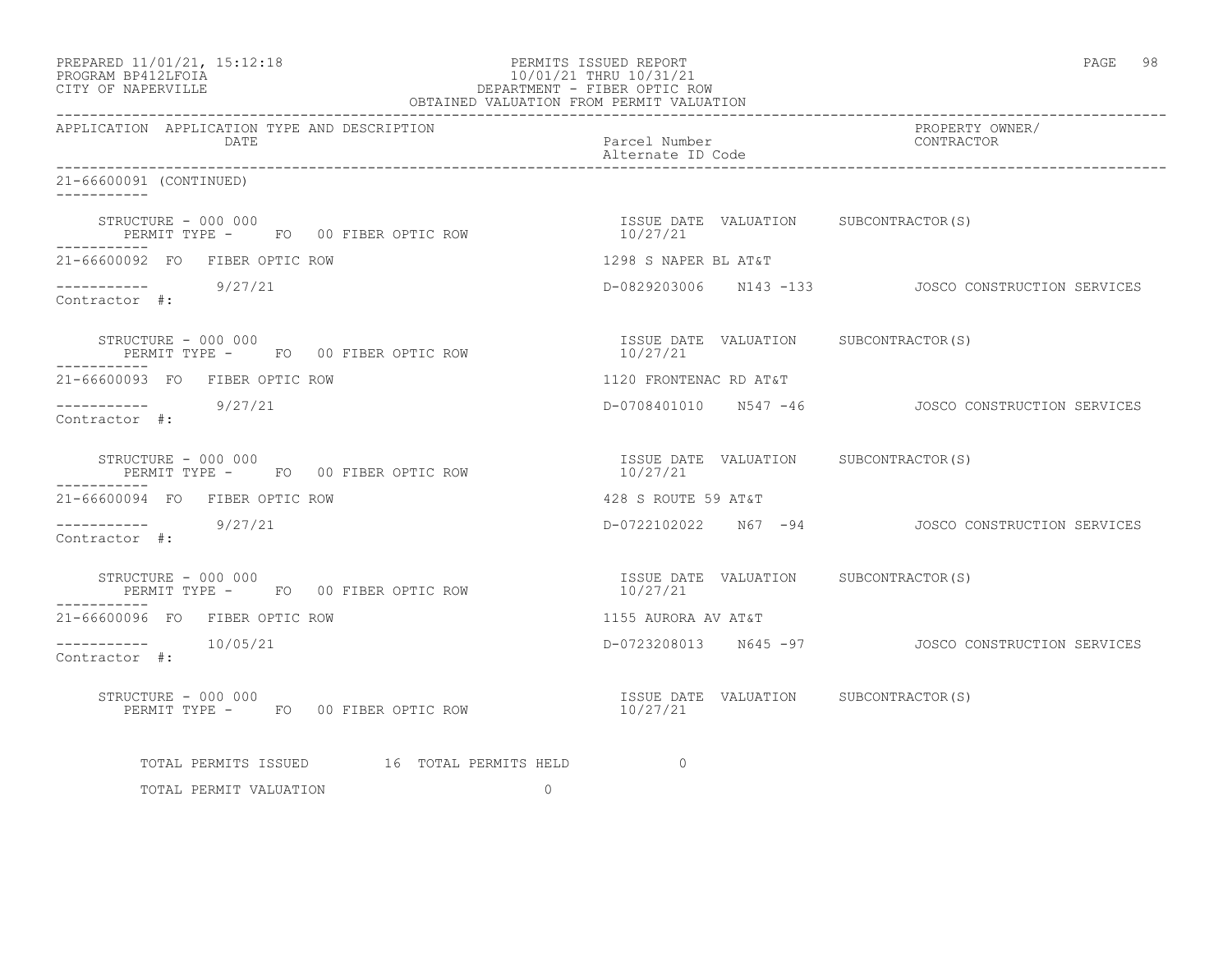| PREPARED 11/01/21, 15:12:18     |  |
|---------------------------------|--|
| -- - -- - - - - - - - - - - - - |  |

## PREPARED 11/01/21, 15:12:18 PERMITS ISSUED REPORT<br>PROGRAM BP412LFOIA PAGE 99 PROGRAM BP412LFOIA 10/01/21 THRU 10/31/21 CITY OF NAPERVILLE DEPARTMENT - TED/ROW

| OBTAINED VALUATION FROM PERMIT VALUATION                                                                                                       |                                                   |                                                         |
|------------------------------------------------------------------------------------------------------------------------------------------------|---------------------------------------------------|---------------------------------------------------------|
| APPLICATION APPLICATION TYPE AND DESCRIPTION<br>DATE                                                                                           | Parcel Number<br>Alternate ID Code                | PROPERTY OWNER/<br>CONTRACTOR                           |
| 21-88800137 TROW TD RIGHT OF WAY                                                                                                               | 2782 SPRINGDALE CR                                |                                                         |
| ----------- 9/17/21<br>Contractor #: 815-293-9393                                                                                              |                                                   | W-01024060470000N279 -202 RS SERVICES SYSTEMS INC       |
| STRUCTURE - 000 000<br>ENUCTURE - UUU UUU<br>PERMIT TYPE -       TROW 00 TD  RIGHT OF WAY PERMIT                       10/06/21<br>----------- | ISSUE DATE VALUATION SUBCONTRACTOR(S)             |                                                         |
| 21-88800139 TROW TD RIGHT OF WAY                                                                                                               | 812 LYNDHURST CT                                  |                                                         |
| $--------- 9/27/21$<br>Contractor #:                                                                                                           |                                                   | D-08182060290000N97 -71 AXXON COMMUNICATIONS, INC       |
| STRUCTURE - 000 000<br>PERMIT TYPE - TROW 00 TD RIGHT OF WAY PERMIT 10/04/21<br>-----------                                                    | ISSUE DATE VALUATION SUBCONTRACTOR(S)             |                                                         |
| 21-88800141 TROW TD RIGHT OF WAY                                                                                                               | 1635 PATHWAY DR                                   |                                                         |
| $--------- 9/27/21$<br>Contractor #: 847-875-7153                                                                                              |                                                   | D-08333010220000N495 -179 DIRECTIONAL CONSTRUCTION SVCS |
| STRUCTURE - 000 000<br>PERMIT TYPE -     TROW 00 TD RIGHT OF WAY PERMIT                                                                        | ISSUE DATE VALUATION SUBCONTRACTOR(S)<br>10/04/21 |                                                         |
| 21-88800142 TROW TD RIGHT OF WAY                                                                                                               | 1732 ELYSE LN HM                                  |                                                         |
| $--------$ 9/29/21<br>Contractor #:                                                                                                            |                                                   | D-08293110010000 -162 AXXON COMMUNICATIONS, INC         |
| STRUCTURE - 000 000<br>PERMIT TYPE - TROW 00 TD RIGHT OF WAY PERMIT 10/01/21                                                                   | ISSUE DATE VALUATION SUBCONTRACTOR(S)             |                                                         |
| 21-88800143 TROW TD RIGHT OF WAY                                                                                                               | 1207 MURDOCK CT                                   |                                                         |
| $--------$ 9/30/21<br>Contractor #: 847-875-7153                                                                                               |                                                   | D-08281010740000N1491-134 DIRECTIONAL CONSTRUCTION SVCS |
| STRUCTURE - 000 000<br>PERMIT TYPE - TROW 00 TD RIGHT OF WAY PERMIT 10/14/21                                                                   | ISSUE DATE VALUATION SUBCONTRACTOR(S)             |                                                         |
| 21-88800144 TROW TD RIGHT OF WAY                                                                                                               | 2168 HORNCASTLE LN                                |                                                         |
| Contractor #: 847-875-7153                                                                                                                     |                                                   | D-07343100160000N1260-169 DIRECTIONAL CONSTRUCTION SVCS |
| STRUCTURE - 000 000                                                                                                                            | ISSUE DATE VALUATION SUBCONTRACTOR(S)             |                                                         |